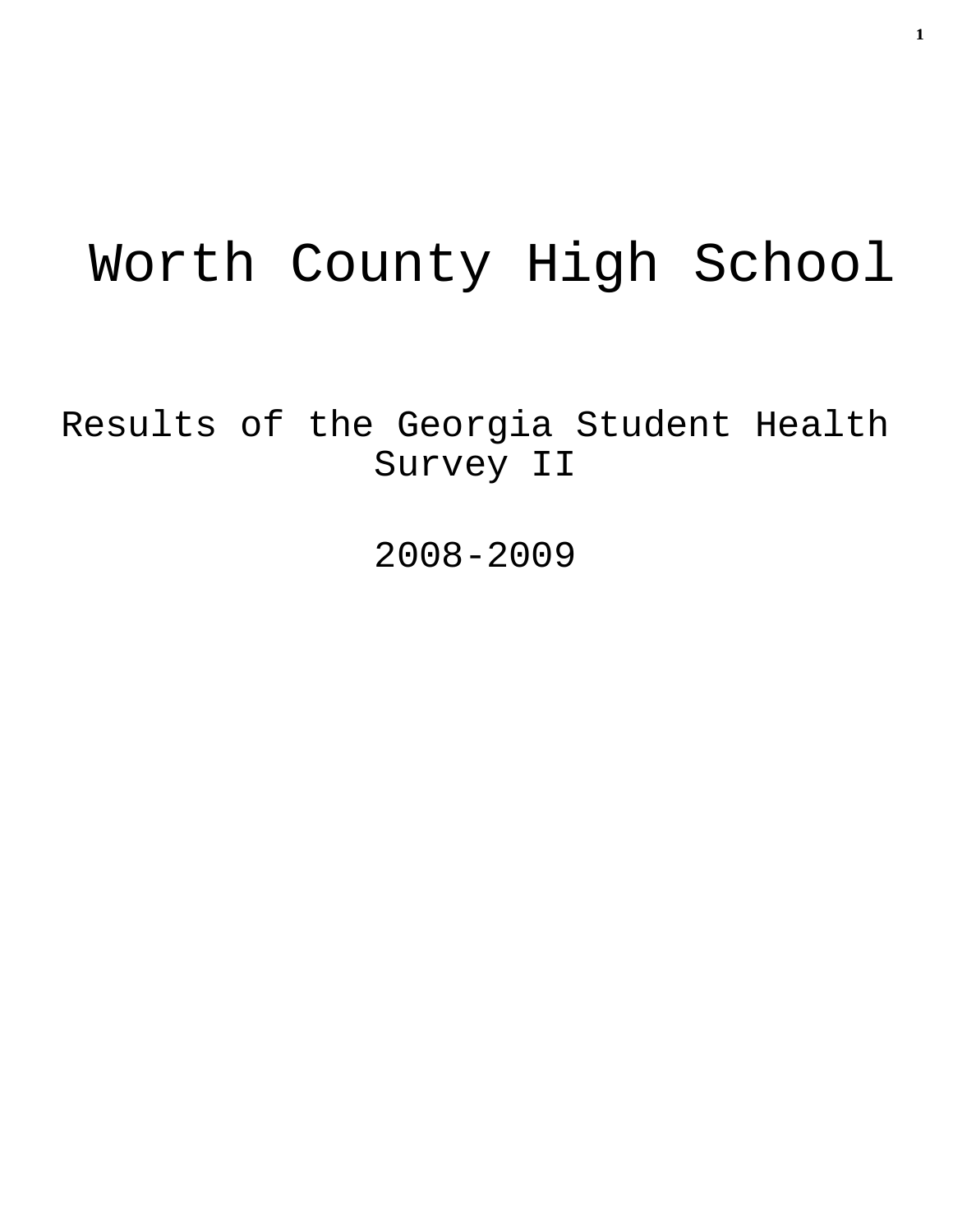## *Demographics* **2**

| Grade                    |     |  |  |  |
|--------------------------|-----|--|--|--|
| <b>Grade   Frequency</b> |     |  |  |  |
| 10                       | 284 |  |  |  |
| 12                       | 190 |  |  |  |

| <b>Frequency</b> | <b>Table of Gender by Grade</b> |              |              |              |  |  |
|------------------|---------------------------------|--------------|--------------|--------------|--|--|
| <b>Col Pct</b>   |                                 | Grade(Grade) |              |              |  |  |
|                  | Gender(Gender)                  | 10           | 12           | <b>Total</b> |  |  |
|                  | <b>Female</b>                   | 149<br>52.46 | 103<br>54.21 | 252          |  |  |
|                  | <b>Male</b>                     | 135<br>47.54 | 87<br>45.79  | 222          |  |  |
|                  | <b>Total</b>                    | 284          | 190          | 474          |  |  |

| <b>Frequency</b><br>Col Pct |
|-----------------------------|
|                             |

| <b>Table of Ethnicity by Grade</b> |              |              |              |  |  |  |
|------------------------------------|--------------|--------------|--------------|--|--|--|
|                                    | Grade(Grade) |              |              |  |  |  |
| <b>Ethnicity</b> (Ethnicity)       | 10           | 12           | <b>Total</b> |  |  |  |
| <b>Black</b>                       | 92<br>32.39  | 64<br>33.68  | 156          |  |  |  |
| <b>Hispanic</b>                    | 7<br>2.46    | 5<br>2.63    | 12           |  |  |  |
| White                              | 176<br>61.97 | 113<br>59.47 | 289          |  |  |  |
| <b>Asian</b>                       | 0.35         | 0.53         | 2            |  |  |  |
| <b>Other</b>                       | 8<br>2.82    | 7<br>3.68    | 15           |  |  |  |
| <b>Total</b>                       | 284          | 190          | 474          |  |  |  |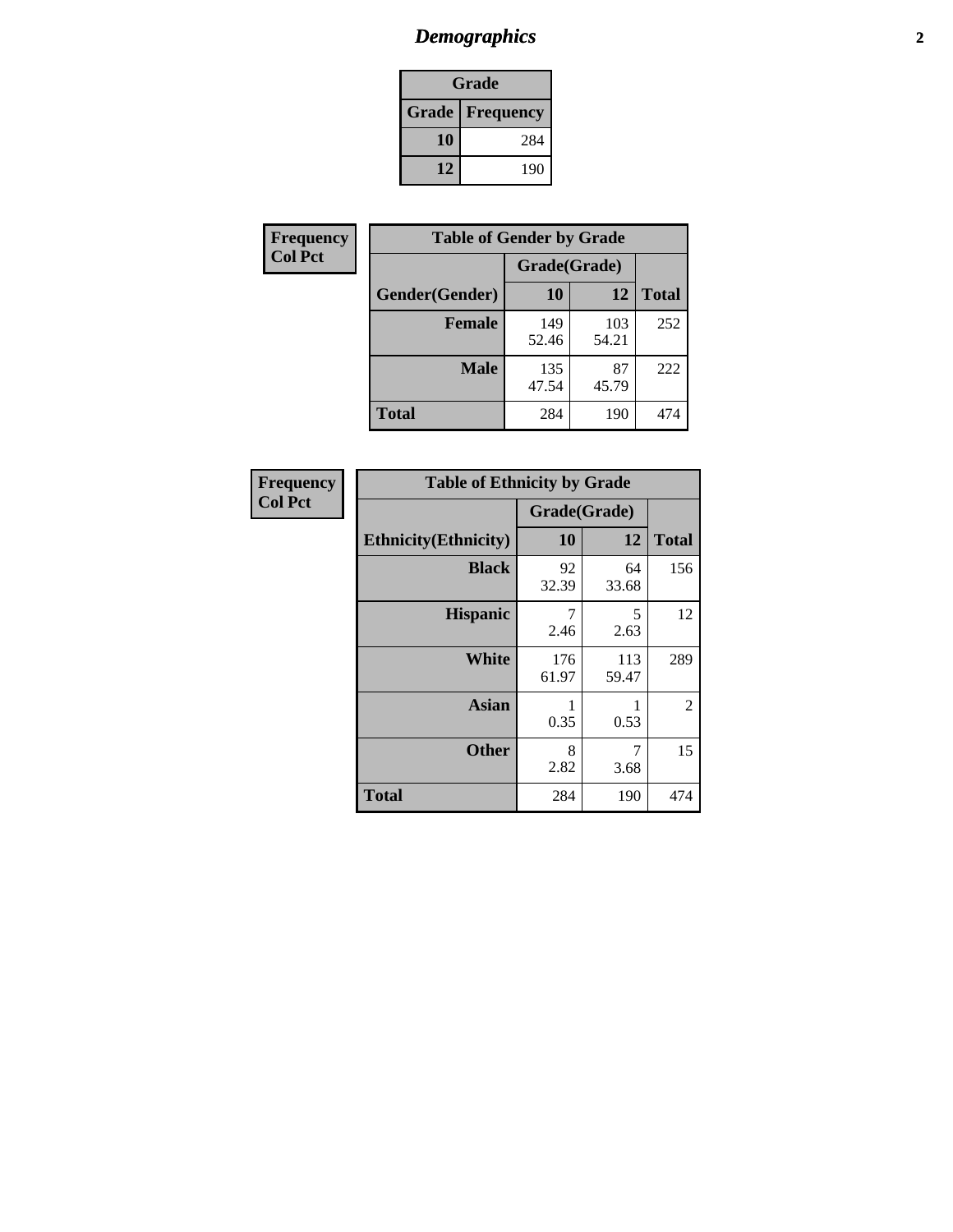#### *Title IV, Part A, Schedule A* **3** *Goal 1: Ensure that all schools are drug-free Baseline Data: Year 2008-2009 Prevalence of Drug Use*

| Frequency<br><b>Col Pct</b> | <b>Table of AlcoholAlt by Grade</b> |              |              |              |  |
|-----------------------------|-------------------------------------|--------------|--------------|--------------|--|
|                             | AlcoholAlt(Alcohol                  | Grade(Grade) |              |              |  |
|                             | use, past 30 days)                  | <b>10</b>    | 12           | <b>Total</b> |  |
|                             | <b>Yes</b>                          | 78<br>27.46  | 72<br>37.89  | 150          |  |
|                             | N <sub>0</sub>                      | 206<br>72.54 | 118<br>62.11 | 324          |  |
|                             | Total                               | 284          | 190          | 474          |  |

| Frequency<br><b>Col Pct</b> | <b>Table of TobaccoAny by Grade</b> |              |              |              |  |  |
|-----------------------------|-------------------------------------|--------------|--------------|--------------|--|--|
|                             | TobaccoAny(Tobacco                  | Grade(Grade) |              |              |  |  |
|                             | use, past 30 days)                  | 10           | 12           | <b>Total</b> |  |  |
|                             | <b>Yes</b>                          | 83<br>29.23  | 60<br>31.58  | 143          |  |  |
|                             | N <sub>0</sub>                      | 201<br>70.77 | 130<br>68.42 | 331          |  |  |
|                             | <b>Total</b>                        | 284          | 190          | 474          |  |  |

| Frequency<br><b>Col Pct</b> | <b>Table of MarijuanaAlt by Grade</b> |              |              |              |  |
|-----------------------------|---------------------------------------|--------------|--------------|--------------|--|
|                             | MarijuanaAlt(Marijuana                | Grade(Grade) |              |              |  |
|                             | use, past 30 days)                    | 10           | 12           | <b>Total</b> |  |
|                             | <b>Yes</b>                            | 39<br>13.73  | 29<br>15.26  | 68           |  |
|                             | N <sub>0</sub>                        | 245<br>86.27 | 161<br>84.74 | 406          |  |
|                             | <b>Total</b>                          | 284          | 190          | 474          |  |

| Frequency<br><b>Col Pct</b> | <b>Table of OtherDrugAny by Grade</b>  |              |              |              |  |
|-----------------------------|----------------------------------------|--------------|--------------|--------------|--|
|                             | <b>OtherDrugAny(Other</b><br>drug use, | Grade(Grade) |              |              |  |
|                             | past 30 days)                          | 10           | 12           | <b>Total</b> |  |
|                             | Yes                                    | 21<br>7.39   | 20<br>10.53  | 41           |  |
|                             | N <sub>0</sub>                         | 263<br>92.61 | 170<br>89.47 | 433          |  |
|                             | <b>Total</b>                           | 284          | 190          | 474          |  |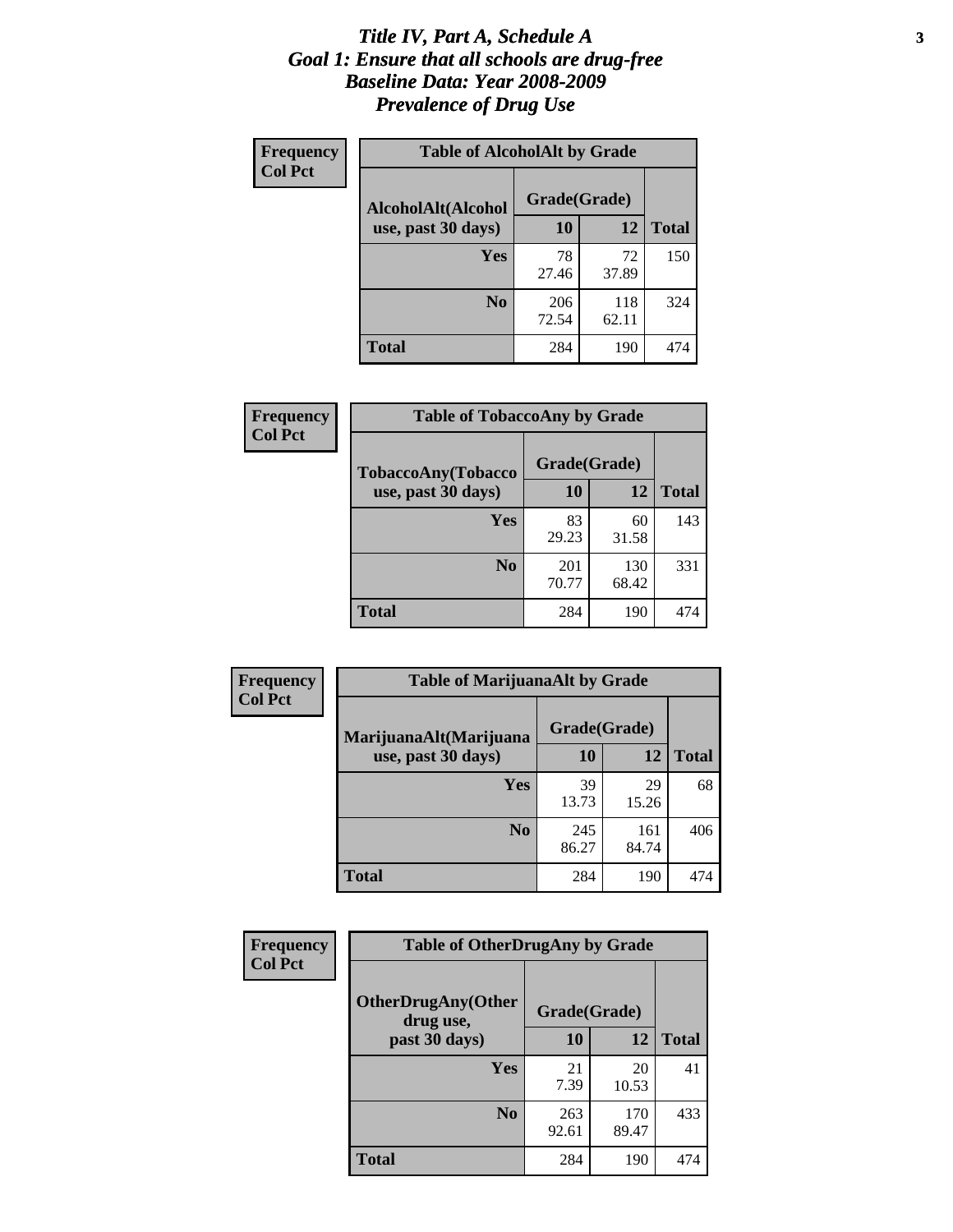#### *Average Age of Onset of Use* **4** *Results for "Average Age of Onset of Use" questions exclude students who said they did not use that substance*

| <b>Variable</b>       | Label                                                              | <b>Mean</b> |
|-----------------------|--------------------------------------------------------------------|-------------|
| Alcoholinit2          | I started using alcohol when I was                                 | 14.04       |
| Cigarettesinit2       | I started smoking tobacco when I was                               | 13.40       |
| Smokelessinit2        | I started chewing tobacco when I was                               | 12.76       |
| Marijuanainit2        | I started using marijuana when I was                               | 14.55       |
| Cocaineinit2          | I started using cocaine when I was                                 | 15.46       |
| Inhalantsinit2        | I started using inhalants when I was                               | 13.37       |
| Steroidsinit2         | I started using steroids when I was                                | 16.33       |
| Ecstasyinit2          | I started using ecstasy when I was                                 | 15.84       |
| Methinit <sub>2</sub> | I started using methamphetamines when I was                        | 13.25       |
| Hallucinogensinit2    | I started using hallucinogens when I was                           | 14.50       |
| Prescriptioninit2     | I started using prescription drugs not prescribed to me when I was | 13.76       |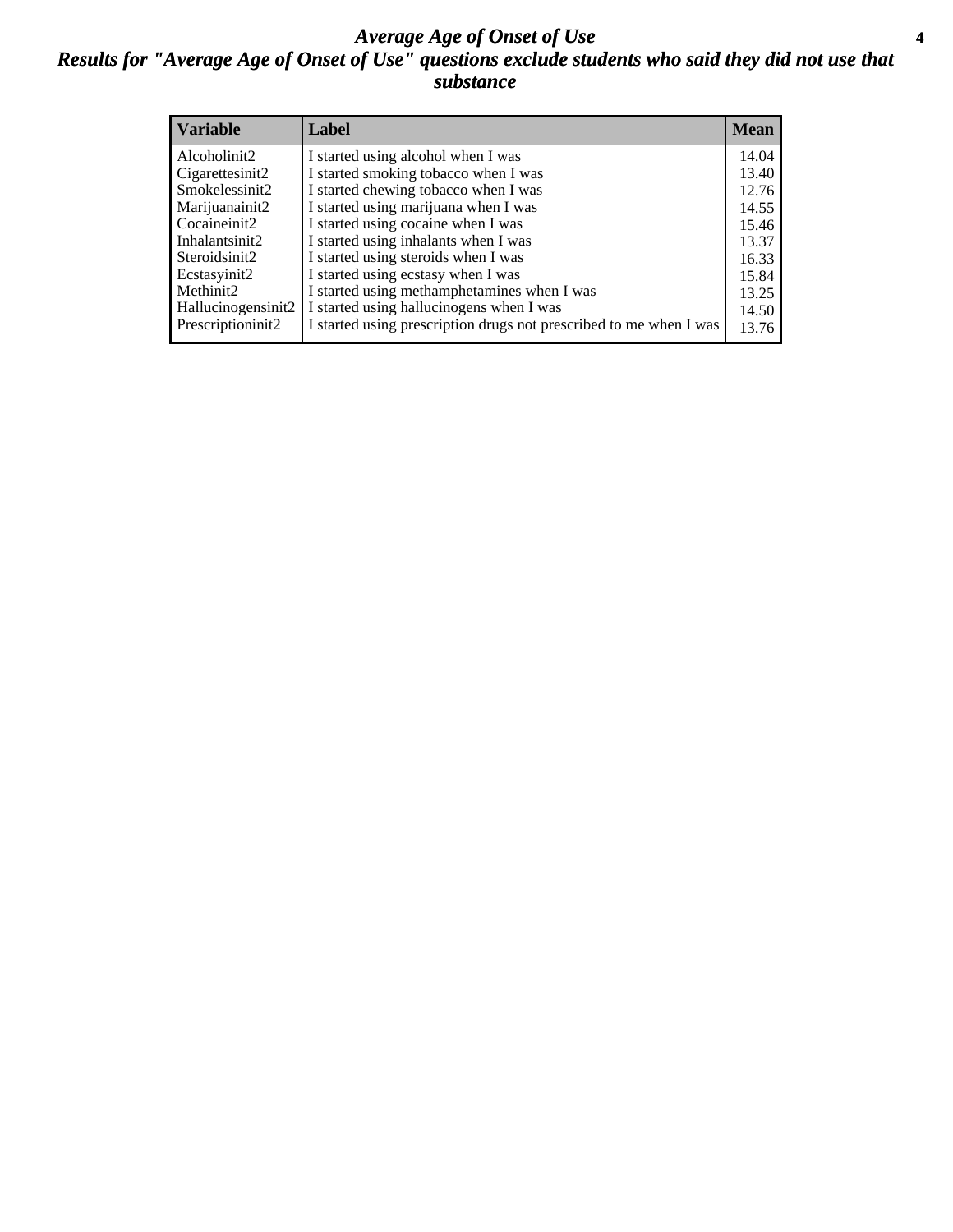### *Perception of Health Risk* **5**

| Frequency      | <b>Table of Alcoholharmdich by Grade</b> |              |              |              |  |
|----------------|------------------------------------------|--------------|--------------|--------------|--|
| <b>Col Pct</b> | Alcoholharmdich(I<br>think alcohol is    | Grade(Grade) |              |              |  |
|                | harmful)                                 | 10           | 12           | <b>Total</b> |  |
|                | Yes                                      | 219<br>77.11 | 147<br>77.37 | 366          |  |
|                | N <sub>0</sub>                           | 65<br>22.89  | 43<br>22.63  | 108          |  |
|                | <b>Total</b>                             | 284          | 190          | 474          |  |

| Frequency      | <b>Table of Tobaccoharmdich by Grade</b> |              |              |              |  |
|----------------|------------------------------------------|--------------|--------------|--------------|--|
| <b>Col Pct</b> | Tobaccoharmdich(I<br>think tobacco is    | Grade(Grade) |              |              |  |
|                | harmful)                                 | 10           | 12           | <b>Total</b> |  |
|                | Yes                                      | 263<br>92.61 | 178<br>93.68 | 441          |  |
|                | N <sub>0</sub>                           | 21<br>7.39   | 12<br>6.32   | 33           |  |
|                | <b>Total</b>                             | 284          | 190          | 474          |  |

| Frequency<br><b>Col Pct</b> | <b>Table of Marijuanaharmdich by Grade</b>                |              |              |              |  |
|-----------------------------|-----------------------------------------------------------|--------------|--------------|--------------|--|
|                             | Marijuanaharmdich(I<br>Grade(Grade)<br>think marijuana is |              |              |              |  |
|                             | harmful)                                                  | 10           | 12           | <b>Total</b> |  |
|                             | <b>Yes</b>                                                | 227<br>79.93 | 156<br>82.11 | 383          |  |
|                             | N <sub>0</sub>                                            | 57<br>20.07  | 34<br>17.89  | 91           |  |
|                             | <b>Total</b>                                              | 284          | 190          | 474          |  |

| Frequency      | <b>Table of Otherdrugharmdich by Grade</b>                   |              |              |              |  |  |  |  |
|----------------|--------------------------------------------------------------|--------------|--------------|--------------|--|--|--|--|
| <b>Col Pct</b> | Otherdrugharmdich(I<br>Grade(Grade)<br>think other drugs are |              |              |              |  |  |  |  |
|                | harmful)                                                     | <b>10</b>    | 12           | <b>Total</b> |  |  |  |  |
|                | <b>Yes</b>                                                   | 266<br>93.66 | 180<br>94.74 | 446          |  |  |  |  |
|                | N <sub>0</sub>                                               | 18<br>6.34   | 10<br>5.26   | 28           |  |  |  |  |
|                | <b>Total</b>                                                 | 284          | 190          | 474          |  |  |  |  |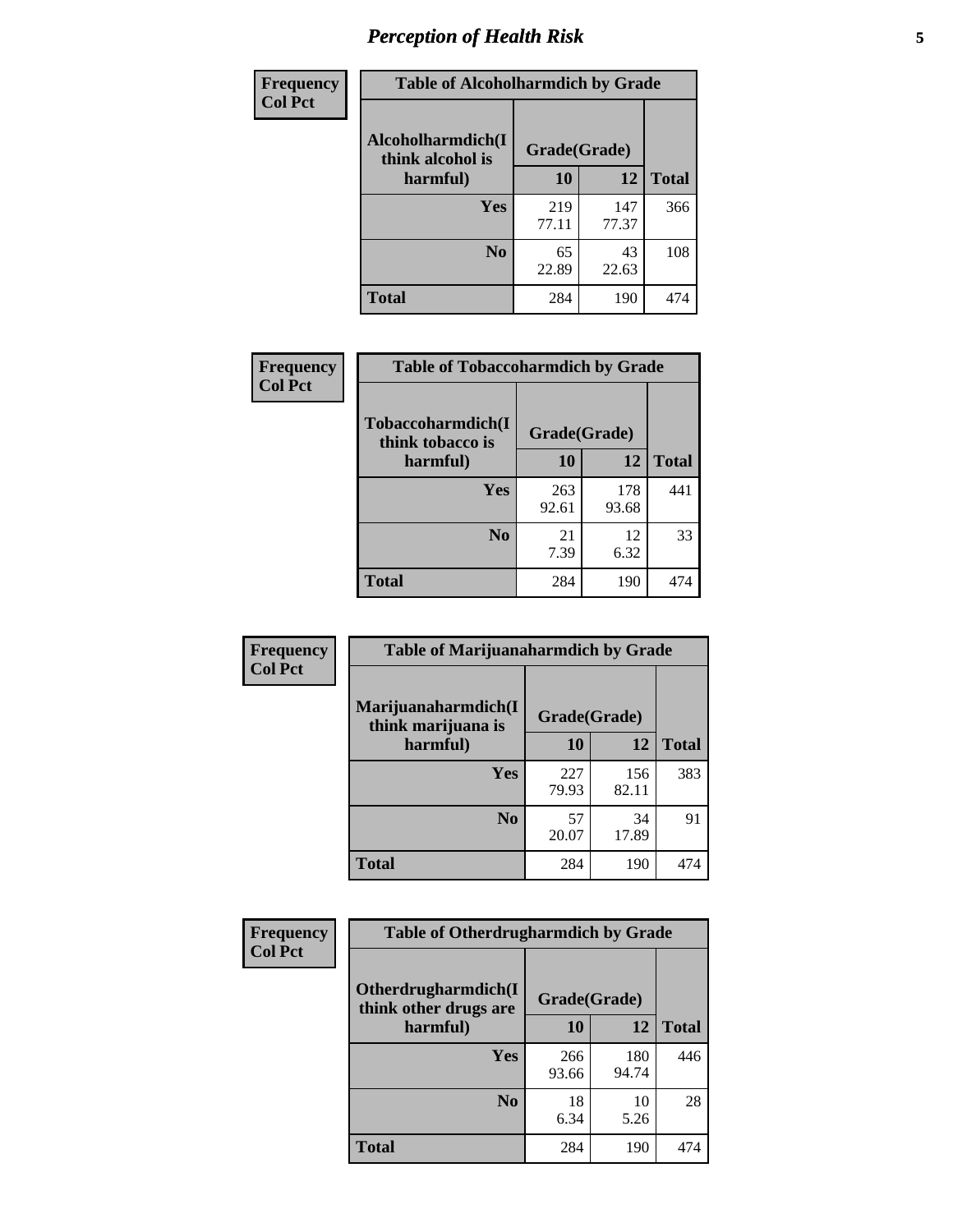### *Social Disapproval* **6**

| <b>Frequency</b> | <b>Table of Alcoholpeerdich by Grade</b>                    |              |              |              |
|------------------|-------------------------------------------------------------|--------------|--------------|--------------|
| <b>Col Pct</b>   | Alcoholpeerdich(My<br>friends would<br>disapprove if I used | Grade(Grade) |              |              |
|                  | alcohol)                                                    |              | 12           | <b>Total</b> |
|                  | <b>Yes</b>                                                  | 109<br>38.38 | 47<br>24.74  | 156          |
|                  | N <sub>0</sub>                                              | 175<br>61.62 | 143<br>75.26 | 318          |
|                  | <b>Total</b>                                                | 284          | 190          | 474          |

| <b>Frequency</b> |
|------------------|
| <b>Col Pct</b>   |

| <b>Table of Tobaccopeerdich by Grade</b>                            |              |              |              |  |  |  |  |
|---------------------------------------------------------------------|--------------|--------------|--------------|--|--|--|--|
| <b>Tobaccopeerdich</b> (My<br>friends would<br>disapprove if I used | Grade(Grade) |              |              |  |  |  |  |
| tobacco)                                                            | 10           | 12           | <b>Total</b> |  |  |  |  |
| Yes                                                                 | 136<br>47.89 | 68<br>35.79  | 204          |  |  |  |  |
| N <sub>0</sub>                                                      | 148<br>52.11 | 122<br>64.21 | 270          |  |  |  |  |
| <b>Total</b>                                                        | 284          | 190          | 474          |  |  |  |  |

| Frequency      | <b>Table of Marijuanapeerdich by Grade</b>                    |              |             |              |  |  |  |  |
|----------------|---------------------------------------------------------------|--------------|-------------|--------------|--|--|--|--|
| <b>Col Pct</b> | Marijuanapeerdich(My<br>friends would<br>disapprove if I used | Grade(Grade) |             |              |  |  |  |  |
|                | marijuana)                                                    | 10           | 12          | <b>Total</b> |  |  |  |  |
|                | <b>Yes</b>                                                    | 170<br>59.86 | 92<br>48.42 | 262          |  |  |  |  |
|                | N <sub>0</sub>                                                | 114<br>40.14 | 98<br>51.58 | 212          |  |  |  |  |
|                | <b>Total</b>                                                  | 284          | 190         | 474          |  |  |  |  |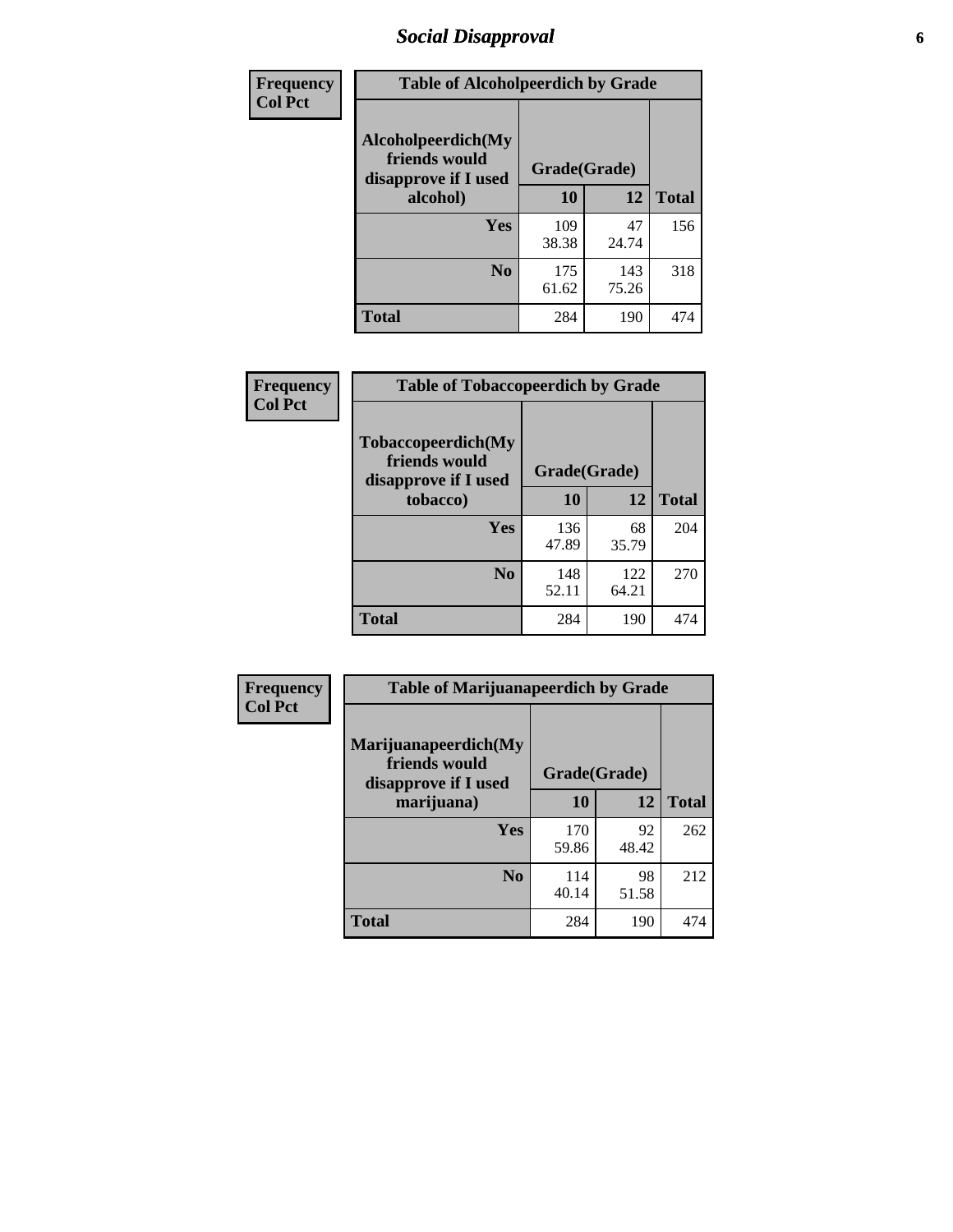### *Social Disapproval* **7**

| Frequency      | <b>Table of Otherdrugpeerdich by Grade</b>                    |              |              |              |  |  |  |  |
|----------------|---------------------------------------------------------------|--------------|--------------|--------------|--|--|--|--|
| <b>Col Pct</b> | Otherdrugpeerdich(My<br>friends would<br>disapprove if I used | Grade(Grade) |              |              |  |  |  |  |
|                | other drugs)                                                  | 10           | 12           | <b>Total</b> |  |  |  |  |
|                | Yes                                                           | 198<br>69.72 | 123<br>64.74 | 321          |  |  |  |  |
|                | N <sub>0</sub>                                                | 86<br>30.28  | 67<br>35.26  | 153          |  |  |  |  |
|                | <b>Total</b>                                                  | 284          | 190          | 474          |  |  |  |  |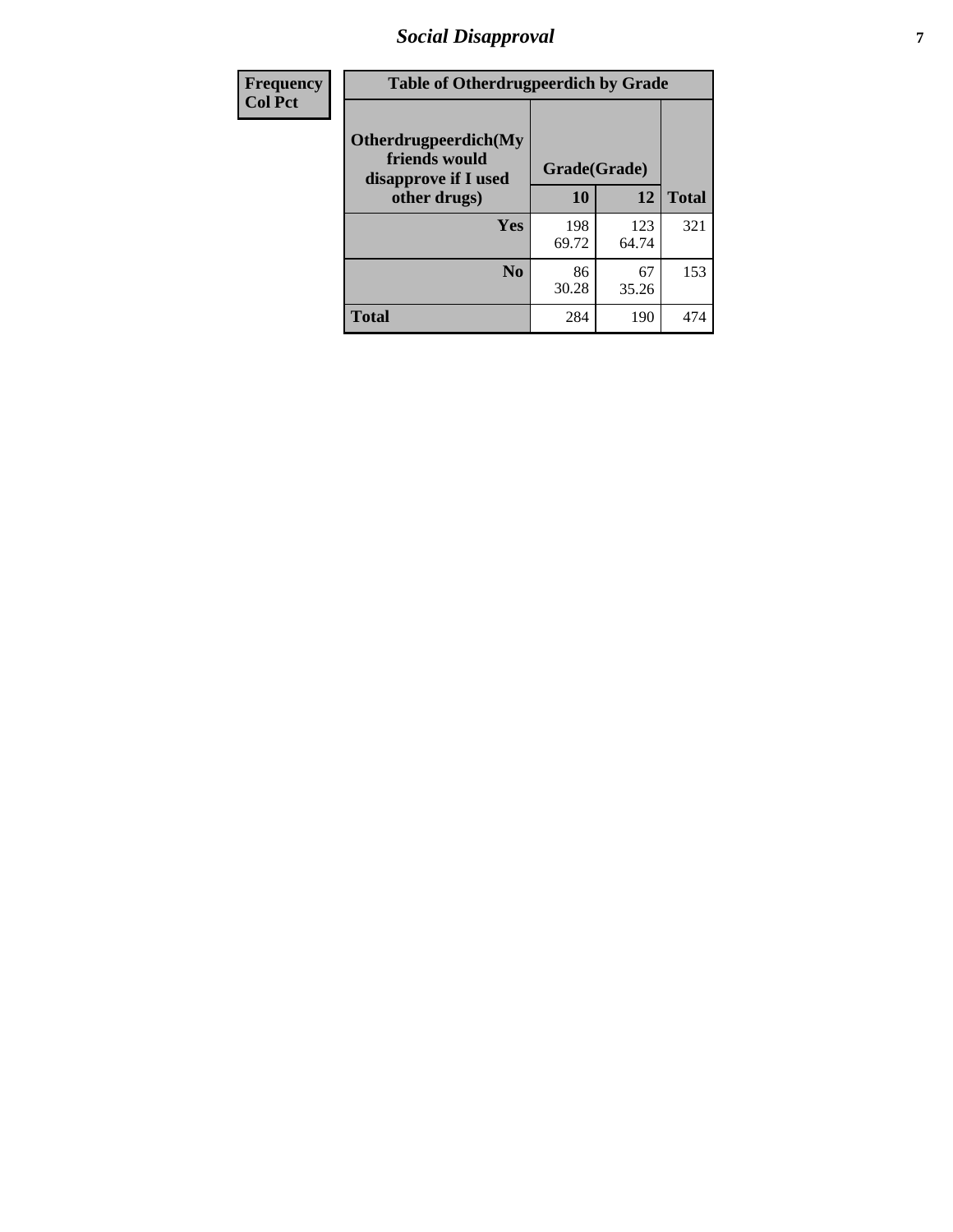### Title IV, Part A, Schedule A **8** *Goal 2: To help ensure that all schools are safe and disciplined Baseline Data: Year 2008-2009 Student Involvement in Gang Activity*

| Frequency      | <b>Table of Gangself by Grade</b>                                                                 |                    |              |              |
|----------------|---------------------------------------------------------------------------------------------------|--------------------|--------------|--------------|
| <b>Col Pct</b> | Gangself(I<br>have<br>participated<br>in illegal<br>gang<br>activities in<br>the past 30<br>days) | Grade(Grade)<br>10 | 12           | <b>Total</b> |
|                | Yes                                                                                               | 17<br>5.99         | 3<br>1.58    | 20           |
|                | N <sub>0</sub>                                                                                    | 267<br>94.01       | 187<br>98.42 | 454          |
|                | <b>Total</b>                                                                                      | 284                | 190          | 474          |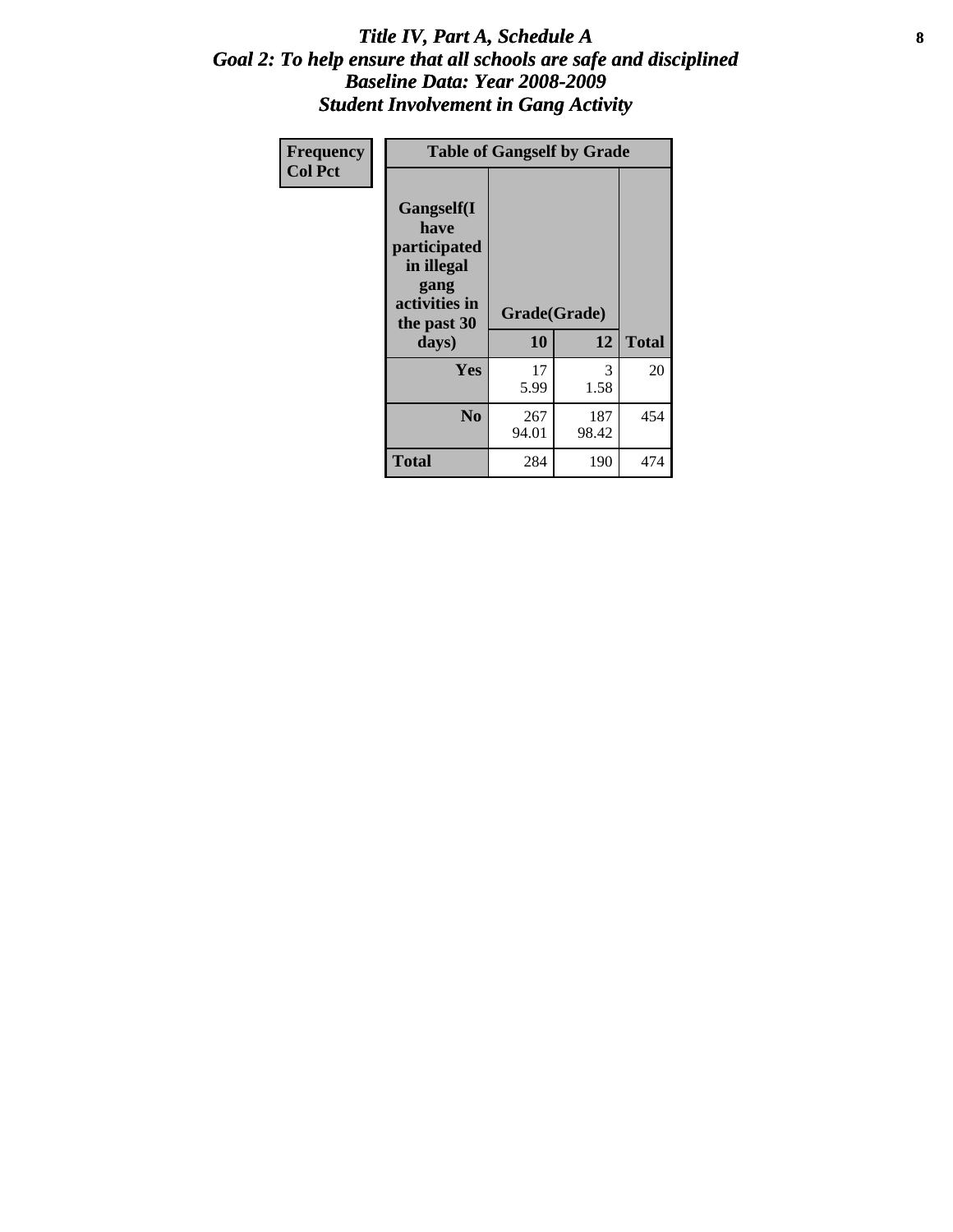### *Student Perception of School Safety* **9**

| <b>Frequency</b><br>Row Pct |
|-----------------------------|
|                             |

| <b>Table of Grade by Safeschool</b> |                          |                                                        |                             |                                    |              |  |  |  |
|-------------------------------------|--------------------------|--------------------------------------------------------|-----------------------------|------------------------------------|--------------|--|--|--|
|                                     |                          | Safeschool (School is a place at which I feel<br>safe) |                             |                                    |              |  |  |  |
| Grade(Grade)                        | <b>Strongly</b><br>Agree | <b>Somewhat</b><br>Agree                               | <b>Somewhat</b><br>Disagree | <b>Strongly</b><br><b>Disagree</b> | <b>Total</b> |  |  |  |
| <b>10</b>                           | 43<br>15.14              | 159<br>55.99                                           | 48<br>16.90                 | 34<br>11.97                        | 284          |  |  |  |
| 12                                  | 38<br>20.00              | 114<br>60.00                                           | 26<br>13.68                 | 12<br>6.32                         | 190          |  |  |  |
| <b>Total</b>                        | 81                       | 273                                                    | 74                          | 46                                 | 474          |  |  |  |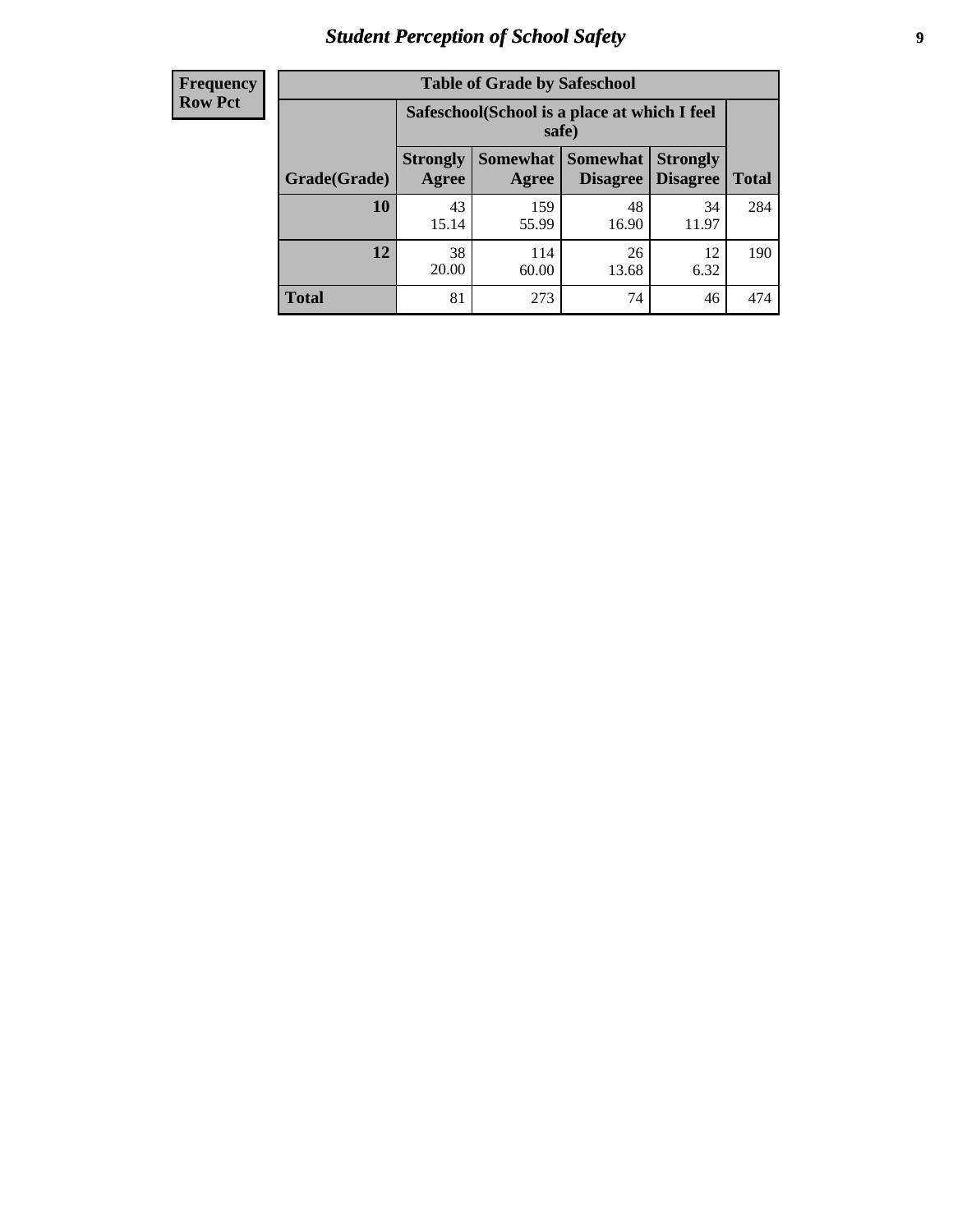### *Students Who Have Been Bullied* **10**

| <b>Frequency</b> |
|------------------|
| Row Pct          |

| <b>Table of Grade by Bullied</b> |                            |                                                                               |                              |                   |                               |                               |                          |              |
|----------------------------------|----------------------------|-------------------------------------------------------------------------------|------------------------------|-------------------|-------------------------------|-------------------------------|--------------------------|--------------|
|                                  |                            | <b>Bullied</b> (I have been bullied by other<br>students in the past 30 days) |                              |                   |                               |                               |                          |              |
| Grade(Grade)                     | $\mathbf 0$<br><b>Days</b> | 1 or<br>2<br>days                                                             | 3 <sub>to</sub><br>5<br>days | 6 to<br>9<br>days | <b>10</b><br>to<br>19<br>days | <b>20</b><br>to<br>29<br>days | <b>All</b><br>30<br>days | <b>Total</b> |
| 10                               | 247<br>86.97               | 14<br>4.93                                                                    | 3<br>1.06                    | 4<br>1.41         | 8<br>2.82                     | 0.35                          | 7<br>2.46                | 284          |
| 12                               | 179<br>94.21               | 6<br>3.16                                                                     | 0.53                         | 0.53              | 0.53                          | 0<br>0.00                     | $\mathcal{D}$<br>1.05    | 190          |
| <b>Total</b>                     | 426                        | 20                                                                            | 4                            | 5                 | 9                             |                               | 9                        | 474          |

 $\blacksquare$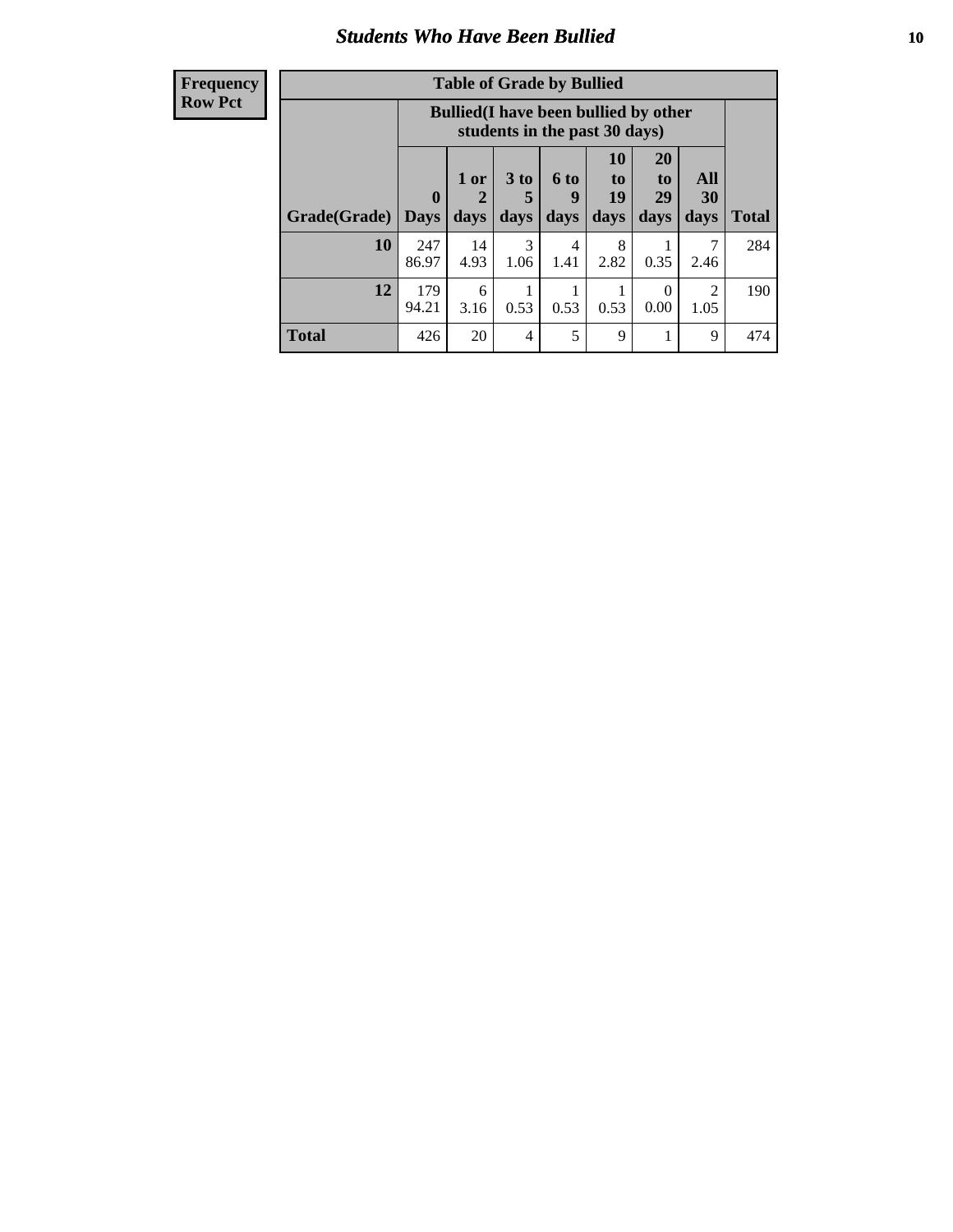### *School Climate* **11**

| Frequency      | <b>Table of SchoolClimate1 by Grade</b> |                    |              |              |  |  |
|----------------|-----------------------------------------|--------------------|--------------|--------------|--|--|
| <b>Col Pct</b> | SchoolClimate1(I<br>like school)        | Grade(Grade)<br>10 | 12           | <b>Total</b> |  |  |
|                | <b>Strongly Agree</b>                   | 51<br>17.96        | 33<br>17.37  | 84           |  |  |
|                | <b>Somewhat Agree</b>                   | 170<br>59.86       | 120<br>63.16 | 290          |  |  |
|                | <b>Somewhat Disagree</b>                | 38<br>13.38        | 27<br>14.21  | 65           |  |  |
|                | <b>Strongly Disagree</b>                | 25<br>8.80         | 10<br>5.26   | 35           |  |  |
|                | <b>Total</b>                            | 284                | 190          | 474          |  |  |

| Frequency |  |
|-----------|--|
| Col Pct   |  |
|           |  |

٦

| <b>Table of SchoolClimate2 by Grade</b>           |                    |              |              |  |
|---------------------------------------------------|--------------------|--------------|--------------|--|
| SchoolClimate2(I<br>feel successful at<br>school) | Grade(Grade)<br>10 | 12           | <b>Total</b> |  |
| <b>Strongly Agree</b>                             | 83<br>29.23        | 60<br>31.58  | 143          |  |
| <b>Somewhat Agree</b>                             | 169<br>59.51       | 114<br>60.00 | 283          |  |
| <b>Somewhat Disagree</b>                          | 21<br>7.39         | 15<br>7.89   | 36           |  |
| <b>Strongly Disagree</b>                          | 11<br>3.87         | 0.53         | 12           |  |
| Total                                             | 284                | 190          | 474          |  |

| Frequency      | <b>Table of SchoolClimate3 by Grade</b>                      |                          |             |              |  |  |
|----------------|--------------------------------------------------------------|--------------------------|-------------|--------------|--|--|
| <b>Col Pct</b> | <b>SchoolClimate3(My</b><br>school has high<br>standards for | Grade(Grade)<br>10<br>12 |             | <b>Total</b> |  |  |
|                | achievement)                                                 |                          |             |              |  |  |
|                | <b>Strongly Agree</b>                                        | 71<br>25.00              | 32<br>16.84 | 103          |  |  |
|                | <b>Somewhat Agree</b>                                        | 160<br>56.34             | 97<br>51.05 | 257          |  |  |
|                | <b>Somewhat Disagree</b>                                     | 39<br>13.73              | 49<br>25.79 | 88           |  |  |
|                | <b>Strongly Disagree</b>                                     | 14<br>4.93               | 12<br>6.32  | 26           |  |  |
|                | Total                                                        | 284                      | 190         | 474          |  |  |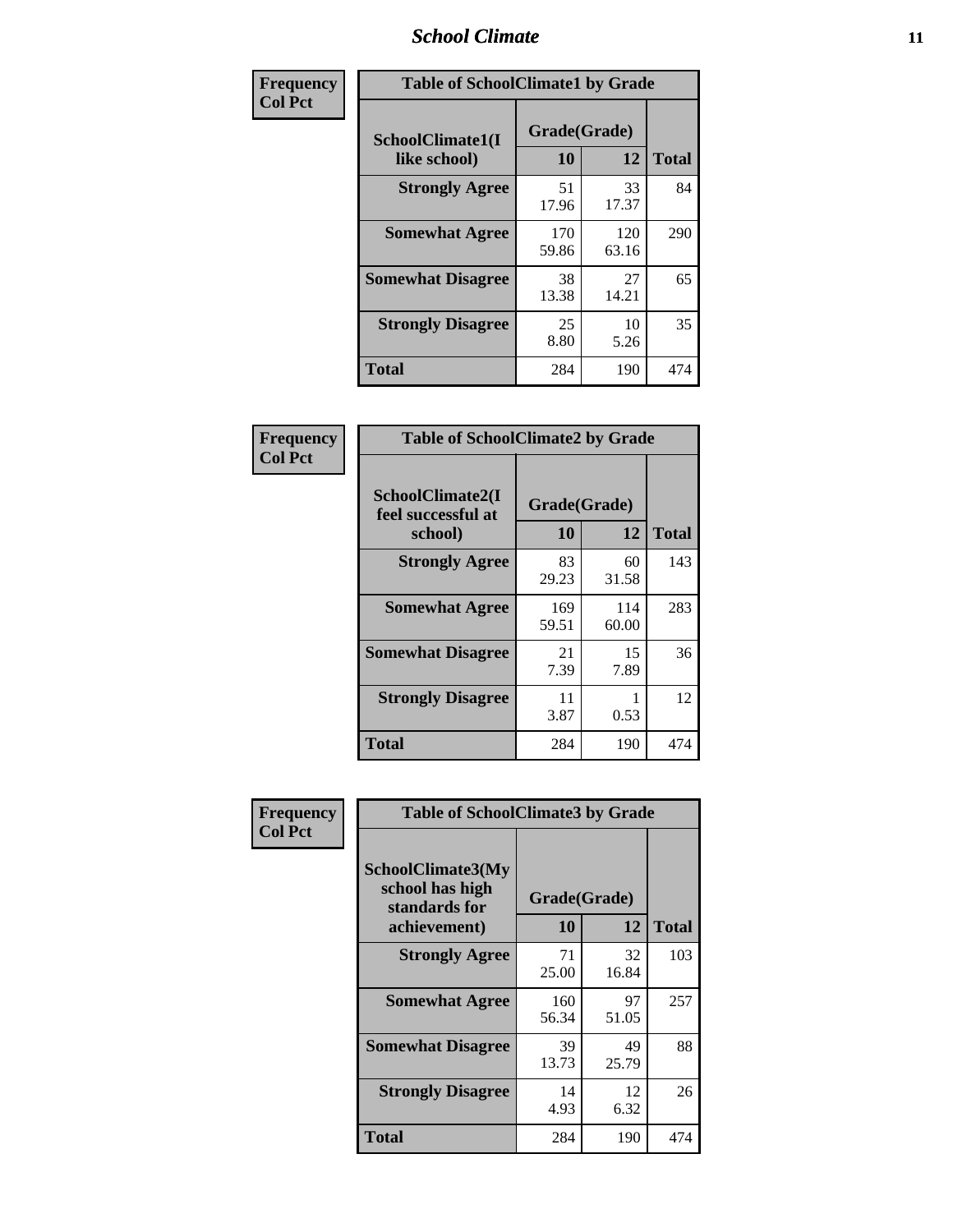### *School Climate* **12**

| Frequency      | <b>Table of SchoolClimate4 by Grade</b>                              |                    |             |              |
|----------------|----------------------------------------------------------------------|--------------------|-------------|--------------|
| <b>Col Pct</b> | <b>SchoolClimate4(My</b><br>school sets clear<br>rules for behavior) | Grade(Grade)<br>10 | 12          | <b>Total</b> |
|                | <b>Strongly Agree</b>                                                | 139<br>48.94       | 91<br>47.89 | 230          |
|                | <b>Somewhat Agree</b>                                                | 105<br>36.97       | 80<br>42.11 | 185          |
|                | <b>Somewhat Disagree</b>                                             | 29<br>10.21        | 15<br>7.89  | 44           |
|                | <b>Strongly Disagree</b>                                             | 11<br>3.87         | 4<br>2.11   | 15           |
|                | <b>Total</b>                                                         | 284                | 190         | 474          |

| <b>Table of SchoolClimate5 by Grade</b>                              |                    |             |              |  |  |
|----------------------------------------------------------------------|--------------------|-------------|--------------|--|--|
| SchoolClimate5(I<br>know what to do in<br>an emergency at<br>school) | Grade(Grade)<br>10 | 12          | <b>Total</b> |  |  |
| <b>Strongly Agree</b>                                                | 168                | 111         | 279          |  |  |
|                                                                      | 59.15              | 58.42       |              |  |  |
| <b>Somewhat Agree</b>                                                | 96                 | 69<br>36.32 | 165          |  |  |
|                                                                      | 33.80              |             |              |  |  |
| <b>Somewhat Disagree</b>                                             | 15<br>5.28         | 9<br>4.74   | 24           |  |  |
| <b>Strongly Disagree</b>                                             | 5<br>1.76          | 0.53        | 6            |  |  |
| <b>Total</b>                                                         | 284                | 190         | 474          |  |  |

| Frequency      | <b>Table of SchoolClimate6 by Grade</b>                  |                    |             |              |
|----------------|----------------------------------------------------------|--------------------|-------------|--------------|
| <b>Col Pct</b> | <b>SchoolClimate6(Teachers</b><br>treat me with respect) | Grade(Grade)<br>10 | 12          | <b>Total</b> |
|                | <b>Strongly Agree</b>                                    | 91<br>32.04        | 48<br>25.26 | 139          |
|                | <b>Somewhat Agree</b>                                    | 130<br>45.77       | 94<br>49.47 | 224          |
|                | <b>Somewhat Disagree</b>                                 | 33<br>11.62        | 33<br>17.37 | 66           |
|                | <b>Strongly Disagree</b>                                 | 30<br>10.56        | 15<br>7.89  | 45           |
|                | <b>Total</b>                                             | 284                | 190         | 474          |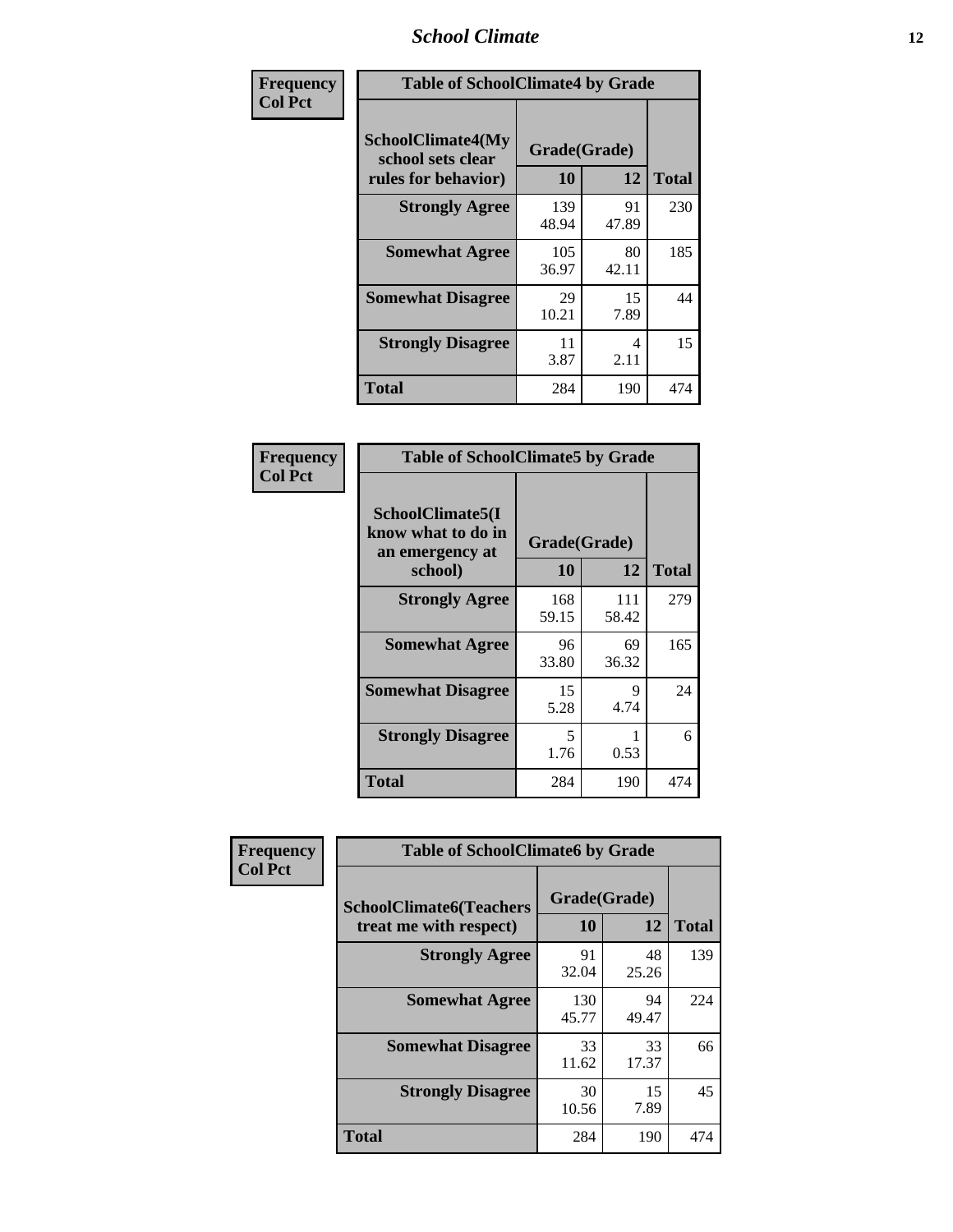### *School Climate* **13**

| Frequency      | <b>Table of SchoolClimate7 by Grade</b>                                       |                    |              |              |
|----------------|-------------------------------------------------------------------------------|--------------------|--------------|--------------|
| <b>Col Pct</b> | <b>SchoolClimate7(Behaviors</b><br>in my class allow the<br>teacher to teach) | Grade(Grade)<br>10 | 12           | <b>Total</b> |
|                | <b>Strongly Agree</b>                                                         | 62<br>21.83        | 34<br>17.89  | 96           |
|                | <b>Somewhat Agree</b>                                                         | 138<br>48.59       | 111<br>58.42 | 249          |
|                | <b>Somewhat Disagree</b>                                                      | 66<br>23.24        | 27<br>14.21  | 93           |
|                | <b>Strongly Disagree</b>                                                      | 18<br>6.34         | 18<br>9.47   | 36           |
|                | <b>Total</b>                                                                  | 284                | 190          | 474          |

| Frequency      | <b>Table of SchoolClimate8 by Grade</b>                                              |                    |             |              |
|----------------|--------------------------------------------------------------------------------------|--------------------|-------------|--------------|
| <b>Col Pct</b> | <b>SchoolClimate8(Students</b><br>are frequently<br>recognized for good<br>behavior) | Grade(Grade)<br>10 | 12          | <b>Total</b> |
|                | <b>Strongly Agree</b>                                                                | 40<br>14.08        | 31<br>16.32 | 71           |
|                | <b>Somewhat Agree</b>                                                                | 125<br>44.01       | 70<br>36.84 | 195          |
|                | <b>Somewhat Disagree</b>                                                             | 76<br>26.76        | 60<br>31.58 | 136          |
|                | <b>Strongly Disagree</b>                                                             | 43<br>15.14        | 29<br>15.26 | 72           |
|                | <b>Total</b>                                                                         | 284                | 190         | 474          |

| Frequency      | <b>Table of SchoolClimate9 by Grade</b>                                                  |                    |             |              |  |
|----------------|------------------------------------------------------------------------------------------|--------------------|-------------|--------------|--|
| <b>Col Pct</b> | <b>SchoolClimate9(School</b><br>counselor would be<br>helpful if I needed<br>assistance) | Grade(Grade)<br>10 | 12          | <b>Total</b> |  |
|                | <b>Strongly Agree</b>                                                                    | 133<br>46.83       | 77<br>40.53 | 210          |  |
|                | <b>Somewhat Agree</b>                                                                    | 115<br>40.49       | 60<br>31.58 | 175          |  |
|                | <b>Somewhat Disagree</b>                                                                 | 18<br>6.34         | 31<br>16.32 | 49           |  |
|                | <b>Strongly Disagree</b>                                                                 | 18<br>6.34         | 22<br>11.58 | 40           |  |
|                | Total                                                                                    | 284                | 190         | 474          |  |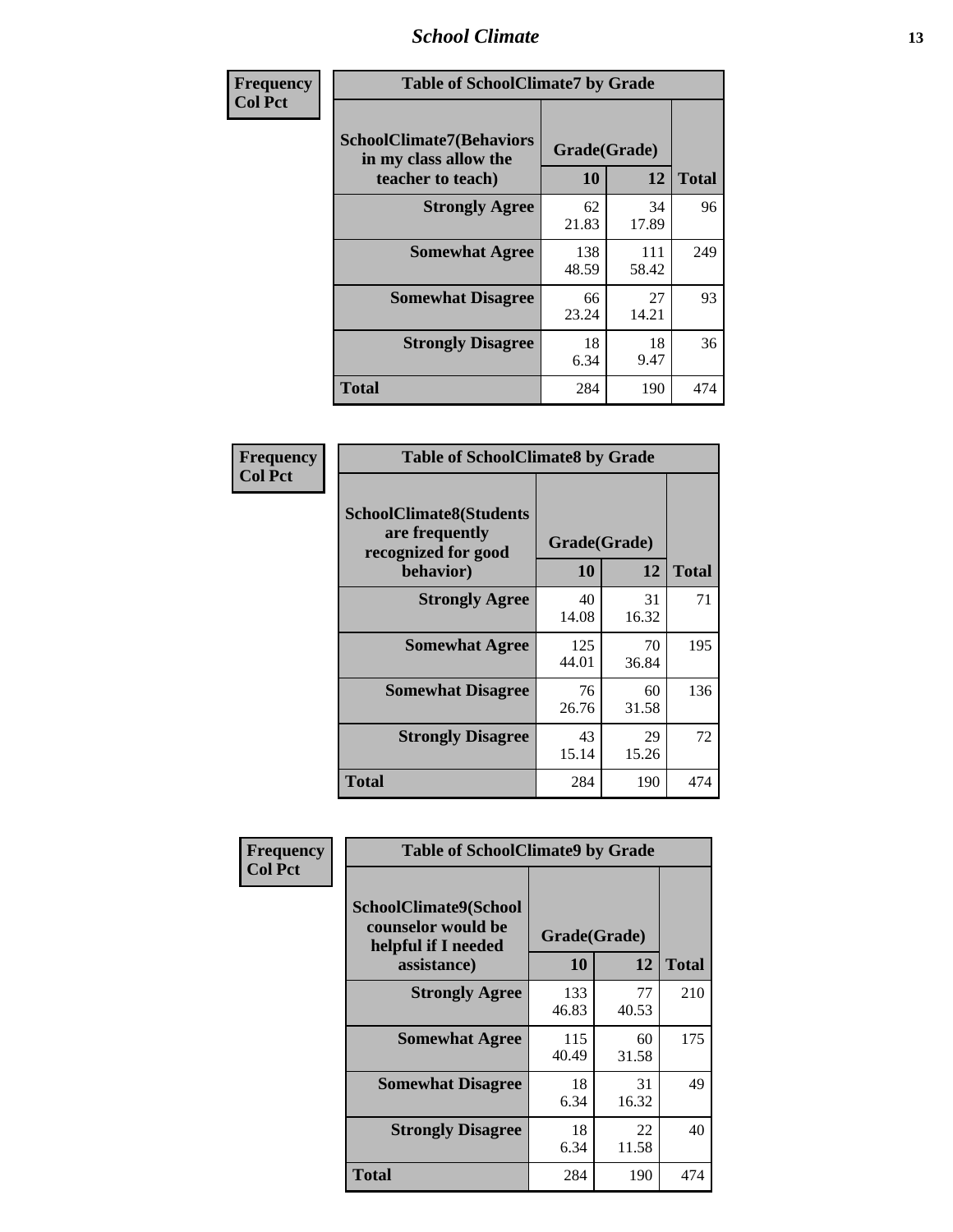### *Reasons for Dropping Out* **14**

| <b>Frequency</b> | <b>Table of Dropoutreason by Grade</b>                                   |                    |              |              |
|------------------|--------------------------------------------------------------------------|--------------------|--------------|--------------|
| <b>Col Pct</b>   | Dropoutreason(If<br>I dropped out the<br>reason would<br>most likely be) | Grade(Grade)<br>10 | 12           | <b>Total</b> |
|                  | <b>Won't Drop out</b>                                                    | 153<br>53.87       | 100<br>52.63 | 253          |
|                  | <b>Bored</b>                                                             | 38<br>13.38        | 27<br>14.21  | 65           |
|                  | <b>Family Reasons</b>                                                    | 20<br>7.04         | 25<br>13.16  | 45           |
|                  | <b>Being Bullied</b>                                                     | 8<br>2.82          | 3<br>1.58    | 11           |
|                  | <b>Other</b>                                                             | 65<br>22.89        | 35<br>18.42  | 100          |
|                  | Total                                                                    | 284                | 190          | 474          |

| Frequency<br><b>Col Pct</b> | <b>Table of Dropout by Grade</b>                            |              |              |              |  |
|-----------------------------|-------------------------------------------------------------|--------------|--------------|--------------|--|
|                             | Dropout(I<br>have<br>thought<br>about<br>dropping<br>out of | Grade(Grade) |              |              |  |
|                             | school)                                                     | 10           | 12           | <b>Total</b> |  |
|                             | Yes                                                         | 102<br>35.92 | 63<br>33.16  | 165          |  |
|                             | N <sub>0</sub>                                              | 182<br>64.08 | 127<br>66.84 | 309          |  |
|                             |                                                             |              |              |              |  |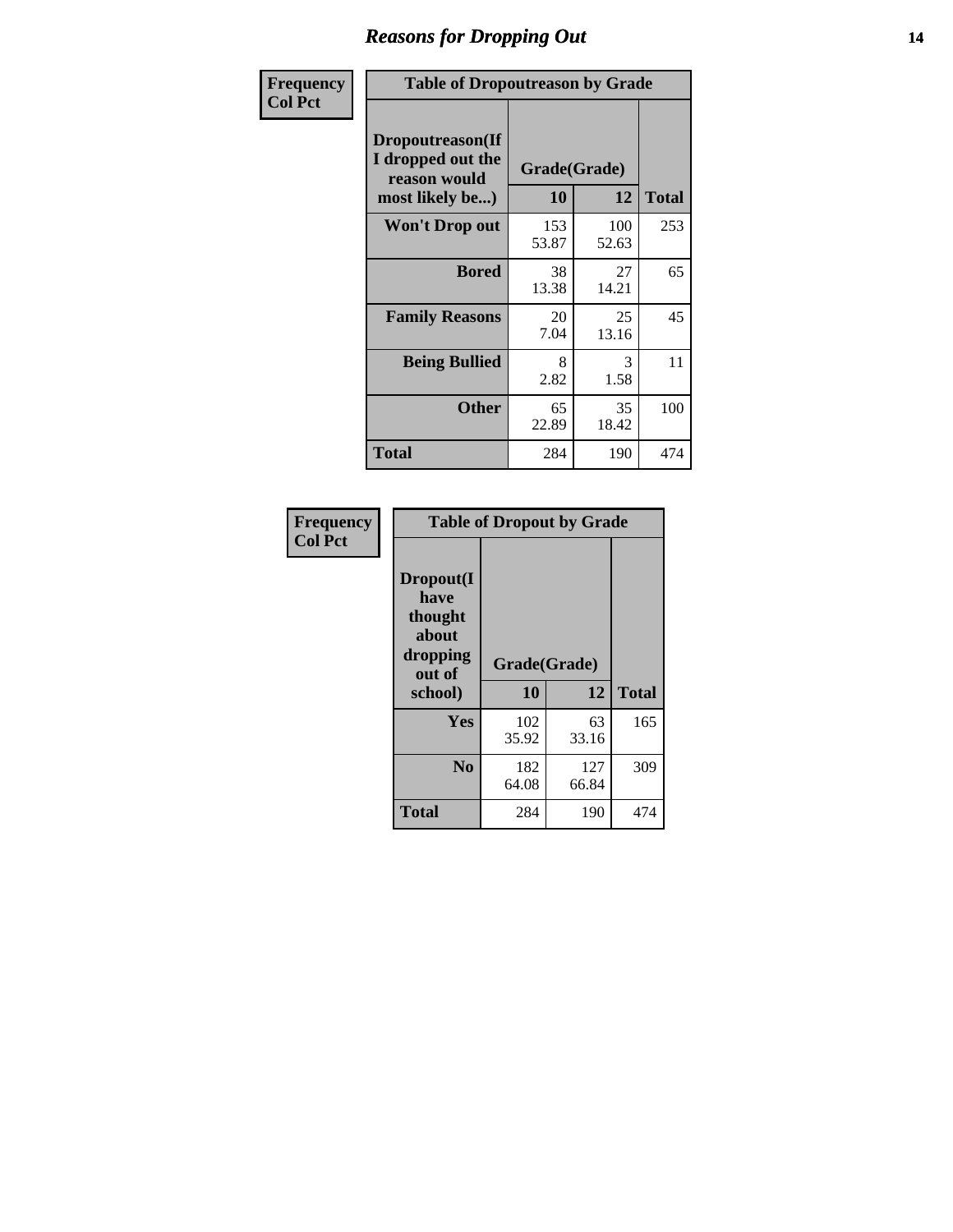*School Safety* **15**

| Frequency      |                                                                                                           | <b>Table of Gangself by Grade</b> |              |              |
|----------------|-----------------------------------------------------------------------------------------------------------|-----------------------------------|--------------|--------------|
| <b>Col Pct</b> | <b>Gangself</b> (I<br>have<br>participated<br>in illegal<br>gang<br>activities in<br>the past 30<br>days) | Grade(Grade)<br>10                | 12           | <b>Total</b> |
|                | Yes                                                                                                       | 17<br>5.99                        | 3<br>1.58    | 20           |
|                | N <sub>0</sub>                                                                                            | 267<br>94.01                      | 187<br>98.42 | 454          |
|                | <b>Total</b>                                                                                              | 284                               | 190          | 474          |

| Frequency<br><b>Col Pct</b> | <b>Table of Gangpeers by Grade</b>                                                                                             |                    |              |              |
|-----------------------------|--------------------------------------------------------------------------------------------------------------------------------|--------------------|--------------|--------------|
|                             | <b>Gangpeers</b> (I<br>have friends<br>who have<br>participated<br>in illegal<br>gang<br>activities in<br>the past 30<br>days) | Grade(Grade)<br>10 | 12           | <b>Total</b> |
|                             | <b>Yes</b>                                                                                                                     | 69<br>24.30        | 35<br>18.42  | 104          |
|                             | N <sub>0</sub>                                                                                                                 | 215<br>75.70       | 155<br>81.58 | 370          |
|                             | <b>Total</b>                                                                                                                   | 284                | 190          | 474          |

| Frequency      |                                                                                          | <b>Table of Pickedon by Grade</b> |             |              |  |  |  |  |
|----------------|------------------------------------------------------------------------------------------|-----------------------------------|-------------|--------------|--|--|--|--|
| <b>Col Pct</b> | <b>Pickedon</b> (I have<br>been picked on or<br>teased at school in<br>the past 30 days) | Grade(Grade)<br>10                | 12          | <b>Total</b> |  |  |  |  |
|                | <b>Strongly Agree</b>                                                                    | 34<br>11.97                       | 17<br>8.95  | 51           |  |  |  |  |
|                | <b>Somewhat Agree</b>                                                                    | 66<br>23.24                       | 29<br>15.26 | 95           |  |  |  |  |
|                | <b>Somewhat Disagree</b>                                                                 | 36<br>12.68                       | 22<br>11.58 | 58           |  |  |  |  |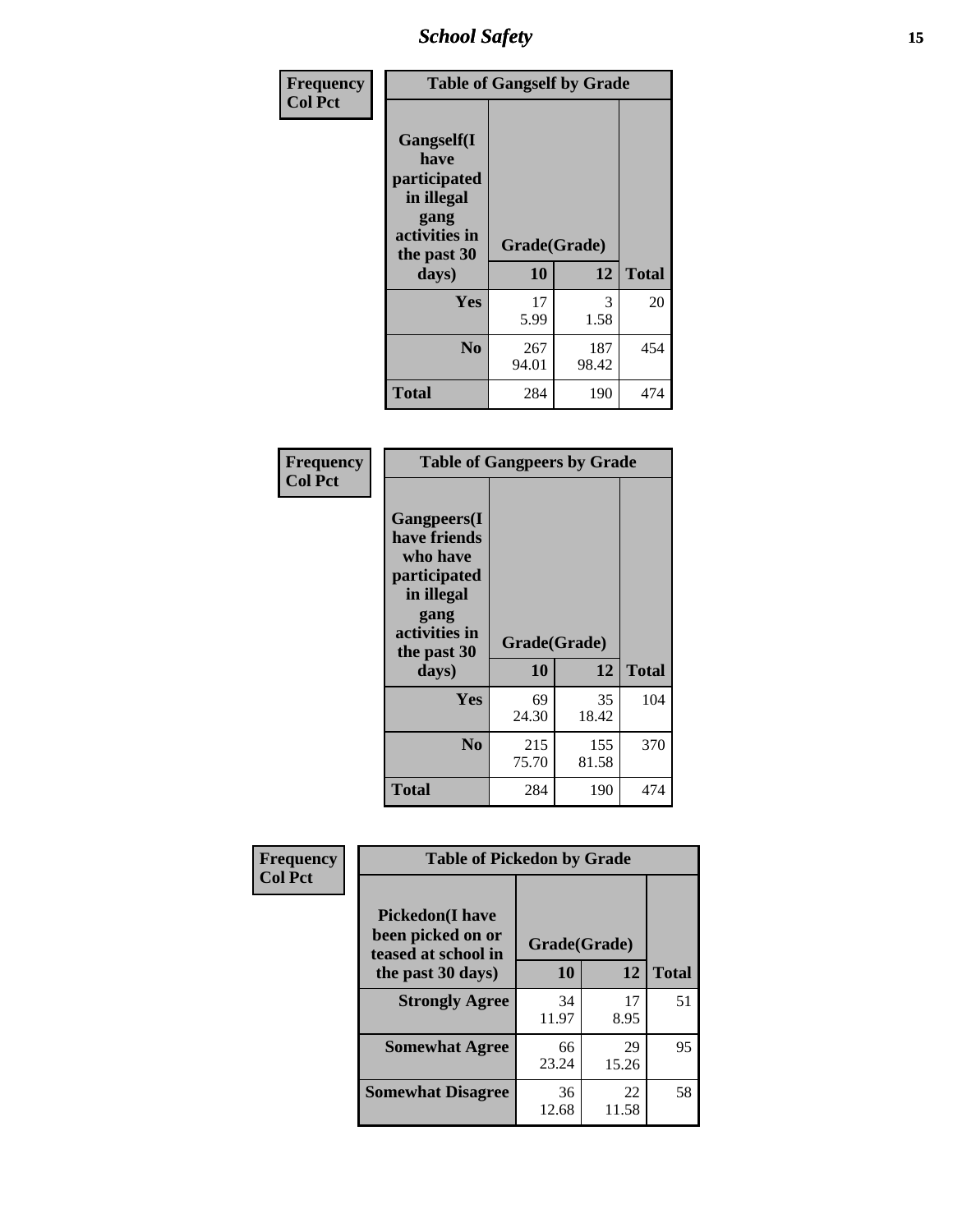### *School Safety* **16**

| <b>Frequency</b> |                                                                                          | <b>Table of Pickedon by Grade</b> |              |              |  |  |  |  |  |
|------------------|------------------------------------------------------------------------------------------|-----------------------------------|--------------|--------------|--|--|--|--|--|
| <b>Col Pct</b>   | <b>Pickedon</b> (I have<br>been picked on or<br>teased at school in<br>the past 30 days) | Grade(Grade)<br>10                | 12           | <b>Total</b> |  |  |  |  |  |
|                  | <b>Strongly Disagree</b>                                                                 | 148<br>52.11                      | 122<br>64.21 | 270          |  |  |  |  |  |
|                  | Total                                                                                    | 284                               | 190          | 474          |  |  |  |  |  |

| Frequency      | <b>Table of Safeschool by Grade</b>                      |                    |              |              |
|----------------|----------------------------------------------------------|--------------------|--------------|--------------|
| <b>Col Pct</b> | Safeschool(School<br>is a place at which I<br>feel safe) | Grade(Grade)<br>10 | 12           | <b>Total</b> |
|                | <b>Strongly Agree</b>                                    | 43<br>15.14        | 38<br>20.00  | 81           |
|                | <b>Somewhat Agree</b>                                    | 159<br>55.99       | 114<br>60.00 | 273          |
|                | <b>Somewhat Disagree</b>                                 | 48<br>16.90        | 26<br>13.68  | 74           |
|                | <b>Strongly Disagree</b>                                 | 34<br>11.97        | 12<br>6.32   | 46           |
|                | <b>Total</b>                                             | 284                | 190          | 474          |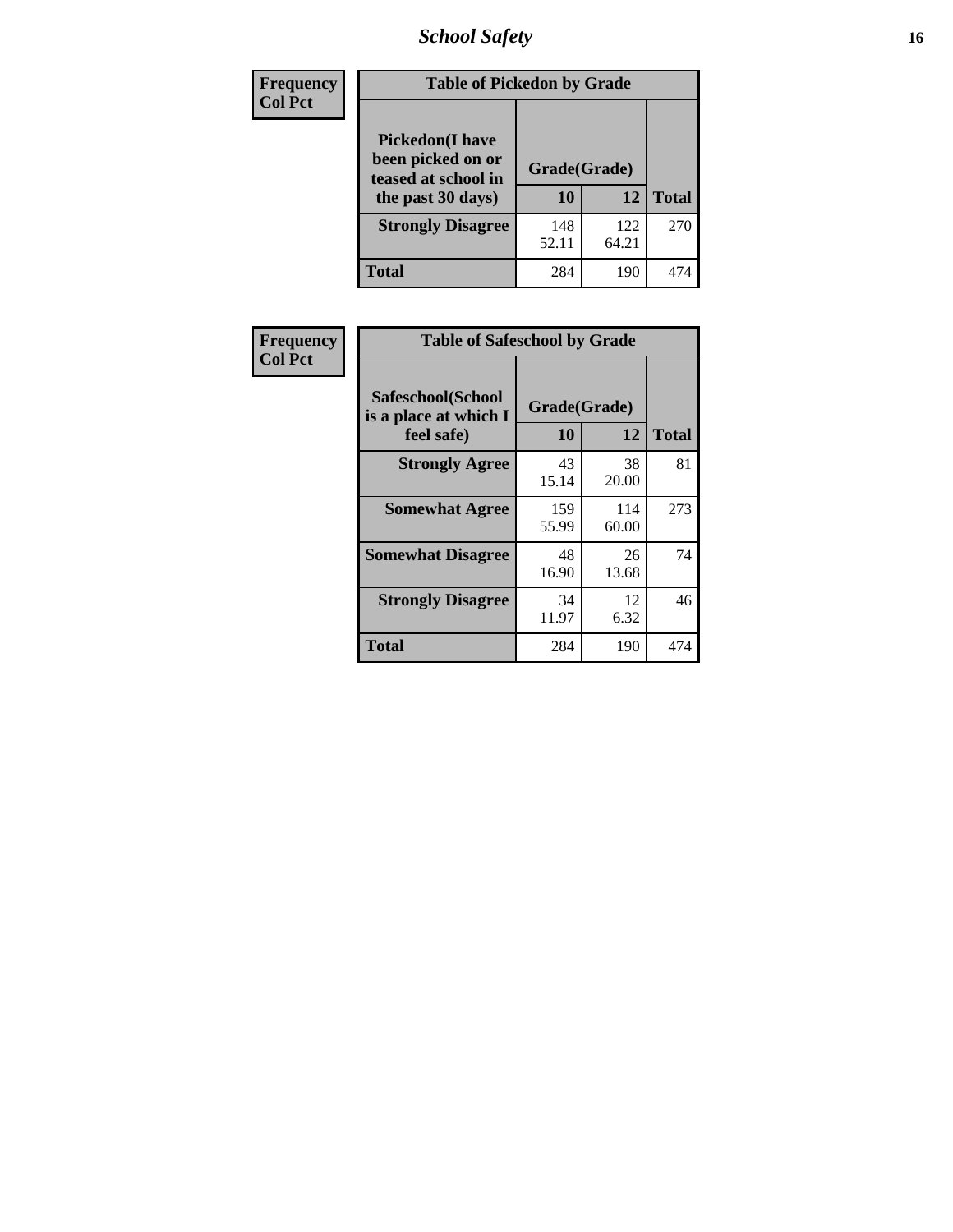*School Safety* **17**

**Frequency Row Pct**

| <b>Table of Grade by Bullied</b> |                         |                                                                               |                              |                   |                        |                        |                          |              |
|----------------------------------|-------------------------|-------------------------------------------------------------------------------|------------------------------|-------------------|------------------------|------------------------|--------------------------|--------------|
|                                  |                         | <b>Bullied</b> (I have been bullied by other<br>students in the past 30 days) |                              |                   |                        |                        |                          |              |
| Grade(Grade)                     | $\bf{0}$<br><b>Days</b> | 1 or<br>2<br>days                                                             | 3 <sub>to</sub><br>5<br>days | 6 to<br>9<br>days | 10<br>to<br>19<br>days | 20<br>to<br>29<br>days | All<br><b>30</b><br>days | <b>Total</b> |
| 10                               | 247<br>86.97            | 14<br>4.93                                                                    | 3<br>1.06                    | 4<br>1.41         | 8<br>2.82              | 0.35                   | 2.46                     | 284          |
| 12                               | 179<br>94.21            | 6<br>3.16                                                                     | 0.53                         | 0.53              | 0.53                   | $\Omega$<br>0.00       | $\mathfrak{D}$<br>1.05   | 190          |
| Total                            | 426                     | 20                                                                            | $\overline{4}$               | 5                 | 9                      |                        | 9                        | 474          |

**Frequency Row Pct**

| <b>Table of Grade by Bulliedothers</b> |              |                                                                         |                        |                        |                  |                        |           |              |
|----------------------------------------|--------------|-------------------------------------------------------------------------|------------------------|------------------------|------------------|------------------------|-----------|--------------|
|                                        |              | <b>Bulliedothers</b> (I bullied others in the past<br>$30 \text{ days}$ |                        |                        |                  |                        |           |              |
|                                        | $\mathbf{0}$ | 1 or                                                                    | 3 <sub>to</sub><br>5   | 6 to<br>9              | 10<br>to<br>19   | <b>20</b><br>to<br>29  | All<br>30 |              |
| <b>Grade(Grade)</b>                    | <b>Days</b>  | days                                                                    | days                   | days                   | days             | days                   | days      | <b>Total</b> |
| 10                                     | 258<br>90.85 | 10<br>3.52                                                              | 5<br>1.76              | $\mathfrak{D}$<br>0.70 | 3<br>1.06        | $\overline{2}$<br>0.70 | 4<br>1.41 | 284          |
| 12                                     | 183<br>96.32 | $\overline{2}$<br>1.05                                                  | $\overline{2}$<br>1.05 | $\overline{c}$<br>1.05 | $\Omega$<br>0.00 | $\Omega$<br>0.00       | 0.53      | 190          |
| <b>Total</b>                           | 441          | 12                                                                      | 7                      | $\overline{4}$         | 3                | $\overline{2}$         | 5         | 474          |

| <b>Frequency</b> |              | <b>Table of Grade by Weaponschool</b> |                        |                                                                        |                   |              |  |  |  |  |
|------------------|--------------|---------------------------------------|------------------------|------------------------------------------------------------------------|-------------------|--------------|--|--|--|--|
| <b>Row Pct</b>   |              |                                       | days)                  | <b>Weaponschool</b> (I<br>brought a weapon to<br>school in the past 30 |                   |              |  |  |  |  |
|                  | Grade(Grade) | $\bf{0}$<br><b>Days</b>               | 1 or<br>2<br>days      | 10<br>to<br>19<br>days                                                 | All<br>30<br>days | <b>Total</b> |  |  |  |  |
|                  | 10           | 278<br>97.89                          | 2<br>0.70              | 0.35                                                                   | 3<br>1.06         | 284          |  |  |  |  |
|                  | 12           | 188<br>98.95                          | $\mathfrak{D}$<br>1.05 | 0<br>0.00                                                              | $\Omega$<br>0.00  | 190          |  |  |  |  |
|                  | <b>Total</b> | 466                                   | 4                      | 1                                                                      | 3                 | 474          |  |  |  |  |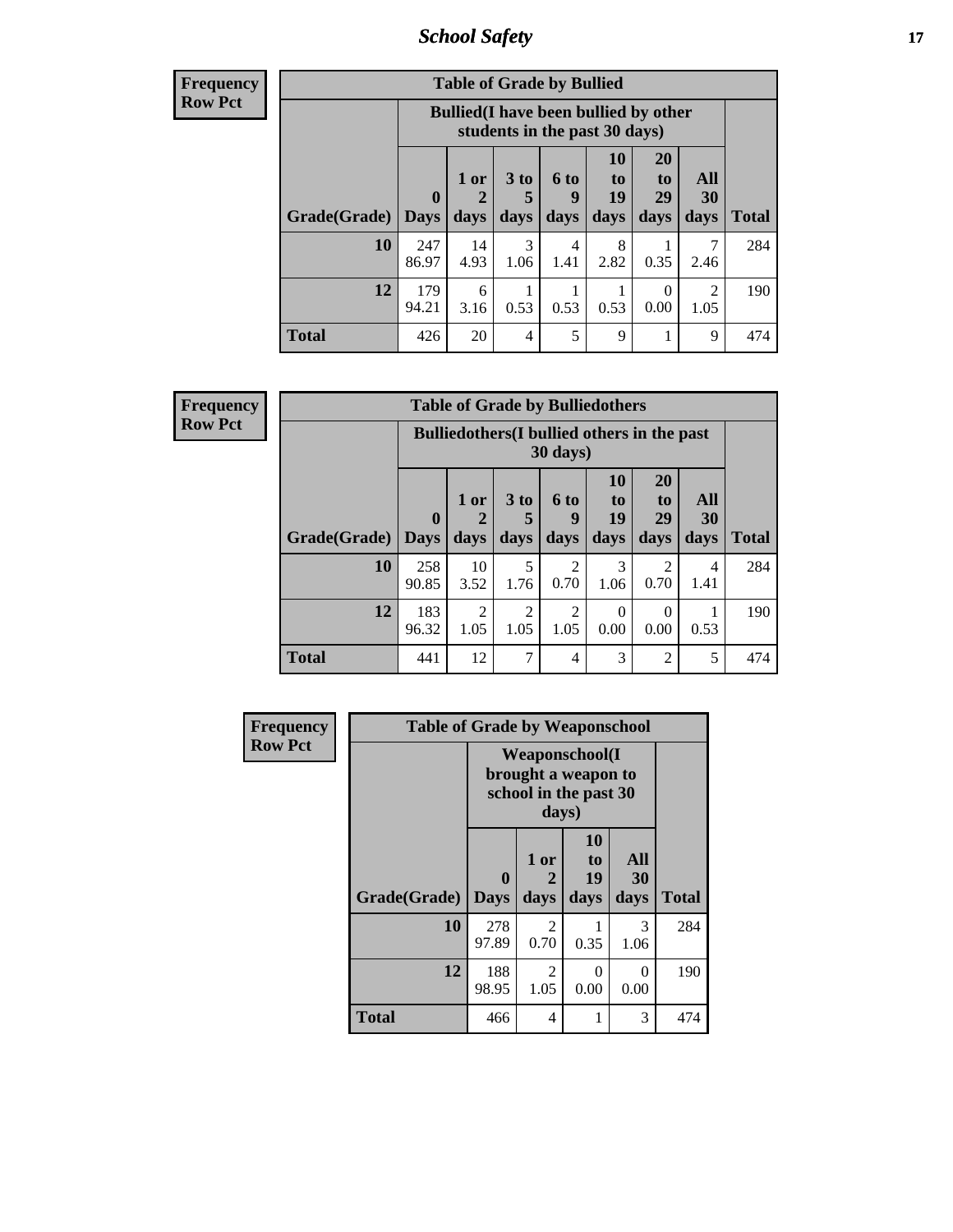*School Safety* **18**

| <b>Frequency</b> | <b>Table of Grade by Absentunsafe</b> |                         |                                                                                     |                         |                   |                   |              |  |
|------------------|---------------------------------------|-------------------------|-------------------------------------------------------------------------------------|-------------------------|-------------------|-------------------|--------------|--|
| <b>Row Pct</b>   |                                       |                         | Absentunsafe (I have missed<br>school because I felt unsafe in<br>the past 30 days) |                         |                   |                   |              |  |
|                  | Grade(Grade)                          | $\bf{0}$<br><b>Days</b> | 1 or<br>days                                                                        | 3 <sub>to</sub><br>days | 6 to<br>g<br>days | All<br>30<br>days | <b>Total</b> |  |
|                  | 10                                    | 280<br>98.59            | 0.35                                                                                | 0.35                    | 2<br>0.70         | $\Omega$<br>0.00  | 284          |  |
|                  | 12                                    | 186<br>97.89            | 3<br>1.58                                                                           | 0.00                    | 0<br>0.00         | 0.53              | 190          |  |
|                  | Total                                 | 466                     | $\overline{4}$                                                                      |                         | 2                 |                   | 474          |  |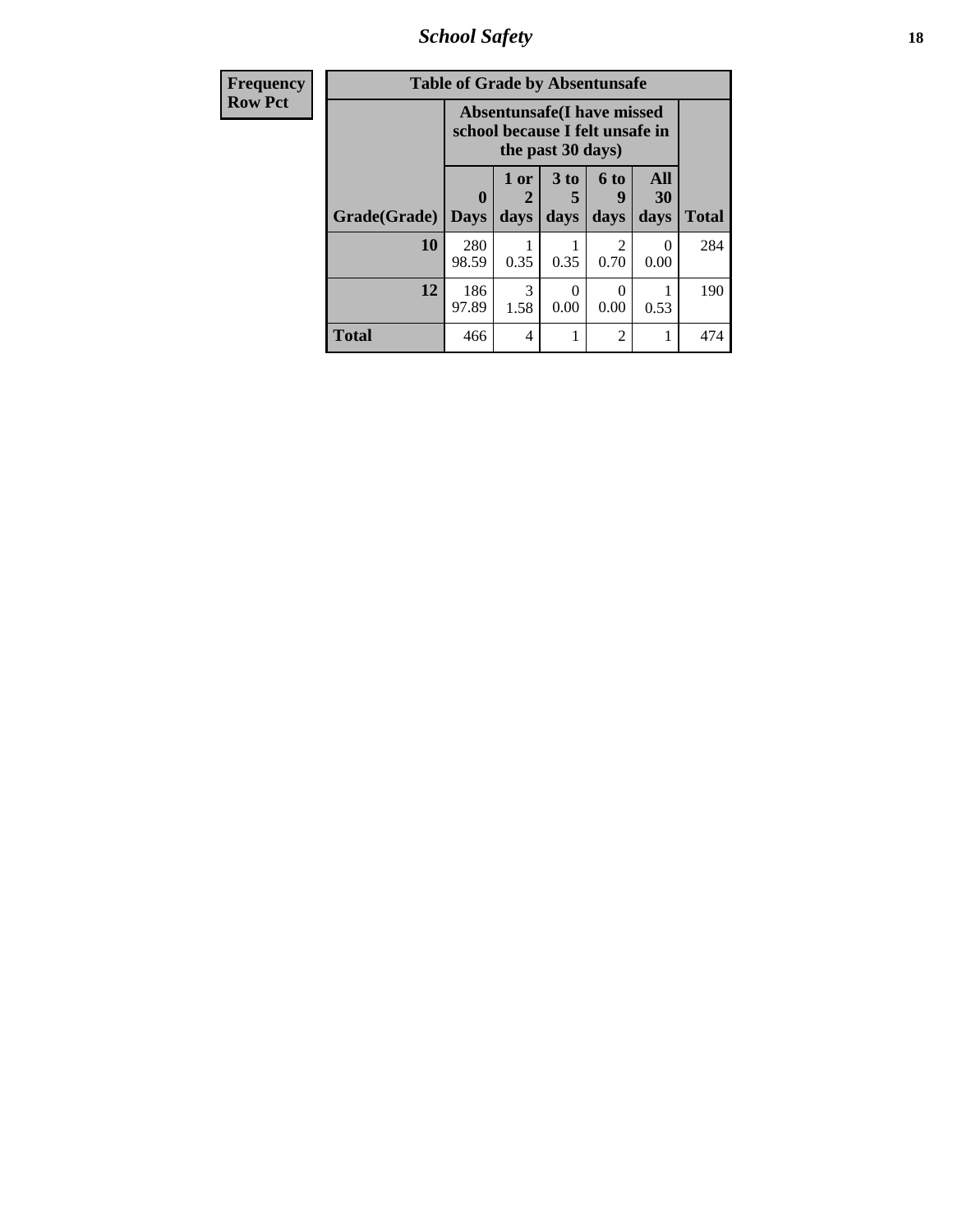#### **Frequency Row Pct**

| <b>Table of Grade by Alcohol</b> |                                 |                 |                 |               |                 |                                     |              |       |
|----------------------------------|---------------------------------|-----------------|-----------------|---------------|-----------------|-------------------------------------|--------------|-------|
|                                  |                                 |                 |                 |               |                 | Alcohol (Alcohol use, past 30 days) |              |       |
| Grade(Grade)                     | <b>Did</b><br>not<br><b>use</b> | $1 - 2$<br>days | $3 - 5$<br>days | $6-9$<br>days | $10-19$<br>days | $20 - 29$<br>days                   | Every<br>day | Total |
| 10                               | 206<br>72.54                    | 14<br>4.93      | 24<br>8.45      | 9<br>3.17     | 19<br>6.69      | 5<br>1.76                           | 7<br>2.46    | 284   |
| 12                               | 118<br>62.11                    | 22<br>11.58     | 25<br>13.16     | 7<br>3.68     | 11<br>5.79      | 3<br>1.58                           | 4<br>2.11    | 190   |
| <b>Total</b>                     | 324                             | 36              | 49              | 16            | 30              | 8                                   | 11           | 474   |

#### **Frequency Row Pct**

| <b>Table of Grade by Cigarettes</b> |                          |                                                |                 |               |                 |                   |                     |       |  |
|-------------------------------------|--------------------------|------------------------------------------------|-----------------|---------------|-----------------|-------------------|---------------------|-------|--|
|                                     |                          | Cigarettes (Smoking tobacco use, past 30 days) |                 |               |                 |                   |                     |       |  |
| Grade(Grade)                        | Did<br>not<br><b>use</b> | $1 - 2$<br>days                                | $3 - 5$<br>days | $6-9$<br>days | $10-19$<br>days | $20 - 29$<br>days | <b>Every</b><br>day | Total |  |
| 10                                  | 213<br>75.00             | 34<br>11.97                                    | 10<br>3.52      | 5<br>1.76     | 2.46            | 4<br>1.41         | 11<br>3.87          | 284   |  |
| 12                                  | 134<br>70.53             | 30<br>15.79                                    | 6<br>3.16       | 2<br>1.05     | 0.53            | 2<br>1.05         | 15<br>7.89          | 190   |  |
| <b>Total</b>                        | 347                      | 64                                             | 16              | 7             | 8               | 6                 | 26                  | 474   |  |

| Frequency      | <b>Table of Grade by Smokeless</b> |                                 |                 |                  |               |                                       |                     |              |
|----------------|------------------------------------|---------------------------------|-----------------|------------------|---------------|---------------------------------------|---------------------|--------------|
| <b>Row Pct</b> |                                    |                                 |                 |                  | past 30 days) | <b>Smokeless</b> (Chewing tobaccouse, |                     |              |
|                | Grade(Grade)                       | <b>Did</b><br>not<br><b>use</b> | $1 - 2$<br>days | $3 - 5$<br>days  | $6-9$<br>days | $10-19$<br>days                       | <b>Every</b><br>day | <b>Total</b> |
|                | 10                                 | 249<br>87.68                    | 17<br>5.99      | $\Omega$<br>0.00 | 1.76          | 3<br>1.06                             | 10<br>3.52          | 284          |
|                | 12                                 | 175<br>92.11                    | 6<br>3.16       | 2<br>1.05        | 0<br>0.00     | 3<br>1.58                             | 4<br>2.11           | 190          |
|                | <b>Total</b>                       | 424                             | 23              | $\overline{2}$   | 5             | 6                                     | 14                  | 474          |

| <b>Frequency</b> |
|------------------|
| <b>Row Pct</b>   |

| <b>Table of Grade by Marijuana</b> |                                                                                             |                                                                                                                    |            |           |           |                                         |      |     |  |
|------------------------------------|---------------------------------------------------------------------------------------------|--------------------------------------------------------------------------------------------------------------------|------------|-----------|-----------|-----------------------------------------|------|-----|--|
|                                    |                                                                                             |                                                                                                                    |            |           |           | Marijuana (Marijuana use, past 30 days) |      |     |  |
| Grade(Grade)                       | <b>Did</b><br>not<br><b>use</b>                                                             | $6 - 9$<br>$10-19$<br>$3 - 5$<br>20-29<br>$1 - 2$<br>Every<br>days<br>days<br>days<br>days<br>day<br>Total<br>days |            |           |           |                                         |      |     |  |
| 10                                 | 245<br>86.27                                                                                | 9<br>3.17                                                                                                          | 10<br>3.52 | 2<br>0.70 | 8<br>2.82 | 1.06                                    | 2.46 | 284 |  |
| 12                                 | 7<br>3<br>3<br>161<br>14<br>2<br>0<br>84.74<br>7.37<br>1.58<br>0.00<br>1.58<br>3.68<br>1.05 |                                                                                                                    |            |           |           |                                         |      |     |  |
| <b>Total</b>                       | 406                                                                                         | 23                                                                                                                 | 17         | 5         | 11        | 3                                       | 9    | 474 |  |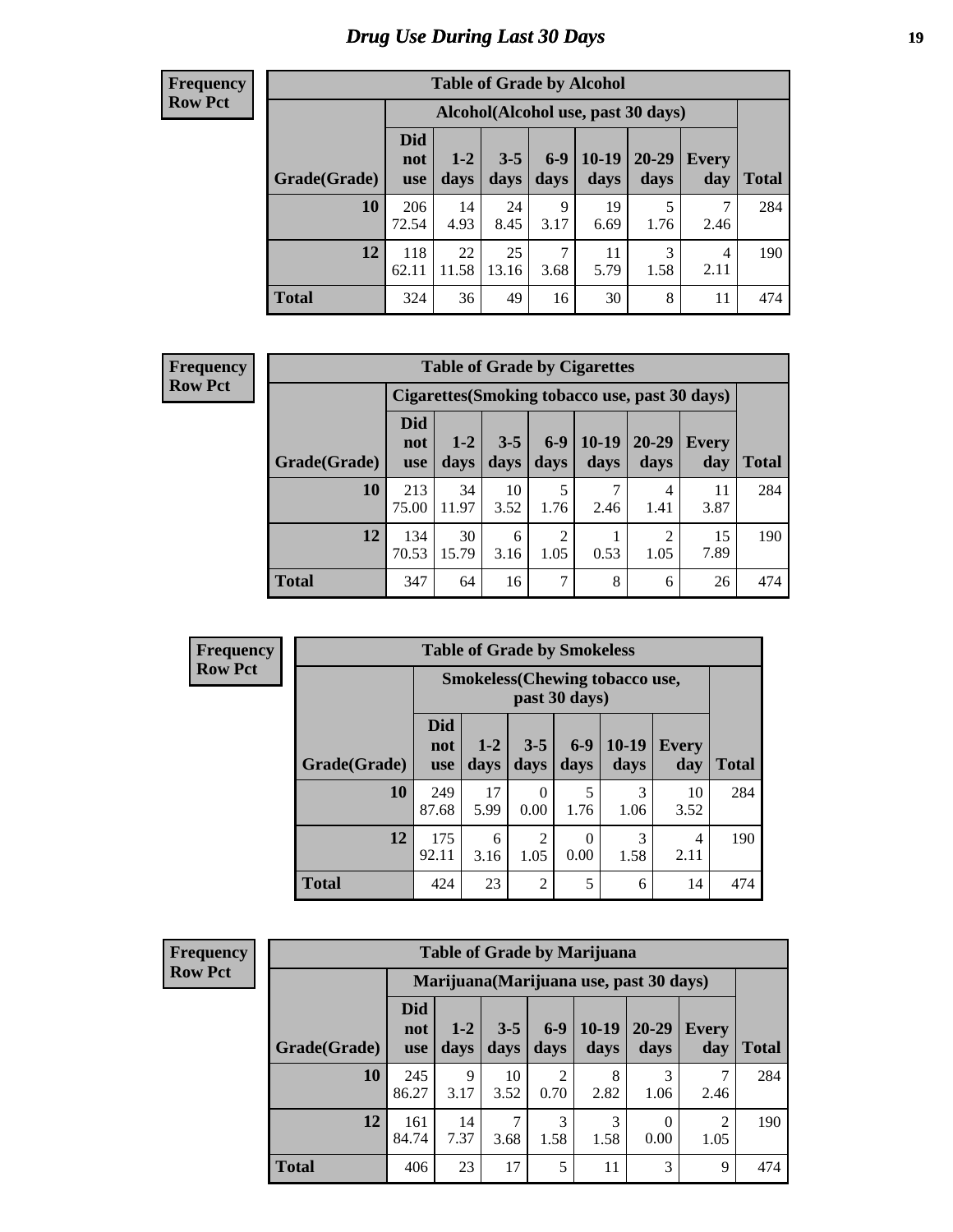### *Drug Use During Last 30 Days* 20

| Frequency      | <b>Table of Grade by Cocaine</b> |                                 |                                        |                                     |                  |              |  |  |
|----------------|----------------------------------|---------------------------------|----------------------------------------|-------------------------------------|------------------|--------------|--|--|
| <b>Row Pct</b> |                                  |                                 | Cocaine (Cocaine use,<br>past 30 days) |                                     |                  |              |  |  |
|                | Grade(Grade)                     | <b>Did</b><br>not<br><b>use</b> | $1 - 2$<br>days                        | $6-9$<br>days                       | $10-19$<br>days  | <b>Total</b> |  |  |
|                | 10                               | 281<br>98.94                    | 0.00                                   | $\mathcal{D}_{\mathcal{L}}$<br>0.70 | 0.35             | 284          |  |  |
|                | 12                               | 187<br>98.42                    | 2<br>1.05                              | 0.53                                | $\theta$<br>0.00 | 190          |  |  |
|                | <b>Total</b>                     | 468                             | $\overline{2}$                         | 3                                   |                  | 474          |  |  |

| Frequency      |              | <b>Table of Grade by Inhalants</b> |                                        |                 |               |                  |              |              |  |
|----------------|--------------|------------------------------------|----------------------------------------|-----------------|---------------|------------------|--------------|--------------|--|
| <b>Row Pct</b> |              |                                    | Inhalants (Inhalant use, past 30 days) |                 |               |                  |              |              |  |
|                | Grade(Grade) | <b>Did</b><br>not<br><b>use</b>    | $1-2$<br>days                          | $3 - 5$<br>days | $6-9$<br>days | $10-19$<br>days  | Every<br>day | <b>Total</b> |  |
|                | 10           | 275<br>96.83                       | 1.76                                   | 0.35            | 0.35          | 0.35             | 0.35         | 284          |  |
|                | 12           | 185<br>97.37                       | 3<br>1.58                              | 0.53            | 0.53          | $\Omega$<br>0.00 | 0<br>0.00    | 190          |  |
|                | Total        | 460                                | 8                                      | $\overline{c}$  | 2             |                  | 1            | 474          |  |

| <b>Frequency</b> | <b>Table of Grade by Steroids</b> |                                                |                 |                  |              |  |  |  |  |  |
|------------------|-----------------------------------|------------------------------------------------|-----------------|------------------|--------------|--|--|--|--|--|
| <b>Row Pct</b>   |                                   | <b>Steroids</b> (Steroid<br>use, past 30 days) |                 |                  |              |  |  |  |  |  |
|                  | Grade(Grade)                      | Did<br>not<br><b>use</b>                       | $1 - 2$<br>days | $10-19$<br>days  | <b>Total</b> |  |  |  |  |  |
|                  | 10                                | 281<br>98.94                                   | 0<br>0.00       | 3<br>1.06        | 284          |  |  |  |  |  |
|                  | 12                                | 189<br>99.47                                   | 0.53            | $\Omega$<br>0.00 | 190          |  |  |  |  |  |
|                  | <b>Total</b>                      | 470                                            |                 | 3                | 474          |  |  |  |  |  |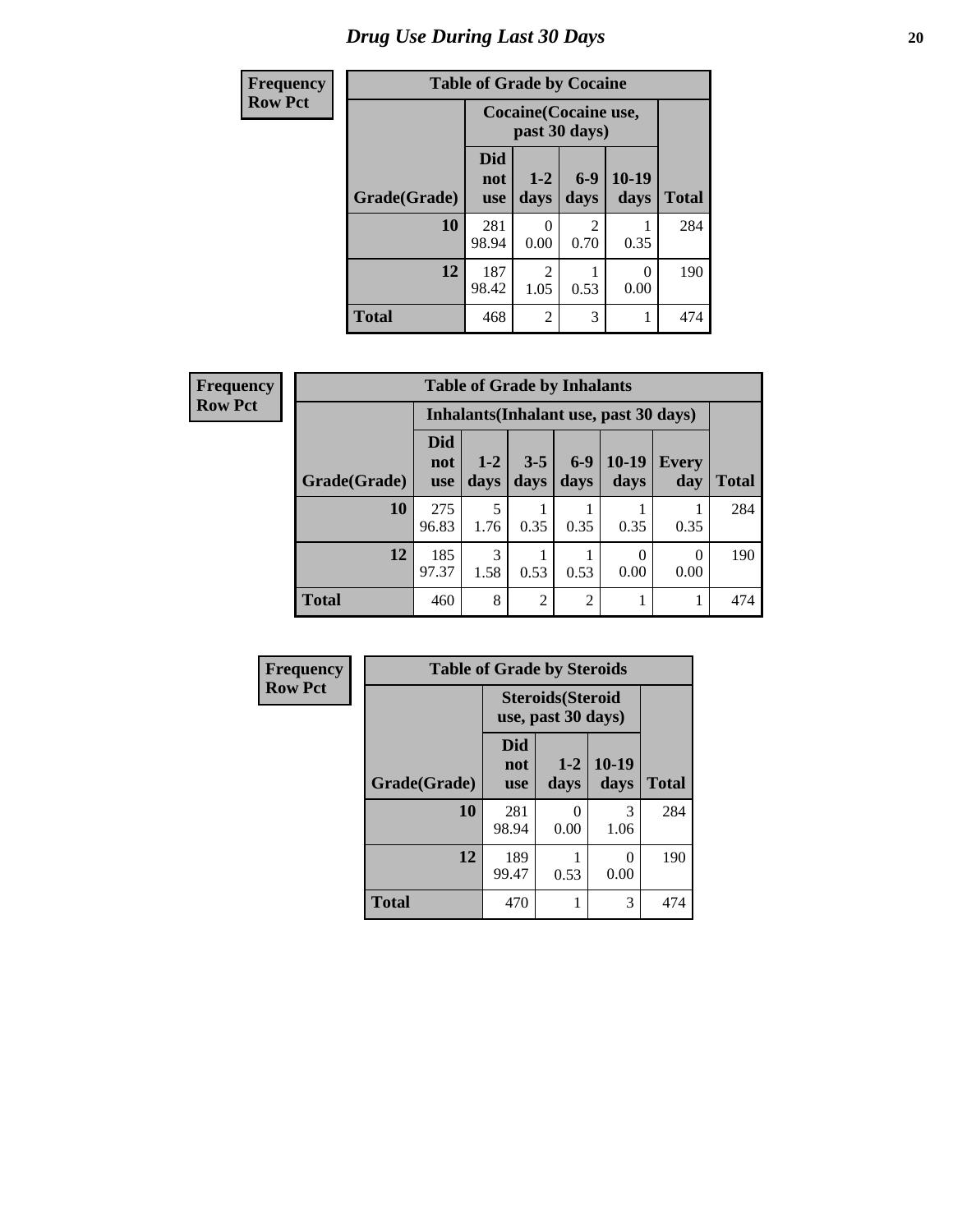### *Drug Use During Last 30 Days* **21**

| <b>Frequency</b> | <b>Table of Grade by Ecstasy</b> |                          |                                        |               |                 |              |
|------------------|----------------------------------|--------------------------|----------------------------------------|---------------|-----------------|--------------|
| <b>Row Pct</b>   |                                  |                          | Ecstasy (Ecstasy use,<br>past 30 days) |               |                 |              |
|                  | Grade(Grade)                     | Did<br>not<br><b>use</b> | $3 - 5$<br>days                        | $6-9$<br>days | $10-19$<br>days | <b>Total</b> |
|                  | 10                               | 281<br>98.94             | $\Omega$<br>0.00                       | 0.35          | 2<br>0.70       | 284          |
|                  | 12                               | 184<br>96.84             | 3<br>1.58                              | 2<br>1.05     | 0.53            | 190          |
|                  | <b>Total</b>                     | 465                      | 3                                      | 3             | 3               | 474          |

| Frequency      |              |                       | <b>Table of Grade by Meth</b>                      |               |              |  |  |  |
|----------------|--------------|-----------------------|----------------------------------------------------|---------------|--------------|--|--|--|
| <b>Row Pct</b> |              |                       | <b>Meth</b> (Methamphetamine<br>use, past 30 days) |               |              |  |  |  |
|                | Grade(Grade) | Did not<br><b>use</b> | $3-5$ days                                         | 10-19<br>days | <b>Total</b> |  |  |  |
|                | 10           | 282<br>99.30          | $\mathbf{\Omega}$<br>0.00                          | 2<br>0.70     | 284          |  |  |  |
|                | 12           | 188<br>98.95          | 2<br>1.05                                          | 0<br>0.00     | 190          |  |  |  |
|                | <b>Total</b> | 470                   | $\overline{c}$                                     | 2             | 474          |  |  |  |

| <b>Frequency</b> | <b>Table of Grade by Hallucinogens</b> |                       |                                                   |               |               |              |  |
|------------------|----------------------------------------|-----------------------|---------------------------------------------------|---------------|---------------|--------------|--|
| <b>Row Pct</b>   |                                        |                       | Hallucinogens (Hallucinogen use,<br>past 30 days) |               |               |              |  |
|                  | Grade(Grade)                           | <b>Did</b><br>not use | $3 - 5$<br>days                                   | $6-9$<br>days | 20-29<br>days | <b>Total</b> |  |
|                  | 10                                     | 281<br>98.94          | 0.35                                              | 0.35          | 0.35          | 284          |  |
|                  | 12                                     | 189<br>99.47          | 0.53                                              | 0.00          | 0<br>0.00     | 190          |  |
|                  | <b>Total</b>                           | 470                   | $\mathfrak{D}$                                    |               |               | 474          |  |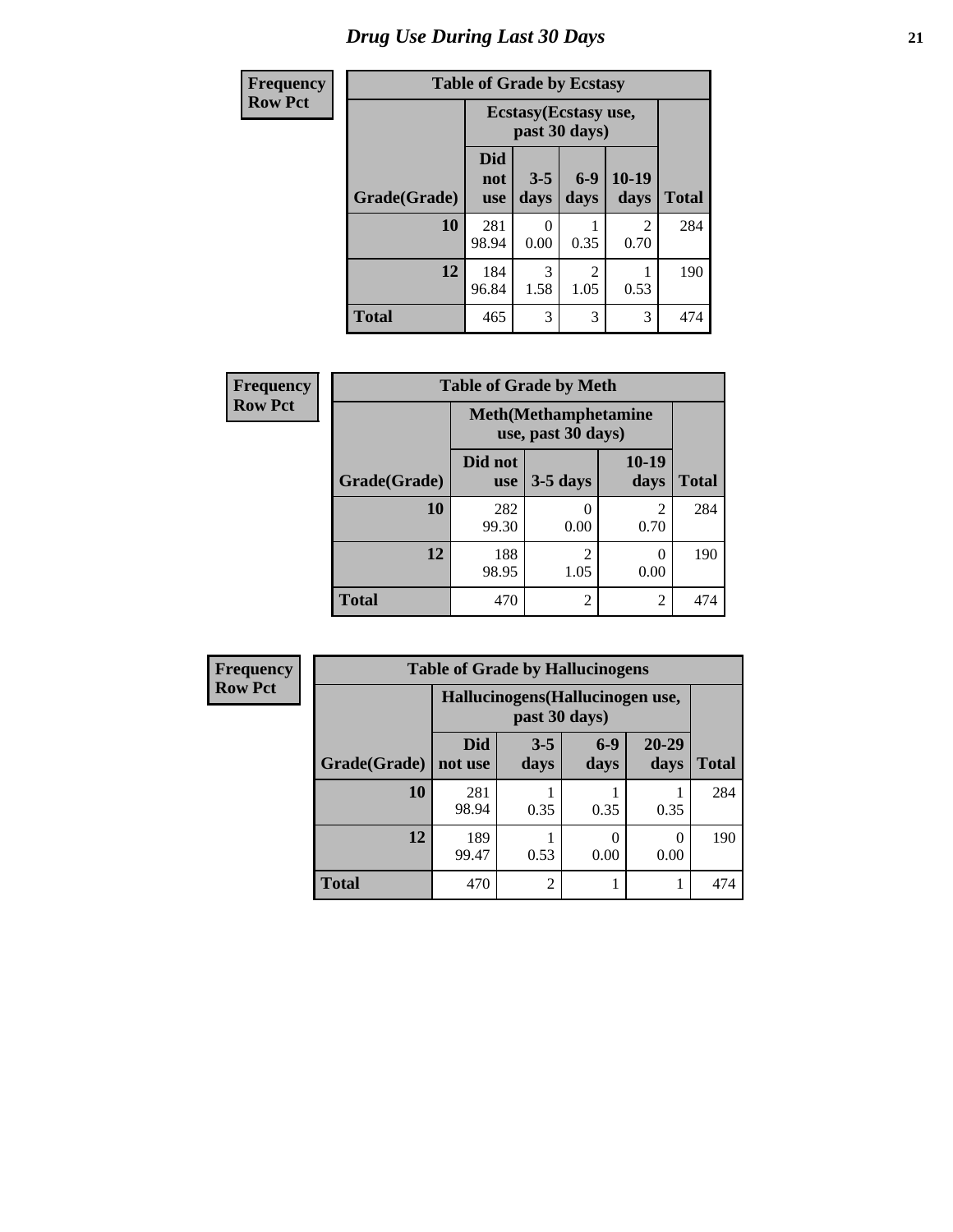#### **Frequency Row Pct**

| <b>Table of Grade by Prescription</b> |                                 |                                                                                                                      |           |                  |           |                                     |      |     |  |  |
|---------------------------------------|---------------------------------|----------------------------------------------------------------------------------------------------------------------|-----------|------------------|-----------|-------------------------------------|------|-----|--|--|
|                                       |                                 | <b>Prescription</b> (Prescription drugs not<br>prescribed to me, past 30 days)                                       |           |                  |           |                                     |      |     |  |  |
| Grade(Grade)                          | <b>Did</b><br>not<br><b>use</b> | $6-9$<br>$10-19$<br>$20 - 29$<br>$3 - 5$<br>$1 - 2$<br>Every<br>days<br>days<br>days<br>days<br>day<br>Total<br>days |           |                  |           |                                     |      |     |  |  |
| 10                                    | 270<br>95.07                    | 4<br>1.41                                                                                                            | 5<br>1.76 | $\Omega$<br>0.00 | 2<br>0.70 | $\mathcal{D}_{\mathcal{L}}$<br>0.70 | 0.35 | 284 |  |  |
| 12                                    | 174<br>91.58                    | 7<br>6<br>$\Omega$<br>0.53<br>0.53<br>0.53<br>3.68<br>3.16<br>0.00                                                   |           |                  |           |                                     |      |     |  |  |
| <b>Total</b>                          | 444                             | 11                                                                                                                   | 11        |                  | 3         | 3                                   |      | 474 |  |  |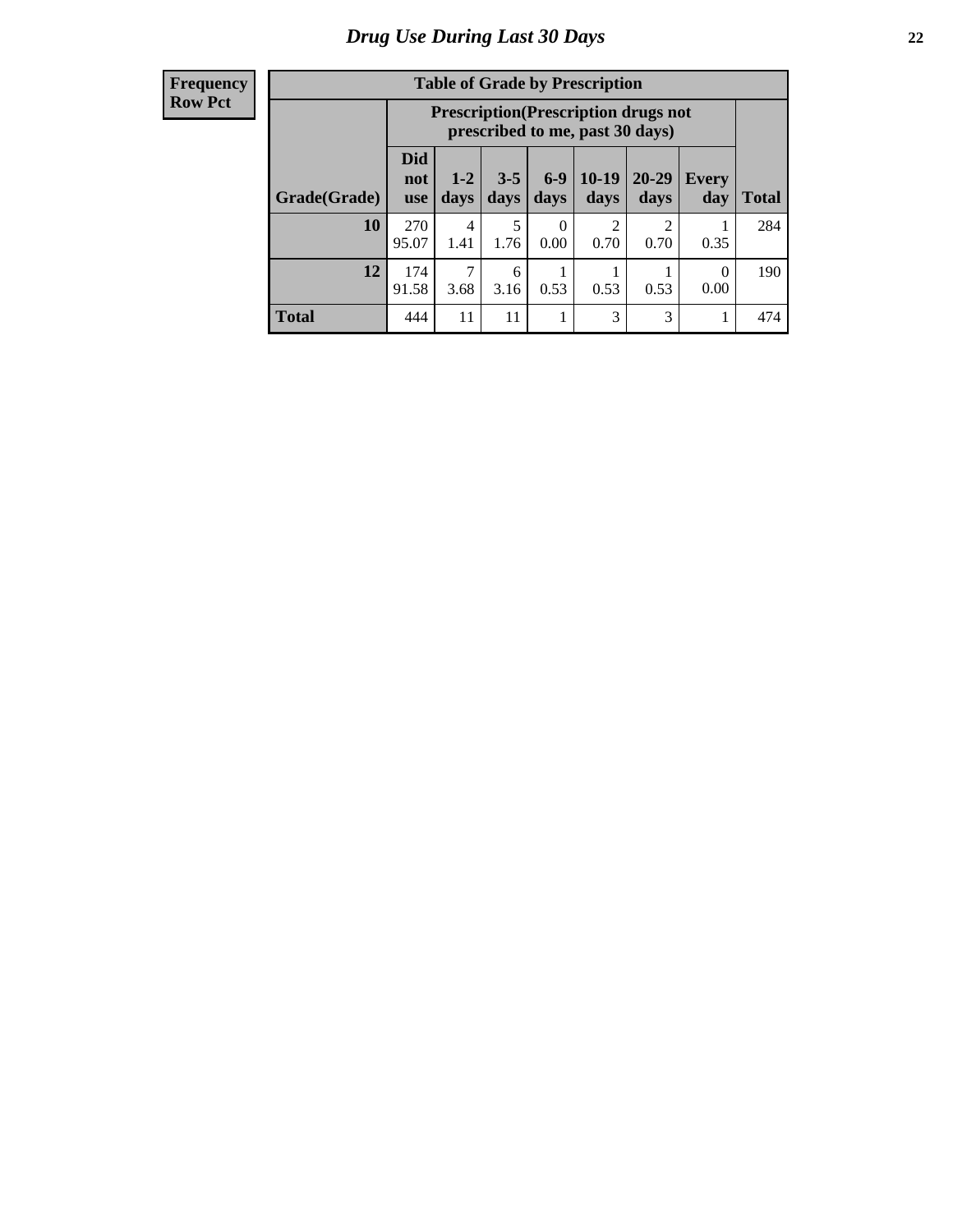| Frequency      | <b>Table of Alcoholease by Grade</b>              |                    |             |              |  |  |
|----------------|---------------------------------------------------|--------------------|-------------|--------------|--|--|
| <b>Col Pct</b> | <b>Alcoholease</b> (It is<br>easy to get alcohol) | Grade(Grade)<br>10 | 12          | <b>Total</b> |  |  |
|                | <b>Strongly Agree</b>                             | 83<br>29.23        | 85<br>44.74 | 168          |  |  |
|                | <b>Somewhat Agree</b>                             | 90<br>31.69        | 56<br>29.47 | 146          |  |  |
|                | <b>Somewhat Disagree</b>                          | 49<br>17.25        | 26<br>13.68 | 75           |  |  |
|                | <b>Strongly Disagree</b>                          | 62<br>21.83        | 23<br>12.11 | 85           |  |  |
|                | <b>Total</b>                                      | 284                | 190         | 474          |  |  |

| Frequency |  |
|-----------|--|
| Col Pct   |  |

|                                                         | <b>Table of Cigarettesease by Grade</b> |              |              |  |  |  |
|---------------------------------------------------------|-----------------------------------------|--------------|--------------|--|--|--|
| Cigarettesease(It is<br>easy to get smoking<br>tobacco) | Grade(Grade)<br>10                      | 12           | <b>Total</b> |  |  |  |
| <b>Strongly Agree</b>                                   | 119<br>41.90                            | 113<br>59.47 | 232          |  |  |  |
| <b>Somewhat Agree</b>                                   | 71<br>25.00                             | 41<br>21.58  | 112          |  |  |  |
| <b>Somewhat Disagree</b>                                | 27<br>9.51                              | 19<br>10.00  | 46           |  |  |  |
| <b>Strongly Disagree</b>                                | 67<br>23.59                             | 17<br>8.95   | 84           |  |  |  |
| Total                                                   | 284                                     | 190          | 474          |  |  |  |

| Frequency      | <b>Table of Smokelessease by Grade</b>             |              |              |              |  |
|----------------|----------------------------------------------------|--------------|--------------|--------------|--|
| <b>Col Pct</b> | <b>Smokelessease</b> (It is<br>easy to get chewing | Grade(Grade) |              |              |  |
|                | tobacco)                                           | 10           | 12           | <b>Total</b> |  |
|                | <b>Strongly Agree</b>                              | 103<br>36.27 | 105<br>55.26 | 208          |  |
|                | <b>Somewhat Agree</b>                              | 71<br>25.00  | 47<br>24.74  | 118          |  |
|                | <b>Somewhat Disagree</b>                           | 31<br>10.92  | 19<br>10.00  | 50           |  |
|                | <b>Strongly Disagree</b>                           | 79<br>27.82  | 19<br>10.00  | 98           |  |
|                | <b>Total</b>                                       | 284          | 190          | 474          |  |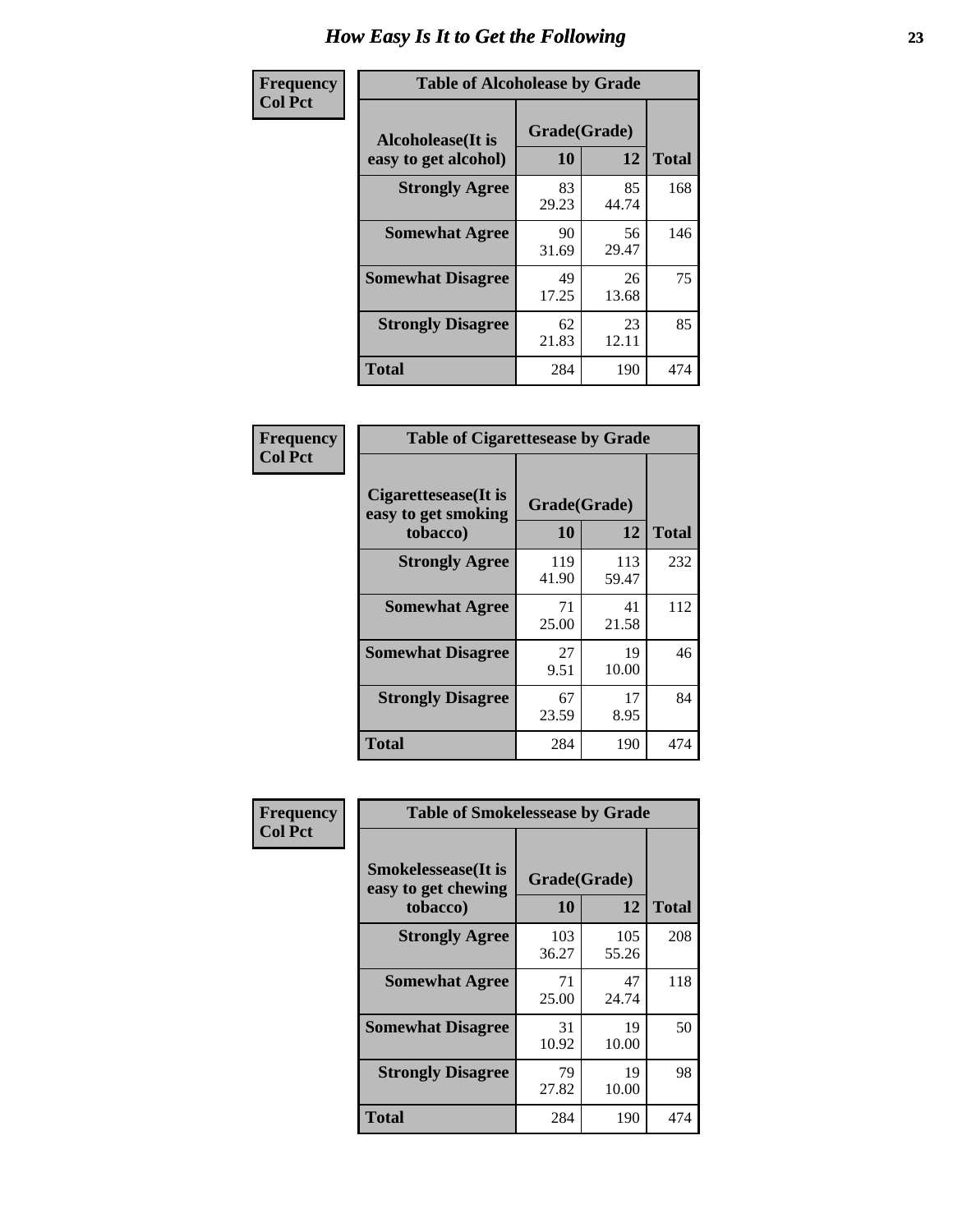| Frequency      | <b>Table of Marijuanaease by Grade</b>           |             |                    |     |  |  |  |  |  |  |  |
|----------------|--------------------------------------------------|-------------|--------------------|-----|--|--|--|--|--|--|--|
| <b>Col Pct</b> | Marijuanaease(It is<br>easy to get<br>marijuana) | <b>10</b>   | Grade(Grade)<br>12 |     |  |  |  |  |  |  |  |
|                | <b>Strongly Agree</b>                            | 72<br>25.35 | 89<br>46.84        | 161 |  |  |  |  |  |  |  |
|                | <b>Somewhat Agree</b>                            | 78<br>27.46 | 49<br>25.79        | 127 |  |  |  |  |  |  |  |
|                | <b>Somewhat Disagree</b>                         | 44<br>15.49 | 26<br>13.68        | 70  |  |  |  |  |  |  |  |
|                | <b>Strongly Disagree</b>                         | 90<br>31.69 | 26<br>13.68        | 116 |  |  |  |  |  |  |  |
|                | <b>Total</b>                                     | 284         | 190                | 474 |  |  |  |  |  |  |  |

| <b>Table of Cocaineease by Grade</b>      |                    |             |              |  |  |  |  |  |  |  |
|-------------------------------------------|--------------------|-------------|--------------|--|--|--|--|--|--|--|
| Cocaineease(It is<br>easy to get cocaine) | Grade(Grade)<br>10 | 12          | <b>Total</b> |  |  |  |  |  |  |  |
| <b>Strongly Agree</b>                     | 27<br>9.51         | 39<br>20.53 | 66           |  |  |  |  |  |  |  |
| <b>Somewhat Agree</b>                     | 49<br>17.25        | 51<br>26.84 | 100          |  |  |  |  |  |  |  |
| <b>Somewhat Disagree</b>                  | 56<br>19.72        | 46<br>24.21 | 102          |  |  |  |  |  |  |  |
| <b>Strongly Disagree</b>                  | 152<br>53.52       | 54<br>28.42 | 206          |  |  |  |  |  |  |  |
| <b>Total</b>                              | 284                | 190         | 474          |  |  |  |  |  |  |  |

| Frequency      | <b>Table of Inhalantsease by Grade</b>           |                    |             |              |  |  |  |  |
|----------------|--------------------------------------------------|--------------------|-------------|--------------|--|--|--|--|
| <b>Col Pct</b> | Inhalantsease(It is<br>easy to get<br>inhalants) | Grade(Grade)<br>10 | 12          | <b>Total</b> |  |  |  |  |
|                | <b>Strongly Agree</b>                            | 82<br>28.87        | 82<br>43.16 | 164          |  |  |  |  |
|                | <b>Somewhat Agree</b>                            | 61<br>21.48        | 37<br>19.47 | 98           |  |  |  |  |
|                | <b>Somewhat Disagree</b>                         | 28<br>9.86         | 30<br>15.79 | 58           |  |  |  |  |
|                | <b>Strongly Disagree</b>                         | 113<br>39.79       | 41<br>21.58 | 154          |  |  |  |  |
|                | <b>Total</b>                                     | 284                | 190         | 474          |  |  |  |  |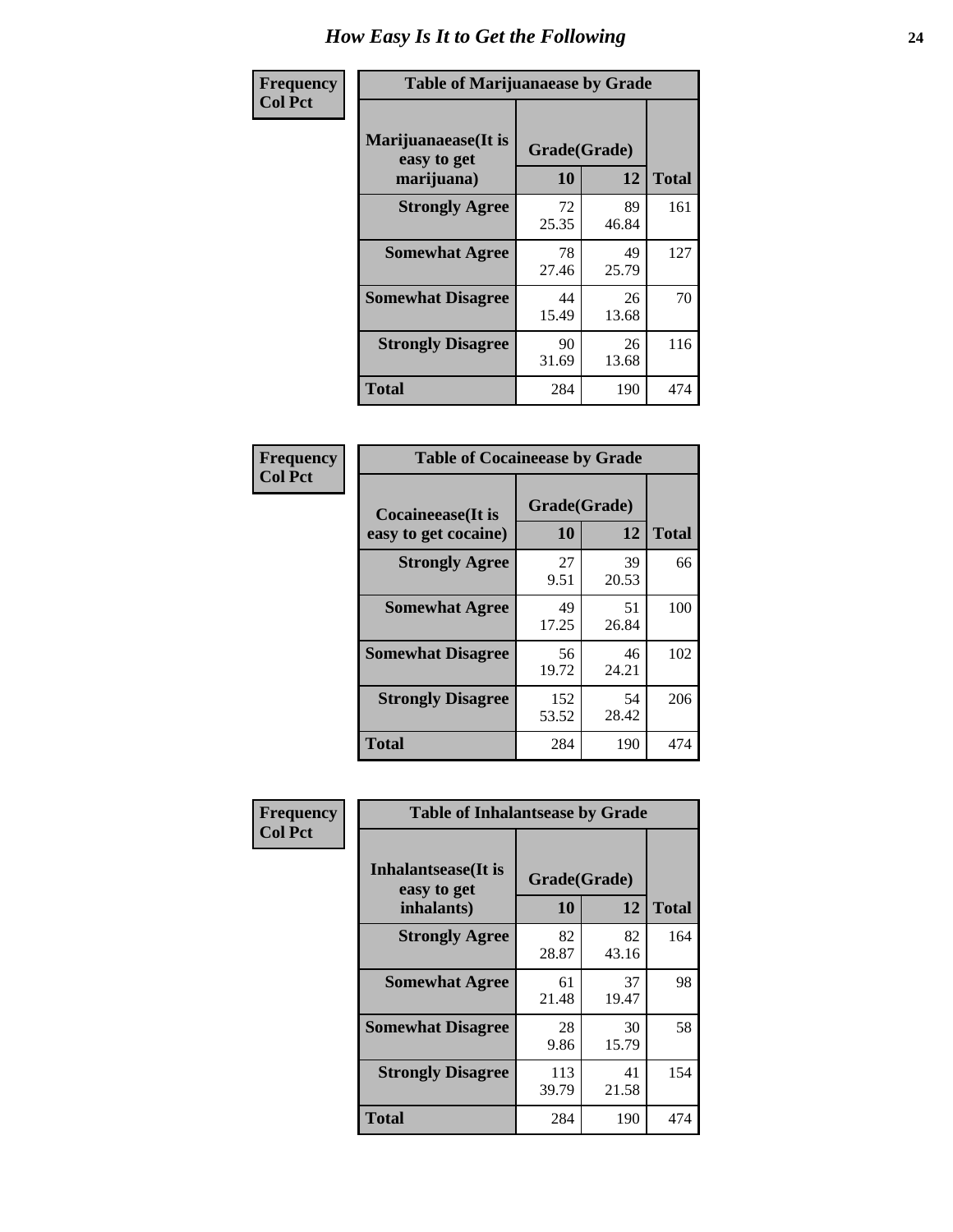| Frequency      |                                                     | <b>Table of Steroidsease by Grade</b> |             |              |  |  |  |
|----------------|-----------------------------------------------------|---------------------------------------|-------------|--------------|--|--|--|
| <b>Col Pct</b> | <b>Steroidsease</b> (It is<br>easy to get steroids) | Grade(Grade)<br>10                    | 12          | <b>Total</b> |  |  |  |
|                | <b>Strongly Agree</b>                               | 33<br>11.62                           | 40<br>21.05 | 73           |  |  |  |
|                | <b>Somewhat Agree</b>                               | 64<br>22.54                           | 48<br>25.26 | 112          |  |  |  |
|                | <b>Somewhat Disagree</b>                            | 59<br>20.77                           | 48<br>25.26 | 107          |  |  |  |
|                | <b>Strongly Disagree</b>                            | 128<br>45.07                          | 54<br>28.42 | 182          |  |  |  |
|                | <b>Total</b>                                        | 284                                   | 190         | 474          |  |  |  |

| Frequency      | <b>Table of Ecstasyease by Grade</b>              |                           |             |              |
|----------------|---------------------------------------------------|---------------------------|-------------|--------------|
| <b>Col Pct</b> | <b>Ecstasyease</b> (It is<br>easy to get ecstasy) | Grade(Grade)<br><b>10</b> | 12          | <b>Total</b> |
|                | <b>Strongly Agree</b>                             | 32<br>11.27               | 37<br>19.47 | 69           |
|                | <b>Somewhat Agree</b>                             | 54<br>19.01               | 53<br>27.89 | 107          |
|                | <b>Somewhat Disagree</b>                          | 55<br>19.37               | 37<br>19.47 | 92           |
|                | <b>Strongly Disagree</b>                          | 143<br>50.35              | 63<br>33.16 | 206          |
|                | <b>Total</b>                                      | 284                       | 190         | 474          |

| Frequency      | <b>Table of Methease by Grade</b>                          |                    |             |              |
|----------------|------------------------------------------------------------|--------------------|-------------|--------------|
| <b>Col Pct</b> | <b>Methease</b> (It is easy<br>to get<br>methamphetamines) | Grade(Grade)<br>10 | 12          | <b>Total</b> |
|                | <b>Strongly Agree</b>                                      | 21<br>7.39         | 25<br>13.16 | 46           |
|                | <b>Somewhat Agree</b>                                      | 50<br>17.61        | 53<br>27.89 | 103          |
|                | <b>Somewhat Disagree</b>                                   | 55<br>19.37        | 42<br>22.11 | 97           |
|                | <b>Strongly Disagree</b>                                   | 158<br>55.63       | 70<br>36.84 | 228          |
|                | <b>Total</b>                                               | 284                | 190         | 474          |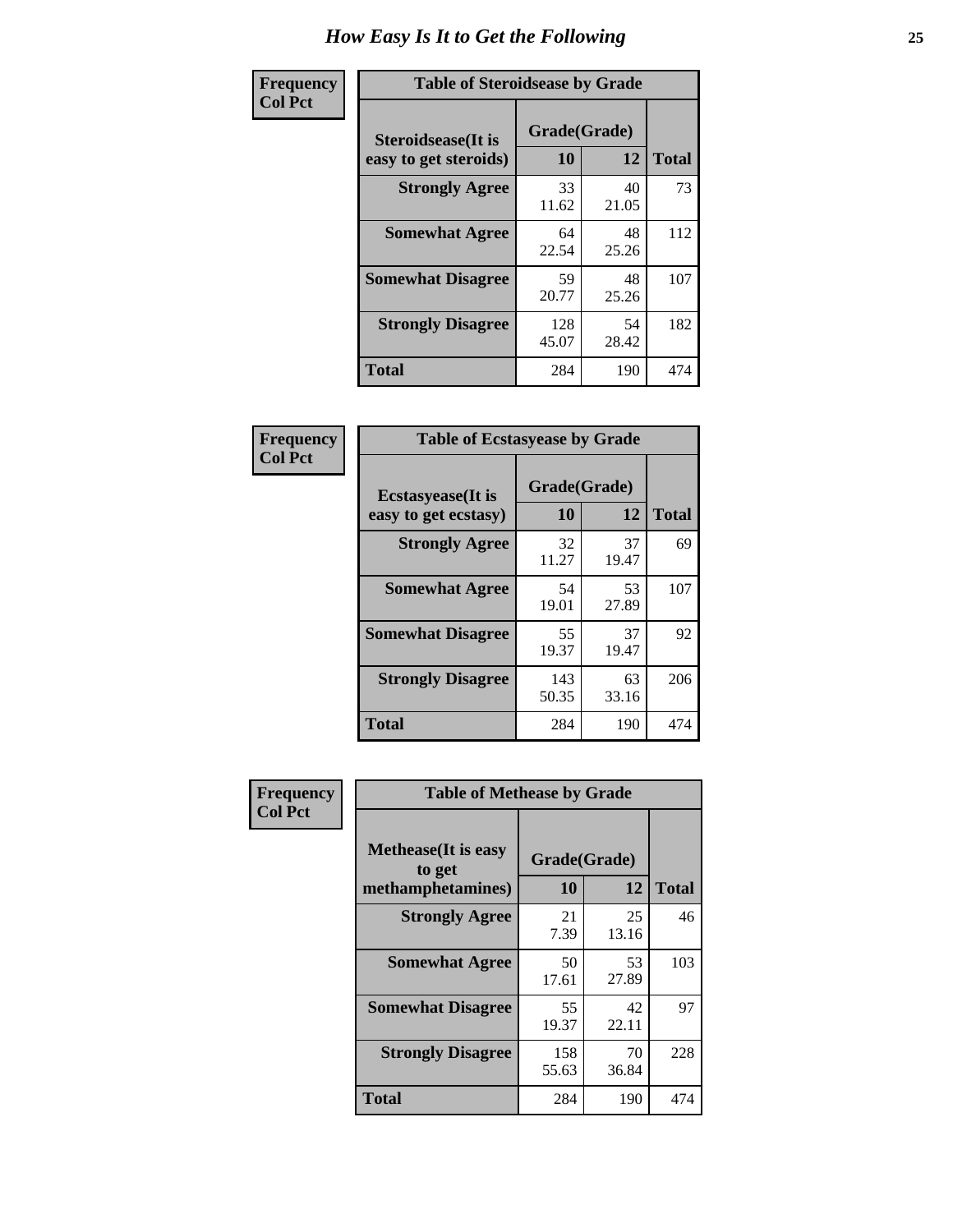| <b>Frequency</b> | <b>Table of Hallucinogensease by Grade</b>               |                    |             |              |  |  |  |  |  |  |  |
|------------------|----------------------------------------------------------|--------------------|-------------|--------------|--|--|--|--|--|--|--|
| <b>Col Pct</b>   | Hallucinogensease(It<br>is easy to get<br>hallucinogens) | Grade(Grade)<br>10 | 12          | <b>Total</b> |  |  |  |  |  |  |  |
|                  | <b>Strongly Agree</b>                                    | 25<br>8.80         | 31<br>16.32 | 56           |  |  |  |  |  |  |  |
|                  | <b>Somewhat Agree</b>                                    | 57<br>20.07        | 49<br>25.79 | 106          |  |  |  |  |  |  |  |
|                  | <b>Somewhat Disagree</b>                                 | 54<br>19.01        | 43<br>22.63 | 97           |  |  |  |  |  |  |  |
|                  | <b>Strongly Disagree</b>                                 | 148<br>52.11       | 67<br>35.26 | 215          |  |  |  |  |  |  |  |
|                  | <b>Total</b>                                             | 284                | 190         | 474          |  |  |  |  |  |  |  |

| Frequency<br>Col Pct |
|----------------------|
|                      |

|                                                                                          | <b>Table of Prescriptionease by Grade</b> |              |              |  |  |  |  |  |  |  |  |
|------------------------------------------------------------------------------------------|-------------------------------------------|--------------|--------------|--|--|--|--|--|--|--|--|
| <b>Prescriptionease</b> (It<br>is easy to get<br>prescription drugs<br>not prescribed to |                                           | Grade(Grade) |              |  |  |  |  |  |  |  |  |
| me)                                                                                      | 10                                        | 12           | <b>Total</b> |  |  |  |  |  |  |  |  |
| <b>Strongly Agree</b>                                                                    | 100<br>35.21                              | 84<br>44.21  | 184          |  |  |  |  |  |  |  |  |
| <b>Somewhat Agree</b>                                                                    | 51<br>17.96                               | 44<br>23.16  | 95           |  |  |  |  |  |  |  |  |
| <b>Somewhat Disagree</b>                                                                 | 32<br>11.27                               | 21<br>11.05  | 53           |  |  |  |  |  |  |  |  |
| <b>Strongly Disagree</b>                                                                 | 101<br>35.56                              | 41<br>21.58  | 142          |  |  |  |  |  |  |  |  |
| Total                                                                                    | 284                                       | 190          | 474          |  |  |  |  |  |  |  |  |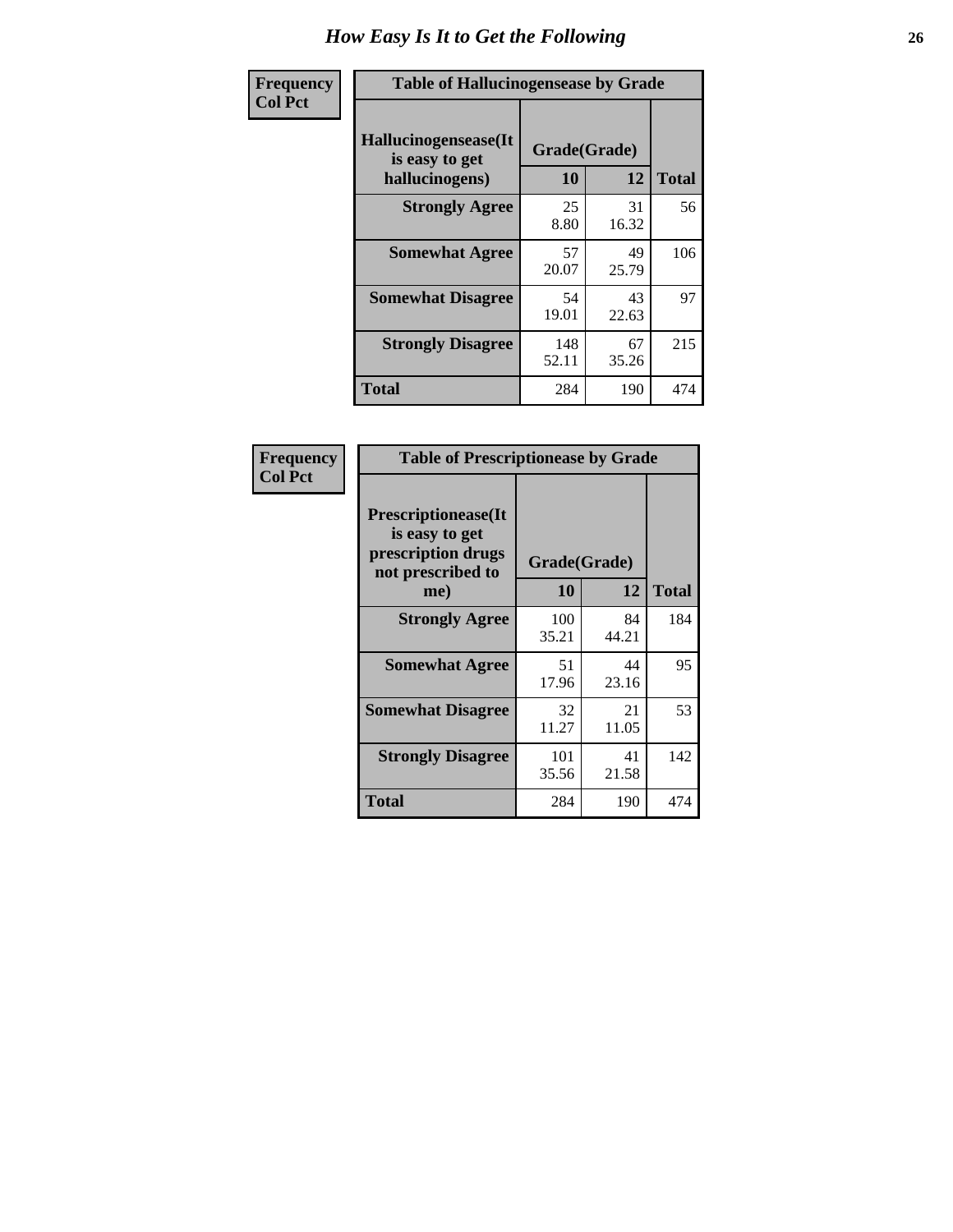*Age at Onset of Use* **27** *Results for "Age at Onset of Use" questions exclude students who said they did not use that substance*

| <b>Frequency</b> | <b>Table of Grade by Alcoholinit</b> |                        |                                                  |                        |                  |             |                           |             |             |             |                  |                       |              |
|------------------|--------------------------------------|------------------------|--------------------------------------------------|------------------------|------------------|-------------|---------------------------|-------------|-------------|-------------|------------------|-----------------------|--------------|
| <b>Row Pct</b>   |                                      |                        | Alcoholinit (I started using alcohol when I was) |                        |                  |             |                           |             |             |             |                  |                       |              |
|                  | Grade(Grade)                         | <b>8 or</b><br>younger | 9                                                | 10                     | 11               | <b>12</b>   | 13                        | 14          | 15          | <b>16</b>   | 17               | <b>18 or</b><br>older | <b>Total</b> |
|                  | 10                                   | $\mathbf Q$<br>6.47    | ↑<br>.44                                         | $\overline{2}$<br>1.44 | 5<br>3.60        | 19<br>13.67 | 23<br>16.55               | 33<br>23.74 | 33<br>23.74 | 11<br>7.91  | $\theta$<br>0.00 | ∍<br>1.44             | 139          |
|                  | 12                                   | 4<br>3.45              | $\Omega$<br>$0.00\,$                             | $\Omega$<br>0.00       | $\Omega$<br>0.00 | 6<br>5.17   | 12<br>10.34               | 18<br>15.52 | 30<br>25.86 | 29<br>25.00 | 13<br>  11.21    | 4<br>3.45             | 116          |
|                  | <b>Total</b>                         | 13                     | $\overline{2}$                                   | 2                      | 5                | 25          | 35                        | 51          | 63          | 40          | 13               | 6                     | 255          |
|                  |                                      |                        |                                                  |                        |                  |             | Frequency Missing $= 219$ |             |             |             |                  |                       |              |

#### **Frequency Row Pct**

| <b>Table of Grade by Cigarettesinit</b> |                                                       |                                                                                            |      |           |                           |             |             |             |            |             |           |     |  |
|-----------------------------------------|-------------------------------------------------------|--------------------------------------------------------------------------------------------|------|-----------|---------------------------|-------------|-------------|-------------|------------|-------------|-----------|-----|--|
|                                         | Cigarettesinit (I started smoking tobacco when I was) |                                                                                            |      |           |                           |             |             |             |            |             |           |     |  |
| Grade(Grade)                            | 8 or<br>younger                                       | <b>18 or</b><br>12<br>15<br>9<br>13<br>older<br>11<br>14<br>10<br>17<br>16<br><b>Total</b> |      |           |                           |             |             |             |            |             |           |     |  |
| 10                                      | 10<br>9.90                                            | 4<br>3.96                                                                                  | 6.93 | 7<br>6.93 | 18<br>17.82               | 16<br>15.84 | 18<br>17.82 | 13<br>12.87 | 6<br>5.94  | 0.99        | 0.99      | 101 |  |
| 12                                      | 1.32                                                  | 1.32                                                                                       | 1.32 | 2<br>2.63 | 8<br>10.53                | 5<br>6.58   | 16<br>21.05 | 19<br>25.00 | 8<br>10.53 | 10<br>13.16 | 5<br>6.58 | 76  |  |
| <b>Total</b>                            | 11                                                    | 5                                                                                          | 8    | 9         | 26                        | 21          | 34          | 32          | 14         | 11          | 6         | 177 |  |
|                                         |                                                       |                                                                                            |      |           | Frequency Missing $= 297$ |             |             |             |            |             |           |     |  |

**Frequency Row Pct**

|              | <b>Table of Grade by Smokelessinit</b> |                                                     |                  |                  |                                             |            |            |                         |                |                  |                       |              |
|--------------|----------------------------------------|-----------------------------------------------------|------------------|------------------|---------------------------------------------|------------|------------|-------------------------|----------------|------------------|-----------------------|--------------|
|              |                                        | Smokelessinit(I started chewing tobacco when I was) |                  |                  |                                             |            |            |                         |                |                  |                       |              |
| Grade(Grade) | <b>8 or</b><br>younger                 | 9                                                   | <b>10</b>        | 11               | 12                                          | 13         | 14         | <b>15</b>               | 16             | 17               | <b>18 or</b><br>older | <b>Total</b> |
| 10           | 6<br>12.50                             | $\Omega$<br>$0.00\degree$                           | 4<br>8.33        | 3<br>6.25        | 9<br>18.75                                  | 9<br>18.75 | 14.58      | 8<br>16.67              | 2.08           | $\Omega$<br>0.00 | 2.08                  | 48           |
| 12           | $\Omega$<br>0.00                       | $\overline{2}$<br>10.53                             | $\Omega$<br>0.00 | $\left($<br>0.00 | 3<br>15.79                                  | 4<br>21.05 | 5<br>26.32 | $\mathfrak{D}$<br>10.53 | 5.26           | 5.26             | 5.26                  | 19           |
| <b>Total</b> | 6                                      | $\overline{2}$                                      | 4                | 3                | 12                                          | 13         | 12         | 10                      | $\overline{2}$ |                  | 2                     | 67           |
|              |                                        |                                                     |                  |                  | <b>Frequency Missing <math>= 407</math></b> |            |            |                         |                |                  |                       |              |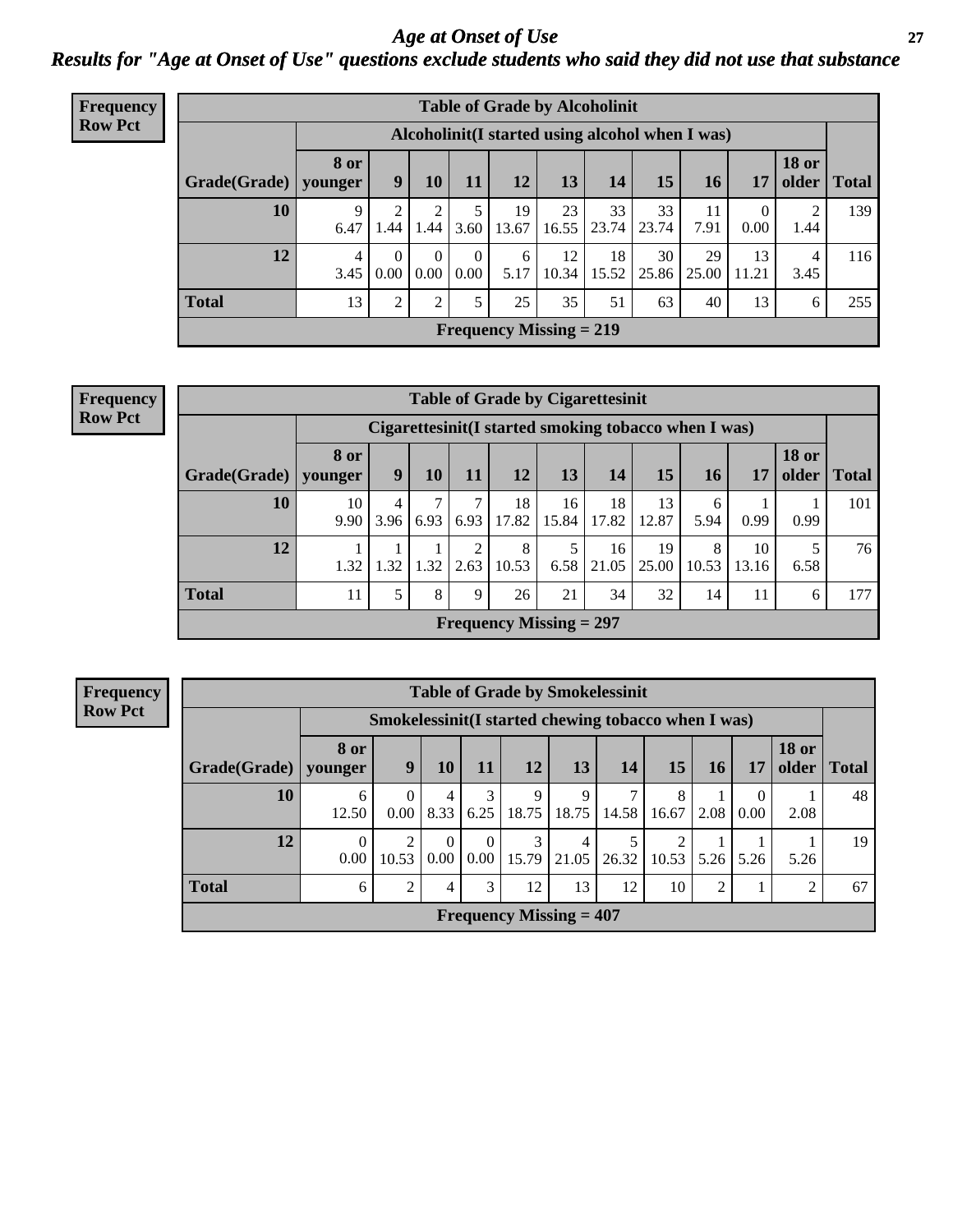#### *Age at Onset of Use* **28**

### *Results for "Age at Onset of Use" questions exclude students who said they did not use that substance*

| Frequency      |                                                      |                       |           |           |           | <b>Table of Grade by Marijuanainit</b> |             |                       |            |             |                       |              |
|----------------|------------------------------------------------------|-----------------------|-----------|-----------|-----------|----------------------------------------|-------------|-----------------------|------------|-------------|-----------------------|--------------|
| <b>Row Pct</b> | Marijuanainit (I started using marijuana when I was) |                       |           |           |           |                                        |             |                       |            |             |                       |              |
|                | Grade(Grade)   younger                               | <b>8 or</b>           | <b>10</b> | <b>11</b> | <b>12</b> | 13                                     | 14          | 15                    | <b>16</b>  | 17          | <b>18 or</b><br>older | <b>Total</b> |
|                | 10                                                   | 2.99                  | 1.49      | 1.49      | 6<br>8.96 | 10<br>14.93                            | 12<br>17.91 | 21<br>31.34           | 8<br>11.94 | 4<br>5.97   | 2<br>2.99             | 67           |
|                | 12                                                   | $\mathcal{D}$<br>3.64 | 1.82      | 0<br>0.00 | 4<br>7.27 | 3<br>5.45                              | 6<br>10.91  | 13<br>$23.64$   25.45 | 14         | 11<br>20.00 | 1.82                  | 55           |
|                | <b>Total</b>                                         | 4                     | 2         |           | 10        | 13                                     | 18          | 34                    | 22         | 15          | 3                     | 122          |
|                |                                                      |                       |           |           |           | Frequency Missing $= 352$              |             |                       |            |             |                       |              |

| Frequency      |              |                  |                  |                  | <b>Table of Grade by Cocaineinit</b>                |                         |           |                       |                |
|----------------|--------------|------------------|------------------|------------------|-----------------------------------------------------|-------------------------|-----------|-----------------------|----------------|
| <b>Row Pct</b> |              |                  |                  |                  | Cocaineinit (I started using cocaine when I<br>was) |                         |           |                       |                |
|                | Grade(Grade) | 12               | 13               | 14               | 15                                                  | <b>16</b>               | 17        | <b>18 or</b><br>older | <b>Total</b>   |
|                | 10           | $\Omega$<br>0.00 | $\Omega$<br>0.00 | 25.00            | 25.00                                               | $\mathfrak{D}$<br>50.00 | 0<br>0.00 | 0.00                  | $\overline{4}$ |
|                | 12           | 11.11            | 11.11            | $\Omega$<br>0.00 | $\Omega$<br>$0.00^{\circ}$                          | 5<br>55.56              | 11.11     | 11.11                 | 9              |
|                | <b>Total</b> |                  |                  |                  |                                                     | 7                       |           |                       | 13             |
|                |              |                  |                  |                  | Frequency Missing $= 461$                           |                         |           |                       |                |

| Frequency      |                        | <b>Table of Grade by Inhalantsinit</b>                    |                |                           |       |            |            |              |  |
|----------------|------------------------|-----------------------------------------------------------|----------------|---------------------------|-------|------------|------------|--------------|--|
| <b>Row Pct</b> |                        | Inhalantsinit (I started using inhalants<br>when $I$ was) |                |                           |       |            |            |              |  |
|                | Grade(Grade)   younger | 8 or                                                      | <b>11</b>      | 12                        | 13    | 14         | 15         | <b>Total</b> |  |
|                | 10                     | $\left( \right)$<br>0.00                                  | 9.09           | 9.09                      | 9.09  | 3<br>27.27 | 5<br>45.45 | 11           |  |
|                | 12                     | 12.50                                                     | 12.50          | $\mathfrak{D}$<br>25.00   | 12.50 | 0<br>0.00  | 3<br>37.50 | 8            |  |
|                | <b>Total</b>           |                                                           | $\overline{2}$ | 3                         | 2     | 3          | 8          | 19           |  |
|                |                        |                                                           |                | Frequency Missing $= 455$ |       |            |            |              |  |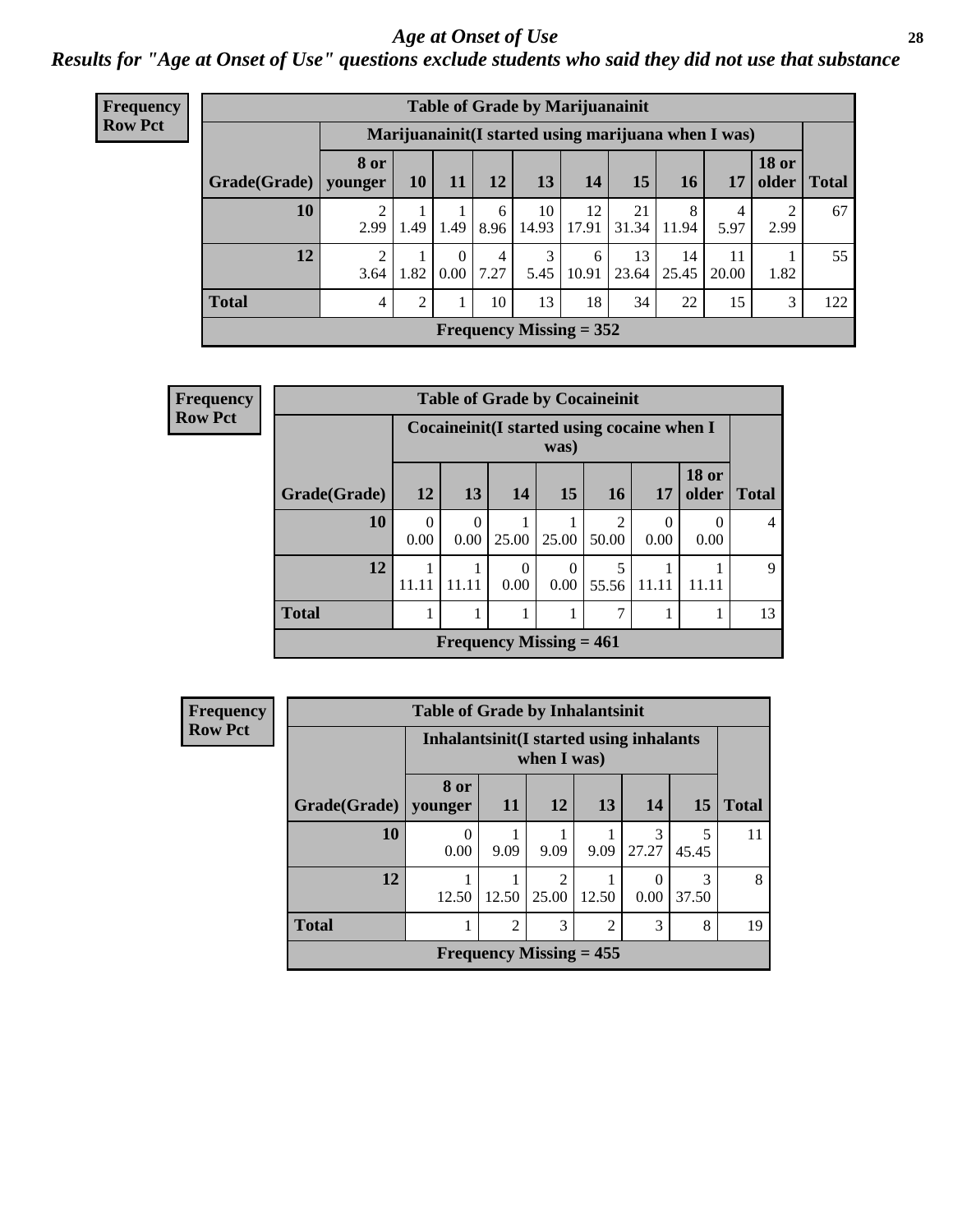#### *Age at Onset of Use* **29**

*Results for "Age at Onset of Use" questions exclude students who said they did not use that substance*

| Frequency      |              | <b>Table of Grade by Steroidsinit</b>              |                           |                           |                |  |  |  |
|----------------|--------------|----------------------------------------------------|---------------------------|---------------------------|----------------|--|--|--|
| <b>Row Pct</b> |              | Steroidsinit(I<br>started using<br>steroids when I |                           |                           |                |  |  |  |
|                | Grade(Grade) | 15                                                 | <b>16</b>                 | <b>18 or</b><br>older     | <b>Total</b>   |  |  |  |
|                | 10           | 100.00                                             | $\mathbf{\Omega}$<br>0.00 | $\mathbf{\Omega}$<br>0.00 |                |  |  |  |
|                | 12           | 0<br>0.00                                          | 50.00                     | 50.00                     | $\overline{2}$ |  |  |  |
|                | <b>Total</b> |                                                    | 1                         |                           | 3              |  |  |  |
|                |              | Frequency Missing $= 471$                          |                           |                           |                |  |  |  |

| <b>Frequency</b> |
|------------------|
| <b>Row Pct</b>   |

| <b>Table of Grade by Ecstasyinit</b> |           |                                                     |                                |           |                         |            |                                                                                                                                                                          |              |  |
|--------------------------------------|-----------|-----------------------------------------------------|--------------------------------|-----------|-------------------------|------------|--------------------------------------------------------------------------------------------------------------------------------------------------------------------------|--------------|--|
|                                      |           | Ecstasyinit (I started using ecstasy when I<br>was) |                                |           |                         |            |                                                                                                                                                                          |              |  |
| Grade(Grade)                         | <b>11</b> | 13                                                  | 14                             | 15'       | 16                      | 17         | <b>18 or</b><br>older                                                                                                                                                    | <b>Total</b> |  |
| 10                                   | 0<br>0.00 | 11.11                                               | 3<br>33.33                     | 11.11     | $\mathfrak{D}$<br>22.22 | 11.11      | 11 11                                                                                                                                                                    | Q            |  |
| 12                                   | 10.00     | 0<br>0.00                                           | $\Omega$<br>0.00               | 0<br>0.00 | $\overline{2}$<br>20.00 | 5<br>50.00 | $\mathcal{D}_{\mathcal{A}}^{\mathcal{A}}(\mathcal{A})=\mathcal{D}_{\mathcal{A}}^{\mathcal{A}}(\mathcal{A})\mathcal{D}_{\mathcal{A}}^{\mathcal{A}}(\mathcal{A})$<br>20.00 | 10           |  |
| <b>Total</b>                         |           |                                                     | 3                              |           | 4                       | 6          | 3                                                                                                                                                                        | 19           |  |
|                                      |           |                                                     | <b>Frequency Missing = 455</b> |           |                         |            |                                                                                                                                                                          |              |  |

| <b>Frequency</b> |              | <b>Table of Grade by Methinit</b> |                                                                     |           |           |                |  |  |  |  |  |
|------------------|--------------|-----------------------------------|---------------------------------------------------------------------|-----------|-----------|----------------|--|--|--|--|--|
| <b>Row Pct</b>   |              |                                   | <b>Methinit</b> (I started using<br>methamphetamines<br>when I was) |           |           |                |  |  |  |  |  |
|                  | Grade(Grade) | <b>10</b>                         | 12                                                                  | 14        | 17        | <b>Total</b>   |  |  |  |  |  |
|                  | 10           | 0.00                              | 50.00                                                               | 50.00     | 0<br>0.00 | $\mathfrak{D}$ |  |  |  |  |  |
|                  | 12           | 50.00                             | 0<br>0.00                                                           | 0<br>0.00 | 50.00     | $\mathfrak{D}$ |  |  |  |  |  |
|                  | <b>Total</b> |                                   |                                                                     |           |           | 4              |  |  |  |  |  |
|                  |              | Frequency Missing $= 470$         |                                                                     |           |           |                |  |  |  |  |  |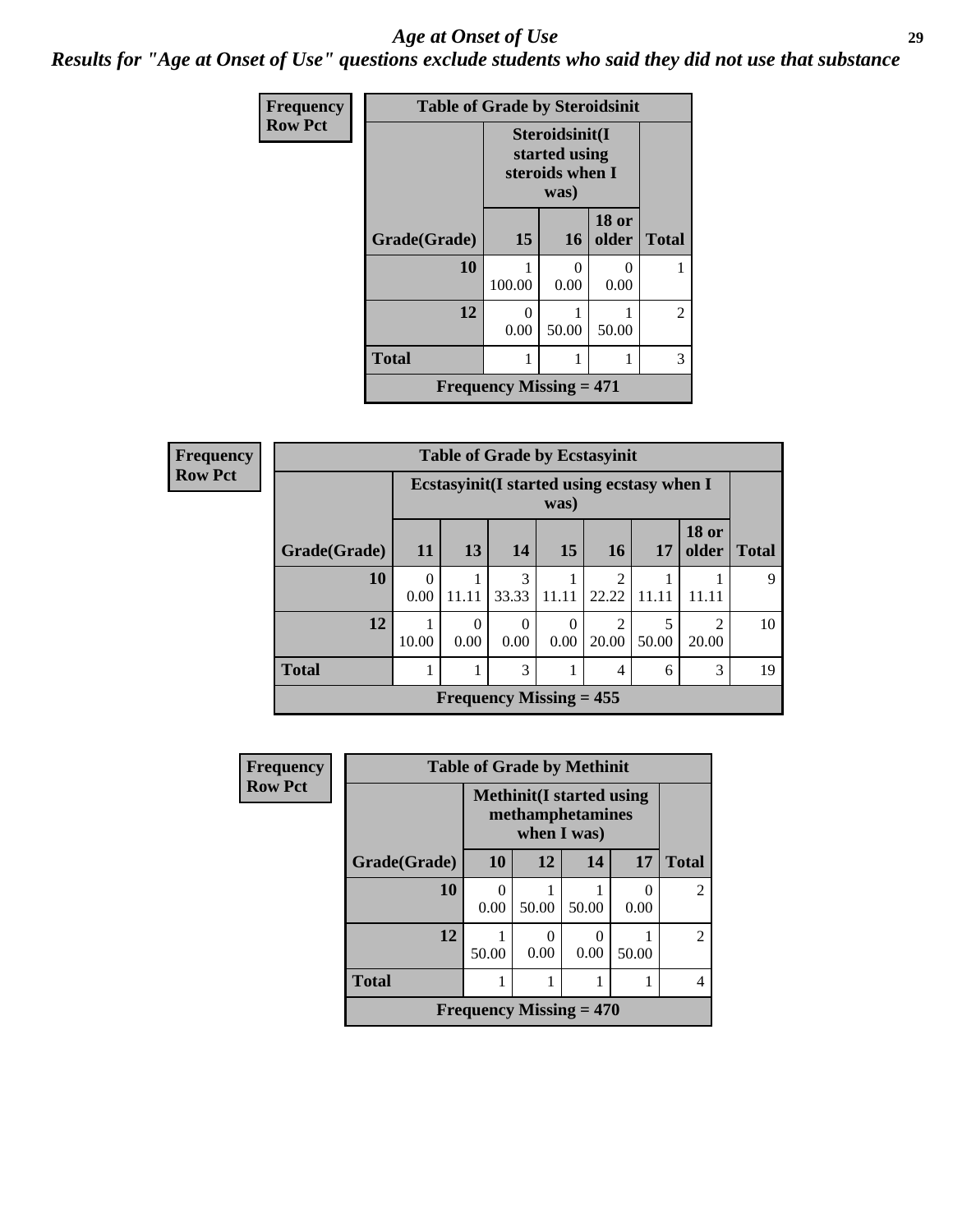#### Age at Onset of Use **30**

*Results for "Age at Onset of Use" questions exclude students who said they did not use that substance*

| Frequency      |                        | <b>Table of Grade by Hallucinogensinit</b>                         |           |           |                       |              |  |
|----------------|------------------------|--------------------------------------------------------------------|-----------|-----------|-----------------------|--------------|--|
| <b>Row Pct</b> |                        | Hallucinogensinit (I started<br>using hallucinogens when I<br>was) |           |           |                       |              |  |
|                | Grade(Grade)   younger | 8 or                                                               | 15        | 17        | <b>18 or</b><br>older | <b>Total</b> |  |
|                | 10                     | 0<br>0.00                                                          | 0<br>0.00 | ∩<br>0.00 | 100.00                |              |  |
|                | 12                     | 33.33                                                              | 33.33     | 33.33     | 0.00                  | 3            |  |
|                | <b>Total</b>           |                                                                    |           |           |                       |              |  |
|                |                        | Frequency Missing $= 470$                                          |           |           |                       |              |  |

| Frequency      |              | <b>Table of Grade by Prescriptioninit</b> |                                                                                          |                  |            |                |                           |             |             |           |                  |              |
|----------------|--------------|-------------------------------------------|------------------------------------------------------------------------------------------|------------------|------------|----------------|---------------------------|-------------|-------------|-----------|------------------|--------------|
| <b>Row Pct</b> |              |                                           | Prescriptioninit (I started using prescription drugs not<br>prescribed to me when I was) |                  |            |                |                           |             |             |           |                  |              |
|                | Grade(Grade) | 8 or<br>vounger                           | 9                                                                                        | 10               | 11         | 12             | 13                        | 14          | 15          | 16        | 17               | <b>Total</b> |
|                | 10           | 0<br>0.00                                 | 0<br>0.00                                                                                | 3.23             | 4<br>12.90 | 3.23           | 3<br>9.68                 | 10<br>32.26 | 10<br>32.26 | 6.45      | $\theta$<br>0.00 | 31           |
|                | 12           | 3<br>12.50                                | 4.17                                                                                     | $\Omega$<br>0.00 | 4.17       | 4.17           | 3<br>12.50                | 2<br>8.33   | 6<br>25.00  | 2<br>8.33 | 5<br>20.83       | 24           |
|                | <b>Total</b> | 3                                         | 1                                                                                        | 1                | 5          | $\overline{c}$ | 6                         | 12          | 16          | 4         | 5                | 55           |
|                |              |                                           |                                                                                          |                  |            |                | Frequency Missing $= 419$ |             |             |           |                  |              |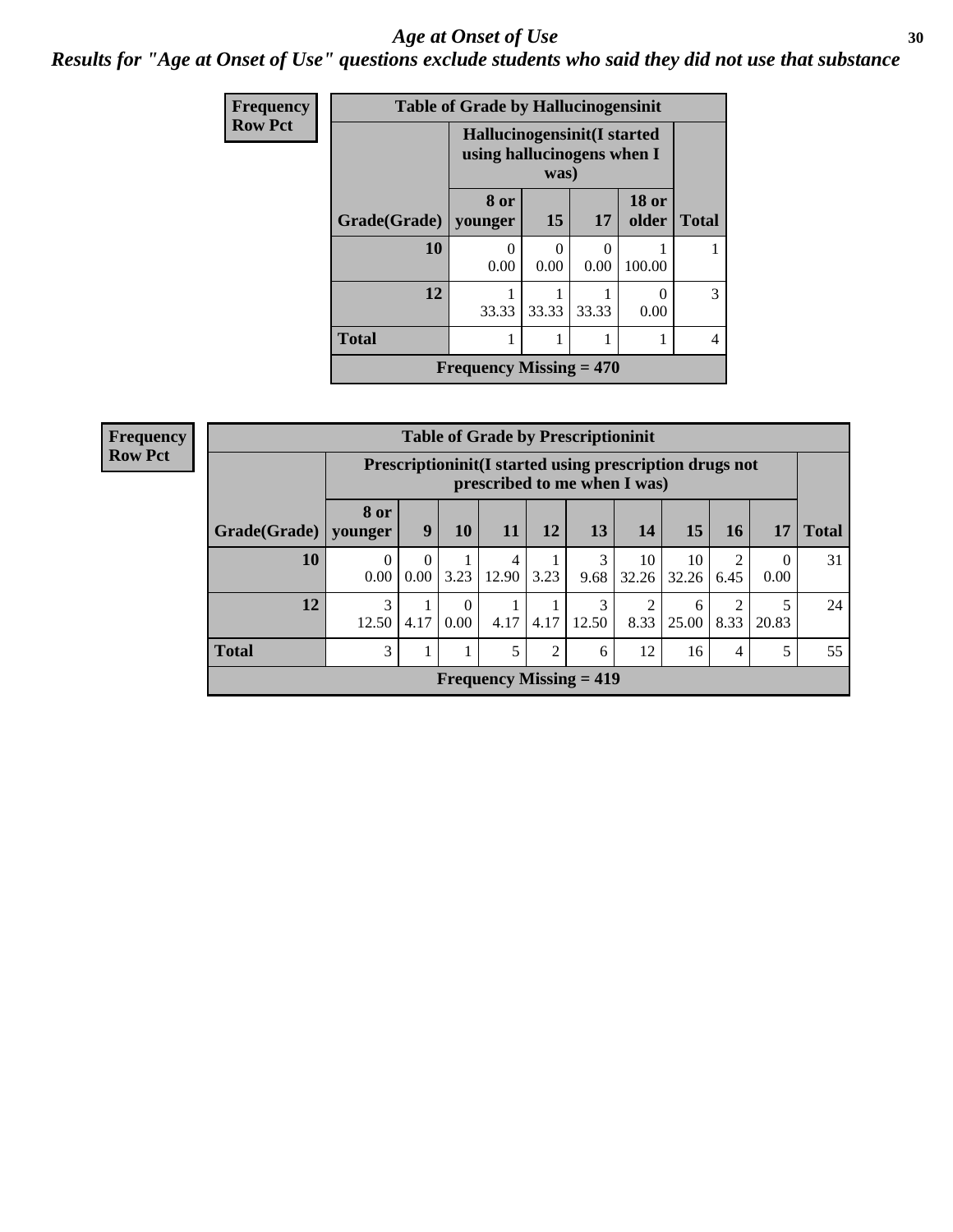| Frequency      |                                               | <b>Table of Alcoholharm by Grade</b> |             |              |  |  |  |  |  |
|----------------|-----------------------------------------------|--------------------------------------|-------------|--------------|--|--|--|--|--|
| <b>Col Pct</b> | Alcoholharm(I<br>think alcohol is<br>harmful) | Grade(Grade)<br>10                   | 12          | <b>Total</b> |  |  |  |  |  |
|                | <b>Strongly Agree</b>                         | 136<br>47.89                         | 86<br>45.26 | 222          |  |  |  |  |  |
|                | <b>Somewhat Agree</b>                         | 83<br>29.23                          | 61<br>32.11 | 144          |  |  |  |  |  |
|                | <b>Somewhat Disagree</b>                      | 41<br>14.44                          | 27<br>14.21 | 68           |  |  |  |  |  |
|                | <b>Strongly Disagree</b>                      | 24<br>8.45                           | 16<br>8.42  | 40           |  |  |  |  |  |
|                | <b>Total</b>                                  | 284                                  | 190         | 474          |  |  |  |  |  |

| <b>Table of Cigarettesharm by Grade</b>                  |              |                    |     |  |  |  |  |  |  |  |
|----------------------------------------------------------|--------------|--------------------|-----|--|--|--|--|--|--|--|
| Cigarettesharm(I<br>think smoking<br>tobacco is harmful) | 10           | Grade(Grade)<br>12 |     |  |  |  |  |  |  |  |
| <b>Strongly Agree</b>                                    | 197<br>69.37 | 140<br>73.68       | 337 |  |  |  |  |  |  |  |
| <b>Somewhat Agree</b>                                    | 56<br>19.72  | 33<br>17.37        | 89  |  |  |  |  |  |  |  |
| <b>Somewhat Disagree</b>                                 | 13<br>4.58   | 7<br>3.68          | 20  |  |  |  |  |  |  |  |
| <b>Strongly Disagree</b>                                 | 18<br>6.34   | 10<br>5.26         | 28  |  |  |  |  |  |  |  |
| <b>Total</b>                                             | 284          | 190                | 474 |  |  |  |  |  |  |  |

| Frequency      |                                                         | <b>Table of Smokelessharm by Grade</b> |              |     |  |  |  |  |  |  |
|----------------|---------------------------------------------------------|----------------------------------------|--------------|-----|--|--|--|--|--|--|
| <b>Col Pct</b> | Smokelessharm(I<br>think chewing<br>tobacco is harmful) | Grade(Grade)<br><b>10</b>              | <b>Total</b> |     |  |  |  |  |  |  |
|                | <b>Strongly Agree</b>                                   | 200<br>70.42                           | 139<br>73.16 | 339 |  |  |  |  |  |  |
|                | <b>Somewhat Agree</b>                                   | 53<br>18.66                            | 37<br>19.47  | 90  |  |  |  |  |  |  |
|                | <b>Somewhat Disagree</b>                                | 14<br>4.93                             | 6<br>3.16    | 20  |  |  |  |  |  |  |
|                | <b>Strongly Disagree</b>                                | 17<br>5.99                             | 8<br>4.21    | 25  |  |  |  |  |  |  |
|                | Total                                                   | 284                                    | 190          | 474 |  |  |  |  |  |  |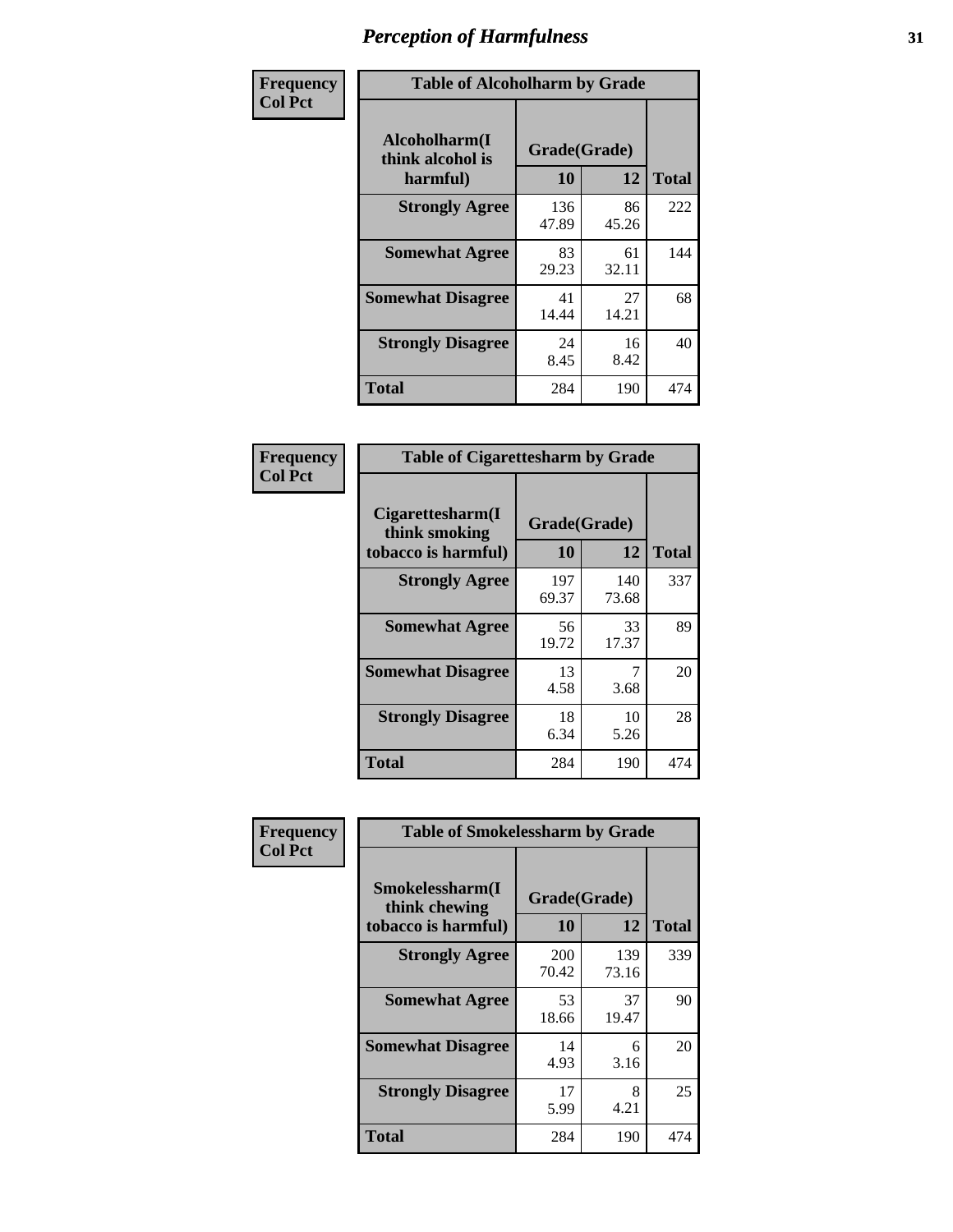| Frequency      | <b>Table of Marijuanaharm by Grade</b>            |                    |              |              |
|----------------|---------------------------------------------------|--------------------|--------------|--------------|
| <b>Col Pct</b> | Marijuanaharm(I<br>think marijuana is<br>harmful) | Grade(Grade)<br>10 | 12           | <b>Total</b> |
|                | <b>Strongly Agree</b>                             | 192<br>67.61       | 128<br>67.37 | 320          |
|                | <b>Somewhat Agree</b>                             | 35<br>12.32        | 28<br>14.74  | 63           |
|                | <b>Somewhat Disagree</b>                          | 22<br>7.75         | 15<br>7.89   | 37           |
|                | <b>Strongly Disagree</b>                          | 35<br>12.32        | 19<br>10.00  | 54           |
|                | <b>Total</b>                                      | 284                | 190          | 474          |

| <b>Table of Cocaineharm by Grade</b>          |                    |                        |     |  |
|-----------------------------------------------|--------------------|------------------------|-----|--|
| Cocaineharm(I<br>think cocaine is<br>harmful) | Grade(Grade)<br>10 | <b>Total</b>           |     |  |
| <b>Strongly Agree</b>                         | 244<br>85.92       | 171<br>90.00           | 415 |  |
| <b>Somewhat Agree</b>                         | 18<br>6.34         | 3.68                   | 25  |  |
| <b>Somewhat Disagree</b>                      | 5<br>1.76          | $\mathfrak{D}$<br>1.05 | 7   |  |
| <b>Strongly Disagree</b>                      | 17<br>5.99         | 10<br>5.26             | 27  |  |
| <b>Total</b>                                  | 284                | 190                    | 474 |  |

| Frequency      | <b>Table of Inhalantsharm by Grade</b>              |                           |              |              |
|----------------|-----------------------------------------------------|---------------------------|--------------|--------------|
| <b>Col Pct</b> | Inhalantsharm(I)<br>think inhalants are<br>harmful) | Grade(Grade)<br><b>10</b> | 12           | <b>Total</b> |
|                | <b>Strongly Agree</b>                               | 232<br>81.69              | 166<br>87.37 | 398          |
|                | <b>Somewhat Agree</b>                               | 25<br>8.80                | 11<br>5.79   | 36           |
|                | <b>Somewhat Disagree</b>                            | 10<br>3.52                | 3<br>1.58    | 13           |
|                | <b>Strongly Disagree</b>                            | 17<br>5.99                | 10<br>5.26   | 27           |
|                | <b>Total</b>                                        | 284                       | 190          | 474          |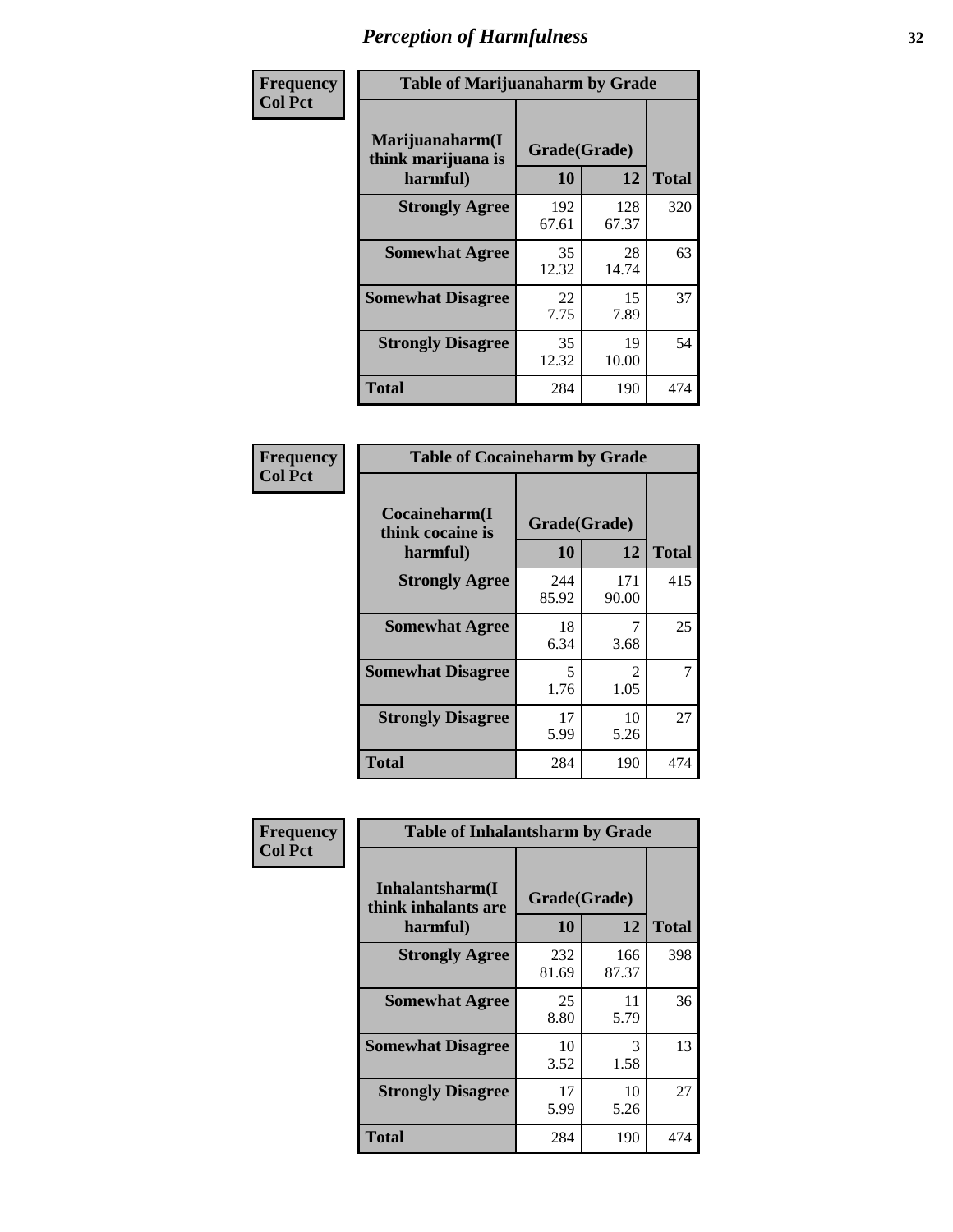| Frequency      | <b>Table of Steroidsharm by Grade</b>            |                    |              |              |
|----------------|--------------------------------------------------|--------------------|--------------|--------------|
| <b>Col Pct</b> | Steroidsharm(I<br>think steroids are<br>harmful) | Grade(Grade)<br>10 | 12           | <b>Total</b> |
|                | <b>Strongly Agree</b>                            | 223<br>78.52       | 156<br>82.11 | 379          |
|                | <b>Somewhat Agree</b>                            | 31<br>10.92        | 18<br>9.47   | 49           |
|                | <b>Somewhat Disagree</b>                         | 13<br>4.58         | 6<br>3.16    | 19           |
|                | <b>Strongly Disagree</b>                         | 17<br>5.99         | 10<br>5.26   | 27           |
|                | <b>Total</b>                                     | 284                | 190          | 474          |

| <b>Table of Ecstasyharm by Grade</b>          |                    |              |              |  |  |
|-----------------------------------------------|--------------------|--------------|--------------|--|--|
| Ecstasyharm(I<br>think ecstasy is<br>harmful) | Grade(Grade)<br>10 | 12           | <b>Total</b> |  |  |
| <b>Strongly Agree</b>                         | 230<br>80.99       | 168<br>88.42 | 398          |  |  |
| <b>Somewhat Agree</b>                         | 27<br>9.51         | 9<br>4.74    | 36           |  |  |
| <b>Somewhat Disagree</b>                      | 9<br>3.17          | 4<br>2.11    | 13           |  |  |
| <b>Strongly Disagree</b>                      | 18<br>6.34         | 9<br>4.74    | 27           |  |  |
| <b>Total</b>                                  | 284                | 190          | 474          |  |  |

| Frequency      | <b>Table of Methharm by Grade</b>                            |                           |              |              |
|----------------|--------------------------------------------------------------|---------------------------|--------------|--------------|
| <b>Col Pct</b> | <b>Methharm</b> (I think<br>methamphetamines<br>are harmful) | Grade(Grade)<br><b>10</b> | 12           | <b>Total</b> |
|                | <b>Strongly Agree</b>                                        | 246<br>86.62              | 170<br>89.47 | 416          |
|                | <b>Somewhat Agree</b>                                        | 15<br>5.28                | 6<br>3.16    | 21           |
|                | <b>Somewhat Disagree</b>                                     | 6<br>2.11                 | 3<br>1.58    | 9            |
|                | <b>Strongly Disagree</b>                                     | 17<br>5.99                | 11<br>5.79   | 28           |
|                | <b>Total</b>                                                 | 284                       | 190          | 474          |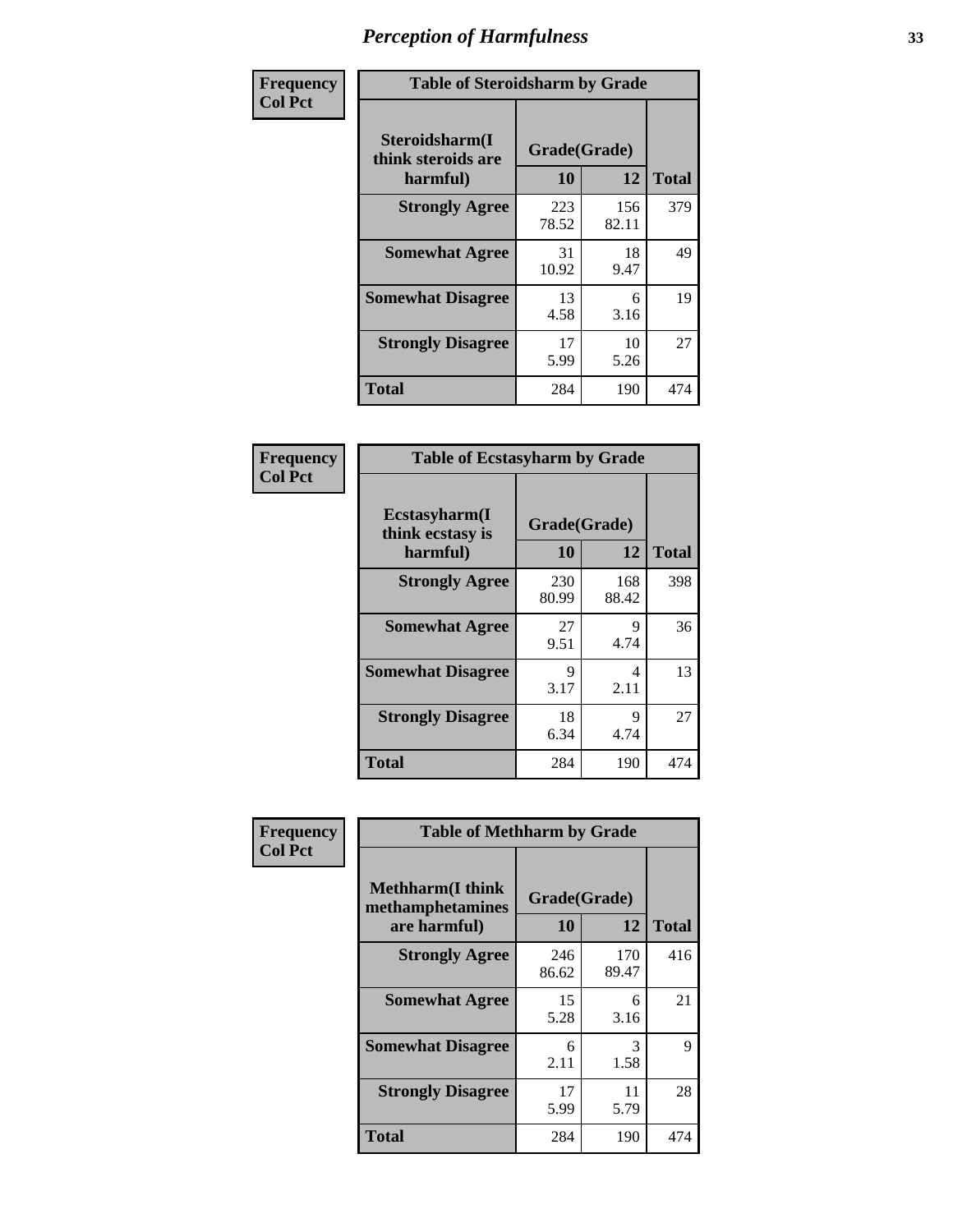| Frequency      | <b>Table of Hallucinogensharm by Grade</b>                 |                    |                       |              |
|----------------|------------------------------------------------------------|--------------------|-----------------------|--------------|
| <b>Col Pct</b> | Hallucinogensharm(I<br>think hallucinogens<br>are harmful) | Grade(Grade)<br>10 | 12                    | <b>Total</b> |
|                | <b>Strongly Agree</b>                                      | 238<br>83.80       | 166<br>87.37          | 404          |
|                | <b>Somewhat Agree</b>                                      | 19<br>6.69         | 10<br>5.26            | 29           |
|                | <b>Somewhat Disagree</b>                                   | 8<br>2.82          | $\mathcal{L}$<br>1.05 | 10           |
|                | <b>Strongly Disagree</b>                                   | 19<br>6.69         | 12<br>6.32            | 31           |
|                | <b>Total</b>                                               | 284                | 190                   | 474          |

| <b>Table of Prescriptionharm by Grade</b>                                                         |                    |              |              |  |
|---------------------------------------------------------------------------------------------------|--------------------|--------------|--------------|--|
| <b>Prescriptionharm</b> (I<br>think prescription<br>drugs not<br>prescribed to me<br>are harmful) | Grade(Grade)<br>10 | 12           | <b>Total</b> |  |
| <b>Strongly Agree</b>                                                                             | 195<br>68.66       | 133<br>70.00 | 328          |  |
| <b>Somewhat Agree</b>                                                                             | 44<br>15.49        | 28<br>14.74  | 72           |  |
| <b>Somewhat Disagree</b>                                                                          | 23<br>8.10         | 16<br>8.42   | 39           |  |
| <b>Strongly Disagree</b>                                                                          | 22<br>7.75         | 13<br>6.84   | 35           |  |
| Total                                                                                             | 284                | 190          | 474          |  |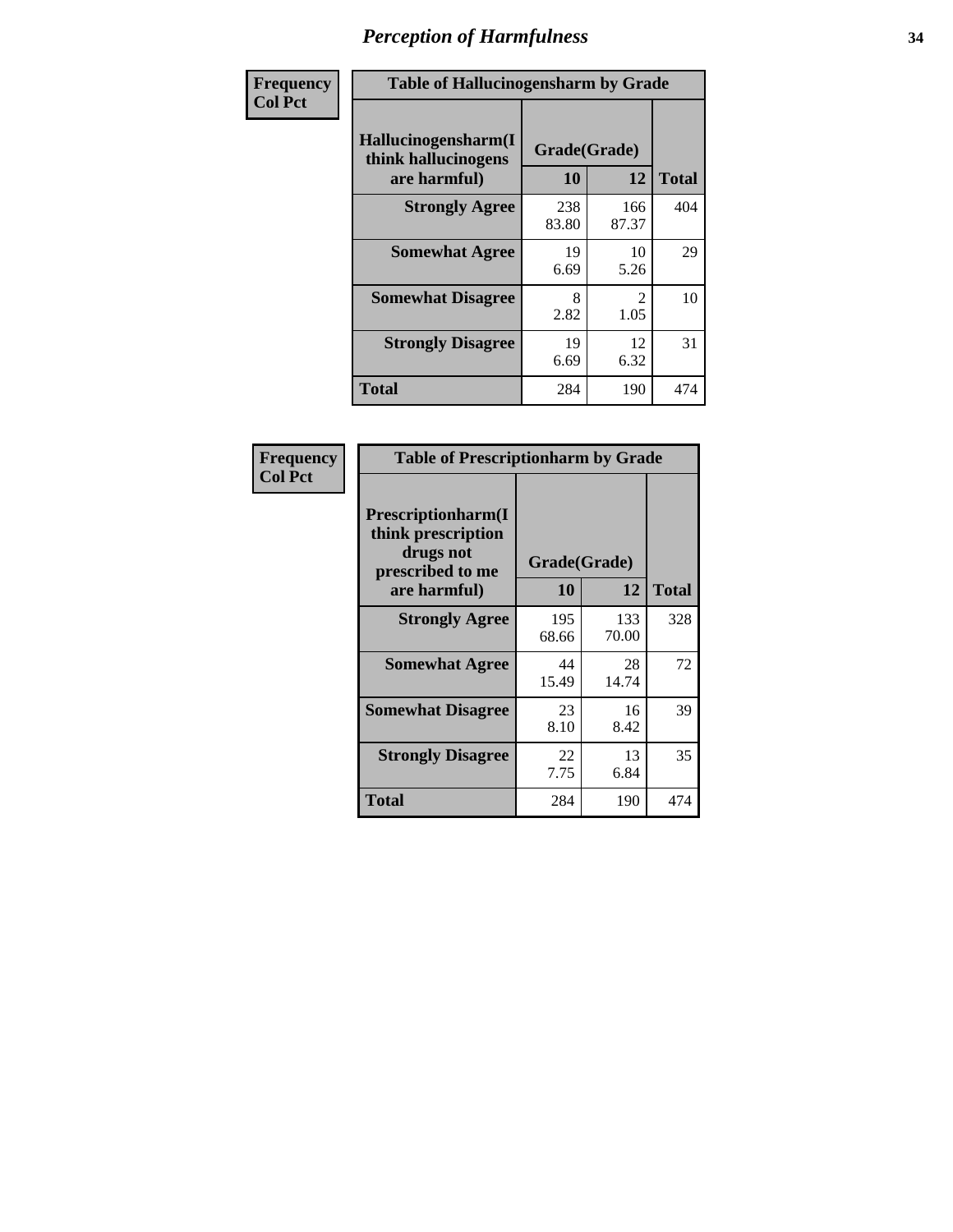### *Disapproval by Adults* **35**

| Frequency      | <b>Table of Alcoholadult by Grade</b>                         |                    |             |              |
|----------------|---------------------------------------------------------------|--------------------|-------------|--------------|
| <b>Col Pct</b> | Alcoholadult(Adults<br>would disapprove if<br>I used alcohol) | Grade(Grade)<br>10 | 12          | <b>Total</b> |
|                | <b>Strongly Agree</b>                                         | 160<br>56.34       | 91<br>47.89 | 251          |
|                | <b>Somewhat Agree</b>                                         | 62<br>21.83        | 55<br>28.95 | 117          |
|                | <b>Somewhat Disagree</b>                                      | 36<br>12.68        | 32<br>16.84 | 68           |
|                | <b>Strongly Disagree</b>                                      | 26<br>9.15         | 12<br>6.32  | 38           |
|                | <b>Total</b>                                                  | 284                | 190         | 474          |

| <b>Table of Tobaccoadult by Grade</b>                                 |                    |              |              |  |
|-----------------------------------------------------------------------|--------------------|--------------|--------------|--|
| <b>Tobaccoadult</b> (Adults<br>would disapprove if<br>I used tobacco) | Grade(Grade)<br>10 | 12           | <b>Total</b> |  |
| <b>Strongly Agree</b>                                                 | 183<br>64.44       | 101<br>53.16 | 284          |  |
| <b>Somewhat Agree</b>                                                 | 46<br>16.20        | 49<br>25.79  | 95           |  |
| <b>Somewhat Disagree</b>                                              | 23<br>8.10         | 21<br>11.05  | 44           |  |
| <b>Strongly Disagree</b>                                              | 32<br>11.27        | 19<br>10.00  | 51           |  |
| Total                                                                 | 284                | 190          | 474          |  |

| Frequency<br><b>Col Pct</b> | <b>Table of Marijuanaadult by Grade</b>                           |                    |              |              |
|-----------------------------|-------------------------------------------------------------------|--------------------|--------------|--------------|
|                             | Marijuanaadult(Adults<br>would disapprove if I<br>used marijuana) | Grade(Grade)<br>10 | 12           | <b>Total</b> |
|                             | <b>Strongly Agree</b>                                             | 217<br>76.41       | 154<br>81.05 | 371          |
|                             | <b>Somewhat Agree</b>                                             | 30<br>10.56        | 15<br>7.89   | 45           |
|                             | <b>Somewhat Disagree</b>                                          | 10<br>3.52         | 8<br>4.21    | 18           |
|                             | <b>Strongly Disagree</b>                                          | 27<br>9.51         | 13<br>6.84   | 40           |
|                             | <b>Total</b>                                                      | 284                | 190          | 474          |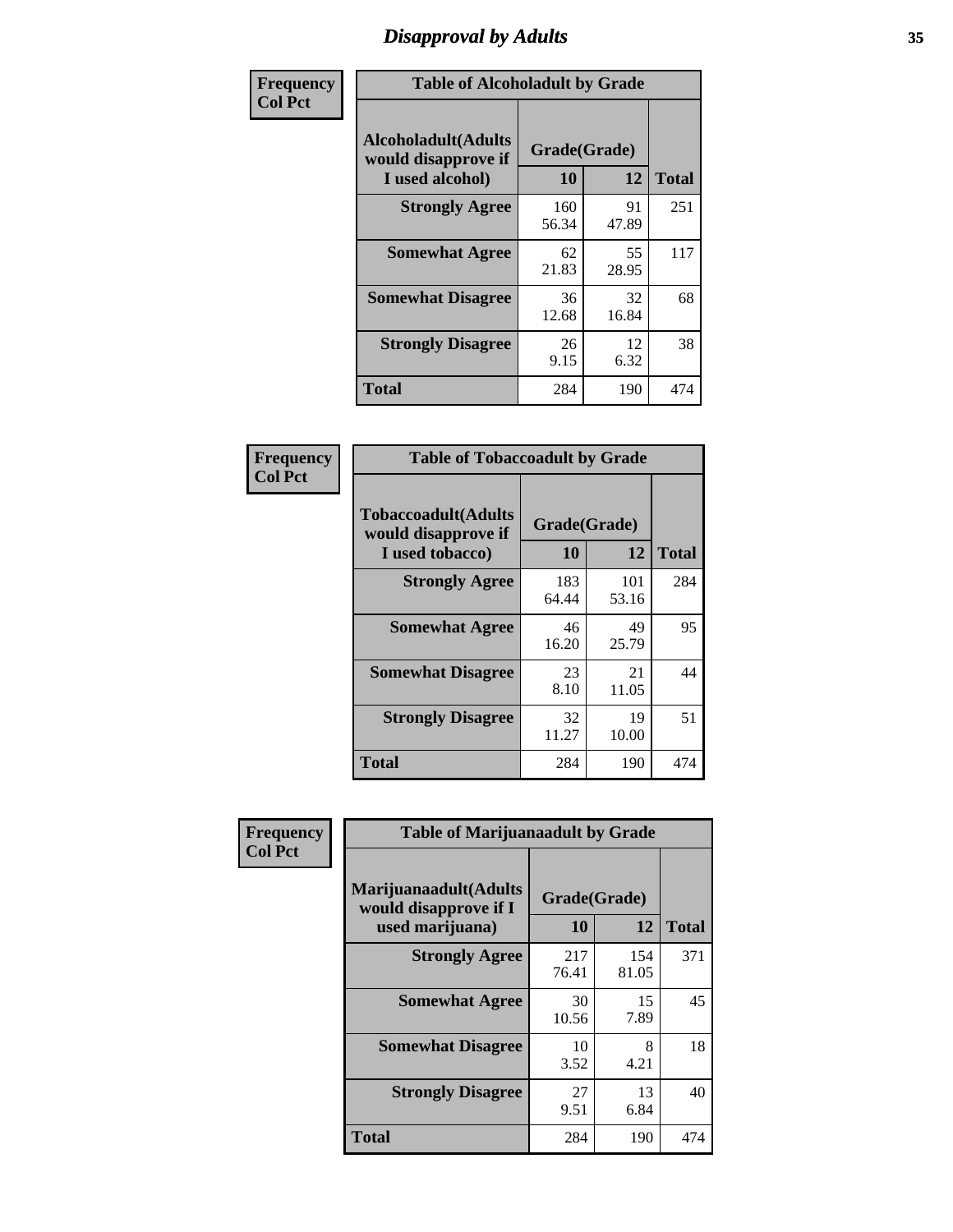### *Disapproval by Adults* **36**

| <b>Frequency</b> | <b>Table of Otherdrugadult by Grade</b>                                     |                    |              |              |
|------------------|-----------------------------------------------------------------------------|--------------------|--------------|--------------|
| <b>Col Pct</b>   | <b>Otherdrugadult</b> (Adults<br>would disapprove if I<br>used other drugs) | Grade(Grade)<br>10 | 12           | <b>Total</b> |
|                  | <b>Strongly Agree</b>                                                       | 240<br>84.51       | 169<br>88.95 | 409          |
|                  | <b>Somewhat Agree</b>                                                       | 14<br>4.93         | 3.68         | 21           |
|                  | <b>Somewhat Disagree</b>                                                    | 3<br>1.06          | 3<br>1.58    | 6            |
|                  | <b>Strongly Disagree</b>                                                    | 27<br>9.51         | 11<br>5.79   | 38           |
|                  | <b>Total</b>                                                                | 284                | 190          | 474          |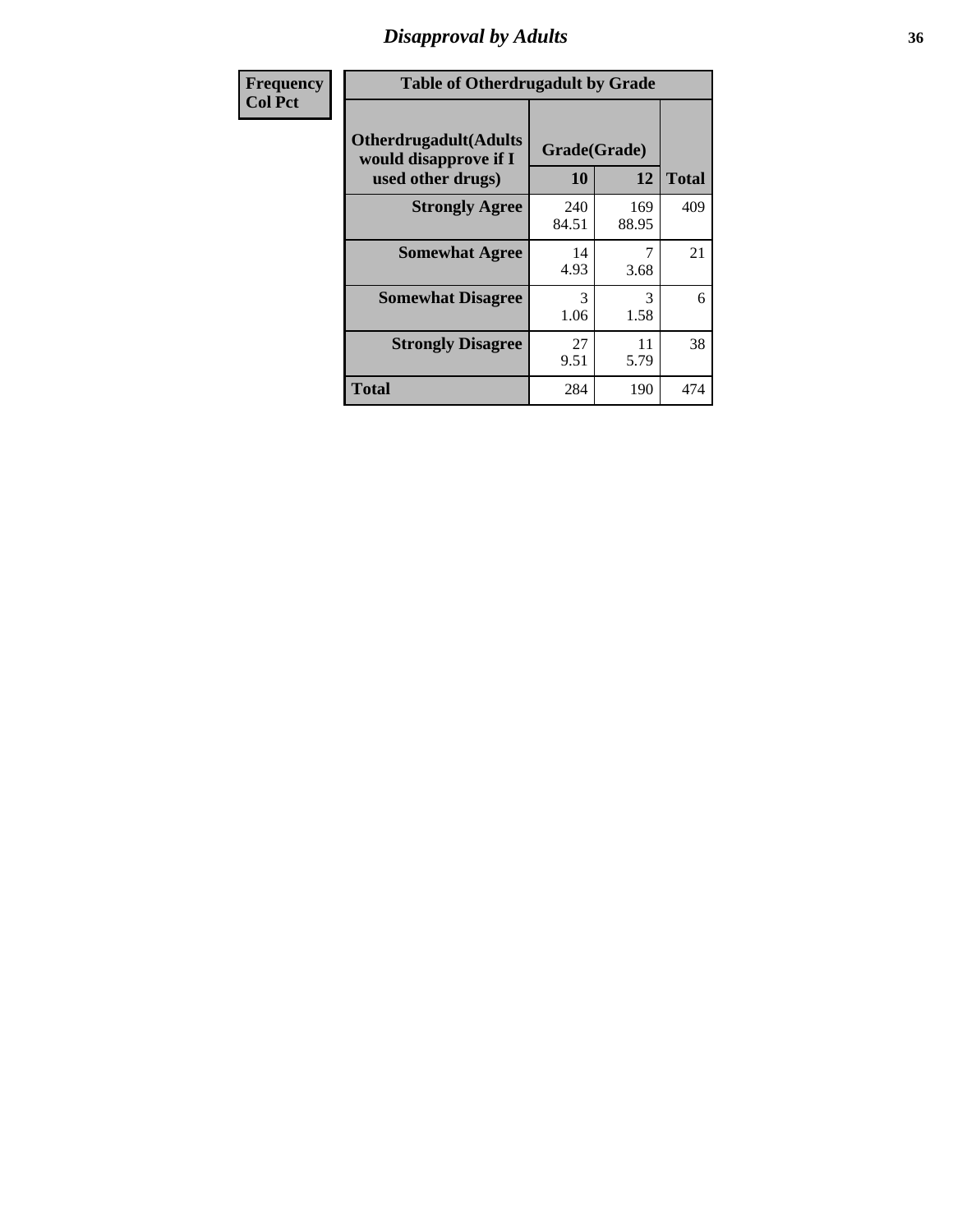## *Disapproval by Peers* **37**

| Frequency      | <b>Table of Alcoholpeer by Grade</b>                    |              |             |              |
|----------------|---------------------------------------------------------|--------------|-------------|--------------|
| <b>Col Pct</b> | Alcoholpeer(My<br>friends would<br>disapprove if I used | Grade(Grade) |             |              |
|                | alcohol)                                                | 10           | 12          | <b>Total</b> |
|                | <b>Strongly Agree</b>                                   | 56<br>19.72  | 14<br>7.37  | 70           |
|                | <b>Somewhat Agree</b>                                   | 53<br>18.66  | 33<br>17.37 | 86           |
|                | <b>Somewhat Disagree</b>                                | 78<br>27.46  | 68<br>35.79 | 146          |
|                | <b>Strongly Disagree</b>                                | 97<br>34.15  | 75<br>39.47 | 172          |
|                | Total                                                   | 284          | 190         | 474          |

| Frequency      | <b>Table of Tobaccopeer by Grade</b>                                |                    |             |              |
|----------------|---------------------------------------------------------------------|--------------------|-------------|--------------|
| <b>Col Pct</b> | Tobaccopeer(My<br>friends would<br>disapprove if I used<br>tobacco) | Grade(Grade)<br>10 | 12          | <b>Total</b> |
|                | <b>Strongly Agree</b>                                               | 78<br>27.46        | 36<br>18.95 | 114          |
|                | <b>Somewhat Agree</b>                                               | 58<br>20.42        | 32<br>16.84 | 90           |
|                | <b>Somewhat Disagree</b>                                            | 66<br>23.24        | 54<br>28.42 | 120          |
|                | <b>Strongly Disagree</b>                                            | 82<br>28.87        | 68<br>35.79 | 150          |
|                | Total                                                               | 284                | 190         | 474          |

| Frequency<br><b>Col Pct</b> | <b>Table of Marijuanapeer by Grade</b>                    |              |             |              |
|-----------------------------|-----------------------------------------------------------|--------------|-------------|--------------|
|                             | Marijuanapeer(My<br>friends would<br>disapprove if I used | Grade(Grade) |             |              |
|                             | marijuana)                                                | 10           | 12          | <b>Total</b> |
|                             | <b>Strongly Agree</b>                                     | 109<br>38.38 | 68<br>35.79 | 177          |
|                             | <b>Somewhat Agree</b>                                     | 61<br>21.48  | 24<br>12.63 | 85           |
|                             | <b>Somewhat Disagree</b>                                  | 38<br>13.38  | 50<br>26.32 | 88           |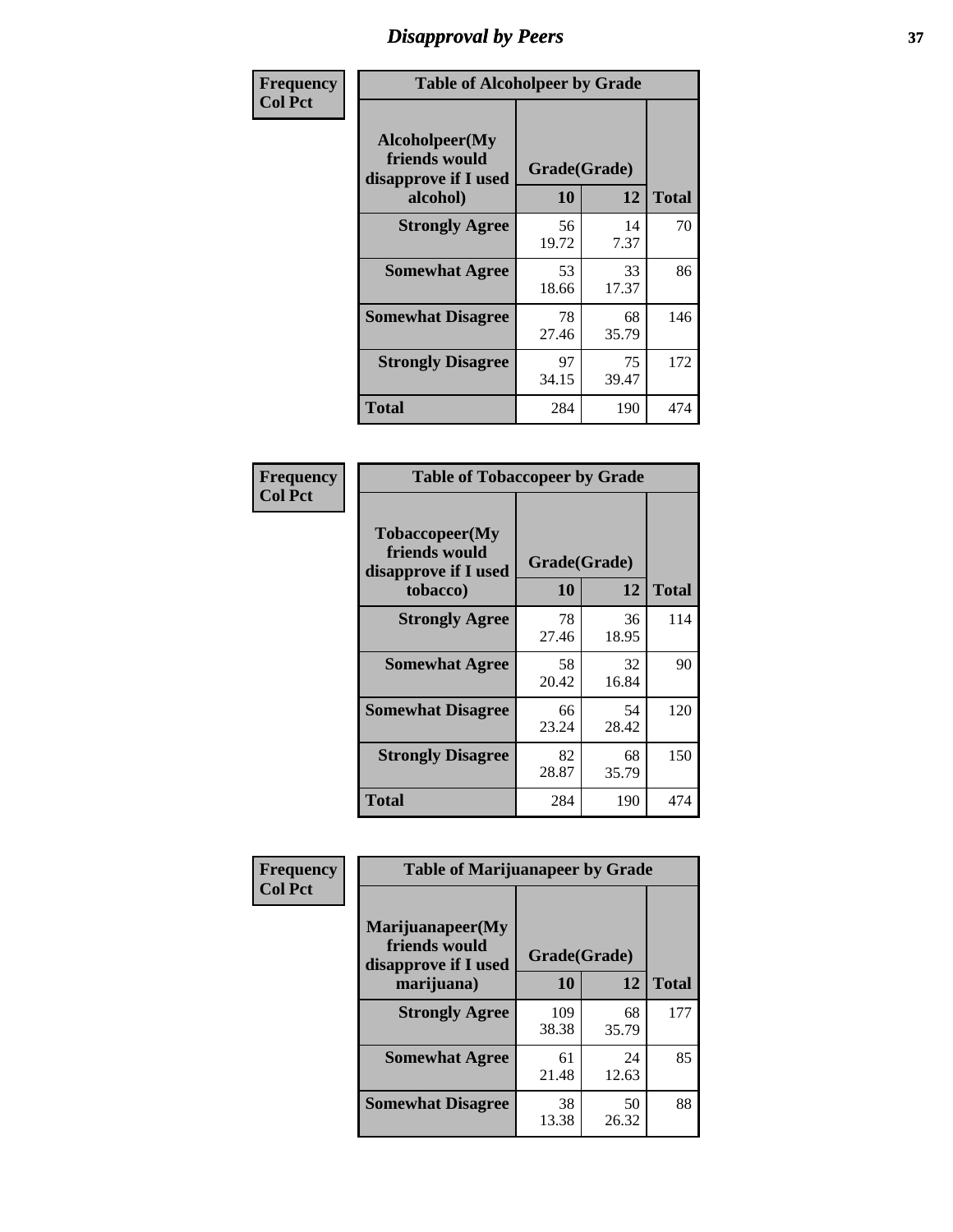# *Disapproval by Peers* **38**

| Frequency<br><b>Col Pct</b> | <b>Table of Marijuanapeer by Grade</b>                                  |                    |             |              |  |
|-----------------------------|-------------------------------------------------------------------------|--------------------|-------------|--------------|--|
|                             | Marijuanapeer(My<br>friends would<br>disapprove if I used<br>marijuana) | Grade(Grade)<br>10 | 12          | <b>Total</b> |  |
|                             | <b>Strongly Disagree</b>                                                | 76<br>26.76        | 48<br>25.26 | 124          |  |
|                             | Total                                                                   | 284                | 190         | 474          |  |

| Frequency      |                                                                           | <b>Table of Otherdrugpeer by Grade</b> |             |              |  |
|----------------|---------------------------------------------------------------------------|----------------------------------------|-------------|--------------|--|
| <b>Col Pct</b> | Otherdrugpeer(My<br>friends would<br>disapprove if I used<br>other drugs) | Grade(Grade)<br>10                     | 12          | <b>Total</b> |  |
|                | <b>Strongly Agree</b>                                                     | 148<br>52.11                           | 96<br>50.53 | 244          |  |
|                | <b>Somewhat Agree</b>                                                     | 50<br>17.61                            | 27<br>14.21 | 77           |  |
|                | <b>Somewhat Disagree</b>                                                  | 33<br>11.62                            | 29<br>15.26 | 62           |  |
|                | <b>Strongly Disagree</b>                                                  | 53<br>18.66                            | 38<br>20.00 | 91           |  |
|                | <b>Total</b>                                                              | 284                                    | 190         | 474          |  |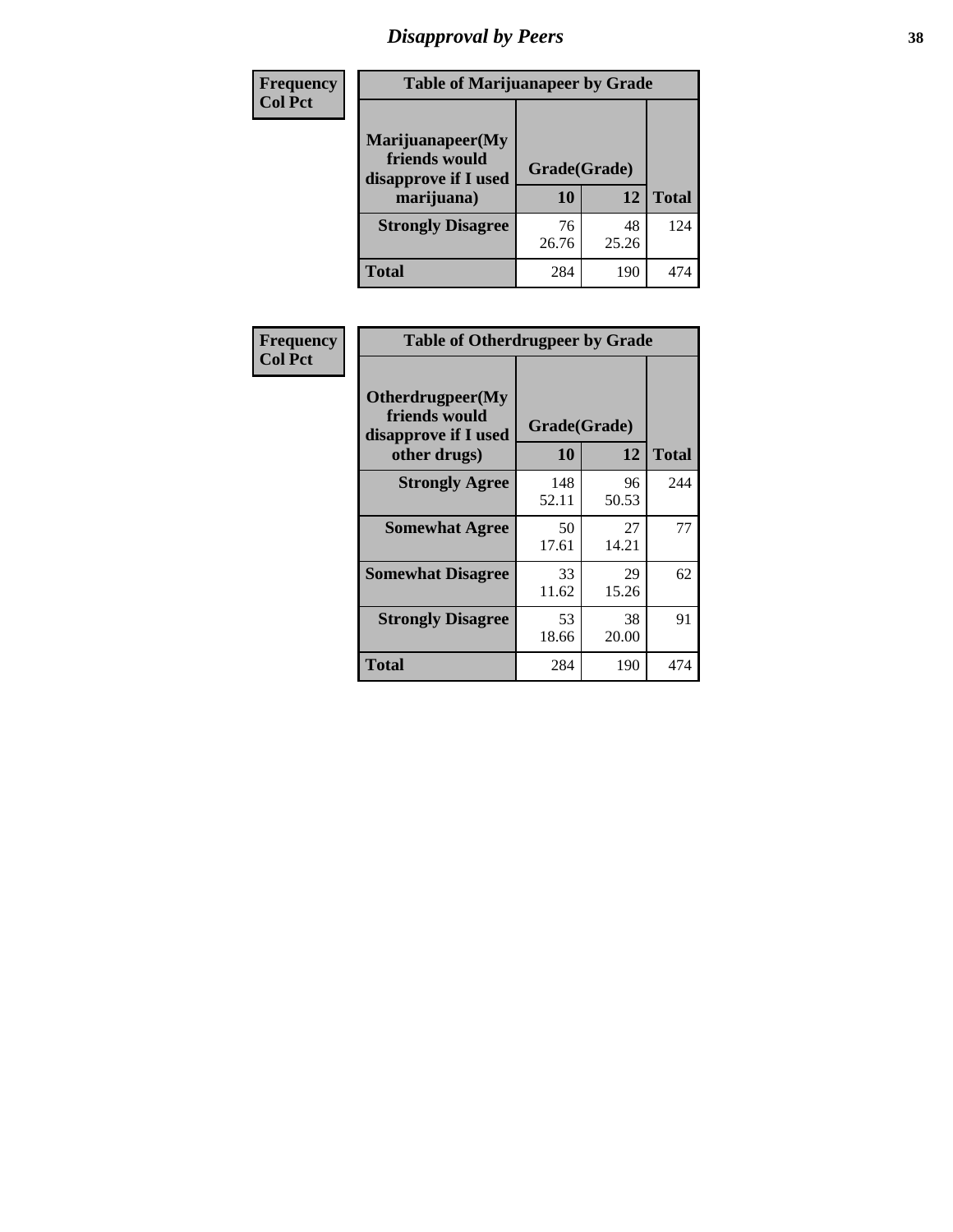| Frequency<br><b>Col Pct</b> | <b>Table of Alcohollocation1 by Grade</b><br>Grade(Grade)<br><b>Alcohollocation1(Places</b> |              |              |              |
|-----------------------------|---------------------------------------------------------------------------------------------|--------------|--------------|--------------|
|                             |                                                                                             |              |              |              |
|                             | <b>Friends Use Alcohol)</b>                                                                 | 10           | 12           | <b>Total</b> |
|                             |                                                                                             | 195<br>68.66 | 162<br>85.26 | 357          |
|                             | Do Not Use                                                                                  | 89<br>31.34  | 28<br>14.74  | 117          |
|                             | <b>Total</b>                                                                                | 284          | 190          | 474          |

| Frequency      | <b>Table of Alcohollocation2 by Grade</b>                     |                    |              |              |
|----------------|---------------------------------------------------------------|--------------------|--------------|--------------|
| <b>Col Pct</b> | <b>Alcohollocation2(Places</b><br><b>Friends Use Alcohol)</b> | Grade(Grade)<br>10 | 12           | <b>Total</b> |
|                |                                                               | 163<br>57.39       | 87<br>45.79  | 250          |
|                | Home                                                          | 121<br>42.61       | 103<br>54.21 | 224          |
|                | <b>Total</b>                                                  | 284                | 190          | 474          |

| <b>Frequency</b> | <b>Table of Alcohollocation 3 by Grade</b> |              |              |              |
|------------------|--------------------------------------------|--------------|--------------|--------------|
| <b>Col Pct</b>   | <b>Alcohollocation3(Places</b>             | Grade(Grade) |              |              |
|                  | <b>Friends Use Alcohol)</b>                | <b>10</b>    | 12           | <b>Total</b> |
|                  |                                            | 270<br>95.07 | 181<br>95.26 | 451          |
|                  | <b>School</b>                              | 14<br>4.93   | 9<br>4.74    | 23           |
|                  | <b>Total</b>                               | 284          | 190          | 474          |

| Frequency      | <b>Table of Alcohollocation4 by Grade</b> |              |              |              |
|----------------|-------------------------------------------|--------------|--------------|--------------|
| <b>Col Pct</b> | <b>Alcohollocation4(Places</b>            | Grade(Grade) |              |              |
|                | <b>Friends Use Alcohol)</b>               | 10           | 12           | <b>Total</b> |
|                |                                           | 249<br>87.68 | 147<br>77.37 | 396          |
|                | Car                                       | 35<br>12.32  | 43<br>22.63  | 78           |
|                | <b>Total</b>                              | 284          | 190          | 474          |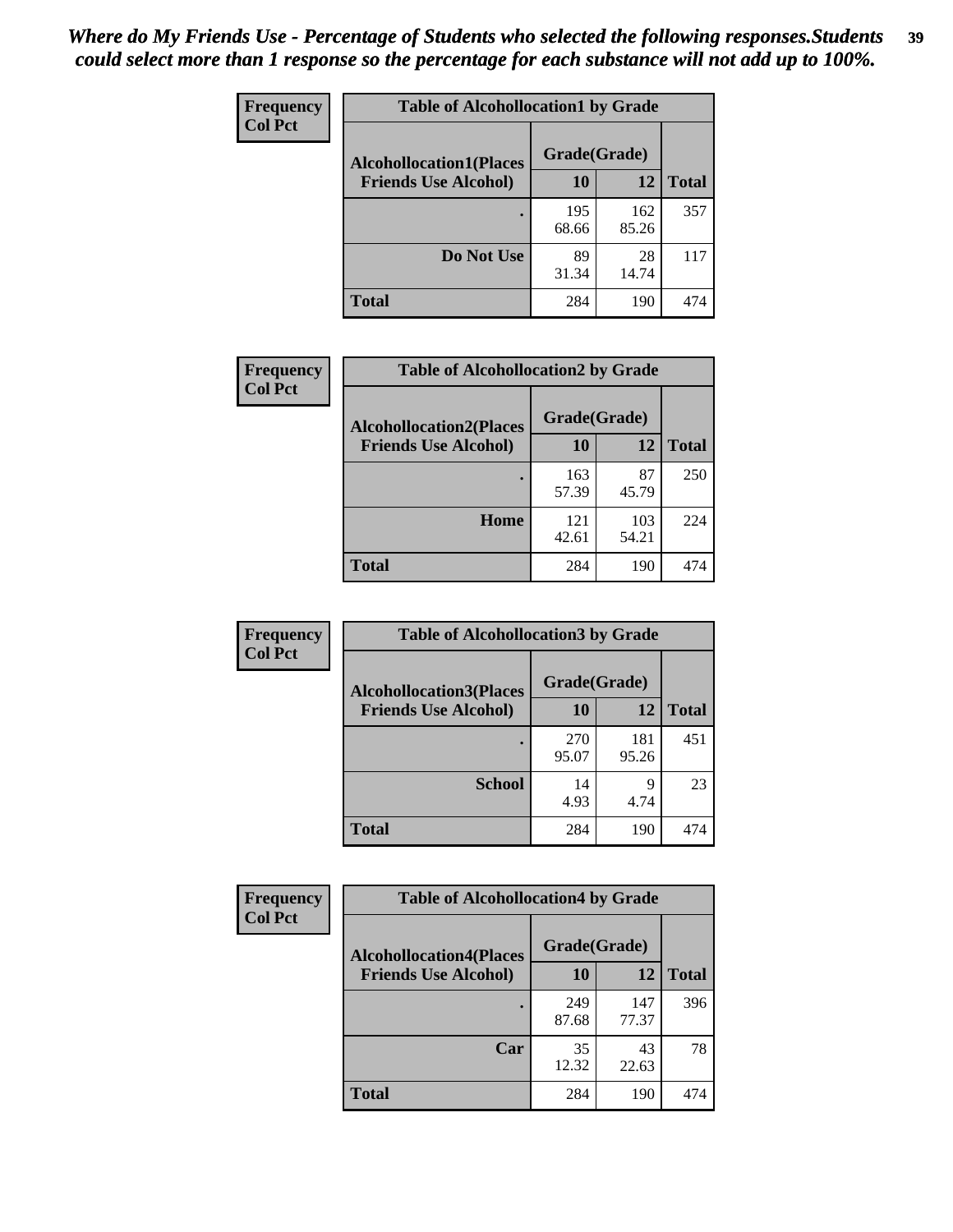| <b>Frequency</b><br><b>Col Pct</b> | <b>Table of Alcohollocation5 by Grade</b> |              |              |              |  |
|------------------------------------|-------------------------------------------|--------------|--------------|--------------|--|
|                                    | <b>Alcohollocation5</b> (Places           | Grade(Grade) |              |              |  |
|                                    | <b>Friends Use Alcohol)</b>               | 10           | 12           | <b>Total</b> |  |
|                                    |                                           | 129<br>45.42 | 58<br>30.53  | 187          |  |
|                                    | <b>Friend's House</b>                     | 155<br>54.58 | 132<br>69.47 | 287          |  |
|                                    | Total                                     | 284          | 190          | 474          |  |

| <b>Frequency</b> | <b>Table of Alcohollocation6 by Grade</b> |              |              |              |
|------------------|-------------------------------------------|--------------|--------------|--------------|
| <b>Col Pct</b>   | <b>Alcohollocation6(Places</b>            | Grade(Grade) |              |              |
|                  | <b>Friends Use Alcohol)</b>               | 10           | 12           | <b>Total</b> |
|                  |                                           | 189<br>66.55 | 108<br>56.84 | 297          |
|                  | <b>Other</b>                              | 95<br>33.45  | 82<br>43.16  | 177          |
|                  | <b>Total</b>                              | 284          | 190          | 474          |

| Frequency      | <b>Table of Tobaccolocation1 by Grade</b>                     |                    |              |              |
|----------------|---------------------------------------------------------------|--------------------|--------------|--------------|
| <b>Col Pct</b> | <b>Tobaccolocation1(Places</b><br><b>Friends Use Tobacco)</b> | Grade(Grade)<br>10 | 12           | <b>Total</b> |
|                |                                                               | 175<br>61.62       | 140<br>73.68 | 315          |
|                | <b>Do Not Use</b>                                             | 109<br>38.38       | 50<br>26.32  | 159          |
|                | <b>Total</b>                                                  | 284                | 190          | 474          |

| Frequency      | <b>Table of Tobaccolocation2 by Grade</b>                     |                    |              |              |  |
|----------------|---------------------------------------------------------------|--------------------|--------------|--------------|--|
| <b>Col Pct</b> | <b>Tobaccolocation2(Places</b><br><b>Friends Use Tobacco)</b> | Grade(Grade)<br>10 | 12           | <b>Total</b> |  |
|                |                                                               | 142                | 82           | 224          |  |
|                | Home                                                          | 50.00<br>142       | 43.16<br>108 | 250          |  |
|                |                                                               | 50.00              | 56.84        |              |  |
|                | <b>Total</b>                                                  | 284                | 190          | 474          |  |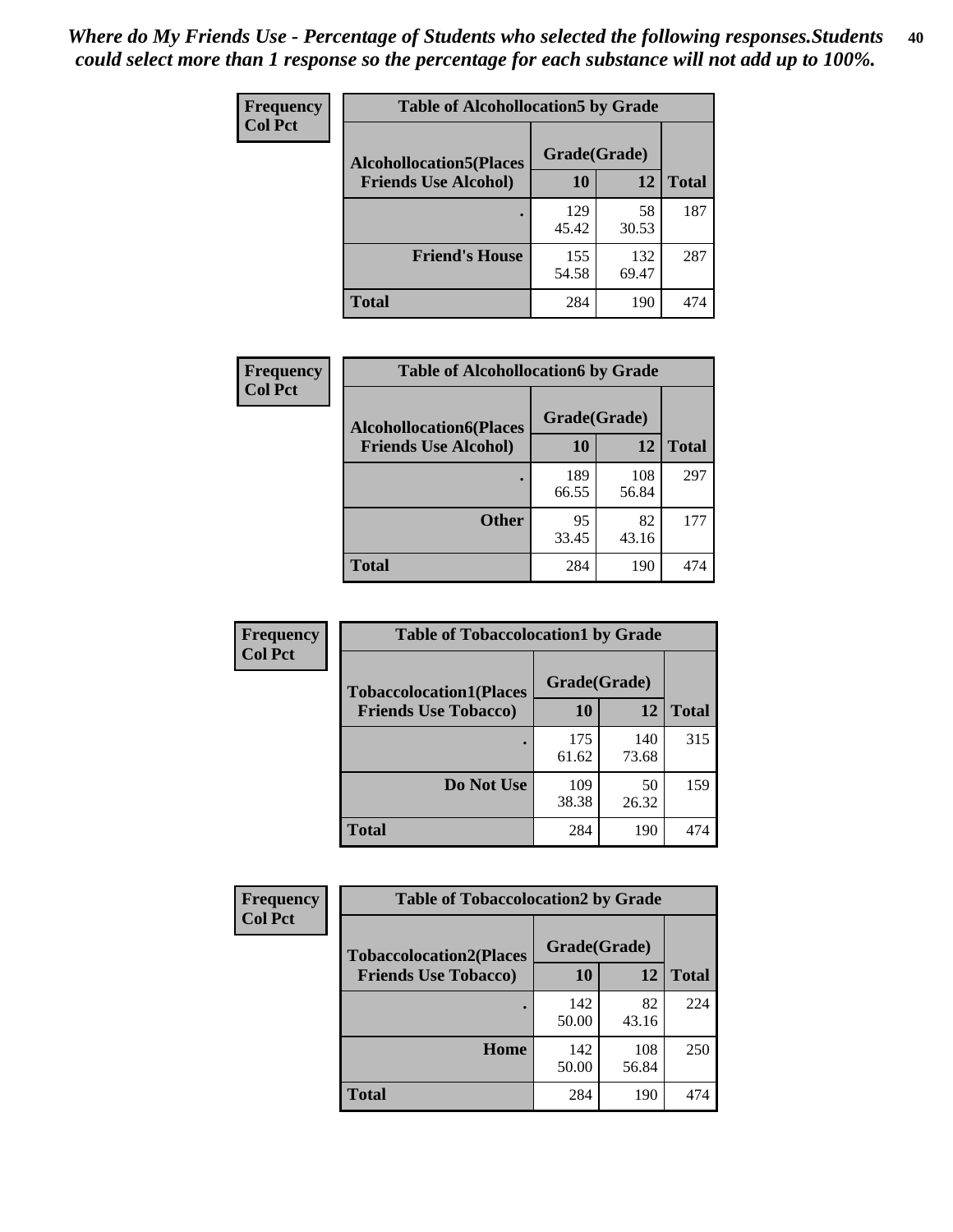| Frequency      | <b>Table of Tobaccolocation3 by Grade</b> |              |              |              |  |
|----------------|-------------------------------------------|--------------|--------------|--------------|--|
| <b>Col Pct</b> | <b>Tobaccolocation3(Places</b>            | Grade(Grade) |              |              |  |
|                | <b>Friends Use Tobacco)</b>               | 10           | 12           | <b>Total</b> |  |
|                |                                           | 219<br>77.11 | 151<br>79.47 | 370          |  |
|                | <b>School</b>                             | 65<br>22.89  | 39<br>20.53  | 104          |  |
|                | <b>Total</b>                              | 284          | 190          | 474          |  |

| <b>Frequency</b> | <b>Table of Tobaccolocation4 by Grade</b>                     |                    |             |              |
|------------------|---------------------------------------------------------------|--------------------|-------------|--------------|
| <b>Col Pct</b>   | <b>Tobaccolocation4(Places</b><br><b>Friends Use Tobacco)</b> | Grade(Grade)<br>10 | 12          | <b>Total</b> |
|                  |                                                               |                    |             |              |
|                  |                                                               | 171<br>60.21       | 94<br>49.47 | 265          |
|                  | Car                                                           | 113<br>39.79       | 96<br>50.53 | 209          |
|                  | <b>Total</b>                                                  | 284                | 190         | 474          |

| Frequency      | <b>Table of Tobaccolocation5 by Grade</b> |              |              |              |
|----------------|-------------------------------------------|--------------|--------------|--------------|
| <b>Col Pct</b> | <b>Tobaccolocation5(Places</b>            | Grade(Grade) |              |              |
|                | <b>Friends Use Tobacco)</b>               | 10           | 12           | <b>Total</b> |
|                |                                           | 146<br>51.41 | 89<br>46.84  | 235          |
|                | <b>Friend's House</b>                     | 138<br>48.59 | 101<br>53.16 | 239          |
|                | <b>Total</b>                              | 284          | 190          | 474          |

| <b>Frequency</b> | <b>Table of Tobaccolocation6 by Grade</b> |              |              |              |  |
|------------------|-------------------------------------------|--------------|--------------|--------------|--|
| <b>Col Pct</b>   | <b>Tobaccolocation6(Places</b>            | Grade(Grade) |              |              |  |
|                  | <b>Friends Use Tobacco)</b>               | 10           | 12           | <b>Total</b> |  |
|                  |                                           | 176<br>61.97 | 111<br>58.42 | 287          |  |
|                  | <b>Other</b>                              | 108<br>38.03 | 79<br>41.58  | 187          |  |
|                  | <b>Total</b>                              | 284          | 190          | 474          |  |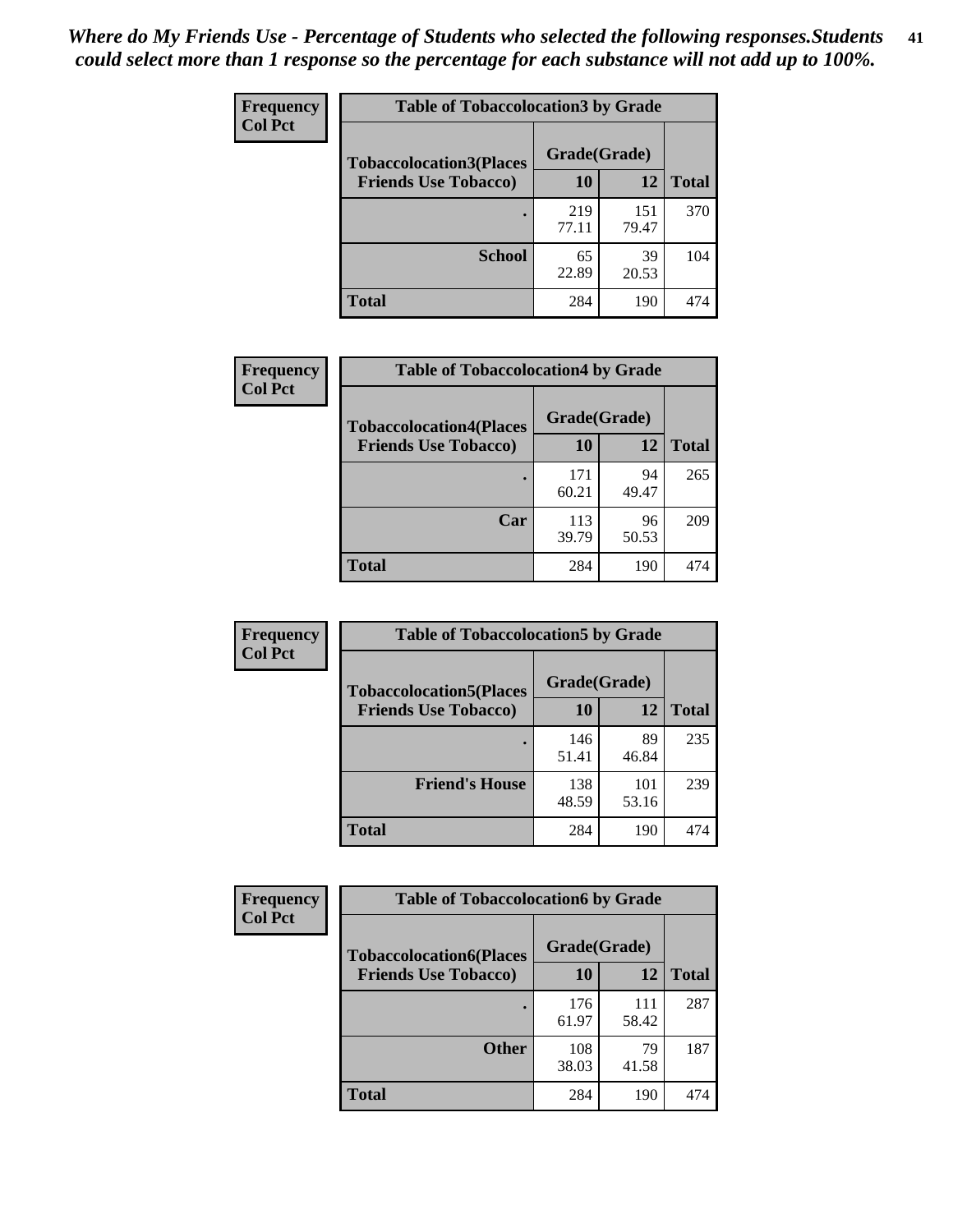| <b>Frequency</b> | <b>Table of Marijuanalocation1 by Grade</b> |              |             |              |
|------------------|---------------------------------------------|--------------|-------------|--------------|
| <b>Col Pct</b>   | <b>Marijuanalocation1(Places</b>            | Grade(Grade) |             |              |
|                  | <b>Friends Use Marijuana</b> )              | 10           | 12          | <b>Total</b> |
|                  |                                             | 124<br>43.66 | 93<br>48.95 | 217          |
|                  | Do Not Use                                  | 160<br>56.34 | 97<br>51.05 | 257          |
|                  | <b>Total</b>                                | 284          | 190         | 474          |

| Frequency      | <b>Table of Marijuanalocation2 by Grade</b>                        |                    |              |              |
|----------------|--------------------------------------------------------------------|--------------------|--------------|--------------|
| <b>Col Pct</b> | <b>Marijuanalocation2(Places</b><br><b>Friends Use Marijuana</b> ) | Grade(Grade)<br>10 | 12           | <b>Total</b> |
|                |                                                                    | 197<br>69.37       | 131<br>68.95 | 328          |
|                | Home                                                               | 87<br>30.63        | 59<br>31.05  | 146          |
|                | <b>Total</b>                                                       | 284                | 190          | 474          |

| Frequency<br><b>Col Pct</b> | <b>Table of Marijuanalocation3 by Grade</b> |              |              |              |
|-----------------------------|---------------------------------------------|--------------|--------------|--------------|
|                             | <b>Marijuanalocation3</b> (Places           | Grade(Grade) |              |              |
|                             | <b>Friends Use Marijuana</b> )              | 10           | 12           | <b>Total</b> |
|                             |                                             | 276<br>97.18 | 182<br>95.79 | 458          |
|                             | <b>School</b>                               | 8<br>2.82    | 8<br>4.21    | 16           |
|                             | <b>Total</b>                                | 284          | 190          | 474          |

| <b>Frequency</b> | <b>Table of Marijuanalocation4 by Grade</b> |              |              |              |  |
|------------------|---------------------------------------------|--------------|--------------|--------------|--|
| <b>Col Pct</b>   | <b>Marijuanalocation4(Places</b>            | Grade(Grade) |              |              |  |
|                  | <b>Friends Use Marijuana</b> )              | <b>10</b>    | 12           | <b>Total</b> |  |
|                  |                                             | 229<br>80.63 | 136<br>71.58 | 365          |  |
|                  | Car                                         | 55<br>19.37  | 54<br>28.42  | 109          |  |
|                  | <b>Total</b>                                | 284          | 190          | 474          |  |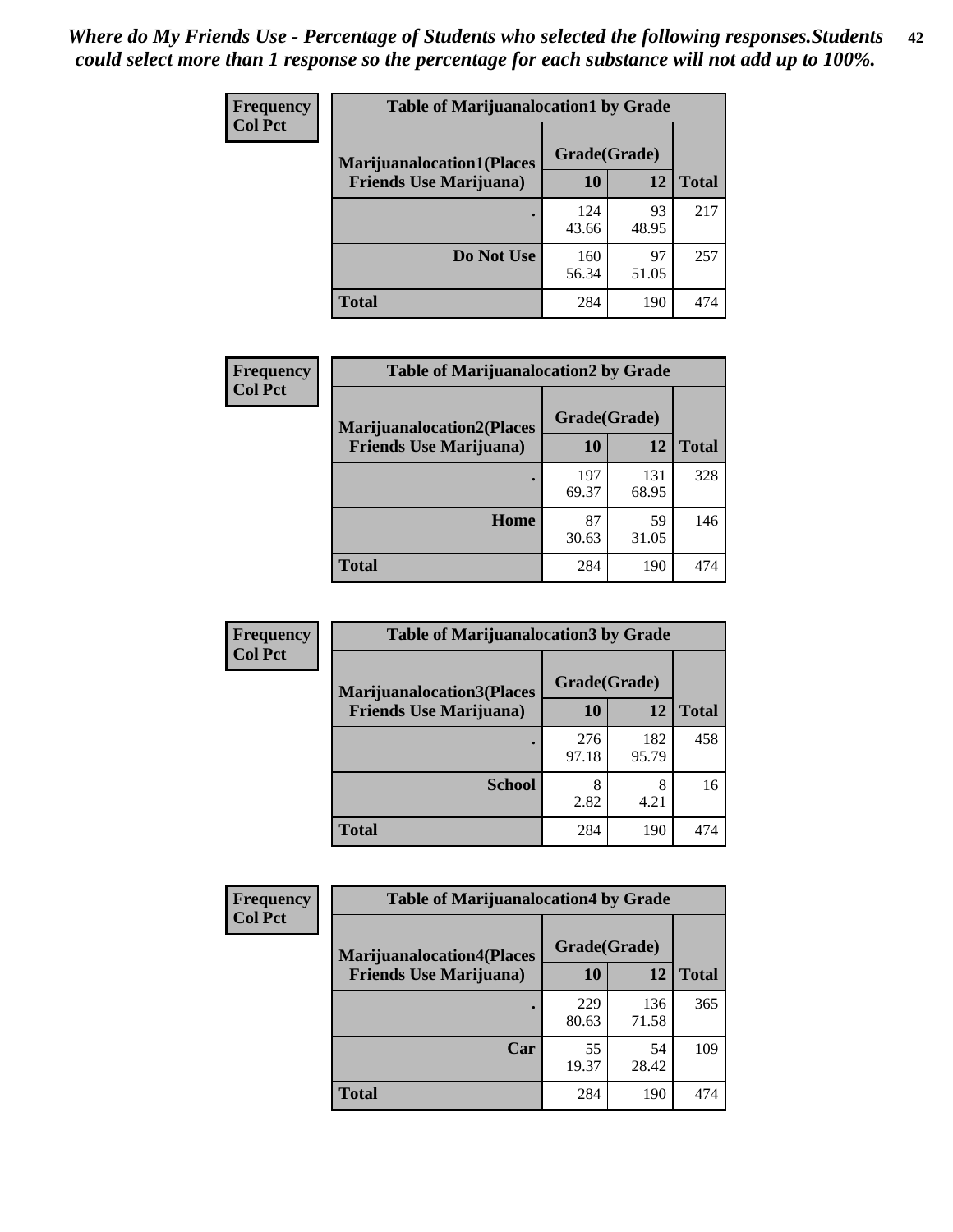| <b>Frequency</b> | <b>Table of Marijuanalocation5 by Grade</b> |              |              |              |
|------------------|---------------------------------------------|--------------|--------------|--------------|
| <b>Col Pct</b>   | <b>Marijuanalocation5</b> (Places           | Grade(Grade) |              |              |
|                  | <b>Friends Use Marijuana</b> )              | 10           | 12           | <b>Total</b> |
|                  |                                             | 191<br>67.25 | 118<br>62.11 | 309          |
|                  | <b>Friend's House</b>                       | 93<br>32.75  | 72<br>37.89  | 165          |
|                  | <b>Total</b>                                | 284          | 190          | 474          |

| <b>Frequency</b> | <b>Table of Marijuanalocation6 by Grade</b>                        |                    |              |              |
|------------------|--------------------------------------------------------------------|--------------------|--------------|--------------|
| <b>Col Pct</b>   | <b>Marijuanalocation6(Places</b><br><b>Friends Use Marijuana</b> ) | Grade(Grade)<br>10 | 12           | <b>Total</b> |
|                  |                                                                    | 198<br>69.72       | 142<br>74.74 | 340          |
|                  | <b>Other</b>                                                       | 86<br>30.28        | 48<br>25.26  | 134          |
|                  | <b>Total</b>                                                       | 284                | 190          | 474          |

| <b>Frequency</b> | <b>Table of Otherdruglocation1 by Grade</b>                          |              |              |              |
|------------------|----------------------------------------------------------------------|--------------|--------------|--------------|
| <b>Col Pct</b>   | <b>Otherdruglocation1(Places</b><br><b>Friends Use Other Illegal</b> | Grade(Grade) |              |              |
|                  | Drugs)                                                               | 10           | 12           | <b>Total</b> |
|                  |                                                                      | 67<br>23.59  | 55<br>28.95  | 122          |
|                  | Do Not Use                                                           | 217<br>76.41 | 135<br>71.05 | 352          |
|                  | <b>Total</b>                                                         | 284          | 190          | 474          |

| <b>Frequency</b> | <b>Table of Otherdruglocation2 by Grade</b>                           |              |              |              |
|------------------|-----------------------------------------------------------------------|--------------|--------------|--------------|
| <b>Col Pct</b>   | <b>Otherdruglocation2(Places)</b><br><b>Friends Use Other Illegal</b> | Grade(Grade) |              |              |
|                  | Drugs)                                                                | 10           | 12           | <b>Total</b> |
|                  |                                                                       | 247<br>86.97 | 152<br>80.00 | 399          |
|                  | <b>Home</b>                                                           | 37<br>13.03  | 38<br>20.00  | 75           |
|                  | <b>Total</b>                                                          | 284          | 190          | 474          |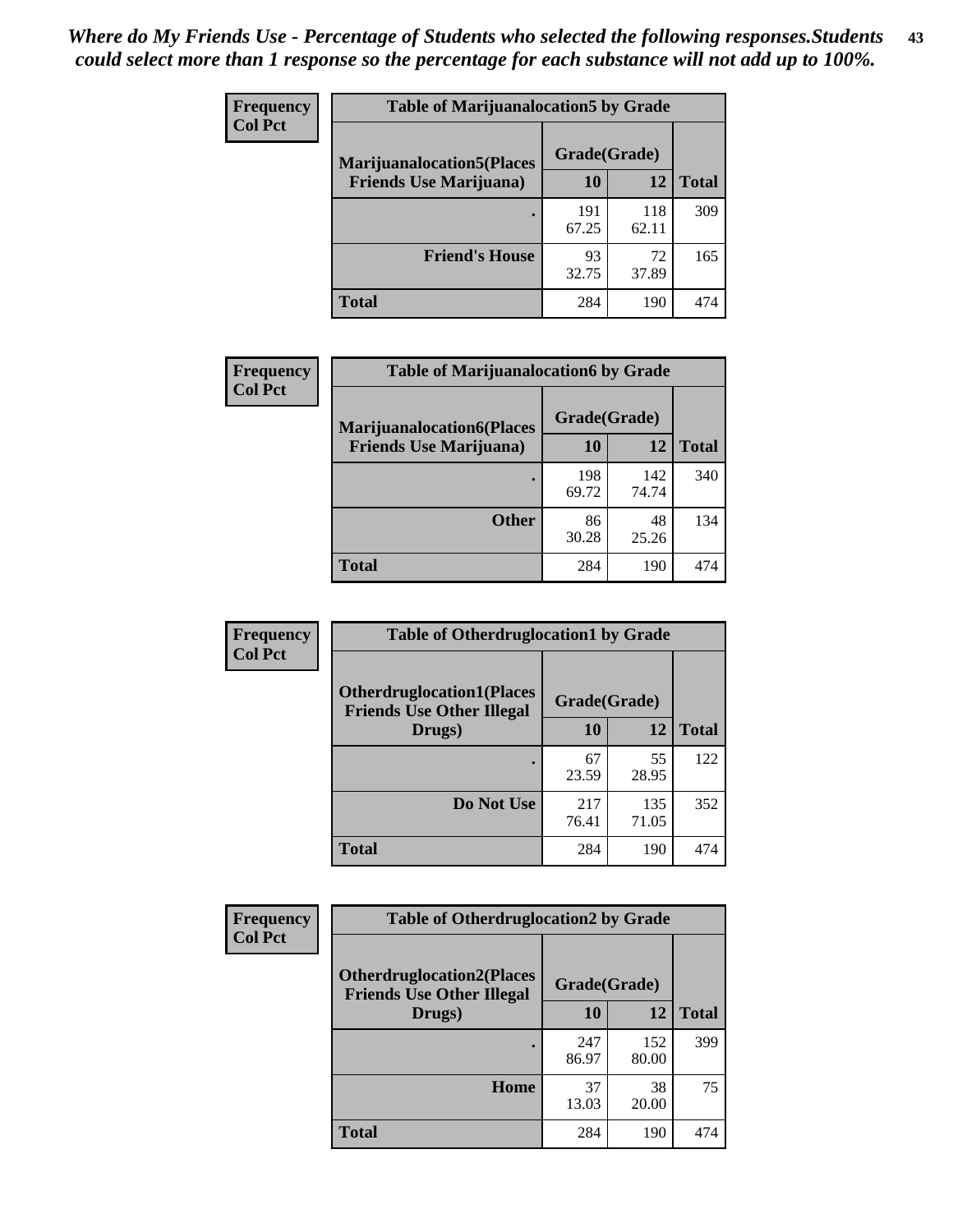| <b>Frequency</b> | <b>Table of Otherdruglocation 3 by Grade</b>                         |              |              |              |
|------------------|----------------------------------------------------------------------|--------------|--------------|--------------|
| <b>Col Pct</b>   | <b>Otherdruglocation3(Places</b><br><b>Friends Use Other Illegal</b> | Grade(Grade) |              |              |
|                  | Drugs)                                                               | 10           | 12           | <b>Total</b> |
|                  |                                                                      | 274<br>96.48 | 178<br>93.68 | 452          |
|                  | <b>School</b>                                                        | 10<br>3.52   | 12<br>6.32   | 22           |
|                  | <b>Total</b>                                                         | 284          | 190          | 474          |

| Frequency      | <b>Table of Otherdruglocation4 by Grade</b>                          |              |              |              |  |
|----------------|----------------------------------------------------------------------|--------------|--------------|--------------|--|
| <b>Col Pct</b> | <b>Otherdruglocation4(Places</b><br><b>Friends Use Other Illegal</b> | Grade(Grade) |              |              |  |
|                | Drugs)                                                               | 10           | 12           | <b>Total</b> |  |
|                |                                                                      | 262<br>92.25 | 162<br>85.26 | 424          |  |
|                | Car                                                                  | 22<br>7.75   | 28<br>14.74  | 50           |  |
|                | <b>Total</b>                                                         | 284          | 190          | 474          |  |

| <b>Frequency</b> | <b>Table of Otherdruglocation5 by Grade</b>                          |              |              |              |
|------------------|----------------------------------------------------------------------|--------------|--------------|--------------|
| <b>Col Pct</b>   | <b>Otherdruglocation5(Places</b><br><b>Friends Use Other Illegal</b> | Grade(Grade) |              |              |
|                  | Drugs)                                                               | <b>10</b>    | 12           | <b>Total</b> |
|                  |                                                                      | 243<br>85.56 | 152<br>80.00 | 395          |
|                  | <b>Friend's House</b>                                                | 41<br>14.44  | 38<br>20.00  | 79           |
|                  | <b>Total</b>                                                         | 284          | 190          | 474          |

| <b>Frequency</b> | <b>Table of Otherdruglocation6 by Grade</b>                          |              |              |              |
|------------------|----------------------------------------------------------------------|--------------|--------------|--------------|
| <b>Col Pct</b>   | <b>Otherdruglocation6(Places</b><br><b>Friends Use Other Illegal</b> | Grade(Grade) |              |              |
|                  | Drugs)                                                               | 10           | 12           | <b>Total</b> |
|                  |                                                                      | 231<br>81.34 | 159<br>83.68 | 390          |
|                  | <b>Other</b>                                                         | 53<br>18.66  | 31<br>16.32  | 84           |
|                  | <b>Total</b>                                                         | 284          | 190          | 474          |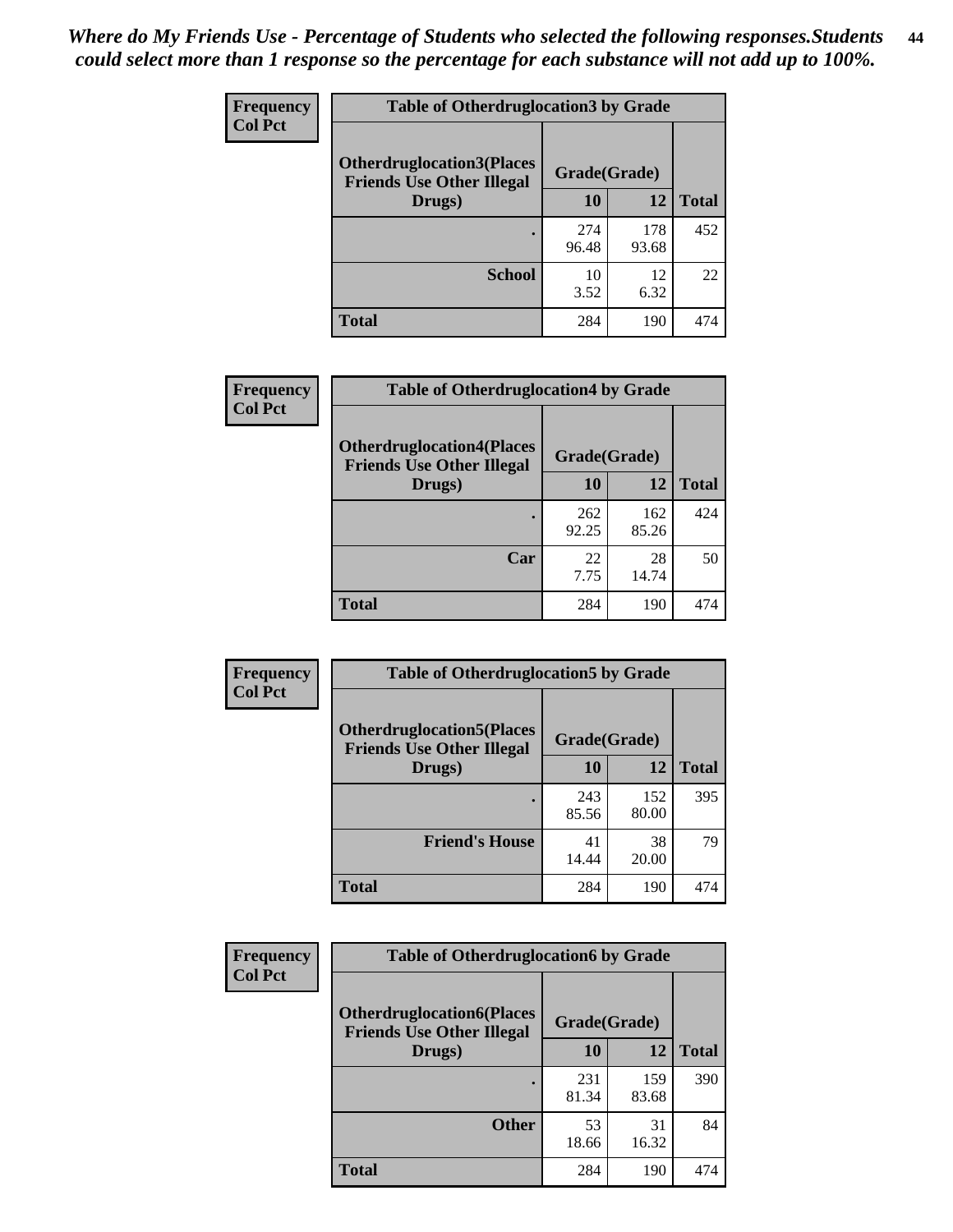| Frequency      | <b>Table of Alcoholtime1 by Grade</b>           |              |              |              |
|----------------|-------------------------------------------------|--------------|--------------|--------------|
| <b>Col Pct</b> | <b>Alcoholtime1(Times</b><br><b>Friends Use</b> | Grade(Grade) |              |              |
|                | Alcohol)                                        | 10           | 12           | <b>Total</b> |
|                |                                                 | 202<br>71.13 | 160<br>84.21 | 362          |
|                | Do Not Use                                      | 82<br>28.87  | 30<br>15.79  | 112          |
|                | <b>Total</b>                                    | 284          | 190          | 474          |

| Frequency      | <b>Table of Alcoholtime2 by Grade</b>           |              |              |              |
|----------------|-------------------------------------------------|--------------|--------------|--------------|
| <b>Col Pct</b> | <b>Alcoholtime2(Times</b><br><b>Friends Use</b> | Grade(Grade) |              |              |
|                | Alcohol)                                        | 10           | 12           | <b>Total</b> |
|                |                                                 | 270<br>95.07 | 181<br>95.26 | 451          |
|                | <b>On Way to School</b>                         | 14<br>4.93   | 9<br>4.74    | 23           |
|                | <b>Total</b>                                    | 284          | 190          | 474          |

| Frequency<br><b>Col Pct</b> | <b>Table of Alcoholtime3 by Grade</b>                           |              |              |              |
|-----------------------------|-----------------------------------------------------------------|--------------|--------------|--------------|
|                             | <b>Alcoholtime3(Times</b><br>Grade(Grade)<br><b>Friends Use</b> |              |              |              |
|                             | Alcohol)                                                        | 10           | 12           | <b>Total</b> |
|                             |                                                                 | 270<br>95.07 | 186<br>97.89 | 456          |
|                             | <b>During School</b>                                            | 14<br>4.93   | 4<br>2.11    | 18           |
|                             | Total                                                           | 284          | 190          | 474          |

| <b>Frequency</b><br><b>Col Pct</b> | <b>Table of Alcoholtime4 by Grade</b> |              |              |              |
|------------------------------------|---------------------------------------|--------------|--------------|--------------|
|                                    | <b>Alcoholtime4(Times</b>             | Grade(Grade) |              |              |
|                                    | <b>Friends Use Alcohol)</b>           | 10           | 12           | <b>Total</b> |
|                                    |                                       | 263<br>92.61 | 175<br>92.11 | 438          |
|                                    | <b>On Way Home From School</b>        | 21<br>7.39   | 15<br>7.89   | 36           |
|                                    | <b>Total</b>                          | 284          | 190          | 474          |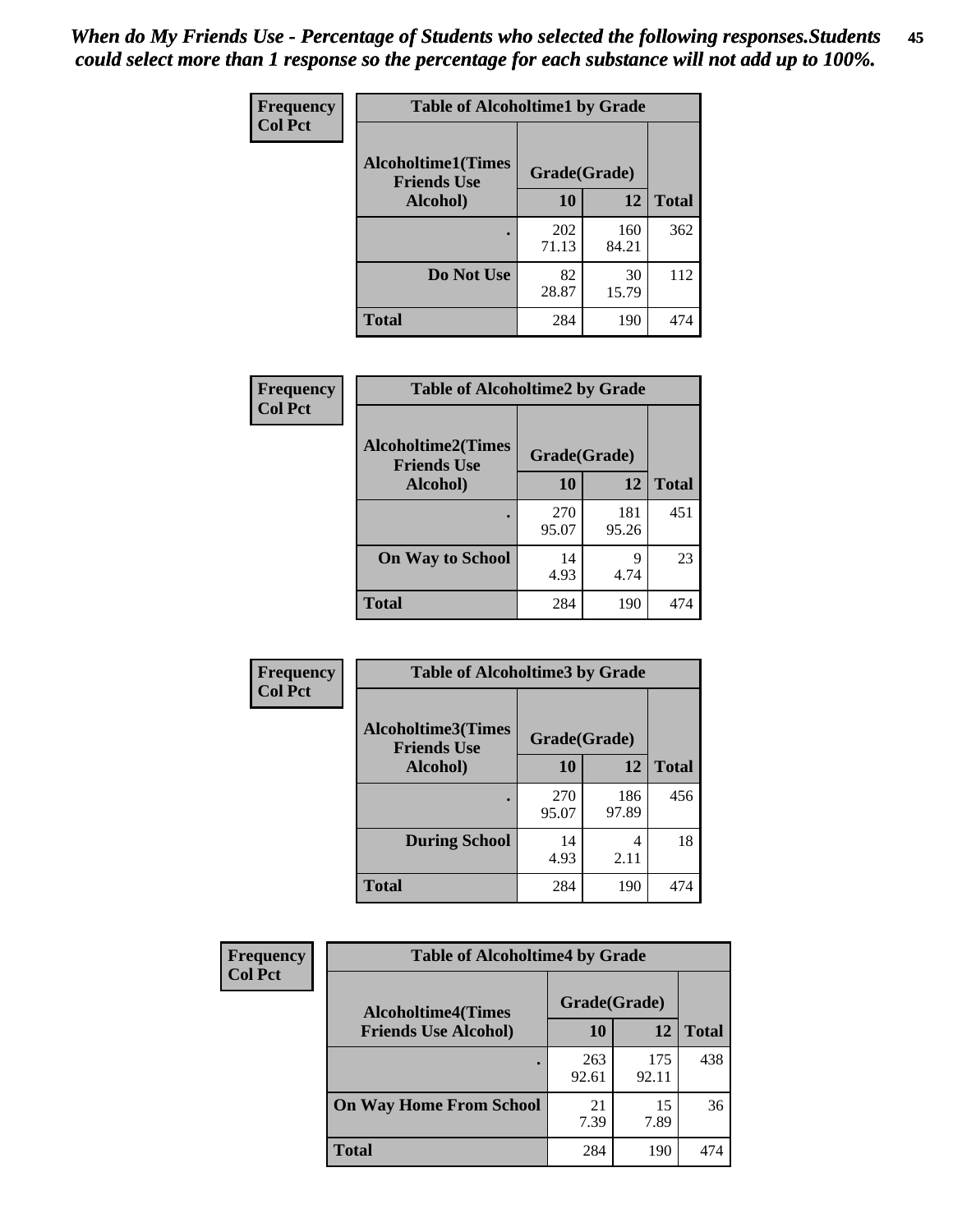*When do My Friends Use - Percentage of Students who selected the following responses.Students could select more than 1 response so the percentage for each substance will not add up to 100%.* **46**

| Frequency      | <b>Table of Alcoholtime5 by Grade</b>           |              |              |              |
|----------------|-------------------------------------------------|--------------|--------------|--------------|
| <b>Col Pct</b> | <b>Alcoholtime5(Times</b><br><b>Friends Use</b> | Grade(Grade) |              |              |
|                | Alcohol)                                        | 10           | 12           | <b>Total</b> |
|                |                                                 | 222<br>78.17 | 138<br>72.63 | 360          |
|                | Weeknights                                      | 62<br>21.83  | 52<br>27.37  | 114          |
|                | <b>Total</b>                                    | 284          | 190          | 474          |

| Frequency      | <b>Table of Alcoholtime6 by Grade</b>           |              |              |              |
|----------------|-------------------------------------------------|--------------|--------------|--------------|
| <b>Col Pct</b> | <b>Alcoholtime6(Times</b><br><b>Friends Use</b> | Grade(Grade) |              |              |
|                | Alcohol)                                        | 10           | 12           | <b>Total</b> |
|                | ٠                                               | 82<br>28.87  | 30<br>15.79  | 112          |
|                | Weekends                                        | 202<br>71.13 | 160<br>84.21 | 362          |
|                | Total                                           | 284          | 190          | 474          |

| Frequency<br><b>Col Pct</b> | <b>Table of Tobaccotime1 by Grade</b>                           |              |              |              |
|-----------------------------|-----------------------------------------------------------------|--------------|--------------|--------------|
|                             | <b>Tobaccotime1(Times</b><br>Grade(Grade)<br><b>Friends Use</b> |              |              |              |
|                             | <b>Tobacco</b> )                                                | 10           | 12           | <b>Total</b> |
|                             |                                                                 | 183<br>64.44 | 136<br>71.58 | 319          |
|                             | Do Not Use                                                      | 101<br>35.56 | 54<br>28.42  | 155          |
|                             | <b>Total</b>                                                    | 284          | 190          | 474          |

| <b>Frequency</b> | <b>Table of Tobaccotime2 by Grade</b>           |              |              |              |
|------------------|-------------------------------------------------|--------------|--------------|--------------|
| <b>Col Pct</b>   | <b>Tobaccotime2(Times</b><br><b>Friends Use</b> | Grade(Grade) |              |              |
|                  | <b>Tobacco</b> )                                | 10           | 12           | <b>Total</b> |
|                  |                                                 | 166<br>58.45 | 105<br>55.26 | 271          |
|                  | <b>On Way to School</b>                         | 118<br>41.55 | 85<br>44.74  | 203          |
|                  | <b>Total</b>                                    | 284          | 190          | 474          |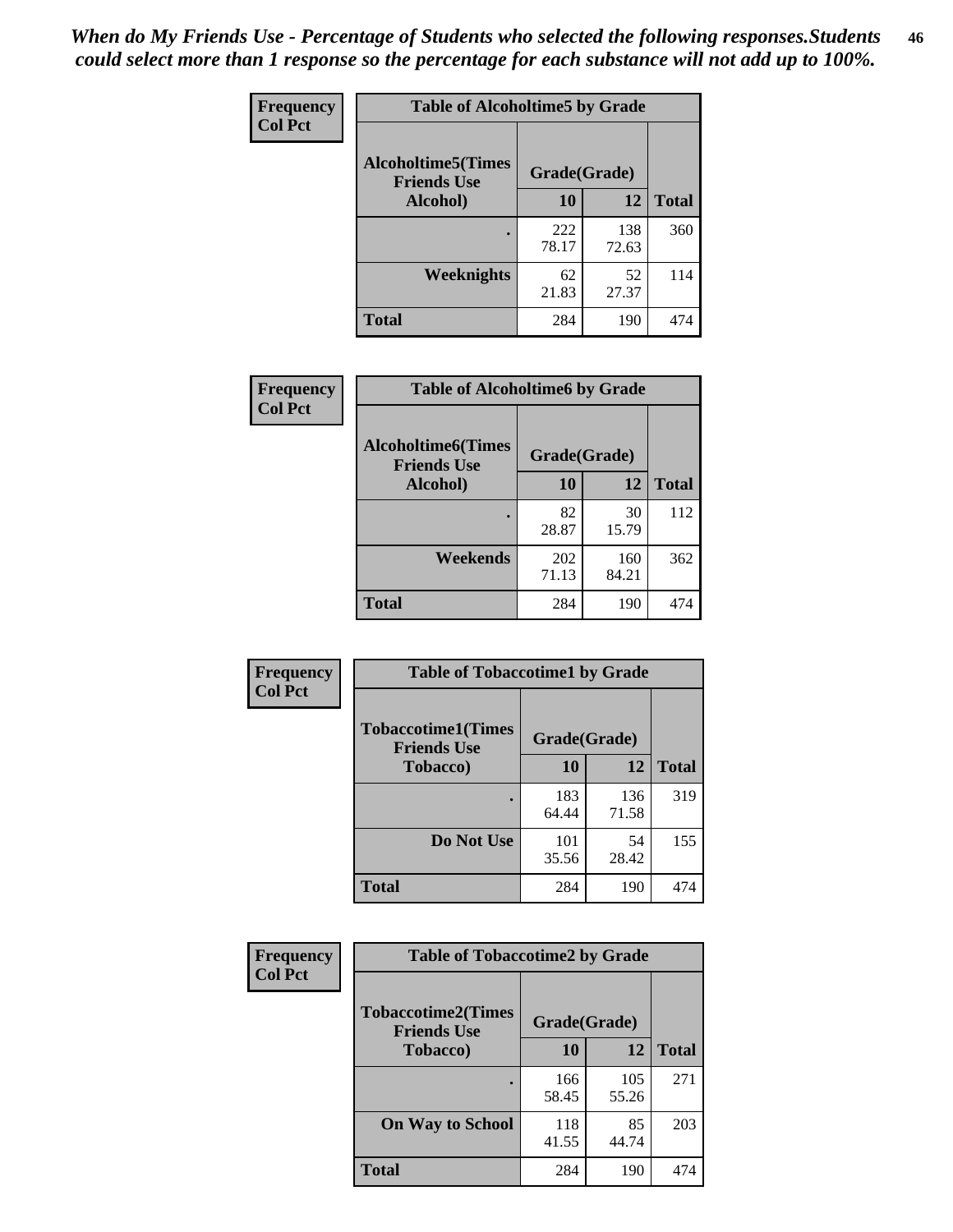*When do My Friends Use - Percentage of Students who selected the following responses.Students could select more than 1 response so the percentage for each substance will not add up to 100%.* **47**

| <b>Frequency</b> | <b>Table of Tobaccotime3 by Grade</b>           |              |              |              |  |
|------------------|-------------------------------------------------|--------------|--------------|--------------|--|
| <b>Col Pct</b>   | <b>Tobaccotime3(Times</b><br><b>Friends Use</b> | Grade(Grade) |              |              |  |
|                  | <b>Tobacco</b> )                                | 10           | 12           | <b>Total</b> |  |
|                  |                                                 | 213<br>75.00 | 159<br>83.68 | 372          |  |
|                  | <b>During School</b>                            | 71<br>25.00  | 31<br>16.32  | 102          |  |
|                  | <b>Total</b>                                    | 284          | 190          | 474          |  |

| <b>Frequency</b> | <b>Table of Tobaccotime4 by Grade</b><br>Grade(Grade)<br><b>Tobaccotime4(Times</b> |              |              |              |
|------------------|------------------------------------------------------------------------------------|--------------|--------------|--------------|
| <b>Col Pct</b>   |                                                                                    |              |              |              |
|                  | <b>Friends Use Tobacco)</b>                                                        | 10           | 12           | <b>Total</b> |
|                  |                                                                                    | 263<br>92.61 | 175<br>92.11 | 438          |
|                  | <b>On Way Home From School</b>                                                     | 21<br>7.39   | 15<br>7.89   | 36           |
|                  | <b>Total</b>                                                                       | 284          | 190          | 474          |

| Frequency      | <b>Table of Tobaccotime5 by Grade</b>           |              |              |              |
|----------------|-------------------------------------------------|--------------|--------------|--------------|
| <b>Col Pct</b> | <b>Tobaccotime5(Times</b><br><b>Friends Use</b> | Grade(Grade) |              |              |
|                | <b>Tobacco</b> )                                | 10           | 12           | <b>Total</b> |
|                |                                                 | 138<br>48.59 | 85<br>44.74  | 223          |
|                | Weeknights                                      | 146<br>51.41 | 105<br>55.26 | 251          |
|                | <b>Total</b>                                    | 284          | 190          | 474          |

| <b>Frequency</b> | <b>Table of Tobaccotime6 by Grade</b>           |              |              |              |
|------------------|-------------------------------------------------|--------------|--------------|--------------|
| <b>Col Pct</b>   | <b>Tobaccotime6(Times</b><br><b>Friends Use</b> | Grade(Grade) |              |              |
|                  | <b>Tobacco</b> )                                | 10           | 12           | <b>Total</b> |
|                  |                                                 | 120<br>42.25 | 62<br>32.63  | 182          |
|                  | Weekends                                        | 164<br>57.75 | 128<br>67.37 | 292          |
|                  | <b>Total</b>                                    | 284          | 190          | 474          |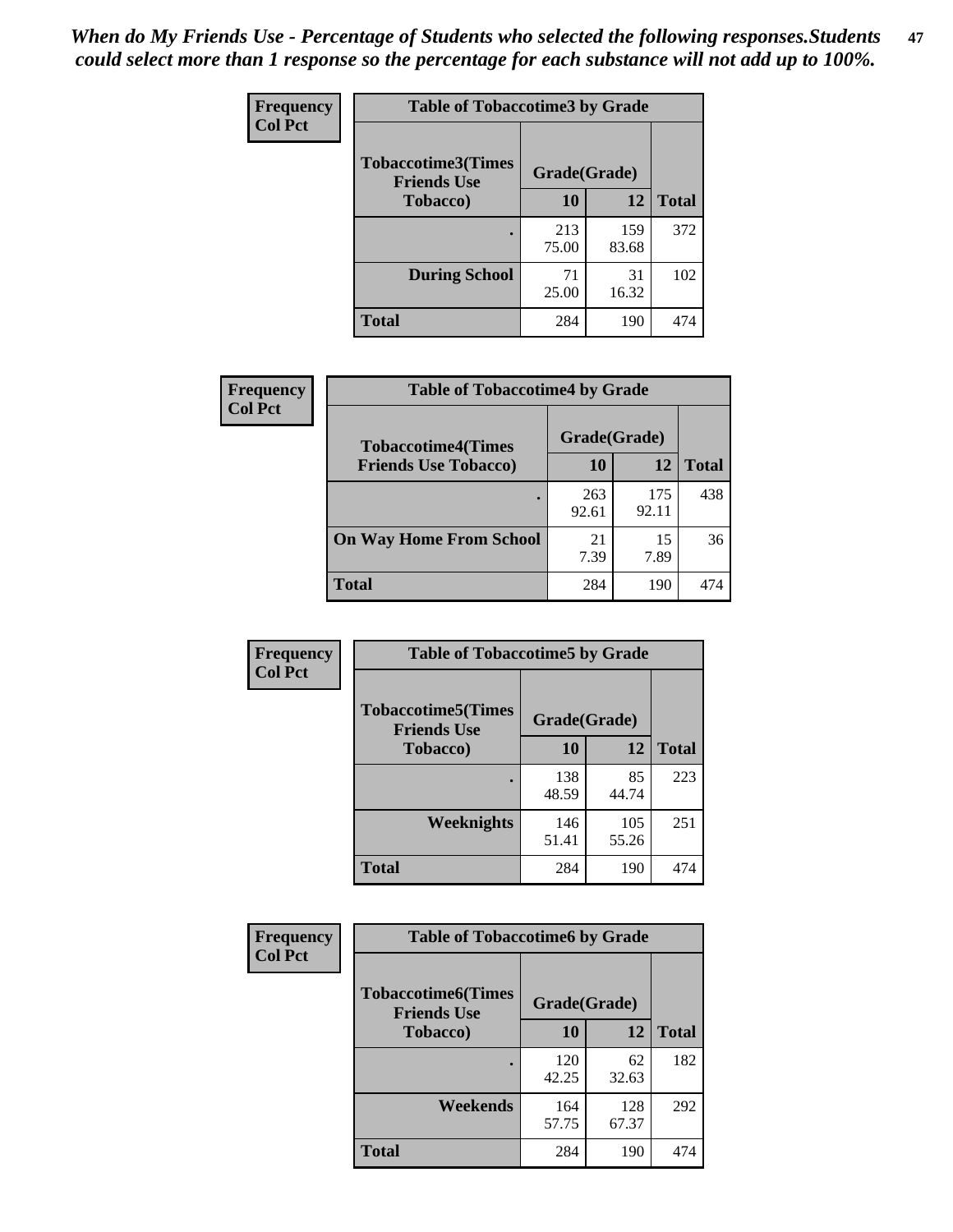| Frequency      | <b>Table of Marijuanatime1 by Grade</b>           |              |              |              |
|----------------|---------------------------------------------------|--------------|--------------|--------------|
| <b>Col Pct</b> | <b>Marijuanatime1(Times</b><br><b>Friends Use</b> | Grade(Grade) |              |              |
|                | Marijuana)                                        | 10           | 12           | <b>Total</b> |
|                |                                                   | 131<br>46.13 | 90<br>47.37  | 221          |
|                | Do Not Use                                        | 153<br>53.87 | 100<br>52.63 | 253          |
|                | <b>Total</b>                                      | 284          | 190          | 474          |

| <b>Frequency</b> | <b>Table of Marijuanatime2 by Grade</b>           |              |              |              |
|------------------|---------------------------------------------------|--------------|--------------|--------------|
| <b>Col Pct</b>   | <b>Marijuanatime2(Times</b><br><b>Friends Use</b> | Grade(Grade) |              |              |
|                  | Marijuana)                                        | 10           | 12           | <b>Total</b> |
|                  |                                                   | 250<br>88.03 | 158<br>83.16 | 408          |
|                  | <b>On Way to School</b>                           | 34<br>11.97  | 32<br>16.84  | 66           |
|                  | <b>Total</b>                                      | 284          | 190          | 474          |

| Frequency      | <b>Table of Marijuanatime3 by Grade</b>    |              |              |              |
|----------------|--------------------------------------------|--------------|--------------|--------------|
| <b>Col Pct</b> | Marijuanatime3(Times<br><b>Friends Use</b> | Grade(Grade) |              |              |
|                | Marijuana)                                 | 10           | 12           | <b>Total</b> |
|                |                                            | 272<br>95.77 | 186<br>97.89 | 458          |
|                | <b>During School</b>                       | 12<br>4.23   | 4<br>2.11    | 16           |
|                | <b>Total</b>                               | 284          | 190          | 474          |

| <b>Frequency</b> | <b>Table of Marijuanatime4 by Grade</b> |              |              |              |
|------------------|-----------------------------------------|--------------|--------------|--------------|
| <b>Col Pct</b>   | <b>Marijuanatime4(Times</b>             | Grade(Grade) |              |              |
|                  | <b>Friends Use Marijuana</b> )          | 10           | 12           | <b>Total</b> |
|                  |                                         | 251<br>88.38 | 161<br>84.74 | 412          |
|                  | <b>On Way Home From School</b>          | 33<br>11.62  | 29<br>15.26  | 62           |
|                  | <b>Total</b>                            | 284          | 190          | 474          |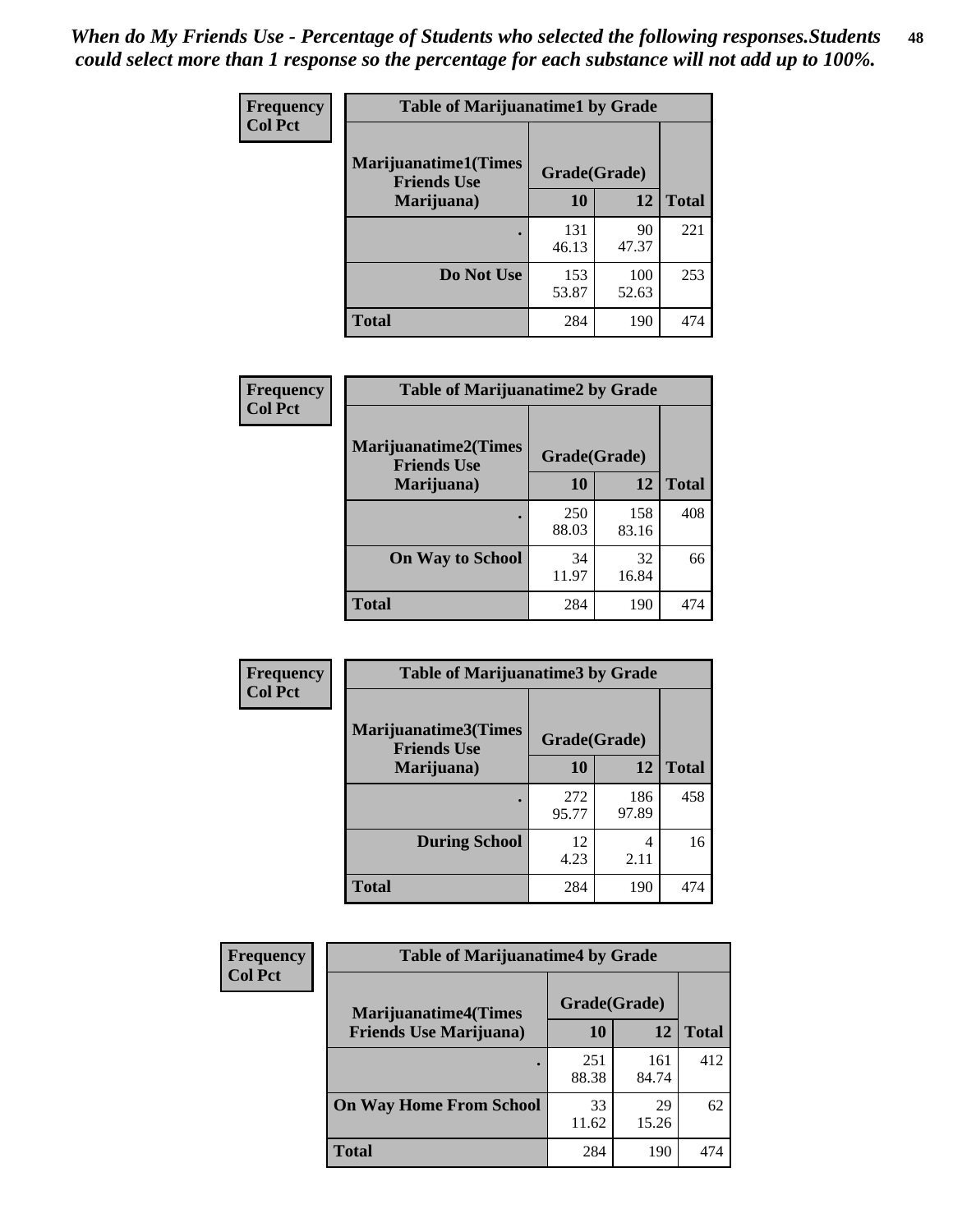| Frequency      | <b>Table of Marijuanatime5 by Grade</b>            |              |              |              |
|----------------|----------------------------------------------------|--------------|--------------|--------------|
| <b>Col Pct</b> | <b>Marijuanatime5</b> (Times<br><b>Friends Use</b> | Grade(Grade) |              |              |
|                | Marijuana)                                         | 10           | 12           | <b>Total</b> |
|                |                                                    | 209<br>73.59 | 132<br>69.47 | 341          |
|                | Weeknights                                         | 75<br>26.41  | 58<br>30.53  | 133          |
|                | <b>Total</b>                                       | 284          | 190          | 474          |

| Frequency      | <b>Table of Marijuanatime6 by Grade</b>           |              |              |              |
|----------------|---------------------------------------------------|--------------|--------------|--------------|
| <b>Col Pct</b> | <b>Marijuanatime6(Times</b><br><b>Friends Use</b> | Grade(Grade) |              |              |
|                | Marijuana)                                        | 10           | 12           | <b>Total</b> |
|                |                                                   | 158<br>55.63 | 100<br>52.63 | 258          |
|                | Weekends                                          | 126<br>44.37 | 90<br>47.37  | 216          |
|                | <b>Total</b>                                      | 284          | 190          | 474          |

| Frequency      | <b>Table of Otherdrugtime1 by Grade</b>                                 |              |              |              |
|----------------|-------------------------------------------------------------------------|--------------|--------------|--------------|
| <b>Col Pct</b> | <b>Otherdrugtime1(Times</b><br>Grade(Grade)<br><b>Friends Use Other</b> |              |              |              |
|                | <b>Illegal Drugs</b> )                                                  | 10           | 12           | <b>Total</b> |
|                |                                                                         | 62<br>21.83  | 51<br>26.84  | 113          |
|                | Do Not Use                                                              | 222<br>78.17 | 139<br>73.16 | 361          |
|                | Total                                                                   | 284          | 190          | 474          |

| <b>Frequency</b> | <b>Table of Otherdrugtime2 by Grade</b>                 |              |              |              |  |  |  |
|------------------|---------------------------------------------------------|--------------|--------------|--------------|--|--|--|
| <b>Col Pct</b>   | <b>Otherdrugtime2(Times</b><br><b>Friends Use Other</b> | Grade(Grade) |              |              |  |  |  |
|                  | <b>Illegal Drugs</b> )                                  | 10           | 12           | <b>Total</b> |  |  |  |
|                  |                                                         | 272<br>95.77 | 174<br>91.58 | 446          |  |  |  |
|                  | <b>On Way to School</b>                                 | 12<br>4.23   | 16<br>8.42   | 28           |  |  |  |
|                  | <b>Total</b>                                            | 284          | 190          | 474          |  |  |  |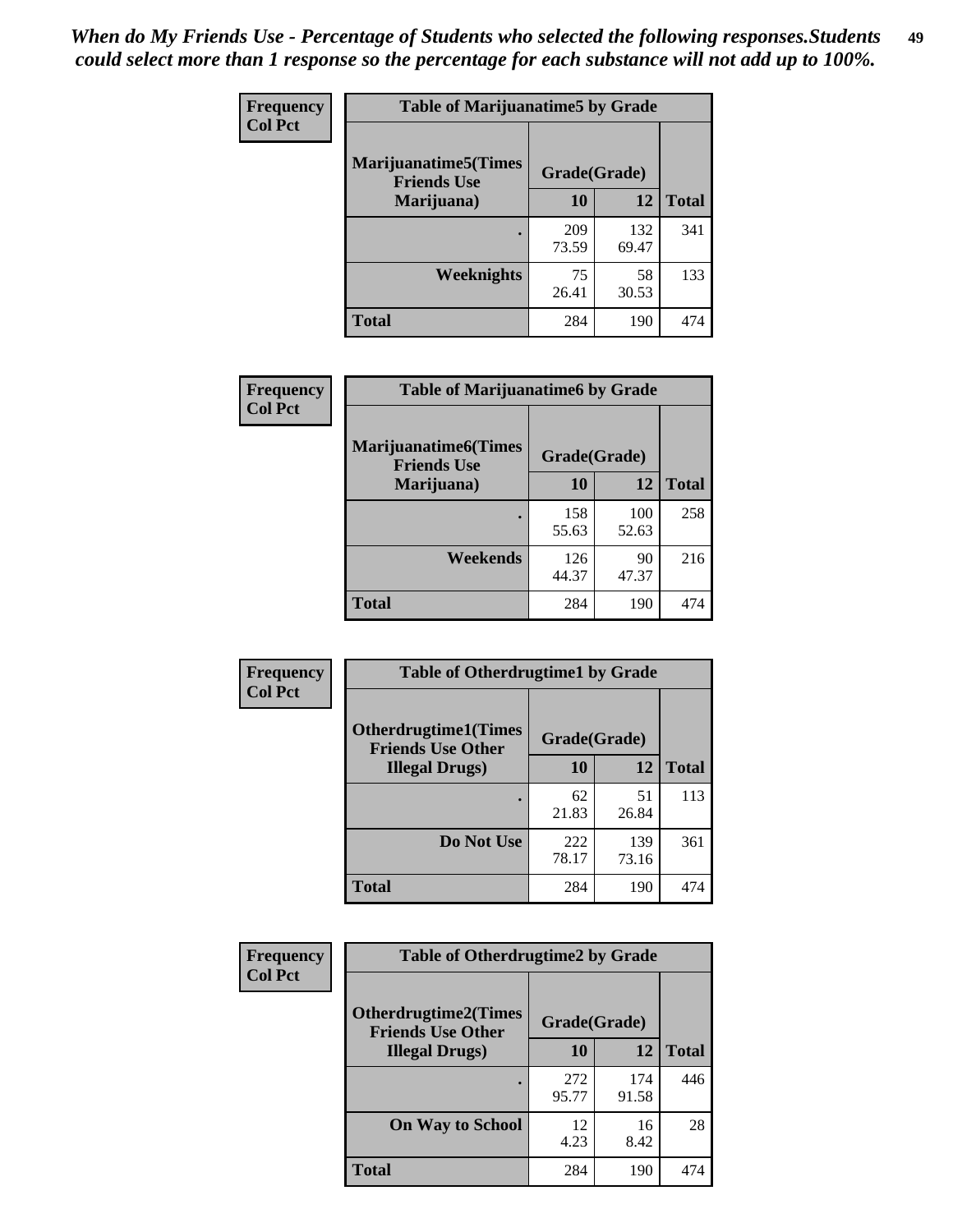| <b>Frequency</b> | <b>Table of Otherdrugtime3 by Grade</b>                 |              |              |              |  |  |
|------------------|---------------------------------------------------------|--------------|--------------|--------------|--|--|
| <b>Col Pct</b>   | <b>Otherdrugtime3(Times</b><br><b>Friends Use Other</b> | Grade(Grade) |              |              |  |  |
|                  | <b>Illegal Drugs</b> )                                  | 10           | 12           | <b>Total</b> |  |  |
|                  |                                                         | 274<br>96.48 | 180<br>94.74 | 454          |  |  |
|                  | <b>During School</b>                                    | 10<br>3.52   | 10<br>5.26   | 20           |  |  |
|                  | Total                                                   | 284          | 190          | 474          |  |  |

| <b>Frequency</b> | <b>Table of Otherdrugtime4 by Grade</b>                         |              |              |              |  |  |  |
|------------------|-----------------------------------------------------------------|--------------|--------------|--------------|--|--|--|
| <b>Col Pct</b>   | <b>Otherdrugtime4(Times</b><br><b>Friends Use Other Illegal</b> | Grade(Grade) |              |              |  |  |  |
|                  | Drugs)                                                          | 10           | 12           | <b>Total</b> |  |  |  |
|                  |                                                                 | 269<br>94.72 | 171<br>90.00 | 440          |  |  |  |
|                  | <b>On Way Home From School</b>                                  | 15<br>5.28   | 19<br>10.00  | 34           |  |  |  |
|                  | <b>Total</b>                                                    | 284          | 190          | 474          |  |  |  |

| <b>Frequency</b><br><b>Col Pct</b> | <b>Table of Otherdrugtime5 by Grade</b>                  |              |              |              |  |  |  |
|------------------------------------|----------------------------------------------------------|--------------|--------------|--------------|--|--|--|
|                                    | <b>Otherdrugtime5</b> (Times<br><b>Friends Use Other</b> | Grade(Grade) |              |              |  |  |  |
|                                    | <b>Illegal Drugs</b> )                                   | 10           | 12           | <b>Total</b> |  |  |  |
|                                    |                                                          | 257<br>90.49 | 160<br>84.21 | 417          |  |  |  |
|                                    | Weeknights                                               | 27<br>9.51   | 30<br>15.79  | 57           |  |  |  |
|                                    | Total                                                    | 284          | 190          | 474          |  |  |  |

| <b>Frequency</b> | <b>Table of Otherdrugtime6 by Grade</b>                 |              |              |              |  |  |
|------------------|---------------------------------------------------------|--------------|--------------|--------------|--|--|
| <b>Col Pct</b>   | <b>Otherdrugtime6(Times</b><br><b>Friends Use Other</b> | Grade(Grade) |              |              |  |  |
|                  | <b>Illegal Drugs</b> )                                  | 10           | 12           | <b>Total</b> |  |  |
|                  | ٠                                                       | 223<br>78.52 | 140<br>73.68 | 363          |  |  |
|                  | Weekends                                                | 61<br>21.48  | 50<br>26.32  | 111          |  |  |
|                  | <b>Total</b>                                            | 284          | 190          | 474          |  |  |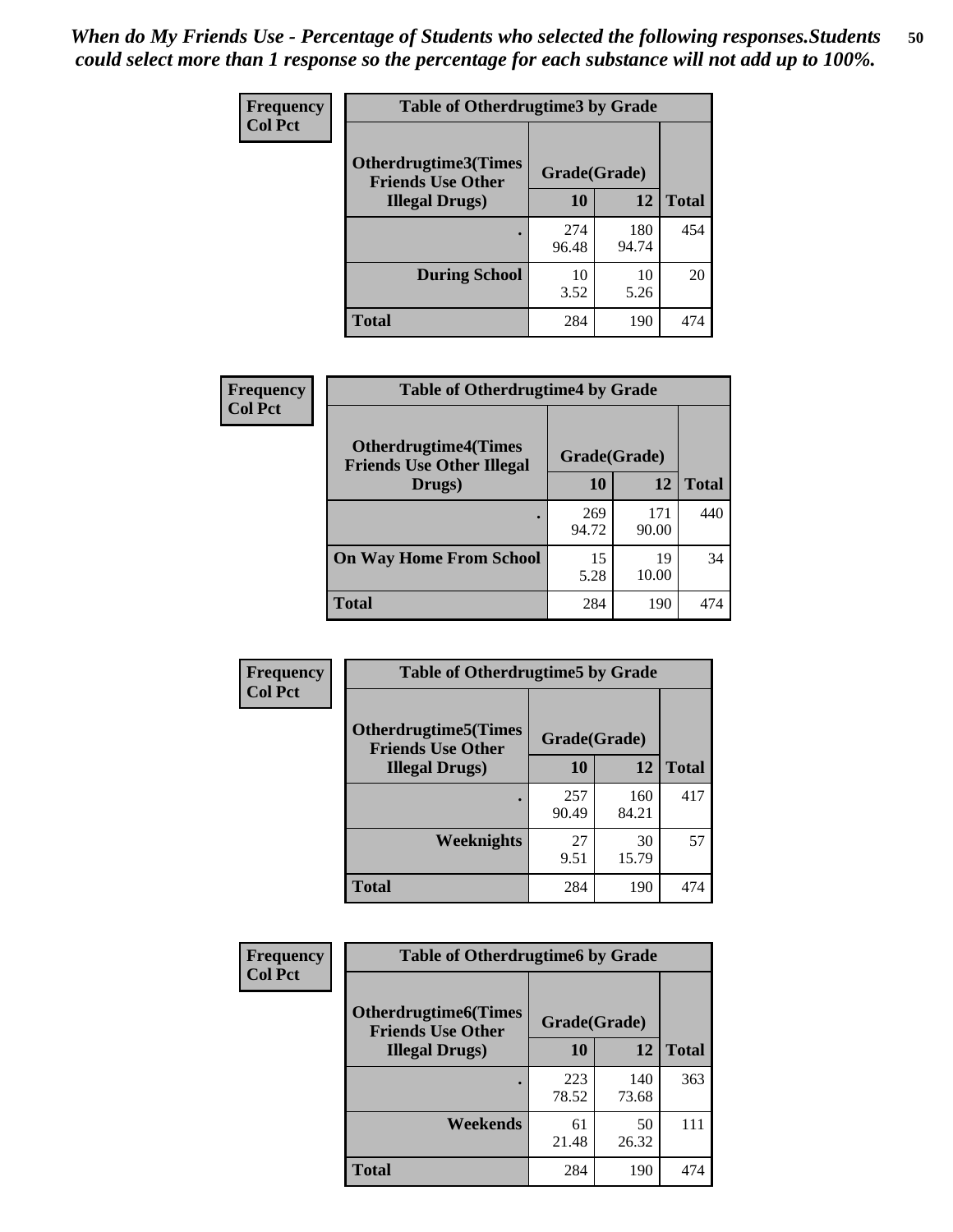| Frequency<br><b>Col Pct</b> | <b>Table of Educationalcohol by Grade</b>                                                                  |              |              |              |  |  |
|-----------------------------|------------------------------------------------------------------------------------------------------------|--------------|--------------|--------------|--|--|
|                             | Educationalcohol(I<br>have been taught<br>about alcohol,<br>tobacco,<br>and other drugs<br>within the last | Grade(Grade) |              |              |  |  |
|                             | year at school)                                                                                            | 10           | 12           | <b>Total</b> |  |  |
|                             | Yes                                                                                                        | 247<br>86.97 | 105<br>55.26 | 352          |  |  |
|                             | N <sub>0</sub>                                                                                             | 37<br>13.03  | 85<br>44.74  | 122          |  |  |
|                             | <b>Total</b>                                                                                               | 284          | 190          | 474          |  |  |

| Frequency      | <b>Table of Eversmoked by Grade</b> |              |              |              |  |  |
|----------------|-------------------------------------|--------------|--------------|--------------|--|--|
| <b>Col Pct</b> | Eversmoked(I<br>have smoked         | Grade(Grade) |              |              |  |  |
|                | a cigarette)                        | 10           | 12           | <b>Total</b> |  |  |
|                | <b>Yes</b>                          | 154<br>54.23 | 103<br>54.21 | 257          |  |  |
|                | N <sub>0</sub>                      | 130<br>45.77 | 87<br>45.79  | 217          |  |  |
|                | <b>Total</b>                        | 284          | 190          | 474          |  |  |

| Frequency<br><b>Col Pct</b> | <b>Table of Drovedrinking by Grade</b>                                                                              |                    |              |              |  |
|-----------------------------|---------------------------------------------------------------------------------------------------------------------|--------------------|--------------|--------------|--|
|                             | Drovedrinking(In<br>the past 30 days I<br>have driven a car<br>or other vehicle<br>while I was<br>drinking alcohol) | Grade(Grade)<br>10 | 12           | <b>Total</b> |  |
|                             | <b>Yes</b>                                                                                                          | 14<br>4.93         | 17<br>8.95   | 31           |  |
|                             | N <sub>0</sub>                                                                                                      | 270<br>95.07       | 173<br>91.05 | 443          |  |
|                             | <b>Total</b>                                                                                                        | 284                | 190          | 474          |  |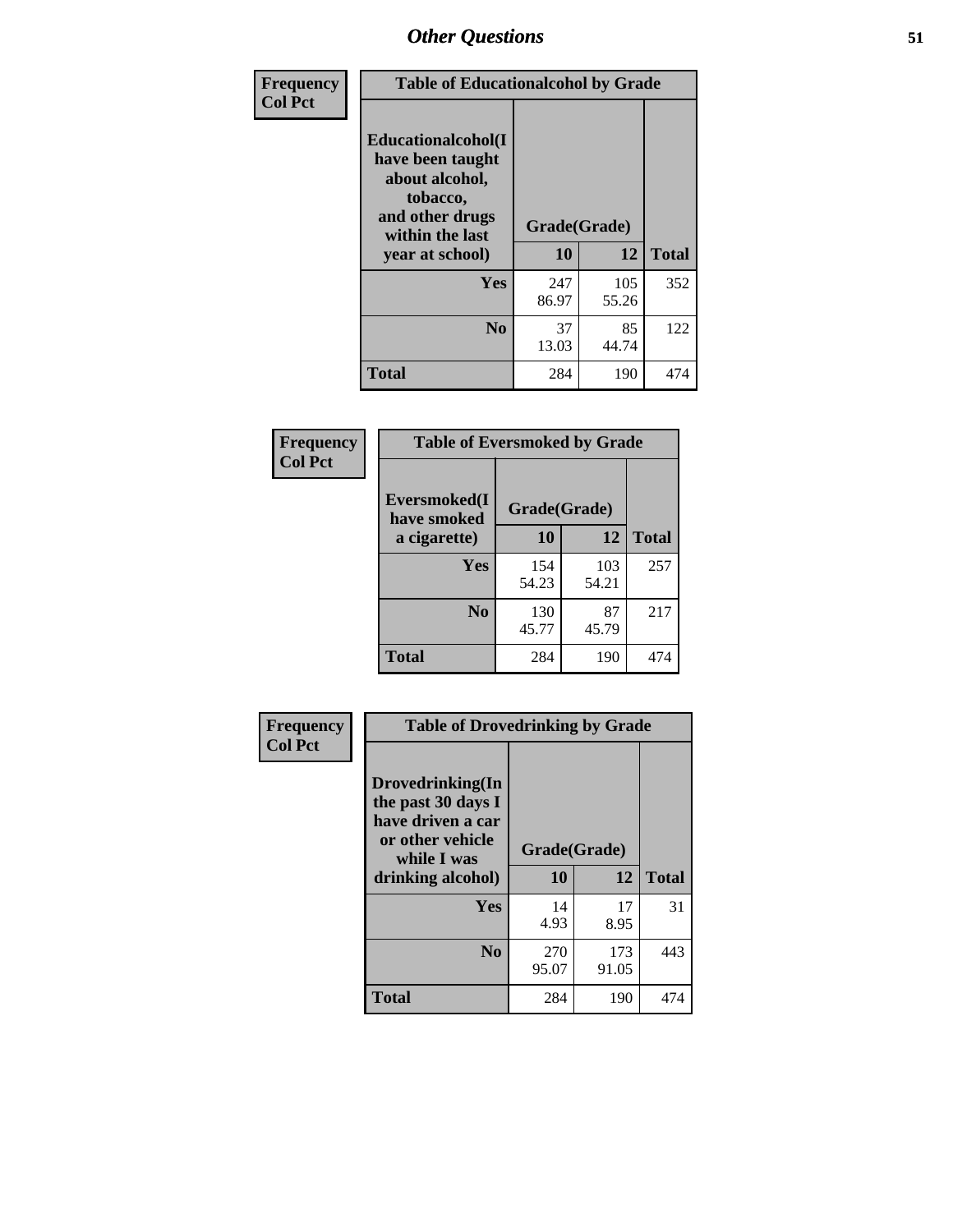| Frequency<br><b>Col Pct</b> | <b>Table of Rodedrinking by Grade</b>                                                                      |              |              |              |  |
|-----------------------------|------------------------------------------------------------------------------------------------------------|--------------|--------------|--------------|--|
|                             | Rodedrinking(In<br>the past 30 days<br>I have ridden in<br>a car with a<br>driver who had<br>been drinking | Grade(Grade) |              |              |  |
|                             | alcohol)                                                                                                   | 10           | 12           | <b>Total</b> |  |
|                             | <b>Yes</b>                                                                                                 | 72<br>25.35  | 48<br>25.26  | 120          |  |
|                             | N <sub>0</sub>                                                                                             | 212<br>74.65 | 142<br>74.74 | 354          |  |
|                             | <b>Total</b>                                                                                               | 284          | 190          | 474          |  |

#### **Frequency Col Pct**

| <b>Table of Drugsschool by Grade</b>                                                                                      |              |              |              |  |  |  |
|---------------------------------------------------------------------------------------------------------------------------|--------------|--------------|--------------|--|--|--|
| <b>Drugsschool</b> (During<br>the past 12 months,<br>I have been offered,<br>sold,<br>or given illegal<br>drugs on school | Grade(Grade) |              |              |  |  |  |
| property)                                                                                                                 | 10           | 12           | <b>Total</b> |  |  |  |
| Yes                                                                                                                       | 45<br>15.85  | 30<br>15.79  | 75           |  |  |  |
| N <sub>0</sub>                                                                                                            | 239<br>84.15 | 160<br>84.21 | 399          |  |  |  |
| <b>Total</b>                                                                                                              | 284          | 190          | 474          |  |  |  |

| Frequency      | <b>Table of Helpbullied by Grade</b>           |              |                        |              |  |  |  |
|----------------|------------------------------------------------|--------------|------------------------|--------------|--|--|--|
| <b>Col Pct</b> | Helpbullied(I<br>would help<br>someone who was |              | Grade(Grade)           |              |  |  |  |
|                | being bullied)                                 | 10           | 12                     | <b>Total</b> |  |  |  |
|                | <b>Strongly Agree</b>                          | 118<br>41.55 | 92<br>48.42            | 210          |  |  |  |
|                | <b>Somewhat Agree</b>                          | 125<br>44.01 | 85<br>44.74            | 210          |  |  |  |
|                | <b>Somewhat Disagree</b>                       | 20<br>7.04   | 11<br>5.79             | 31           |  |  |  |
|                | <b>Strongly Disagree</b>                       | 21<br>7.39   | $\mathfrak{D}$<br>1.05 | 23           |  |  |  |
|                | <b>Total</b>                                   | 284          | 190                    | 474          |  |  |  |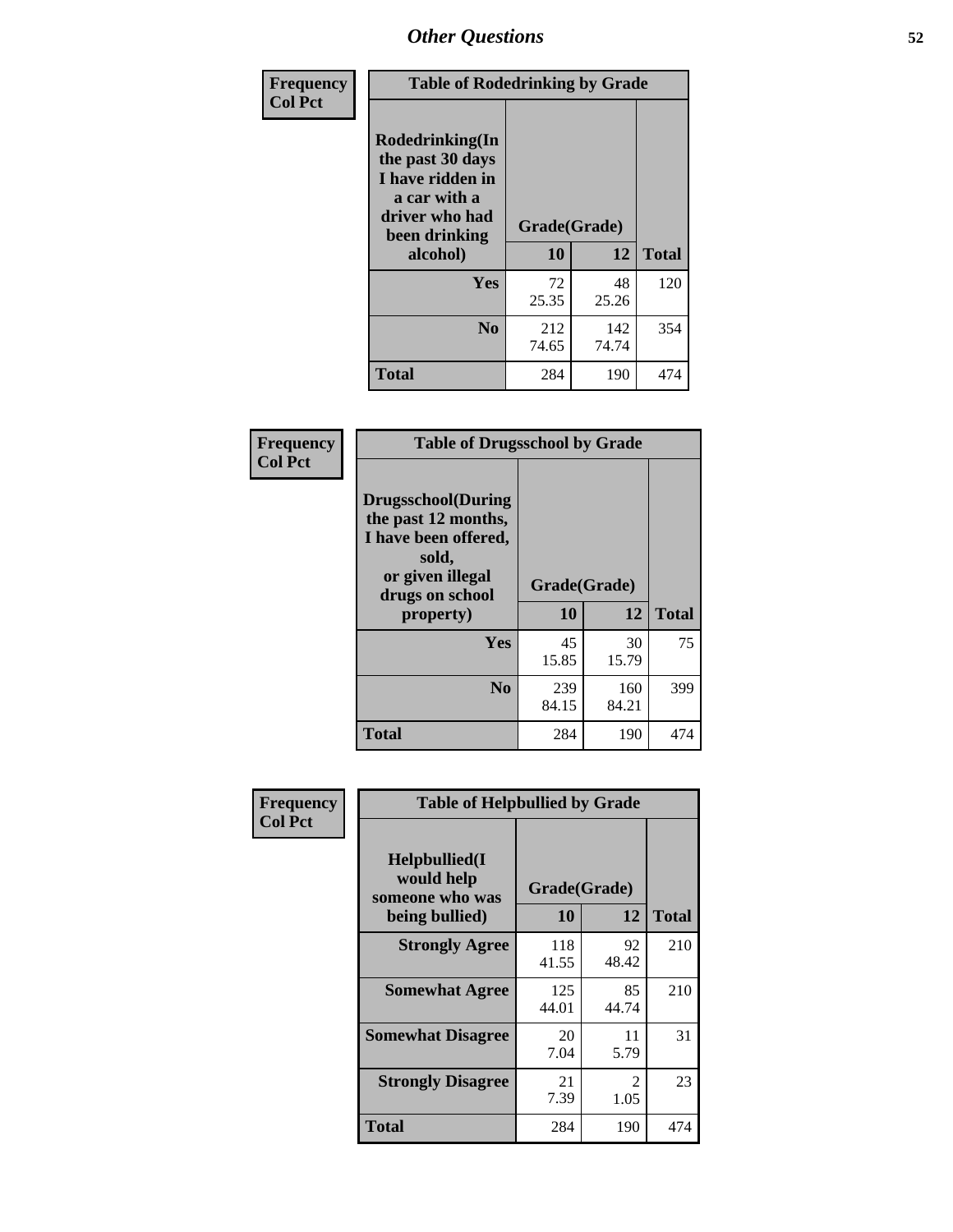| <b>Frequency</b> | <b>Table of Grade by Bingedrinking</b> |                                                                                                         |            |                 |                  |                |                       |                  |
|------------------|----------------------------------------|---------------------------------------------------------------------------------------------------------|------------|-----------------|------------------|----------------|-----------------------|------------------|
| <b>Row Pct</b>   |                                        | Bingedrinking(I have drunk five or more<br>drinks of alcohol at one sitting during the<br>last 30 days) |            |                 |                  |                |                       |                  |
|                  |                                        | $\mathbf{0}$                                                                                            | 1 or       | 3 <sub>to</sub> | <b>6 to</b><br>q | 10<br>to<br>19 | <b>20</b><br>to<br>29 | All<br><b>30</b> |
|                  | Grade(Grade)                           | <b>Days</b>                                                                                             | days       | days            | days             | days           | days                  | days             |
|                  | 10                                     | 235<br>82.75                                                                                            | 9<br>3.17  | 11<br>3.87      | 6<br>2.11        | 15<br>5.28     | 2<br>0.70             | 6<br>2.11        |
|                  | 12                                     | 145<br>76.32                                                                                            | 14<br>7.37 | 12<br>6.32      | 5<br>2.63        | 12<br>6.32     | 2<br>1.05             | $^{(1)}$<br>0.00 |

**Total** 380 23 23 11 27 4 6 474

**Total**

284

190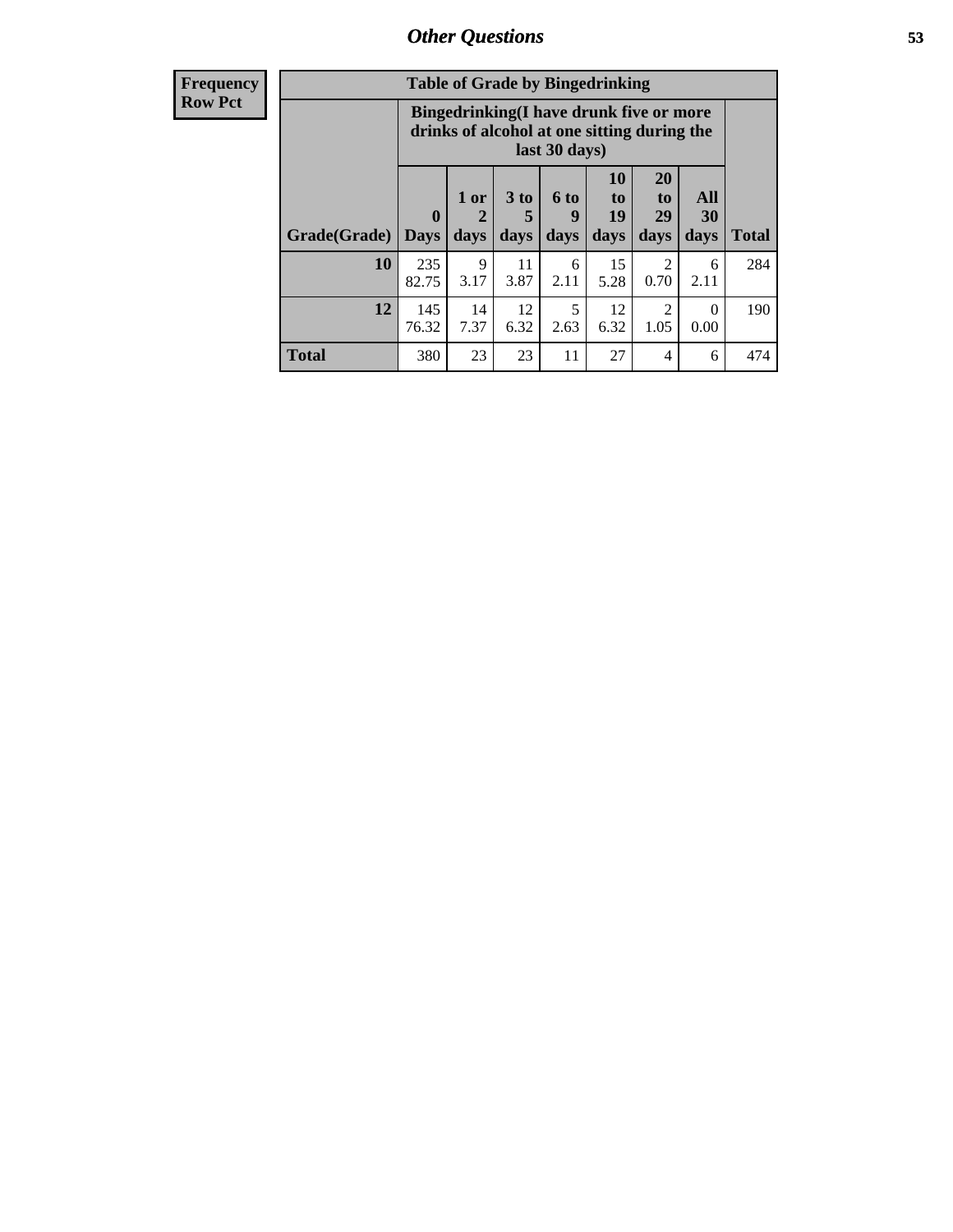### *Nutrition* **54**

| Frequency |
|-----------|
| Row Pct   |

| <b>Table of Grade by Dairy</b> |                          |                                                                 |                                    |                                    |              |  |
|--------------------------------|--------------------------|-----------------------------------------------------------------|------------------------------------|------------------------------------|--------------|--|
|                                |                          | Dairy (I eat at least 3 servings of dairy<br>products each day) |                                    |                                    |              |  |
| Grade(Grade)                   | <b>Strongly</b><br>Agree | Somewhat  <br>Agree                                             | <b>Somewhat</b><br><b>Disagree</b> | <b>Strongly</b><br><b>Disagree</b> | <b>Total</b> |  |
| 10                             | 60<br>21.13              | 122<br>42.96                                                    | 60<br>21.13                        | 42<br>14.79                        | 284          |  |
| 12                             | 38<br>20.00              | 85<br>44.74                                                     | 42<br>22.11                        | 25<br>13.16                        | 190          |  |
| <b>Total</b>                   | 98                       | 207                                                             | 102                                | 67                                 | 474          |  |

| <b>Frequency</b> |  |
|------------------|--|
| <b>Row Pct</b>   |  |

| <b>Table of Grade by Fruitveg</b> |                          |                                                                          |                               |                                    |              |  |
|-----------------------------------|--------------------------|--------------------------------------------------------------------------|-------------------------------|------------------------------------|--------------|--|
|                                   |                          | Fruitveg(I eat at least 5 servings of fruits<br>and vegetables each day) |                               |                                    |              |  |
| Grade(Grade)                      | <b>Strongly</b><br>Agree | Agree                                                                    | Somewhat Somewhat<br>Disagree | <b>Strongly</b><br><b>Disagree</b> | <b>Total</b> |  |
| 10                                | 27<br>9.51               | 98<br>34.51                                                              | 94<br>33.10                   | 65<br>22.89                        | 284          |  |
| 12                                | 21<br>11.05              | 60<br>31.58                                                              | 75<br>39.47                   | 34<br>17.89                        | 190          |  |
| <b>Total</b>                      | 48                       | 158                                                                      | 169                           | 99                                 | 474          |  |

| <b>Frequency</b> | <b>Table of Grade by Cafeteriahealthy</b> |                          |                                                                       |                                          |                                    |              |
|------------------|-------------------------------------------|--------------------------|-----------------------------------------------------------------------|------------------------------------------|------------------------------------|--------------|
| <b>Row Pct</b>   |                                           |                          | Cafeteriahealthy (School meals in my<br>school cafeteria are healthy) |                                          |                                    |              |
|                  | Grade(Grade)                              | <b>Strongly</b><br>Agree | Agree                                                                 | Somewhat   Somewhat  <br><b>Disagree</b> | <b>Strongly</b><br><b>Disagree</b> | <b>Total</b> |
|                  | 10                                        | 32<br>11.27              | 131<br>46.13                                                          | 74<br>26.06                              | 47<br>16.55                        | 284          |
|                  | 12                                        | 15<br>7.89               | 77<br>40.53                                                           | 53<br>27.89                              | 45<br>23.68                        | 190          |
|                  | Total                                     | 47                       | 208                                                                   | 127                                      | 92                                 | 474          |

| <b>Frequency</b> |
|------------------|
| <b>Row Pct</b>   |

| <b>Table of Grade by Cafeterianutrition</b> |                          |                                                                                           |                             |                                    |              |  |  |
|---------------------------------------------|--------------------------|-------------------------------------------------------------------------------------------|-----------------------------|------------------------------------|--------------|--|--|
|                                             |                          | <b>Cafeterianutrition</b> (Facts about nutrition<br>are available in my school cafeteria) |                             |                                    |              |  |  |
| Grade(Grade)                                | <b>Strongly</b><br>Agree | <b>Somewhat</b><br>Agree                                                                  | <b>Somewhat</b><br>Disagree | <b>Strongly</b><br><b>Disagree</b> | <b>Total</b> |  |  |
| 10                                          | 58<br>20.42              | 125<br>44.01                                                                              | 60<br>21.13                 | 41<br>14.44                        | 284          |  |  |
| 12                                          | 31<br>16.32              | 75<br>39.47                                                                               | 48<br>25.26                 | 36<br>18.95                        | 190          |  |  |
| <b>Total</b>                                | 89                       | 200                                                                                       | 108                         |                                    | 474          |  |  |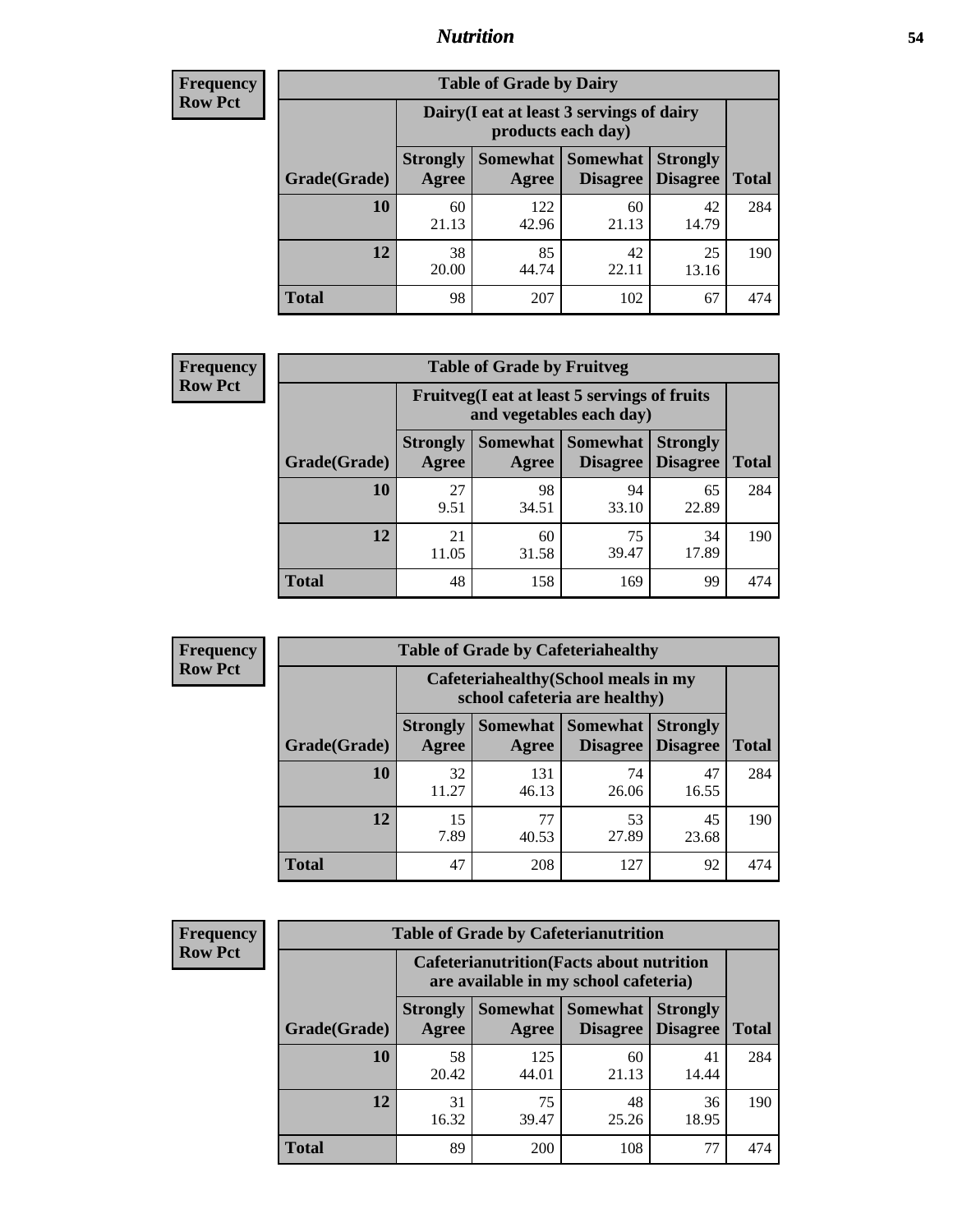### *Nutrition* **55**

| Frequency      |
|----------------|
| <b>Row Pct</b> |

| <b>Table of Grade by Schoollunch</b> |                          |                                                                 |                             |                                    |              |  |
|--------------------------------------|--------------------------|-----------------------------------------------------------------|-----------------------------|------------------------------------|--------------|--|
|                                      |                          | Schoollunch(I eat school lunch three or<br>more times per week) |                             |                                    |              |  |
| Grade(Grade)                         | <b>Strongly</b><br>Agree | Somewhat  <br>Agree                                             | <b>Somewhat</b><br>Disagree | <b>Strongly</b><br><b>Disagree</b> | <b>Total</b> |  |
| 10                                   | 156<br>54.93             | 48<br>16.90                                                     | 14<br>4.93                  | 66<br>23.24                        | 284          |  |
| 12                                   | 97<br>51.05              | 38<br>20.00                                                     | 13<br>6.84                  | 42<br>22.11                        | 190          |  |
| <b>Total</b>                         | 253                      | 86                                                              | 27                          | 108                                | 474          |  |

| <b>Frequency</b> |  |
|------------------|--|
| <b>Row Pct</b>   |  |

| <b>Table of Grade by Foodchoices</b> |                          |                                                                     |                               |                                    |              |  |
|--------------------------------------|--------------------------|---------------------------------------------------------------------|-------------------------------|------------------------------------|--------------|--|
|                                      |                          | Foodchoices (I make healthy food choices in<br>my school cafeteria) |                               |                                    |              |  |
| Grade(Grade)                         | <b>Strongly</b><br>Agree | Agree                                                               | Somewhat Somewhat<br>Disagree | <b>Strongly</b><br><b>Disagree</b> | <b>Total</b> |  |
| 10                                   | 42<br>14.79              | 127<br>44.72                                                        | 56<br>19.72                   | 59<br>20.77                        | 284          |  |
| 12                                   | 27<br>14.21              | 83<br>43.68                                                         | 45<br>23.68                   | 35<br>18.42                        | 190          |  |
| <b>Total</b>                         | 69                       | 210                                                                 | 101                           | 94                                 | 474          |  |

| <b>Frequency</b> |
|------------------|
| <b>Row Pct</b>   |

| y | <b>Table of Grade by Wholewheat</b> |                                                                                                             |                     |                                    |                                    |              |
|---|-------------------------------------|-------------------------------------------------------------------------------------------------------------|---------------------|------------------------------------|------------------------------------|--------------|
|   |                                     | Wholewheat (There are whole wheat and<br>multigrain breads and cereals available in<br>my school cafeteria) |                     |                                    |                                    |              |
|   | Grade(Grade)                        | <b>Strongly</b><br>Agree                                                                                    | Somewhat  <br>Agree | <b>Somewhat</b><br><b>Disagree</b> | <b>Strongly</b><br><b>Disagree</b> | <b>Total</b> |
|   | 10                                  | 57<br>20.07                                                                                                 | 128<br>45.07        | 55<br>19.37                        | 44<br>15.49                        | 284          |
|   | 12                                  | 29<br>15.26                                                                                                 | 90<br>47.37         | 41<br>21.58                        | 30<br>15.79                        | 190          |
|   | <b>Total</b>                        | 86                                                                                                          | 218                 | 96                                 | 74                                 | 474          |

E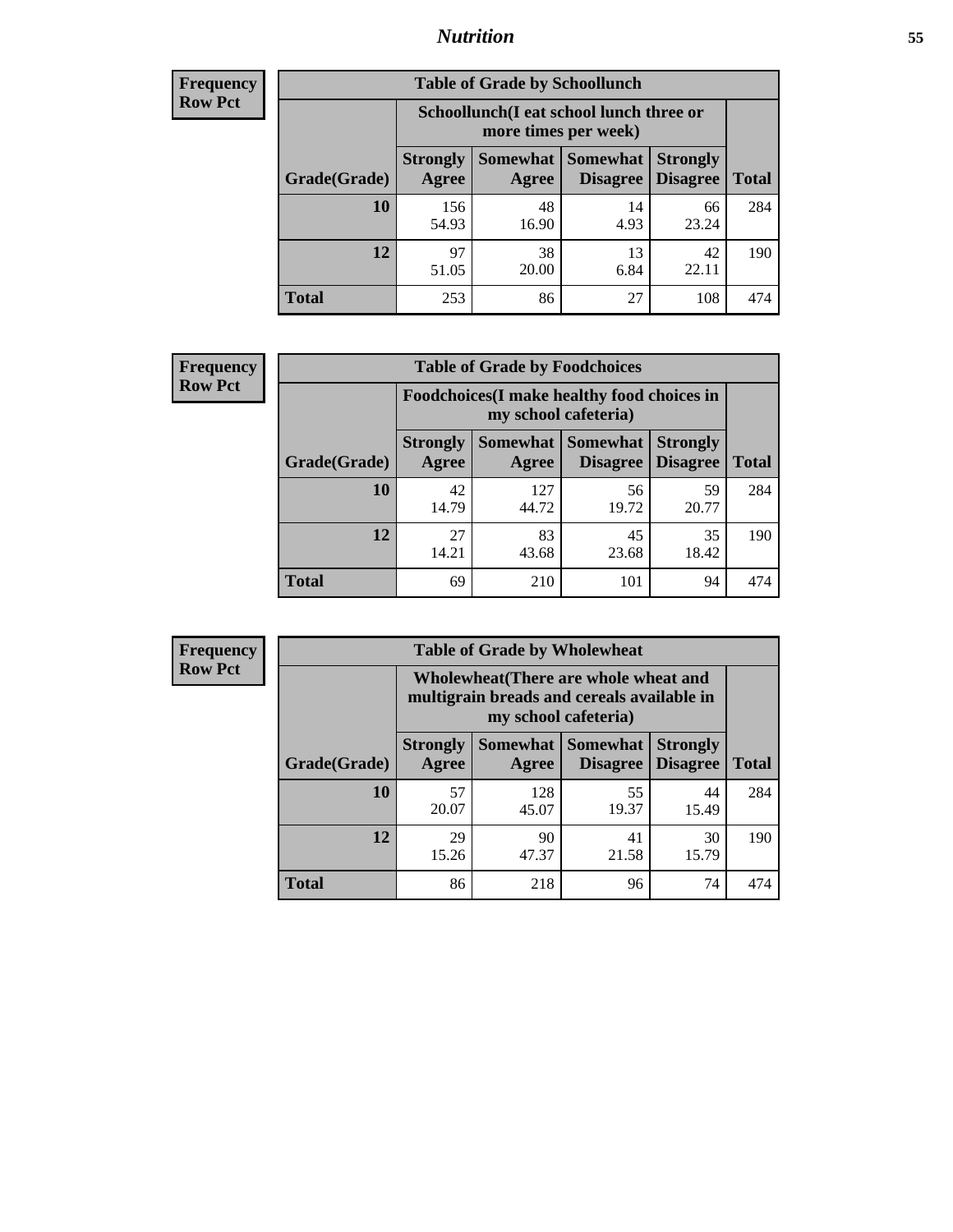### *Nutrition* **56**

**Frequency Row Pct**

| <b>Table of Grade by Healthyvending</b> |                                                                                                                                               |                          |                                    |                                    |              |  |  |
|-----------------------------------------|-----------------------------------------------------------------------------------------------------------------------------------------------|--------------------------|------------------------------------|------------------------------------|--------------|--|--|
|                                         | Healthyvending (If only healthy snacks and<br>beverages were available in the vending<br>machines during the school day,<br>I would buy them) |                          |                                    |                                    |              |  |  |
| Grade(Grade)                            | <b>Strongly</b><br>Agree                                                                                                                      | <b>Somewhat</b><br>Agree | <b>Somewhat</b><br><b>Disagree</b> | <b>Strongly</b><br><b>Disagree</b> | <b>Total</b> |  |  |
| 10                                      | 59<br>20.77                                                                                                                                   | 97<br>34.15              | 47<br>16.55                        | 81<br>28.52                        | 284          |  |  |
| 12                                      | 56<br>29.47                                                                                                                                   | 52<br>27.37              | 40<br>21.05                        | 42<br>22.11                        | 190          |  |  |
| Total                                   | 115                                                                                                                                           | 149                      | 87                                 | 123                                | 474          |  |  |

**Frequency Row Pct**

| <b>Table of Grade by Schoolbreakfast</b> |                                                                                                                                         |             |                                               |                                    |              |  |  |
|------------------------------------------|-----------------------------------------------------------------------------------------------------------------------------------------|-------------|-----------------------------------------------|------------------------------------|--------------|--|--|
|                                          | Schoolbreakfast (If breakfast were<br>available at school,<br>but outside the cafeteria,<br>I would eat breakfast at school more often) |             |                                               |                                    |              |  |  |
| Grade(Grade)                             | <b>Strongly</b><br>Agree                                                                                                                | Agree       | <b>Somewhat   Somewhat</b><br><b>Disagree</b> | <b>Strongly</b><br><b>Disagree</b> | <b>Total</b> |  |  |
| 10                                       | 120<br>42.25                                                                                                                            | 77<br>27.11 | 42<br>14.79                                   | 45<br>15.85                        | 284          |  |  |
| 12                                       | 64<br>33.68                                                                                                                             | 66<br>34.74 | 23<br>12.11                                   | 37<br>19.47                        | 190          |  |  |
| <b>Total</b>                             | 184                                                                                                                                     | 143         | 65                                            | 82                                 | 474          |  |  |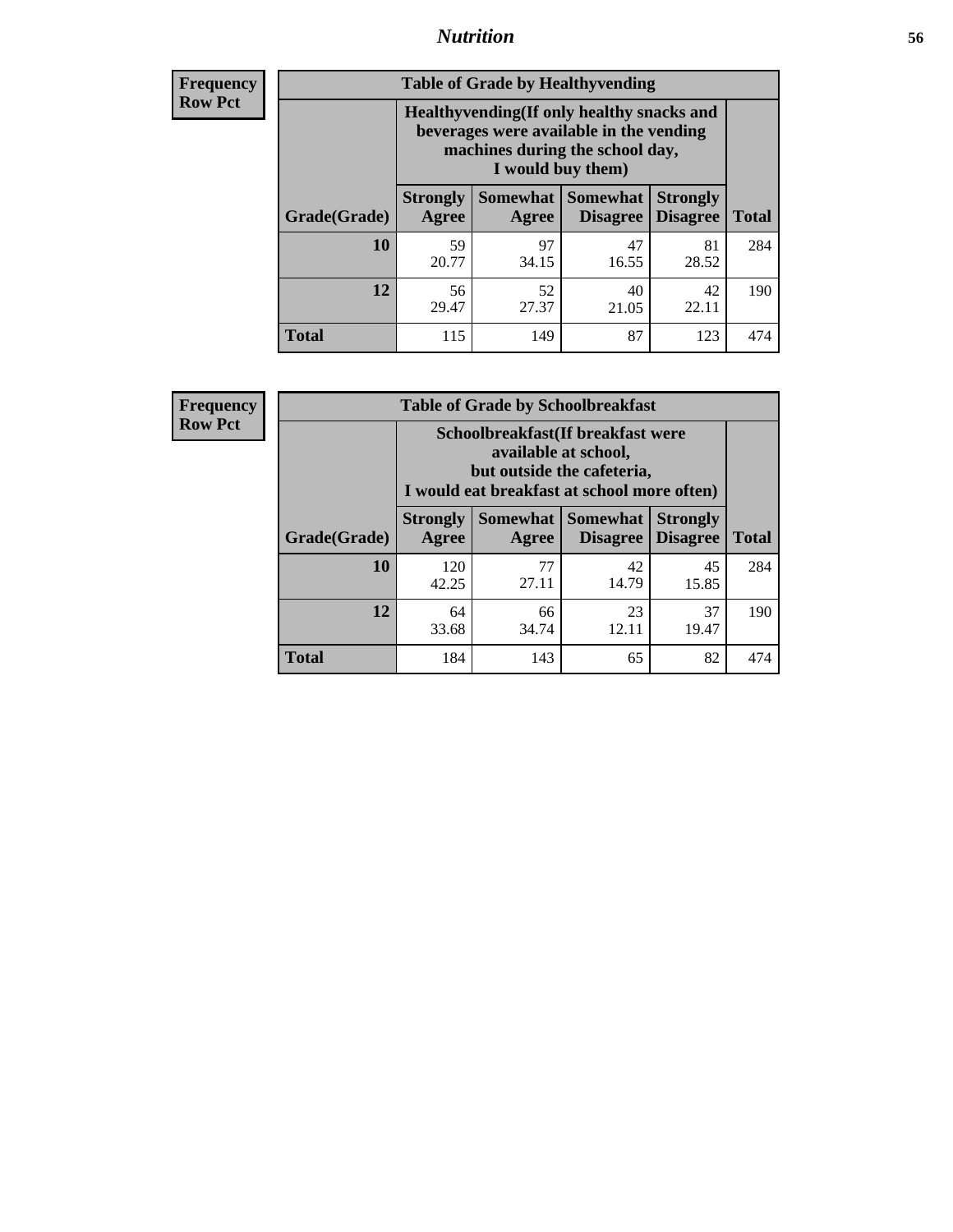| Frequency<br><b>Col Pct</b> | <b>Table of Educationaids by Grade</b>                                                                    |                    |              |              |
|-----------------------------|-----------------------------------------------------------------------------------------------------------|--------------------|--------------|--------------|
|                             | <b>Educationaids</b> (I<br>have been<br>taught about<br><b>HIV/AIDS</b> at<br>school in the<br>past year) | Grade(Grade)<br>10 | 12           | <b>Total</b> |
|                             | Yes                                                                                                       | 258<br>90.85       | 103<br>54.21 | 361          |
|                             | N <sub>0</sub>                                                                                            | 26<br>9.15         | 87<br>45.79  | 113          |
|                             | <b>Total</b>                                                                                              | 284                | 190          | 474          |

| <b>Frequency</b> | <b>Table of Educationcharacter by Grade</b>                                                             |              |              |              |
|------------------|---------------------------------------------------------------------------------------------------------|--------------|--------------|--------------|
| <b>Col Pct</b>   | Educationcharacter(I<br>have been taught<br>about character<br>education in the past<br>year at school) | Grade(Grade) |              |              |
|                  |                                                                                                         | 10           | 12           | <b>Total</b> |
|                  | Yes                                                                                                     | 228<br>80.28 | 115<br>60.53 | 343          |
|                  | N <sub>0</sub>                                                                                          | 56<br>19.72  | 75<br>39.47  | 131          |
|                  | <b>Total</b>                                                                                            | 284          | 190          | 474          |

| Frequency      | <b>Table of Gradcoach1 by Grade</b>              |              |              |              |
|----------------|--------------------------------------------------|--------------|--------------|--------------|
| <b>Col Pct</b> | Gradcoach1(I<br>know who my<br><b>Graduation</b> | Grade(Grade) |              |              |
|                | Coach is)                                        | 10           | 12           | <b>Total</b> |
|                | Yes                                              | 102<br>35.92 | 104<br>54.74 | 206          |
|                | N <sub>0</sub>                                   | 182<br>64.08 | 86<br>45.26  | 268          |
|                | <b>Total</b>                                     | 284          | 190          | 474          |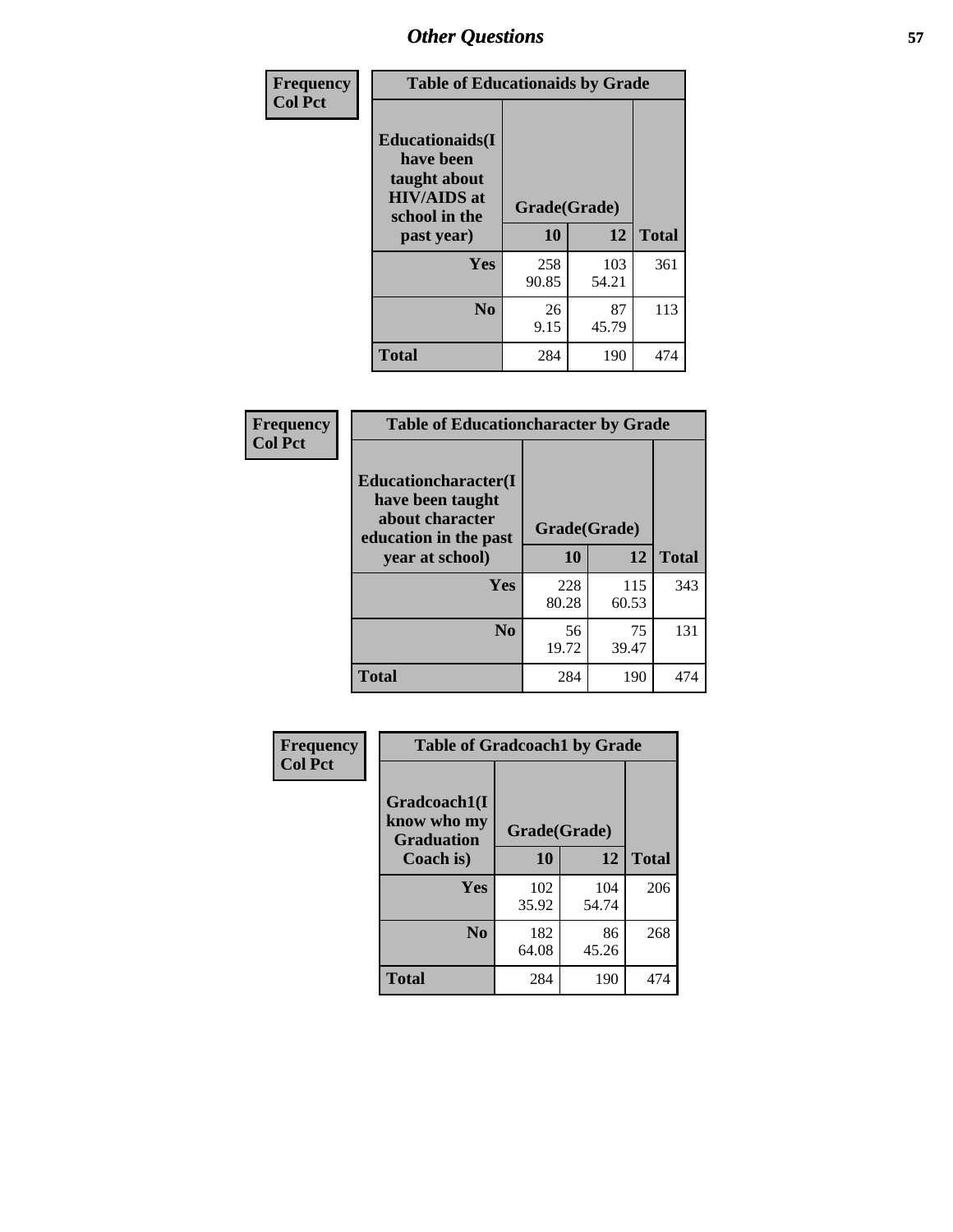| Frequency      | <b>Table of Gradcoach2 by Grade</b> |              |              |              |
|----------------|-------------------------------------|--------------|--------------|--------------|
| <b>Col Pct</b> | Gradcoach2(I<br>have                |              |              |              |
|                | contacted my<br><b>Graduation</b>   |              | Grade(Grade) |              |
|                | Coach)                              | 10           | 12           | <b>Total</b> |
|                | Yes                                 | 24<br>8.45   | 54<br>28.42  | 78           |
|                | N <sub>0</sub>                      | 260<br>91.55 | 136<br>71.58 | 396          |
|                | <b>Total</b>                        | 284          | 190          | 474          |

| Frequency<br><b>Col Pct</b> | <b>Table of Gradcoach3 by Grade</b>                                         |              |              |              |
|-----------------------------|-----------------------------------------------------------------------------|--------------|--------------|--------------|
|                             | Gradcoach3(I<br>have received<br>assistance<br>from my<br><b>Graduation</b> | Grade(Grade) |              |              |
|                             | Coach)                                                                      | 10           | 12           | <b>Total</b> |
|                             | Yes                                                                         | 17<br>5.99   | 48<br>25.26  | 65           |
|                             | N <sub>0</sub>                                                              | 86<br>30.28  | 41<br>21.58  | 127          |
|                             | Don't know                                                                  | 181<br>63.73 | 101<br>53.16 | 282          |
|                             | <b>Total</b>                                                                | 284          | 190          | 474          |

| Frequency<br><b>Col Pct</b> | <b>Table of Selfharm by Grade</b>                                                                                                                                                      |                    |              |              |
|-----------------------------|----------------------------------------------------------------------------------------------------------------------------------------------------------------------------------------|--------------------|--------------|--------------|
|                             | <b>Selfharm</b> (During<br>the past 12<br>months,<br>I harmed myself<br>on purpose<br><b>Suicideconsider</b><br>During the past<br>12 months,<br>I seriously<br>considered<br>suicide) | Grade(Grade)<br>10 | 12           | <b>Total</b> |
|                             | <b>Yes</b>                                                                                                                                                                             | 28<br>9.86         | 18<br>9.47   | 46           |
|                             | N <sub>0</sub>                                                                                                                                                                         | 256<br>90.14       | 172<br>90.53 | 428          |
|                             | <b>Total</b>                                                                                                                                                                           | 284                | 190          | 474          |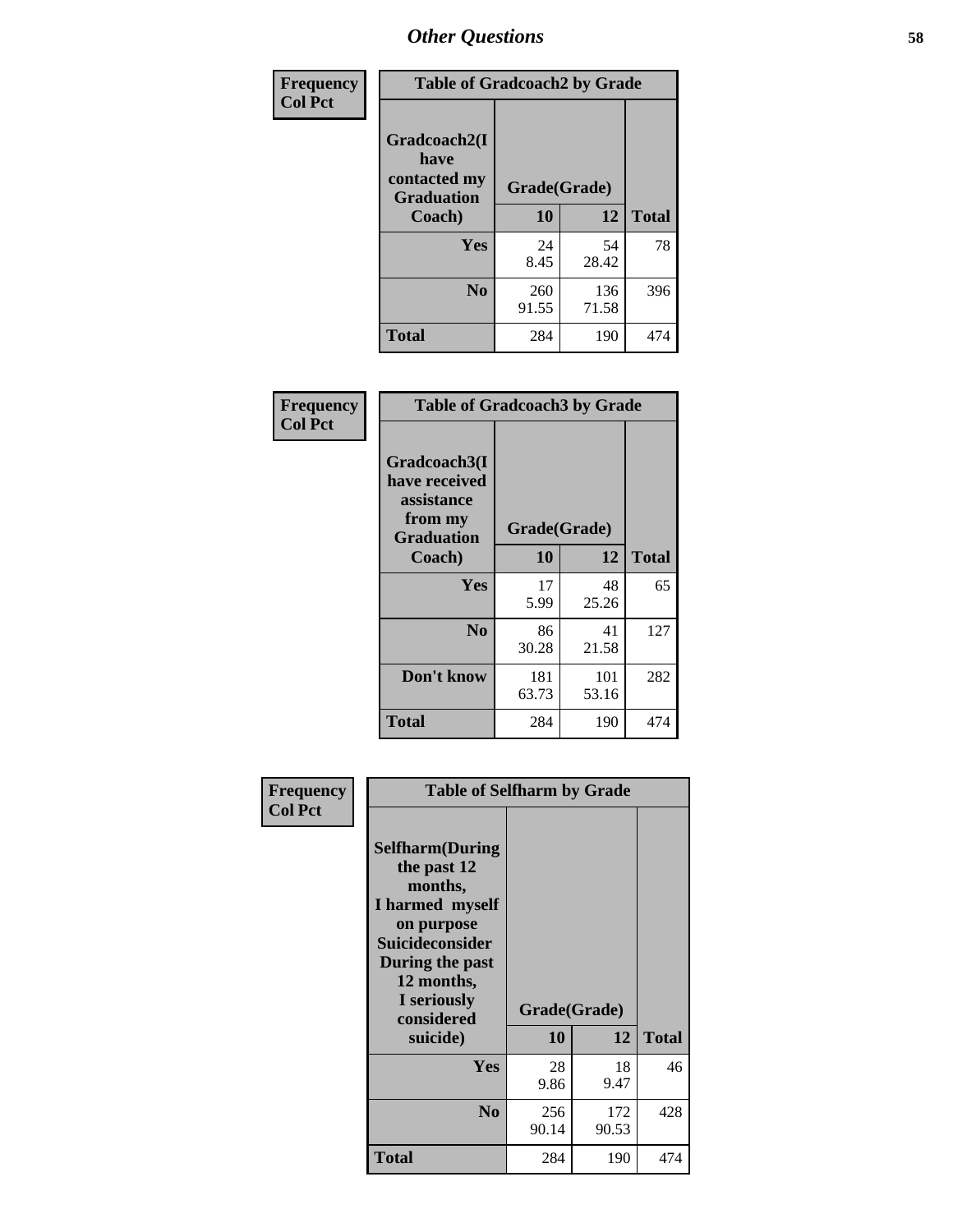| <b>Frequency</b> |                        |              | <b>Table of Suicideconsider by Grade</b> |              |
|------------------|------------------------|--------------|------------------------------------------|--------------|
| <b>Col Pct</b>   |                        | Grade(Grade) |                                          |              |
|                  | <b>Suicideconsider</b> | <b>10</b>    | 12                                       | <b>Total</b> |
|                  | Yes                    | 33<br>11.62  | 19<br>10.00                              | 52           |
|                  | N <sub>0</sub>         | 251<br>88.38 | 171<br>90.00                             | 422          |
|                  | Total                  | 284          | 190                                      | 474          |

| Frequency      | <b>Table of Suicideattempt by Grade</b>              |              |              |              |
|----------------|------------------------------------------------------|--------------|--------------|--------------|
| <b>Col Pct</b> | Suicideattempt(I<br>have attempted<br>suicide in the | Grade(Grade) |              |              |
|                | last year)                                           | 10           | 12           | <b>Total</b> |
|                | Yes                                                  | 20<br>7.04   | 10<br>5.26   | 30           |
|                | N <sub>0</sub>                                       | 264<br>92.96 | 180<br>94.74 | 444          |
|                | <b>Total</b>                                         | 284          | 190          | 474          |

| Frequency      | <b>Table of Instantmessaged by Grade</b>               |              |              |              |  |
|----------------|--------------------------------------------------------|--------------|--------------|--------------|--|
| <b>Col Pct</b> | Instantmessaged(I<br>have instant<br>messaged people I | Grade(Grade) |              |              |  |
|                | do not even know)                                      | 10           | 12           | <b>Total</b> |  |
|                | Yes                                                    | 120<br>42.25 | 74<br>38.95  | 194          |  |
|                | N <sub>0</sub>                                         | 164<br>57.75 | 116<br>61.05 | 280          |  |
|                | <b>Total</b>                                           | 284          | 190          | 474          |  |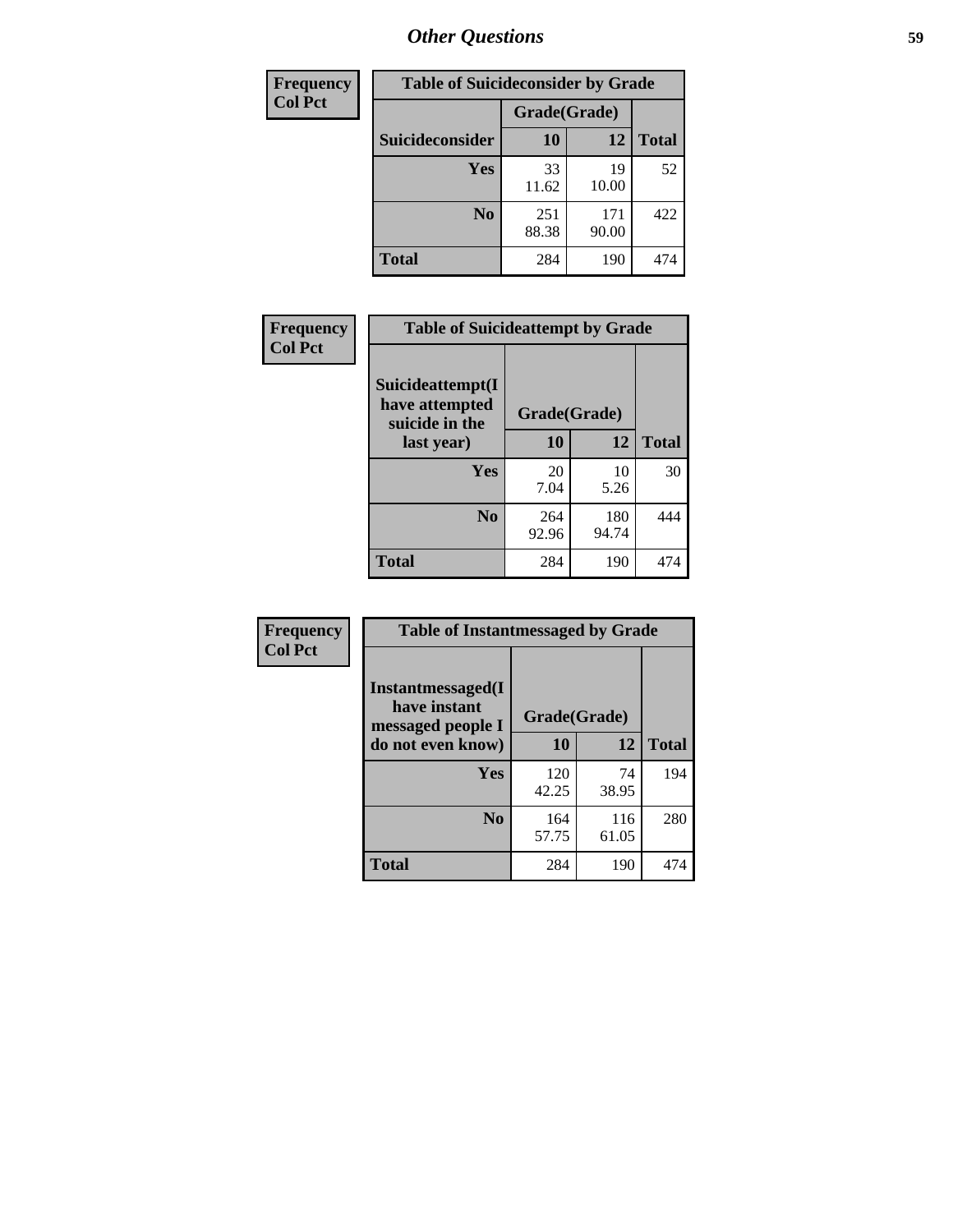| Frequency      | <b>Table of Getsalong by Grade</b>                          |              |                        |              |  |  |  |
|----------------|-------------------------------------------------------------|--------------|------------------------|--------------|--|--|--|
| <b>Col Pct</b> | <b>Getsalong</b> (I get<br>along with other<br>students and | Grade(Grade) |                        |              |  |  |  |
|                | adults)                                                     | 10           | 12                     | <b>Total</b> |  |  |  |
|                | <b>Strongly Agree</b>                                       | 116<br>40.85 | 116<br>61.05           | 232          |  |  |  |
|                | <b>Somewhat Agree</b>                                       | 141<br>49.65 | 67<br>35.26            | 208          |  |  |  |
|                | <b>Somewhat Disagree</b>                                    | 16<br>5.63   | 5<br>2.63              | 21           |  |  |  |
|                | <b>Strongly Disagree</b>                                    | 11<br>3.87   | $\mathfrak{D}$<br>1.05 | 13           |  |  |  |
|                | <b>Total</b>                                                | 284          | 190                    | 474          |  |  |  |

| Frequency      | <b>Table of Safehome by Grade</b> |                    |              |              |  |  |  |  |
|----------------|-----------------------------------|--------------------|--------------|--------------|--|--|--|--|
| <b>Col Pct</b> | Safehome(I feel<br>safe at home)  | Grade(Grade)<br>10 | 12           | <b>Total</b> |  |  |  |  |
|                | <b>Strongly Agree</b>             | 198<br>69.72       | 133<br>70.00 | 331          |  |  |  |  |
|                | <b>Somewhat Agree</b>             | 63<br>22.18        | 43<br>22.63  | 106          |  |  |  |  |
|                | <b>Somewhat Disagree</b>          | 14<br>4.93         | 11<br>5.79   | 25           |  |  |  |  |
|                | <b>Strongly Disagree</b>          | 9<br>3.17          | 3<br>1.58    | 12           |  |  |  |  |
|                | <b>Total</b>                      | 284                | 190          | 474          |  |  |  |  |

| Frequency      |                                                                                     | <b>Table of Adulttalk by Grade</b> |              |              |
|----------------|-------------------------------------------------------------------------------------|------------------------------------|--------------|--------------|
| <b>Col Pct</b> | <b>Adulttalk(I</b><br>know an<br>adult at<br>school that<br>I can talk<br>with if I | Grade(Grade)                       |              |              |
|                | need help)                                                                          | 10                                 | 12           | <b>Total</b> |
|                | <b>Yes</b>                                                                          | 194<br>68.31                       | 142<br>74.74 | 336          |
|                | N <sub>0</sub>                                                                      | 90<br>31.69                        | 48<br>25.26  | 138          |
|                | <b>Total</b>                                                                        | 284                                | 190          | 474          |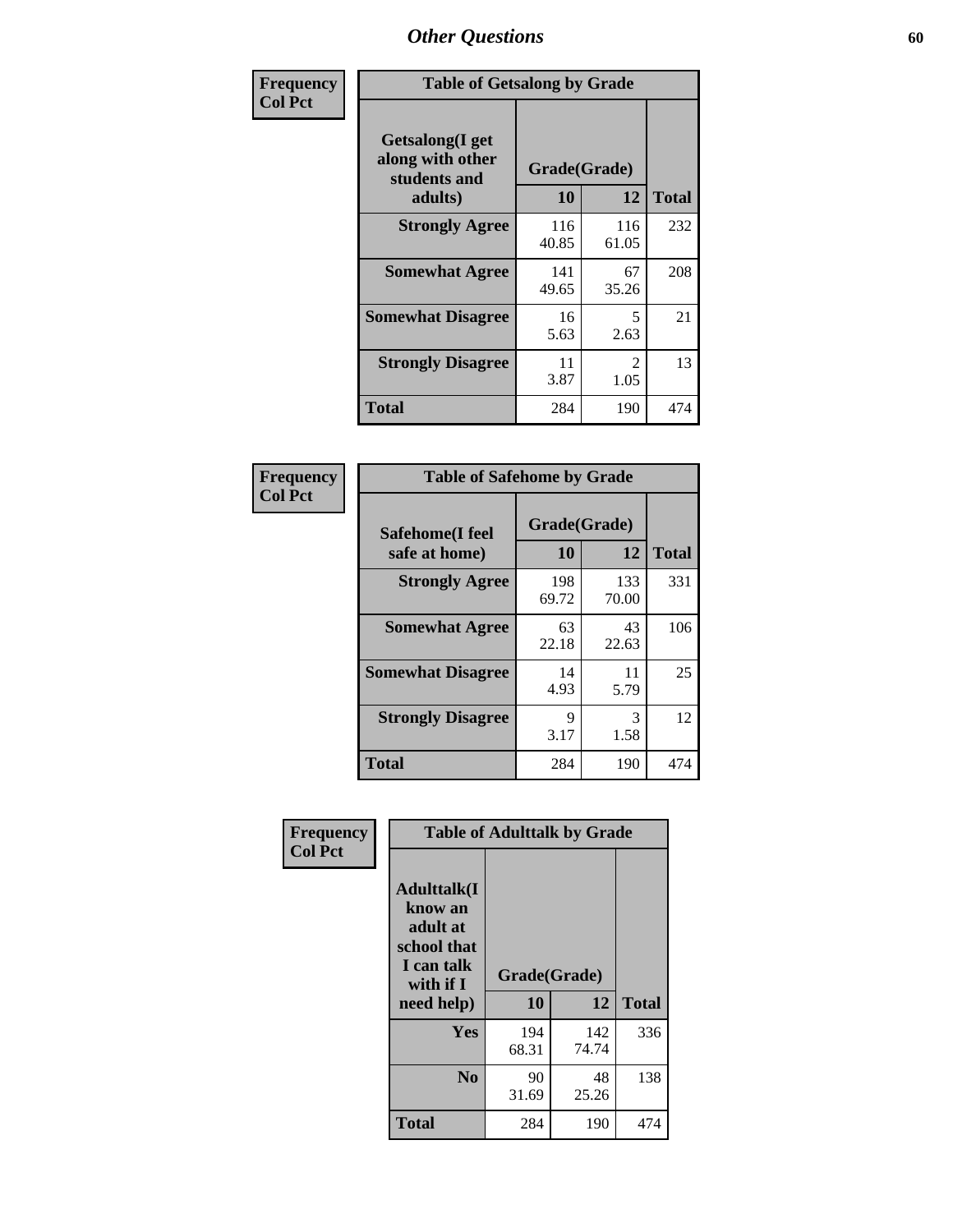**Frequency Row Pct**

| <b>Table of Grade by Tytime</b> |             |                                                                                         |             |             |             |             |              |  |  |  |
|---------------------------------|-------------|-----------------------------------------------------------------------------------------|-------------|-------------|-------------|-------------|--------------|--|--|--|
|                                 |             | Tytime (On an average school day,<br>how much unsupervised time do I spend watching TV) |             |             |             |             |              |  |  |  |
|                                 |             | <b>Less that</b>                                                                        |             | $2 - 3$     | $4 - 5$     | $6+$        |              |  |  |  |
| Grade(Grade)                    | None        | hour/day                                                                                | hour/day    | hours/day   | hours/day   | hours/day   | <b>Total</b> |  |  |  |
| 10                              | 38<br>13.38 | 46<br>16.20                                                                             | 34<br>11.97 | 79<br>27.82 | 48<br>16.90 | 39<br>13.73 | 284          |  |  |  |
| 12                              | 31<br>16.32 | 40<br>21.05                                                                             | 30<br>15.79 | 43<br>22.63 | 29<br>15.26 | 17<br>8.95  | 190          |  |  |  |
| <b>Total</b>                    | 69          | 86                                                                                      | 64          | 122         | 77          | 56          | 474          |  |  |  |

**Frequency Row Pct**

| <b>Table of Grade by Computertime</b> |             |                                                                                                   |             |                      |                      |                   |              |  |  |  |  |
|---------------------------------------|-------------|---------------------------------------------------------------------------------------------------|-------------|----------------------|----------------------|-------------------|--------------|--|--|--|--|
|                                       |             | Computertime (On an average school day,<br>how much unsupervised time do I spend on the computer) |             |                      |                      |                   |              |  |  |  |  |
| Grade(Grade)                          | None        | <b>Less that</b><br>hour/day                                                                      | hour/day    | $2 - 3$<br>hours/day | $4 - 5$<br>hours/day | $6+$<br>hours/day | <b>Total</b> |  |  |  |  |
| 10                                    | 78<br>27.46 | 74<br>26.06                                                                                       | 40<br>14.08 | 44<br>15.49          | 21<br>7.39           | 27<br>9.51        | 284          |  |  |  |  |
| 12                                    | 48<br>25.26 | 43<br>25<br>43<br>19<br>12<br>10.00<br>22.63<br>13.16<br>22.63<br>6.32                            |             |                      |                      |                   |              |  |  |  |  |
| <b>Total</b>                          | 126         | 117                                                                                               | 65          | 87                   | 40                   | 39                | 474          |  |  |  |  |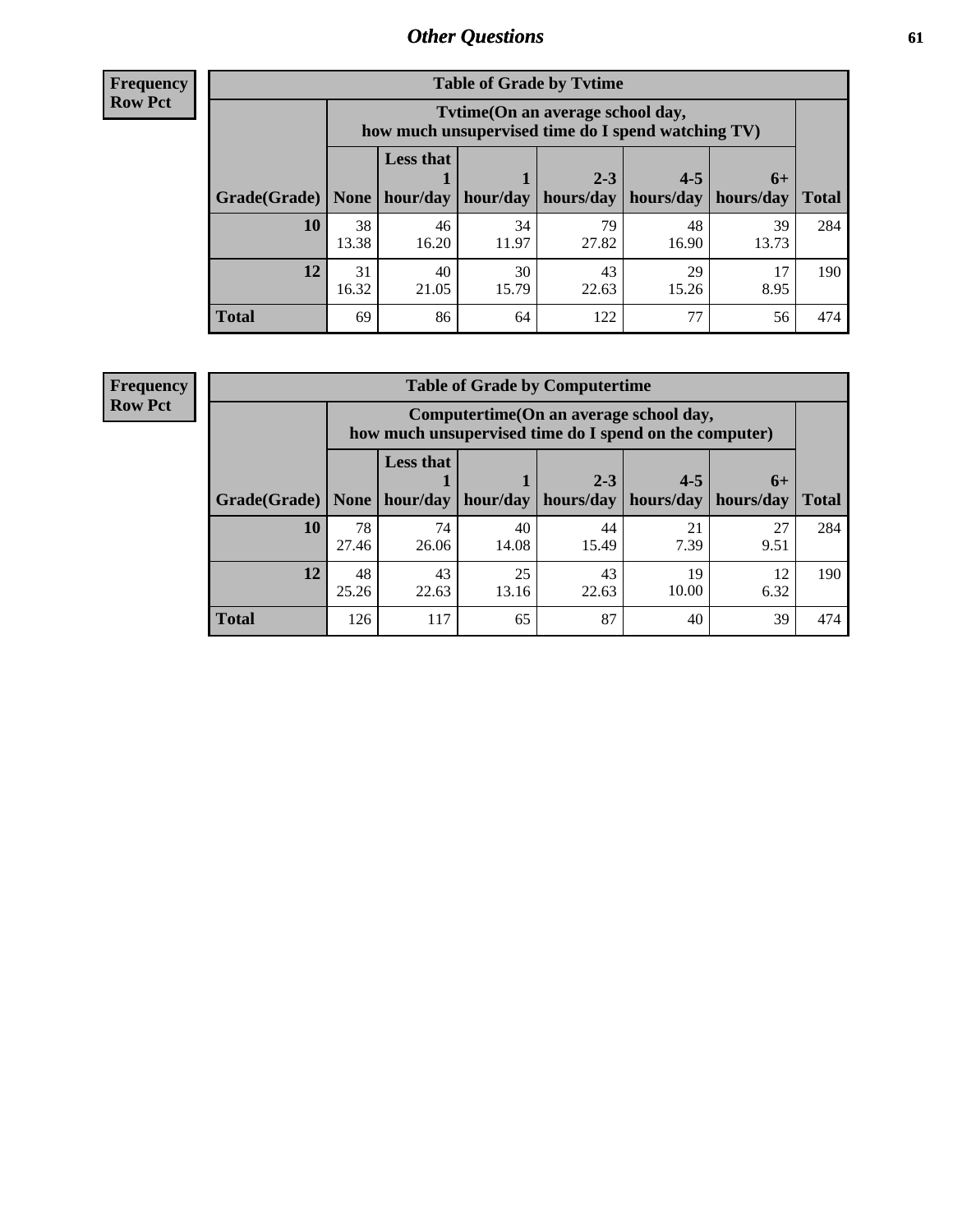#### *Questions about Driving Laws* **62** *Driving Questions were asked only of high school students.*

| <b>Frequency</b> |
|------------------|
| <b>Row Pct</b>   |

| <b>Table of Grade by License1</b> |                                     |                                                                                                                                           |                |               |                      |              |  |  |  |  |
|-----------------------------------|-------------------------------------|-------------------------------------------------------------------------------------------------------------------------------------------|----------------|---------------|----------------------|--------------|--|--|--|--|
|                                   |                                     | License1(During the first 6 months of driving<br>with a provisional license,<br>the only passengers who can ride with the<br>driver are:) |                |               |                      |              |  |  |  |  |
| Grade(Grade)                      | <b>Parent or</b><br><b>Guardian</b> | Family<br><b>Members</b>                                                                                                                  | <b>Friends</b> | <b>Anyone</b> | Don't<br><b>Know</b> | <b>Total</b> |  |  |  |  |
| 10                                | 103<br>36.27                        | 127<br>44.72                                                                                                                              | 6<br>2.11      | 20<br>7.04    | 28<br>9.86           | 284          |  |  |  |  |
| 12                                | 62<br>32.63                         | $\overline{c}$<br>102<br>15<br>9<br>7.89<br>4.74<br>1.05<br>53.68                                                                         |                |               |                      |              |  |  |  |  |
| <b>Total</b>                      | 165                                 | 229                                                                                                                                       | 8              | 29            | 43                   | 474          |  |  |  |  |

| <b>Frequency</b> |                                                                                                                      |                           |                              | <b>Table of Grade by License2</b> |                                                      |                      |              |  |  |  |  |  |
|------------------|----------------------------------------------------------------------------------------------------------------------|---------------------------|------------------------------|-----------------------------------|------------------------------------------------------|----------------------|--------------|--|--|--|--|--|
| <b>Row Pct</b>   | License $2(17 \text{ yr})$ old drivers with a<br>provisional driver's license cannot<br>drive between the hours of:) |                           |                              |                                   |                                                      |                      |              |  |  |  |  |  |
|                  | <b>Grade(Grade)</b>                                                                                                  | <b>Midnight</b><br>to 6am | 1am<br>t <sub>0</sub><br>5am | 1am<br>t <sub>0</sub><br>6am      | N <sub>0</sub><br>curfew<br>for $17$<br>year<br>olds | Don't<br><b>Know</b> | <b>Total</b> |  |  |  |  |  |
|                  | 10                                                                                                                   | 167<br>58.80              | 18<br>6.34                   | 18<br>6.34                        | 12<br>4.23                                           | 69<br>24.30          | 284          |  |  |  |  |  |
|                  | 12                                                                                                                   | 120<br>63.16              | 9<br>4.74                    | 15<br>7.89                        | 8<br>4.21                                            | 38<br>20.00          | 190          |  |  |  |  |  |
|                  | <b>Total</b>                                                                                                         | 287                       | 27                           | 33                                | 20                                                   | 107                  | 474          |  |  |  |  |  |

| Frequency      |              | <b>Table of Grade by License3</b>     |             |                 |            |                                     |               |              |  |  |
|----------------|--------------|---------------------------------------|-------------|-----------------|------------|-------------------------------------|---------------|--------------|--|--|
| <b>Row Pct</b> |              | License3(For drivers under the age of |             | 21,<br>$DUI$ ?) |            | what level of alcohol is considered |               |              |  |  |
|                | Grade(Grade) | Any<br><b>Amount</b>                  | 0.02        | 0.04            | 0.06       | 0.08                                | Don't<br>know | <b>Total</b> |  |  |
|                | <b>10</b>    | 61<br>21.48                           | 93<br>32.75 | 20<br>7.04      | 18<br>6.34 | 26<br>9.15                          | 66<br>23.24   | 284          |  |  |
|                | 12           | 54<br>28.42                           | 35<br>18.42 | 14<br>7.37      | 15<br>7.89 | 23<br>12.11                         | 49<br>25.79   | 190          |  |  |
|                | <b>Total</b> | 115                                   | 128         | 34              | 33         | 49                                  | 115           | 474          |  |  |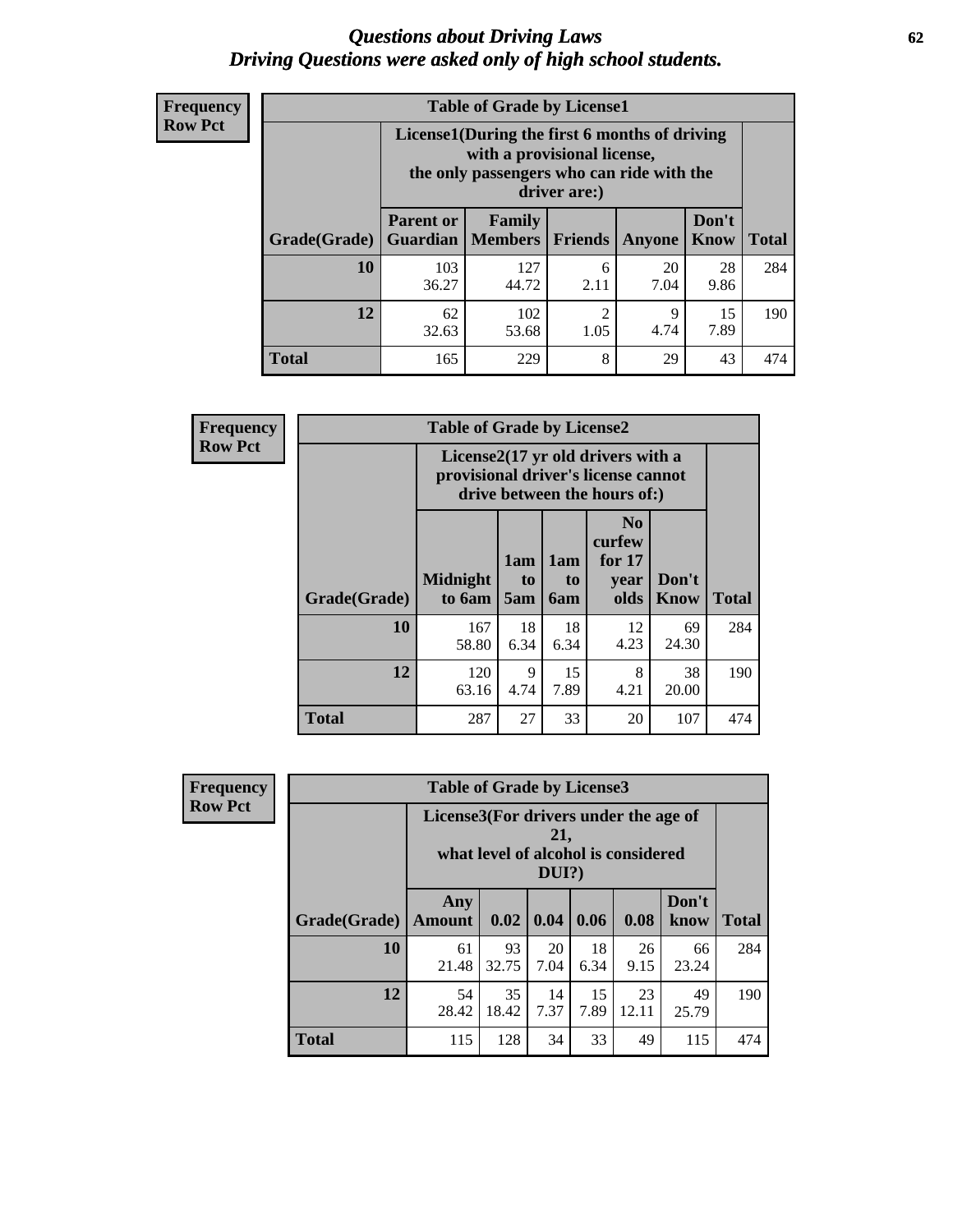#### *Questions about Driving Laws* **63** *Driving Questions were asked only of high school students.*

**Frequency Row Pct**

| <b>Table of Grade by License4</b> |             |                                                                                                                                                                                                                                                                                |             |            |            |              |     |  |  |
|-----------------------------------|-------------|--------------------------------------------------------------------------------------------------------------------------------------------------------------------------------------------------------------------------------------------------------------------------------|-------------|------------|------------|--------------|-----|--|--|
|                                   |             | License4(A driver under 21 automatically<br>loses his/her license if caught exceeding the<br>posted speet limit by:)<br>Can't<br>lose<br><b>Depends</b><br>license<br>$15+$<br>$25+$<br>$35+$<br>Don't<br>for<br>on<br><b>Total</b><br>mph<br>speeding<br>mph<br>judge<br>know |             |            |            |              |     |  |  |
| Grade(Grade)                      | mph         |                                                                                                                                                                                                                                                                                |             |            |            |              |     |  |  |
| 10                                | 40<br>14.08 | 53<br>18.66                                                                                                                                                                                                                                                                    | 35<br>12.32 | 28<br>9.86 | 19<br>6.69 | 109<br>38.38 | 284 |  |  |
| 12                                | 39<br>20.53 | 39<br>32<br>12<br>13<br>55<br>20.53<br>16.84<br>6.32<br>6.84<br>28.95                                                                                                                                                                                                          |             |            |            |              |     |  |  |
| <b>Total</b>                      | 79          | 92                                                                                                                                                                                                                                                                             | 67          | 40         | 32         | 164          | 474 |  |  |

| Frequency      | <b>Table of Grade by License5</b> |                                                                                                                                                             |                |               |       |
|----------------|-----------------------------------|-------------------------------------------------------------------------------------------------------------------------------------------------------------|----------------|---------------|-------|
| <b>Row Pct</b> |                                   | License5(A)<br>Georgia teenager<br>with family<br>connections or a<br>good lawyer can<br>break a teen<br>driving law and<br>keep their driver's<br>license) |                |               |       |
|                | Grade(Grade)                      | <b>Yes</b>                                                                                                                                                  | N <sub>0</sub> | Don't<br>know | Total |
|                | <b>10</b>                         | 51<br>17.96                                                                                                                                                 | 133<br>46.83   | 100<br>35.21  | 284   |
|                | 12                                | 52<br>27.37                                                                                                                                                 | 88<br>46.32    | 50<br>26.32   | 190   |
|                | <b>Total</b>                      | 103                                                                                                                                                         | 221            | 150           | 474   |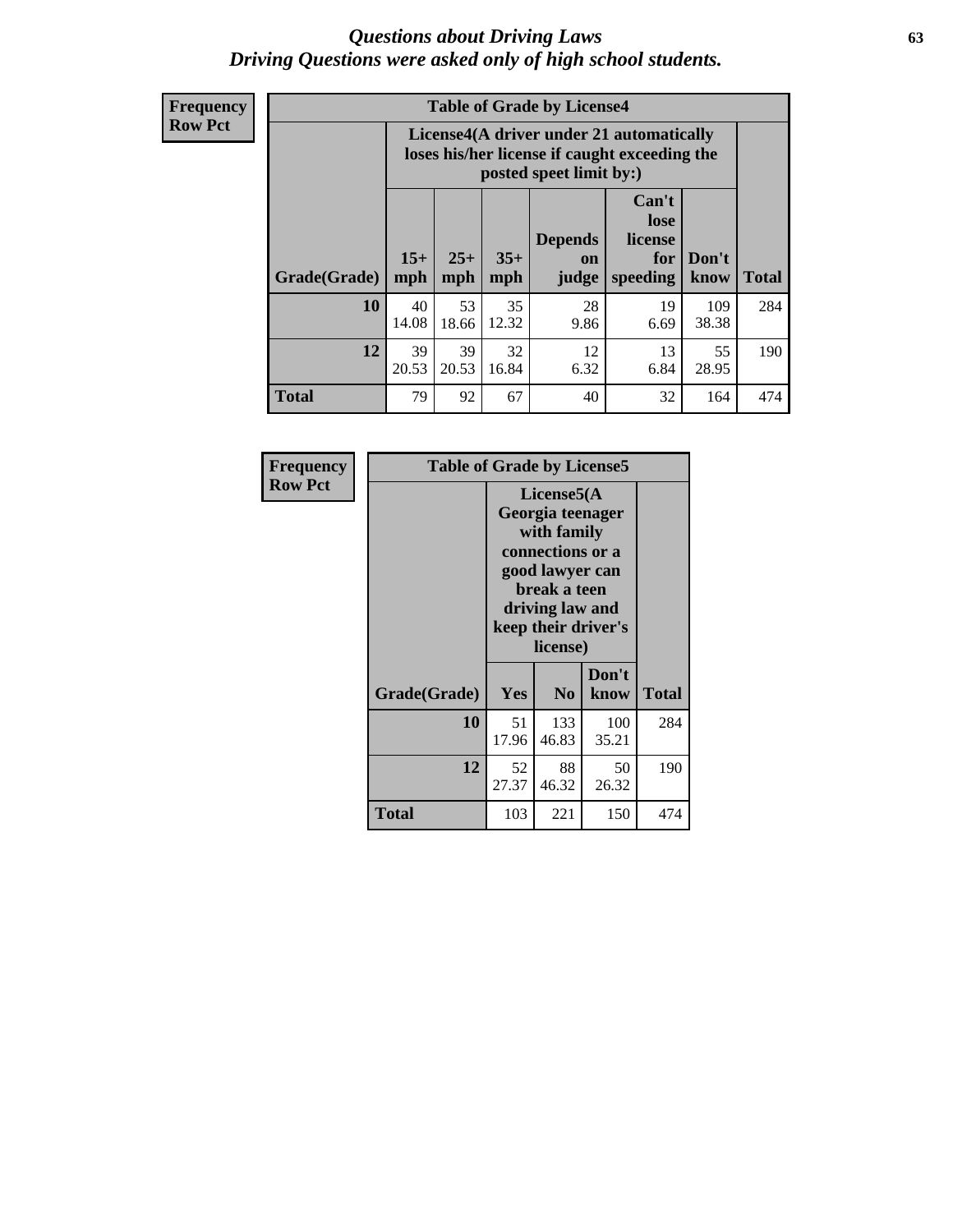#### *Questions about Driving Laws* **64** *Driving Questions were asked only of high school students.*

| <b>Frequency</b><br><b>Row Pct</b> | <b>Table of Grade by License6</b> |                                                                                                                                                 |                |               |              |
|------------------------------------|-----------------------------------|-------------------------------------------------------------------------------------------------------------------------------------------------|----------------|---------------|--------------|
|                                    |                                   | License <sub>6</sub> (I know a<br>friend or<br>classmate that<br>broke a teen<br>driving law,<br>but was allowed to<br>keep his/her<br>license) |                |               |              |
|                                    | Grade(Grade)                      | <b>Yes</b>                                                                                                                                      | N <sub>0</sub> | Don't<br>know | <b>Total</b> |
|                                    | 10                                | 77<br>27.11                                                                                                                                     | 121<br>42.61   | 86<br>30.28   | 284          |
|                                    | 12                                | 81<br>78<br>31<br>41.05<br>16.32<br>42.63                                                                                                       |                |               | 190          |
|                                    | <b>Total</b>                      | 155                                                                                                                                             | 202            | 117           | 474          |

| Frequency      | <b>Table of Grade by License7</b> |                                                                             |                                                                                               |                                                   |                        |              |  |
|----------------|-----------------------------------|-----------------------------------------------------------------------------|-----------------------------------------------------------------------------------------------|---------------------------------------------------|------------------------|--------------|--|
| <b>Row Pct</b> |                                   |                                                                             | License7(A student under the age of 18 cam loser<br>his/her driving privileges if he or she:) |                                                   |                        |              |  |
|                | Grade(Grade)                      | <b>Have</b><br>more than<br>10<br>unexcused<br>absences<br>per school<br>yr | Drop out<br>without  <br>graduating                                                           | <b>Bring</b><br>alcohol/drugs/weapon<br>to school | All of<br>the<br>above | <b>Total</b> |  |
|                | 10                                | 31<br>10.92                                                                 | 31<br>10.92                                                                                   | 14<br>4.93                                        | 208<br>73.24           | 284          |  |
|                | 12                                | 14<br>7.37                                                                  | 19<br>10.00                                                                                   | 5<br>2.63                                         | 152<br>80.00           | 190          |  |
|                | <b>Total</b>                      | 45                                                                          | 50                                                                                            | 19                                                | 360                    | 474          |  |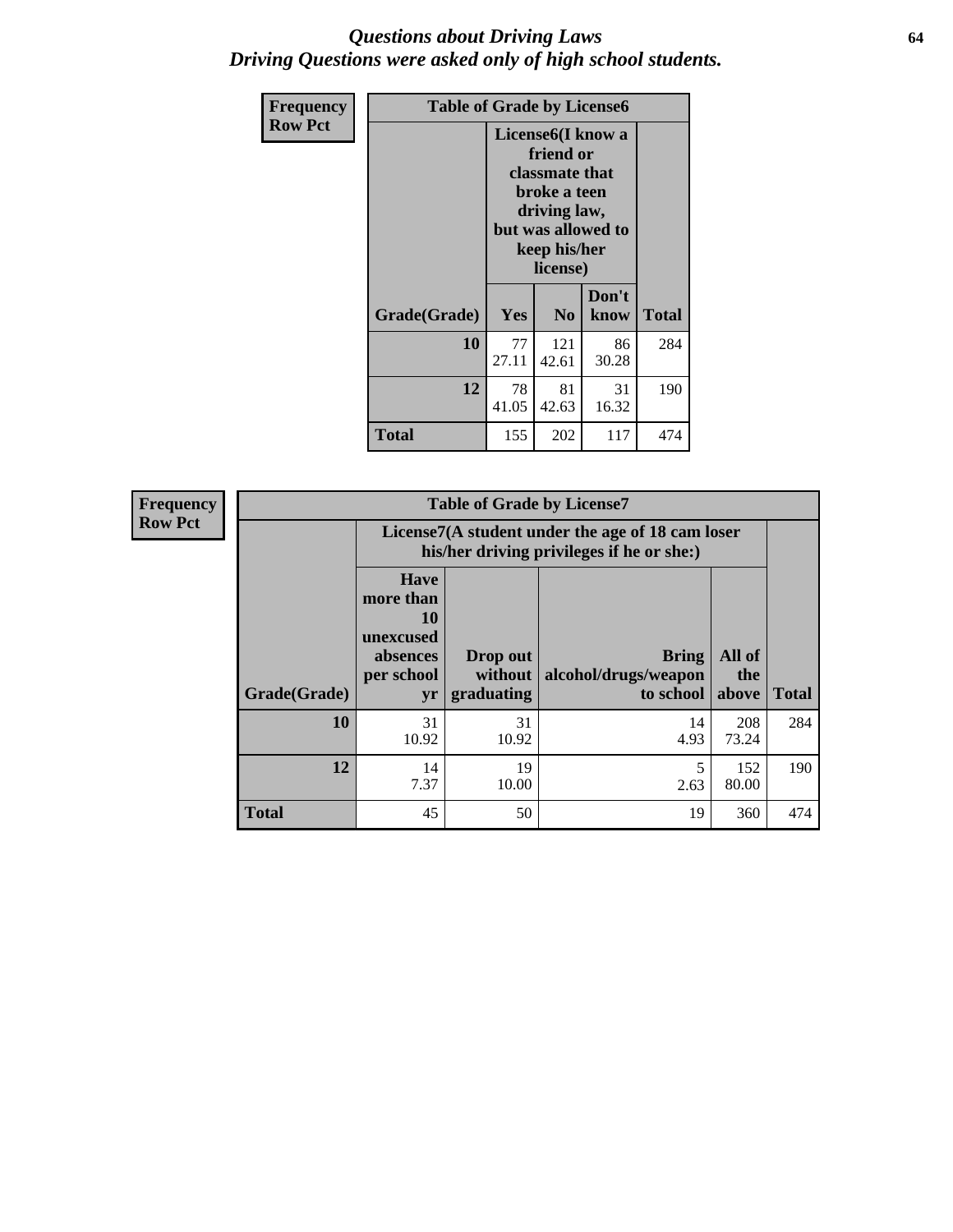# *Select Results by Gender* **65**

| Frequency      | <b>Table of SchoolClimate2 by Gender</b> |                              |                            |                     |
|----------------|------------------------------------------|------------------------------|----------------------------|---------------------|
| <b>Col Pct</b> | SchoolClimate2(I<br>feel successful at   | Gender(Gender)               |                            |                     |
|                | school)<br><b>Strongly Agree</b>         | <b>Female</b><br>78<br>30.95 | <b>Male</b><br>65<br>29.28 | <b>Total</b><br>143 |
|                | <b>Somewhat Agree</b>                    | 152<br>60.32                 | 131<br>59.01               | 283                 |
|                | <b>Somewhat Disagree</b>                 | 15<br>5.95                   | 21<br>9.46                 | 36                  |
|                | <b>Strongly Disagree</b>                 | 7<br>2.78                    | 5<br>2.25                  | 12                  |
|                | <b>Total</b>                             | 252                          | 222                        | 474                 |

| <b>Frequency</b> | <b>Table of SchoolClimate6 by Gender</b>                 |                                 |              |     |  |
|------------------|----------------------------------------------------------|---------------------------------|--------------|-----|--|
| <b>Col Pct</b>   | <b>SchoolClimate6(Teachers</b><br>treat me with respect) | Gender(Gender)<br><b>Female</b> | <b>Total</b> |     |  |
|                  |                                                          |                                 | Male         |     |  |
|                  | <b>Strongly Agree</b>                                    | 68<br>26.98                     | 71<br>31.98  | 139 |  |
|                  | <b>Somewhat Agree</b>                                    | 130<br>51.59                    | 94<br>42.34  | 224 |  |
|                  | <b>Somewhat Disagree</b>                                 | 38<br>15.08                     | 28<br>12.61  | 66  |  |
|                  | <b>Strongly Disagree</b>                                 | 16<br>6.35                      | 29<br>13.06  | 45  |  |
|                  | <b>Total</b>                                             | 252                             | 222          | 474 |  |

| <b>Frequency</b> | <b>Table of SchoolClimate8 by Gender</b>                                             |                                 |             |              |
|------------------|--------------------------------------------------------------------------------------|---------------------------------|-------------|--------------|
| <b>Col Pct</b>   | <b>SchoolClimate8(Students</b><br>are frequently<br>recognized for good<br>behavior) | Gender(Gender)<br><b>Female</b> | <b>Male</b> | <b>Total</b> |
|                  | <b>Strongly Agree</b>                                                                | 41                              | 30          | 71           |
|                  |                                                                                      | 16.27                           | 13.51       |              |
|                  | <b>Somewhat Agree</b>                                                                | 106<br>42.06                    | 89<br>40.09 | 195          |
|                  | <b>Somewhat Disagree</b>                                                             | 68<br>26.98                     | 68<br>30.63 | 136          |
|                  | <b>Strongly Disagree</b>                                                             | 37<br>14.68                     | 35<br>15.77 | 72           |
|                  | <b>Total</b>                                                                         | 252                             | 222         | 474          |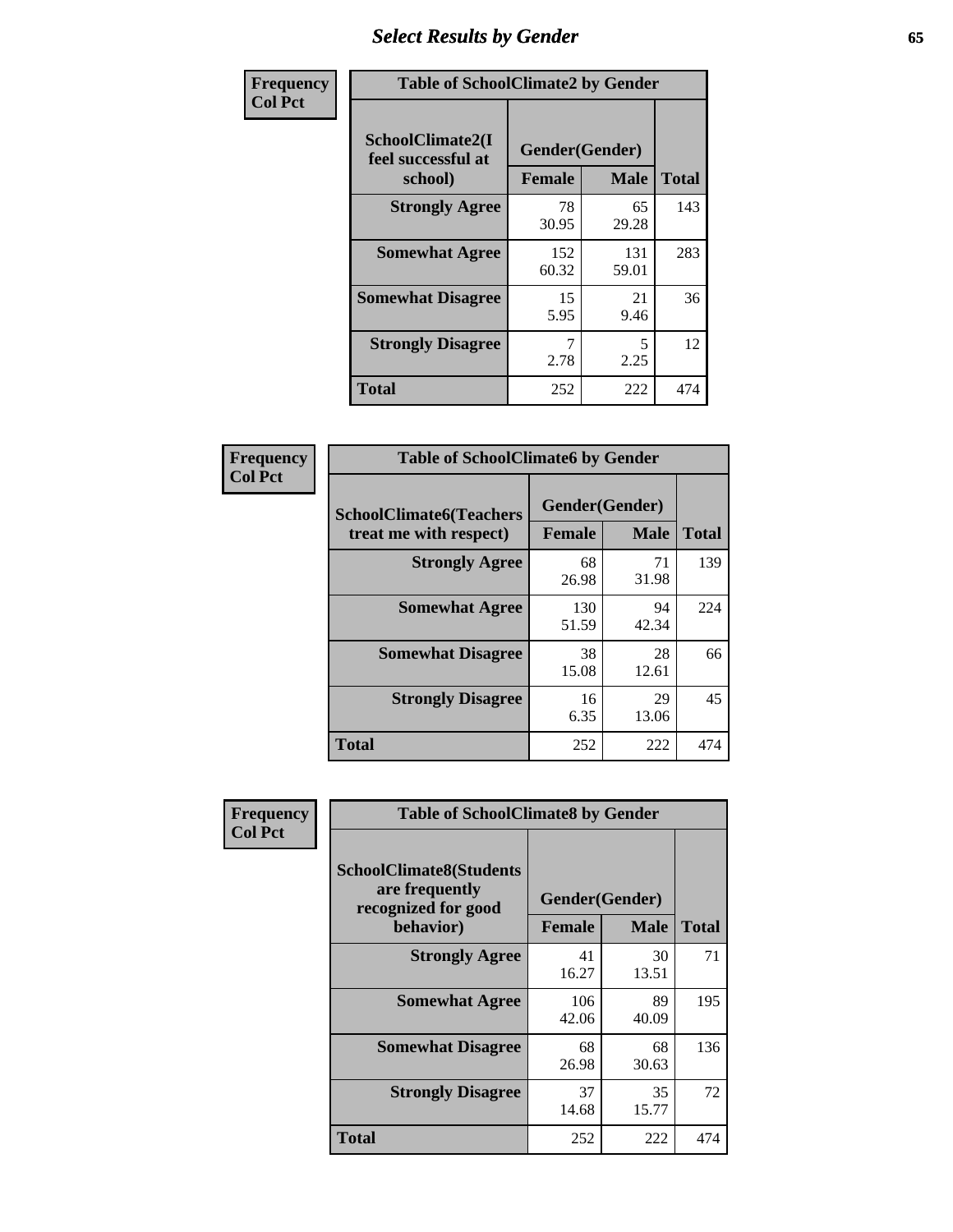## *Select Results by Gender* **66**

| Frequency      | <b>Table of Gender by Dropout</b> |                                                                        |                |              |
|----------------|-----------------------------------|------------------------------------------------------------------------|----------------|--------------|
| <b>Row Pct</b> |                                   | Dropout(I<br>have<br>thought<br>about<br>dropping<br>out of<br>school) |                |              |
|                | Gender(Gender)                    | Yes                                                                    | N <sub>0</sub> | <b>Total</b> |
|                | <b>Female</b>                     | 79<br>31.35                                                            | 173<br>68.65   | 252          |
|                | <b>Male</b>                       | 86<br>38.74                                                            | 136<br>61.26   | 222          |
|                | <b>Total</b>                      | 165                                                                    | 309            | 474          |

| <b>Frequency</b> | <b>Table of Gender by Dropoutreason</b> |                                                                    |              |                          |                                |              |              |
|------------------|-----------------------------------------|--------------------------------------------------------------------|--------------|--------------------------|--------------------------------|--------------|--------------|
| <b>Row Pct</b>   |                                         | Dropoutreason(If I dropped out the<br>reason would most likely be) |              |                          |                                |              |              |
|                  | Gender(Gender)                          | Won't<br><b>Drop</b><br>out                                        | <b>Bored</b> | Family<br><b>Reasons</b> | <b>Being</b><br><b>Bullied</b> | <b>Other</b> | <b>Total</b> |
|                  | <b>Female</b>                           | 141<br>55.95                                                       | 37<br>14.68  | 17<br>6.75               | 6<br>2.38                      | 51<br>20.24  | 252          |
|                  | <b>Male</b>                             | 112<br>50.45                                                       | 28<br>12.61  | 28<br>12.61              | 2.25                           | 49<br>22.07  | 222          |
|                  | <b>Total</b>                            | 253                                                                | 65           | 45                       | 11                             | 100          | 474          |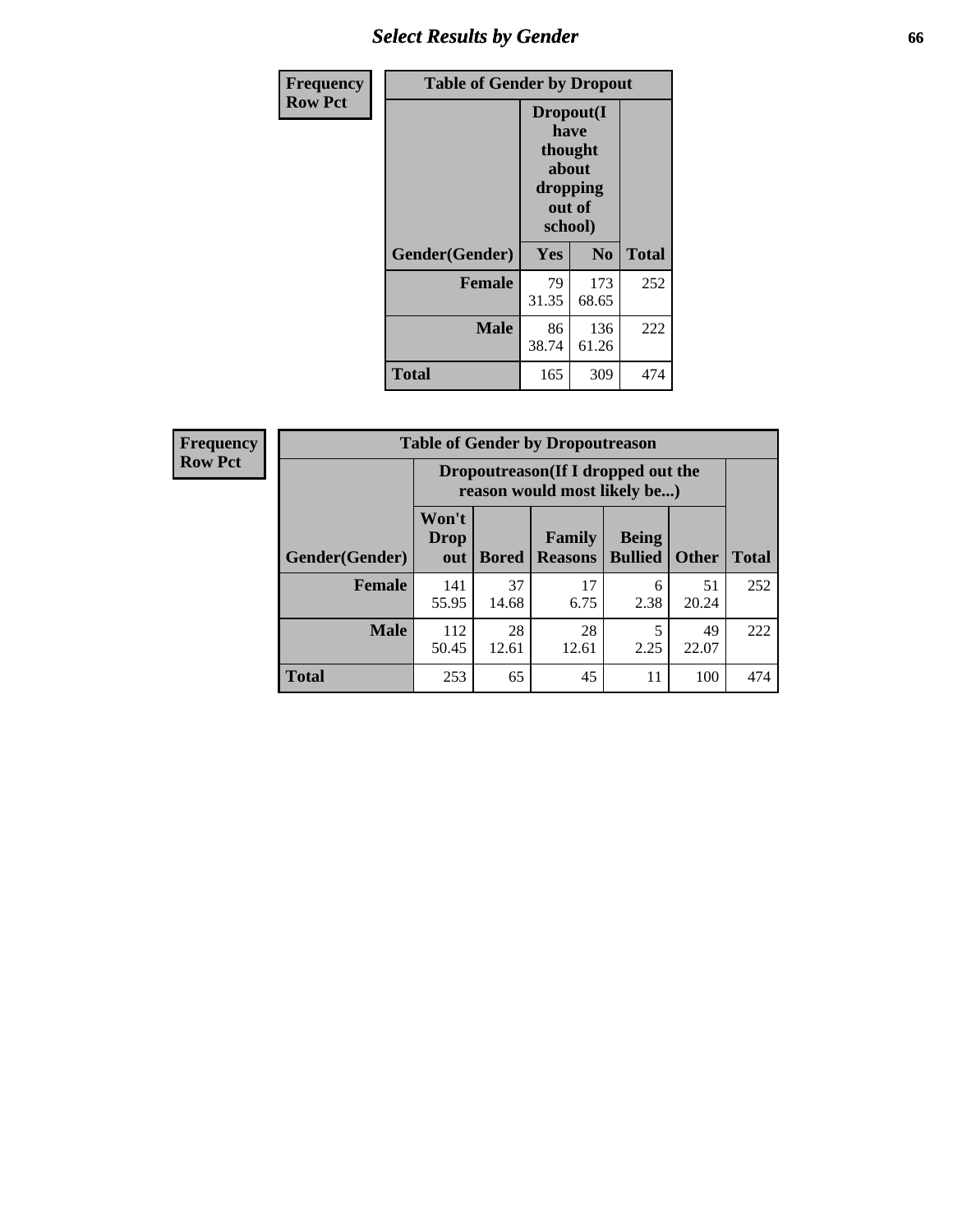*School Safety* **67**

| Frequency      | <b>Table of Gender by Bullied2</b> |                 |                |              |
|----------------|------------------------------------|-----------------|----------------|--------------|
| <b>Row Pct</b> |                                    | <b>Bullied2</b> |                |              |
|                | Gender(Gender)                     | <b>Yes</b>      | N <sub>0</sub> | <b>Total</b> |
|                | <b>Female</b>                      | 32<br>12.70     | 220<br>87.30   | 252          |
|                | <b>Male</b>                        | 16<br>7.21      | 206<br>92.79   | 222          |
|                | Total                              | 48              | 426            | 474          |

| Frequency      | <b>Table of Gender by Bulliedothers2</b> |                       |                |              |
|----------------|------------------------------------------|-----------------------|----------------|--------------|
| <b>Row Pct</b> |                                          | <b>Bulliedothers2</b> |                |              |
|                | Gender(Gender)                           | Yes                   | N <sub>0</sub> | <b>Total</b> |
|                | <b>Female</b>                            | 17<br>6.75            | 235<br>93.25   | 252          |
|                | <b>Male</b>                              | 16<br>7.21            | 206<br>92.79   | 222          |
|                | <b>Total</b>                             | 33                    | 441            | 474          |

| Frequency      | <b>Table of Gender by Weaponschool2</b> |                      |                |              |
|----------------|-----------------------------------------|----------------------|----------------|--------------|
| <b>Row Pct</b> |                                         | <b>Weaponschool2</b> |                |              |
|                | Gender(Gender)                          | Yes                  | N <sub>0</sub> | <b>Total</b> |
|                | <b>Female</b>                           | 1.59                 | 248<br>98.41   | 252          |
|                | <b>Male</b>                             | 1.80                 | 218<br>98.20   | 222          |
|                | <b>Total</b>                            | 8                    | 466            | 474          |

| <b>Frequency</b> | <b>Table of Gender by Absentunsafe2</b> |               |                |              |
|------------------|-----------------------------------------|---------------|----------------|--------------|
| <b>Row Pct</b>   |                                         | Absentunsafe2 |                |              |
|                  | Gender(Gender)                          | Yes           | N <sub>0</sub> | <b>Total</b> |
|                  | <b>Female</b>                           | 1.98          | 247<br>98.02   | 252          |
|                  | <b>Male</b>                             | 1.35          | 219<br>98.65   | 222          |
|                  | <b>Total</b>                            | 8             | 466            | 474          |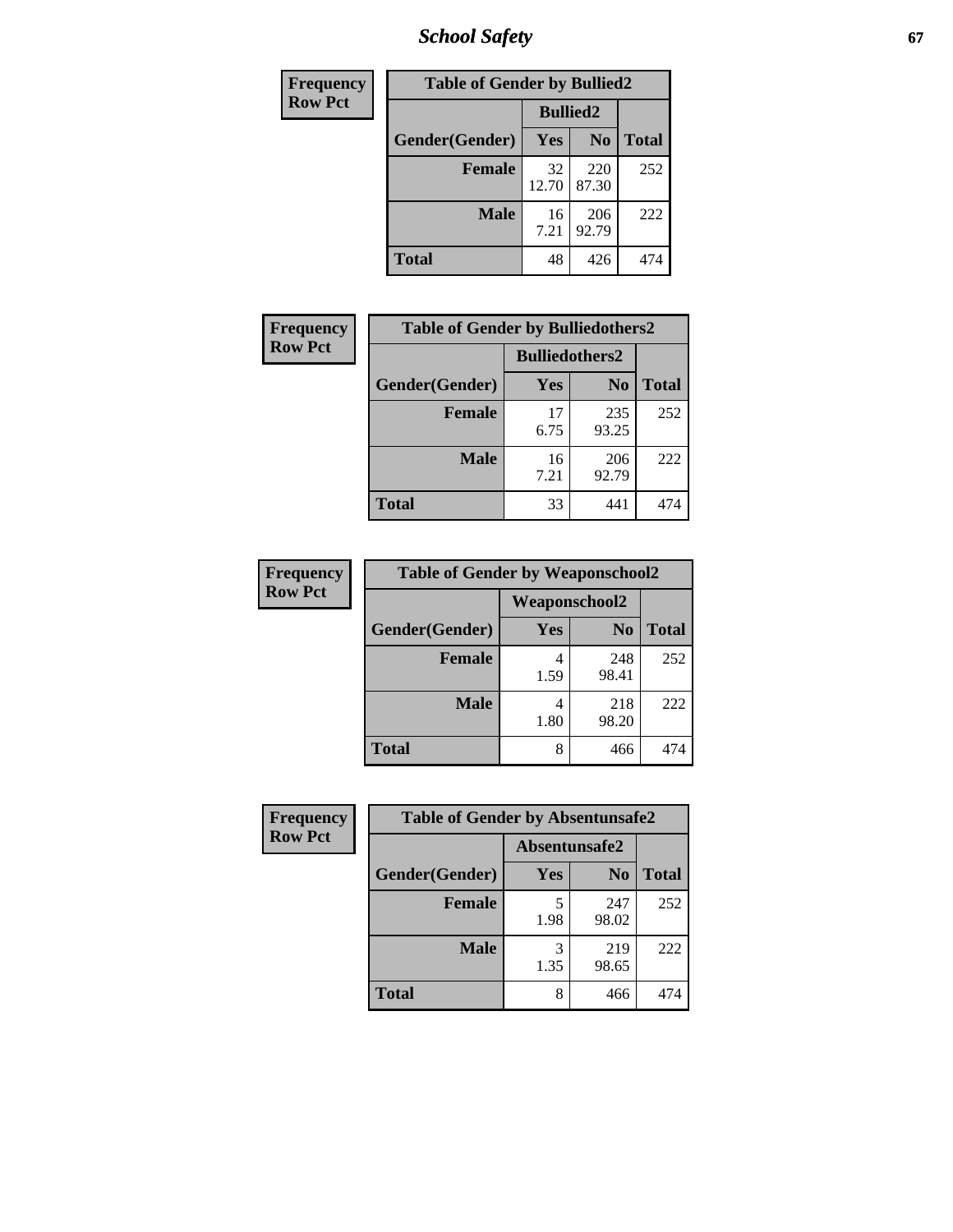*School Safety* **68**

| Frequency      | <b>Table of Gender by Gangself</b> |                                                                                                        |                |              |
|----------------|------------------------------------|--------------------------------------------------------------------------------------------------------|----------------|--------------|
| <b>Row Pct</b> |                                    | <b>Gangself</b> (I<br>have<br>participated<br>in illegal gang<br>activities in<br>the past 30<br>days) |                |              |
|                | Gender(Gender)                     | Yes                                                                                                    | N <sub>0</sub> | <b>Total</b> |
|                | <b>Female</b>                      | 7<br>2.78                                                                                              | 245<br>97.22   | 252          |
|                | <b>Male</b>                        | 13<br>5.86                                                                                             | 209<br>94.14   | 222          |
|                | <b>Total</b>                       | 20                                                                                                     | 454            | 474          |

| Frequency      | <b>Table of Gender by Gangpeers</b> |                                                                                                                             |                |              |
|----------------|-------------------------------------|-----------------------------------------------------------------------------------------------------------------------------|----------------|--------------|
| <b>Row Pct</b> |                                     | <b>Gangpeers</b> (I<br>have friends<br>who have<br>participated<br>in illegal gang<br>activities in<br>the past 30<br>days) |                |              |
|                | Gender(Gender)                      | Yes                                                                                                                         | N <sub>0</sub> | <b>Total</b> |
|                | <b>Female</b>                       | 52<br>20.63                                                                                                                 | 200<br>79.37   | 252          |
|                | <b>Male</b>                         | 52<br>23.42                                                                                                                 | 170<br>76.58   | 222          |
|                | <b>Total</b>                        | 104                                                                                                                         | 370            | 474          |

| Frequency      | <b>Table of Gender by Pickedon2</b> |                  |                |              |
|----------------|-------------------------------------|------------------|----------------|--------------|
| <b>Row Pct</b> |                                     | <b>Pickedon2</b> |                |              |
|                | Gender(Gender)                      | Yes              | N <sub>0</sub> | <b>Total</b> |
|                | <b>Female</b>                       | 76<br>30.16      | 176<br>69.84   | 252          |
|                | <b>Male</b>                         | 70<br>31.53      | 152<br>68.47   | 222          |
|                | <b>Total</b>                        | 146              | 328            | 474          |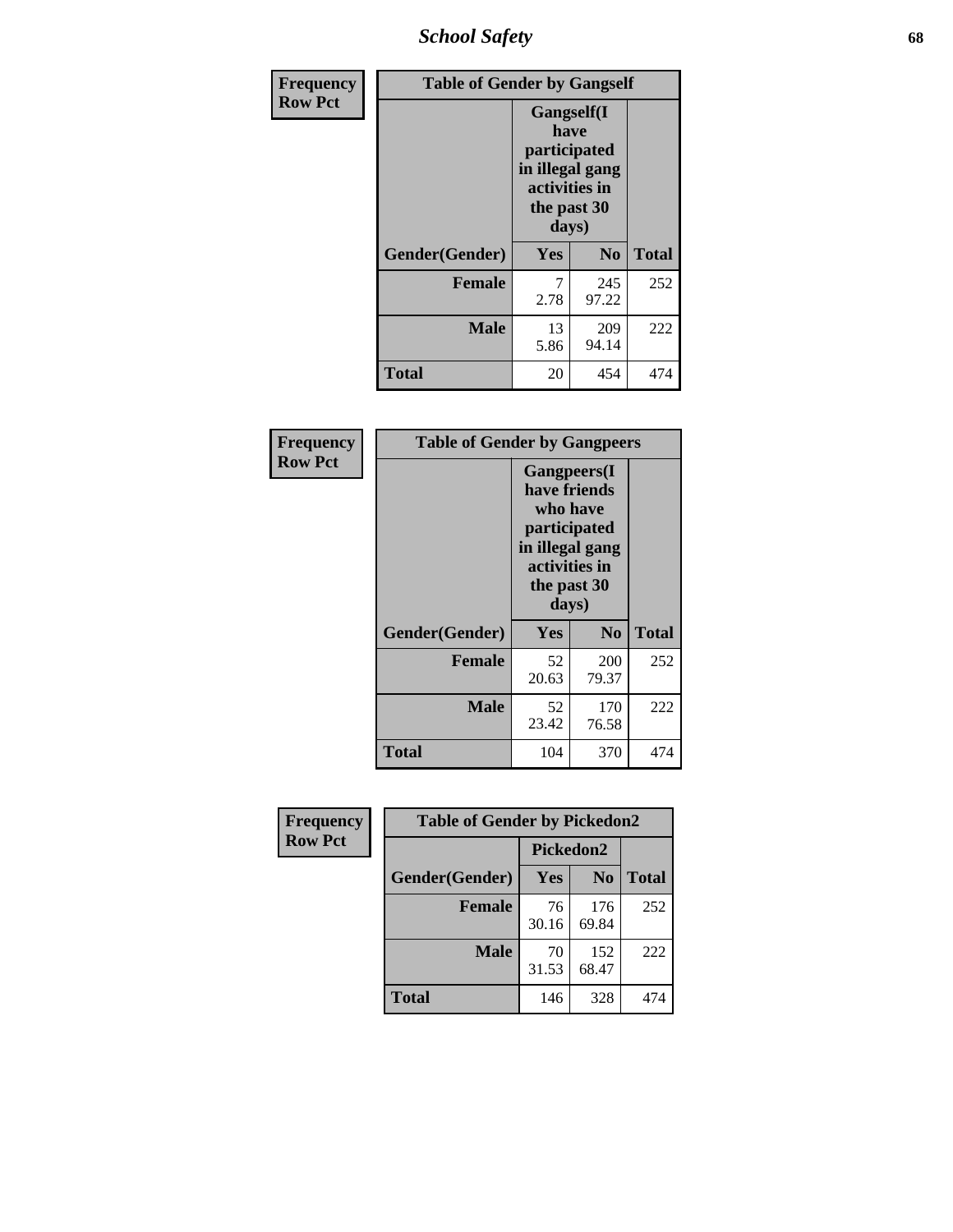*School Safety* **69**

| Frequency      | <b>Table of Gender by Safeschool2</b> |              |                |              |
|----------------|---------------------------------------|--------------|----------------|--------------|
| <b>Row Pct</b> |                                       | Safeschool2  |                |              |
|                | Gender(Gender)                        | <b>Yes</b>   | N <sub>0</sub> | <b>Total</b> |
|                | <b>Female</b>                         | 190<br>75.40 | 62<br>24.60    | 252          |
|                | <b>Male</b>                           | 164<br>73.87 | 58<br>26.13    | 222          |
|                | <b>Total</b>                          | 354          | 120            | 474          |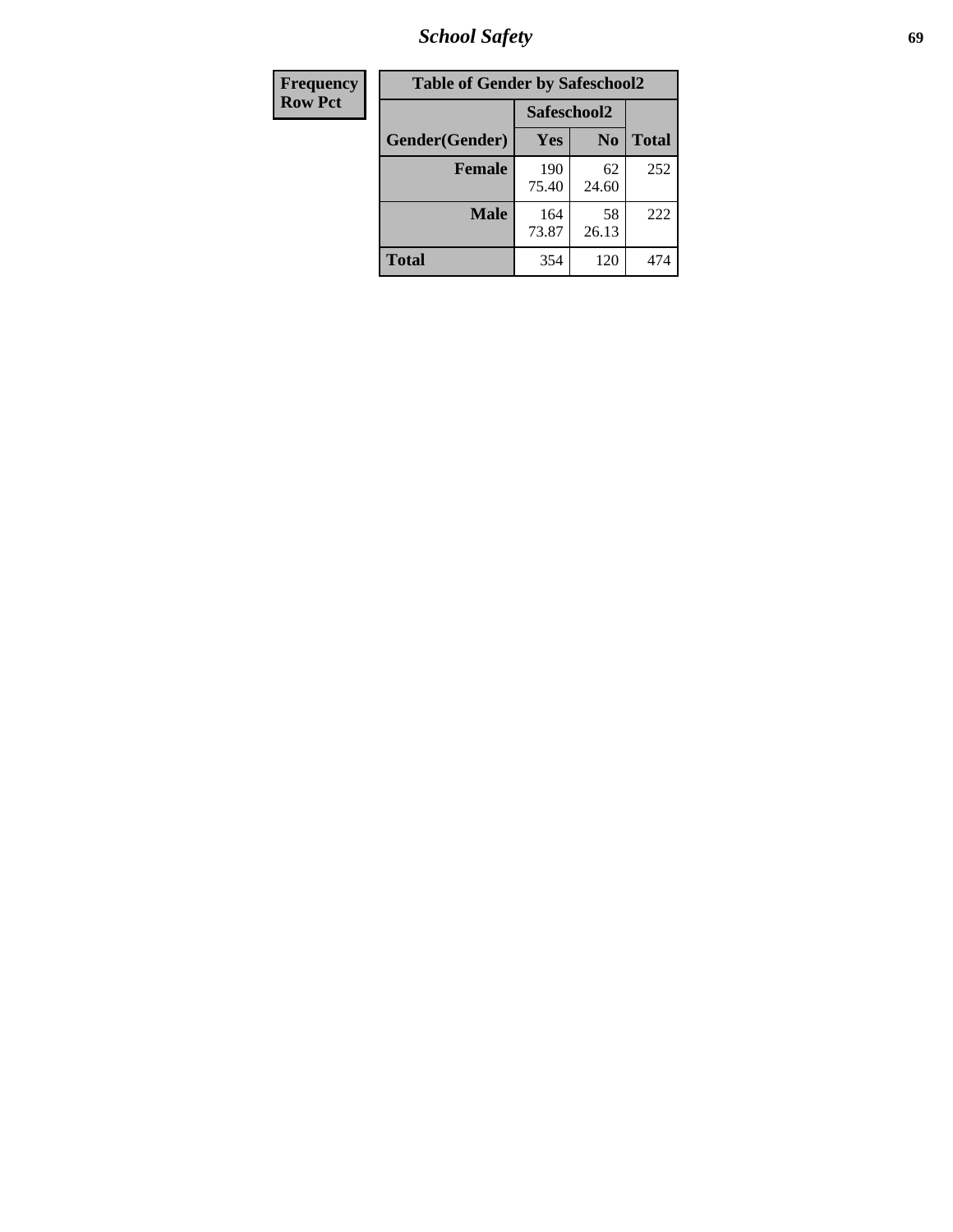# *Incidence of Drug Use* **70**

| <b>Frequency</b> | <b>Table of Gender by AlcoholAlt</b> |                                          |                |              |
|------------------|--------------------------------------|------------------------------------------|----------------|--------------|
| <b>Row Pct</b>   |                                      | AlcoholAlt(Alcohol<br>use, past 30 days) |                |              |
|                  | Gender(Gender)                       | <b>Yes</b>                               | N <sub>0</sub> | <b>Total</b> |
|                  | <b>Female</b>                        | 78<br>30.95                              | 174<br>69.05   | 252          |
|                  | <b>Male</b>                          | 72<br>32.43                              | 150<br>67.57   | 222          |
|                  | <b>Total</b>                         | 150                                      | 324            | 474          |

| Frequency      | <b>Table of Gender by TobaccoAny</b> |                                          |                |              |  |
|----------------|--------------------------------------|------------------------------------------|----------------|--------------|--|
| <b>Row Pct</b> |                                      | TobaccoAny(Tobacco<br>use, past 30 days) |                |              |  |
|                | Gender(Gender)                       | Yes                                      | N <sub>0</sub> | <b>Total</b> |  |
|                | <b>Female</b>                        | 59<br>23.41                              | 193<br>76.59   | 252          |  |
|                | <b>Male</b>                          | 84<br>37.84                              | 138<br>62.16   | 222          |  |
|                | Total                                | 143                                      | 331            |              |  |

| <b>Frequency</b> | <b>Table of Gender by MarijuanaAlt</b> |                                              |                |              |
|------------------|----------------------------------------|----------------------------------------------|----------------|--------------|
| <b>Row Pct</b>   |                                        | MarijuanaAlt(Marijuana<br>use, past 30 days) |                |              |
|                  | Gender(Gender)                         | <b>Yes</b>                                   | N <sub>0</sub> | <b>Total</b> |
|                  | <b>Female</b>                          | 27<br>10.71                                  | 225<br>89.29   | 252          |
|                  | <b>Male</b>                            | 41<br>18.47                                  | 181<br>81.53   | 222          |
|                  | <b>Total</b>                           | 68                                           | 406            | 474          |

| <b>Frequency</b> | <b>Table of Gender by OtherDrugAny</b> |                         |                           |              |
|------------------|----------------------------------------|-------------------------|---------------------------|--------------|
| <b>Row Pct</b>   |                                        | drug use, past 30 days) | <b>OtherDrugAny(Other</b> |              |
|                  | <b>Gender</b> (Gender)                 | <b>Yes</b>              | N <sub>0</sub>            | <b>Total</b> |
|                  | <b>Female</b>                          | 23<br>9.13              | 229<br>90.87              | 252          |
|                  | <b>Male</b>                            | 18<br>8.11              | 204<br>91.89              | 222          |
|                  | <b>Total</b>                           | 41                      | 433                       | 474          |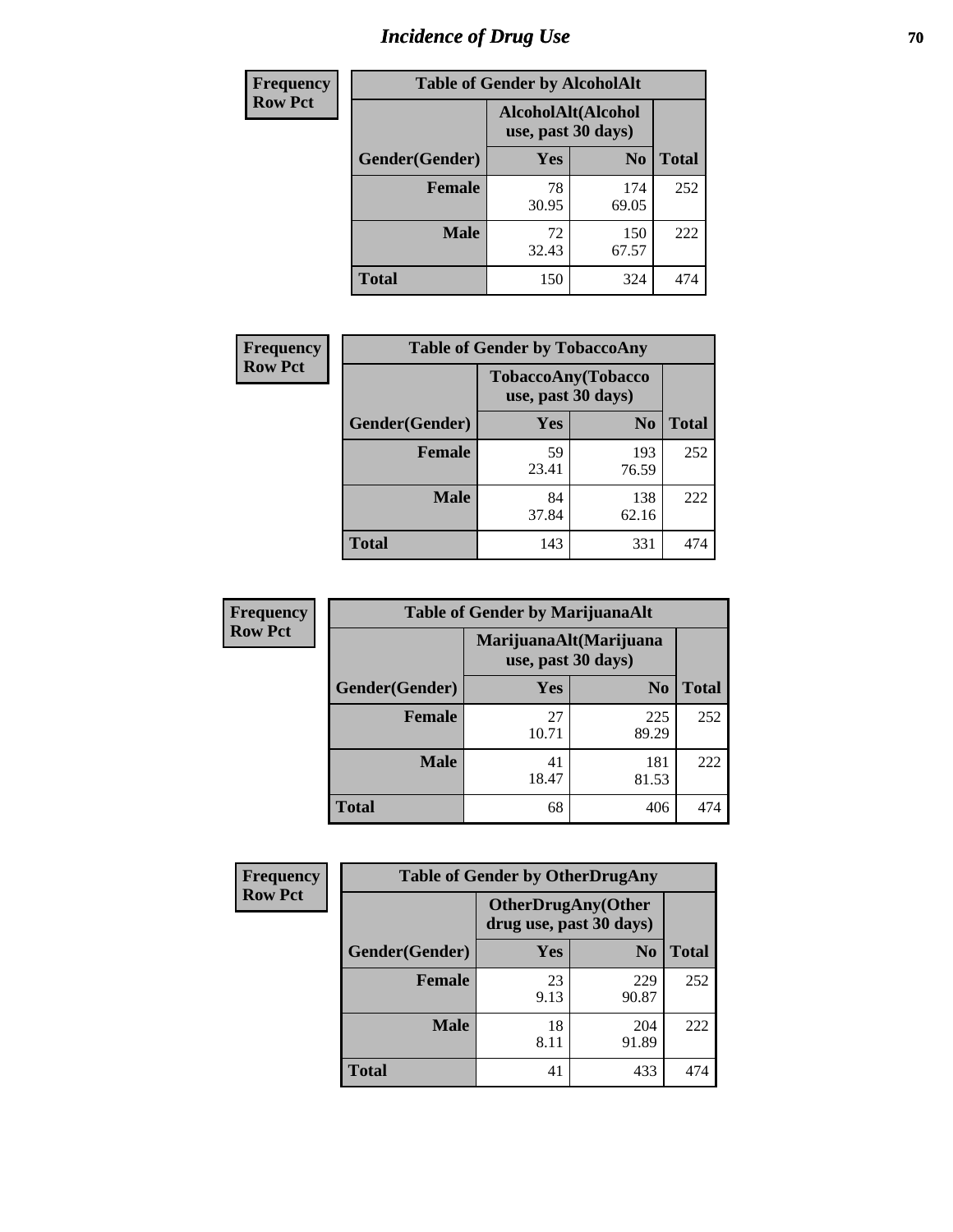#### *Average Age at Onset of Use* **71** *Results for "Average Age at Onset of Use" questions exclude students who said they did not use that substance*

#### **Gender=Female**

| <b>Variable</b>    | <b>Label</b>                                                       | <b>Mean</b> |
|--------------------|--------------------------------------------------------------------|-------------|
| Alcoholinit2       | I started using alcohol when I was                                 | 14.11       |
| Cigarettesinit2    | I started smoking tobacco when I was                               | 13.33       |
| Smokelessinit2     | I started chewing tobacco when I was                               | 13.43       |
| Marijuanainit2     | I started using marijuana when I was                               | 14.67       |
| Cocaineinit2       | I started using cocaine when I was                                 | 15.75       |
| Inhalantsinit2     | I started using inhalants when I was                               | 13.43       |
| Steroidsinit2      | I started using steroids when I was                                | 18.00       |
| Ecstasyinit2       | I started using ecstasy when I was                                 | 15.63       |
| Methinit2          | I started using methamphetamines when I was                        | 13.00       |
| Hallucinogensinit2 | I started using hallucinogens when I was                           | 14.50       |
| Prescription in t2 | I started using prescription drugs not prescribed to me when I was | 13.29       |

#### **Gender=Male**

| <b>Variable</b>    | Label                                                              | <b>Mean</b> |
|--------------------|--------------------------------------------------------------------|-------------|
| Alcoholinit2       | I started using alcohol when I was                                 | 13.96       |
| Cigarettesinit2    | I started smoking tobacco when I was                               | 13.46       |
| Smokelessinit2     | I started chewing tobacco when I was                               | 12.68       |
| Marijuanainit2     | I started using marijuana when I was                               | 14.45       |
| Cocaineinit2       | I started using cocaine when I was                                 | 15.33       |
| Inhalantsinit2     | I started using inhalants when I was                               | 13.33       |
| Steroidsinit2      | I started using steroids when I was                                | 15.50       |
| Ecstasyinit2       | I started using ecstasy when I was                                 | 16.00       |
| Methinit2          | I started using methamphetamines when I was                        | 14.00       |
| Hallucinogensinit2 | I started using hallucinogens when I was                           |             |
| Prescriptioninit2  | I started using prescription drugs not prescribed to me when I was | 14.38       |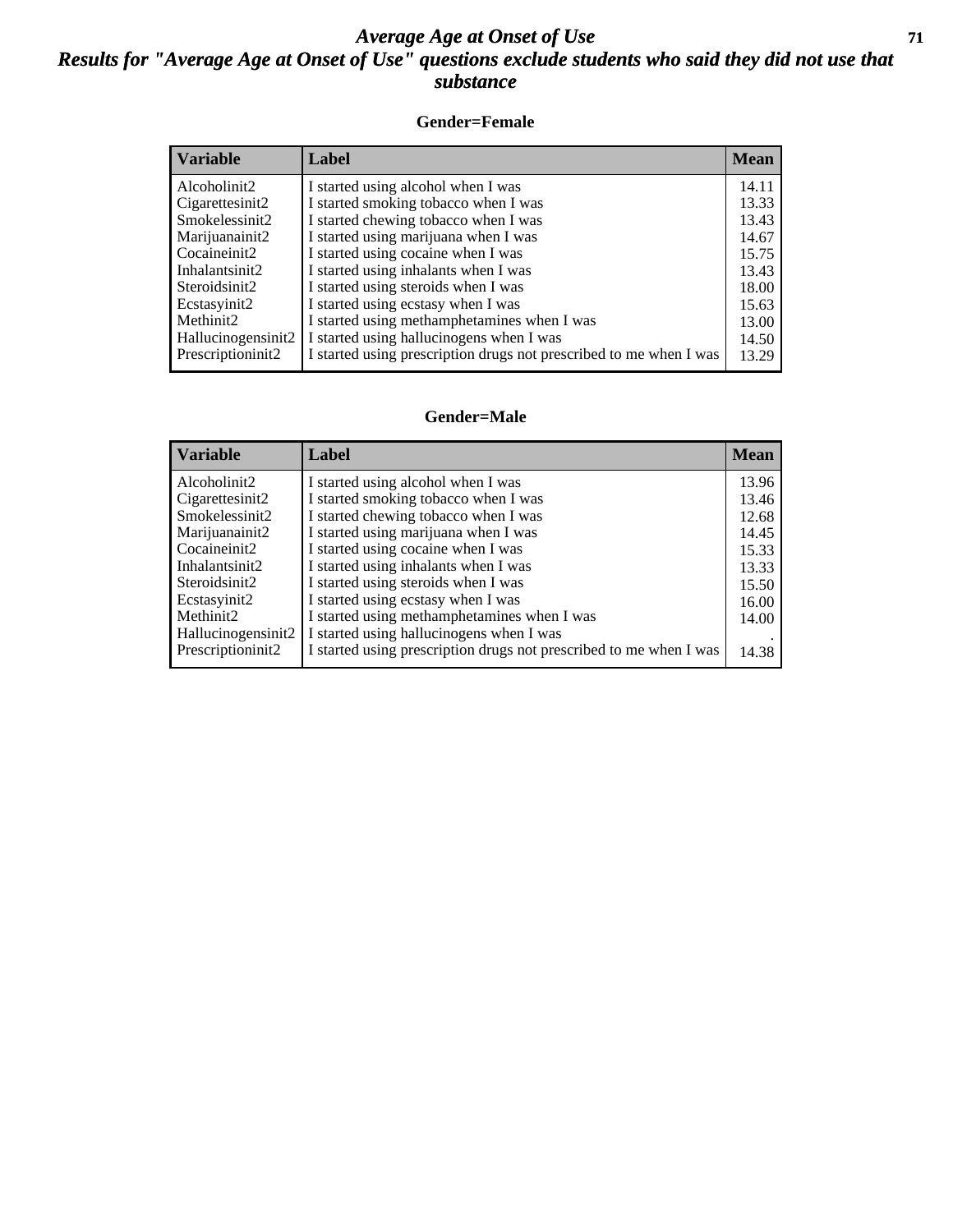# *I Think These Drugs are Harmful* **72**

| <b>Frequency</b> | <b>Table of Gender by Alcoholharmdich</b> |                                                   |                |              |
|------------------|-------------------------------------------|---------------------------------------------------|----------------|--------------|
| <b>Row Pct</b>   |                                           | Alcoholharmdich(I<br>think alcohol is<br>harmful) |                |              |
|                  | Gender(Gender)                            | Yes                                               | N <sub>0</sub> | <b>Total</b> |
|                  | <b>Female</b>                             | 190<br>75.40                                      | 62<br>24.60    | 252          |
|                  | <b>Male</b>                               | 176<br>79.28                                      | 46<br>20.72    | 222          |
|                  | Total                                     | 366                                               | 108            | 474          |

| Frequency      | <b>Table of Gender by Tobaccoharmdich</b> |                              |                   |              |
|----------------|-------------------------------------------|------------------------------|-------------------|--------------|
| <b>Row Pct</b> |                                           | think tobacco is<br>harmful) | Tobaccoharmdich(I |              |
|                | Gender(Gender)                            | Yes                          | N <sub>0</sub>    | <b>Total</b> |
|                | <b>Female</b>                             | 235<br>93.25                 | 17<br>6.75        | 252          |
|                | <b>Male</b>                               | 206<br>92.79                 | 16<br>7.21        | 222          |
|                | <b>Total</b>                              | 441                          | 33                | 474          |

| Frequency      | <b>Table of Gender by Marijuanaharmdich</b> |                                                       |                |              |  |
|----------------|---------------------------------------------|-------------------------------------------------------|----------------|--------------|--|
| <b>Row Pct</b> |                                             | Marijuanaharmdich(I<br>think marijuana is<br>harmful) |                |              |  |
|                | Gender(Gender)                              | <b>Yes</b>                                            | N <sub>0</sub> | <b>Total</b> |  |
|                | <b>Female</b>                               | 214<br>84.92                                          | 38<br>15.08    | 252          |  |
|                | <b>Male</b>                                 | 169<br>76.13                                          | 53<br>23.87    | 222          |  |
|                | <b>Total</b>                                | 383                                                   | 91             | 474          |  |

| Frequency      | <b>Table of Gender by Otherdrugharmdich</b> |                                                          |                |              |  |
|----------------|---------------------------------------------|----------------------------------------------------------|----------------|--------------|--|
| <b>Row Pct</b> |                                             | Otherdrugharmdich(I<br>think other drugs are<br>harmful) |                |              |  |
|                | Gender(Gender)                              | <b>Yes</b>                                               | N <sub>0</sub> | <b>Total</b> |  |
|                | <b>Female</b>                               | 239<br>94.84                                             | 13<br>5.16     | 252          |  |
|                | <b>Male</b>                                 | 207<br>93.24                                             | 15<br>6.76     | 222          |  |
|                | <b>Total</b>                                | 446                                                      | 28             | 474          |  |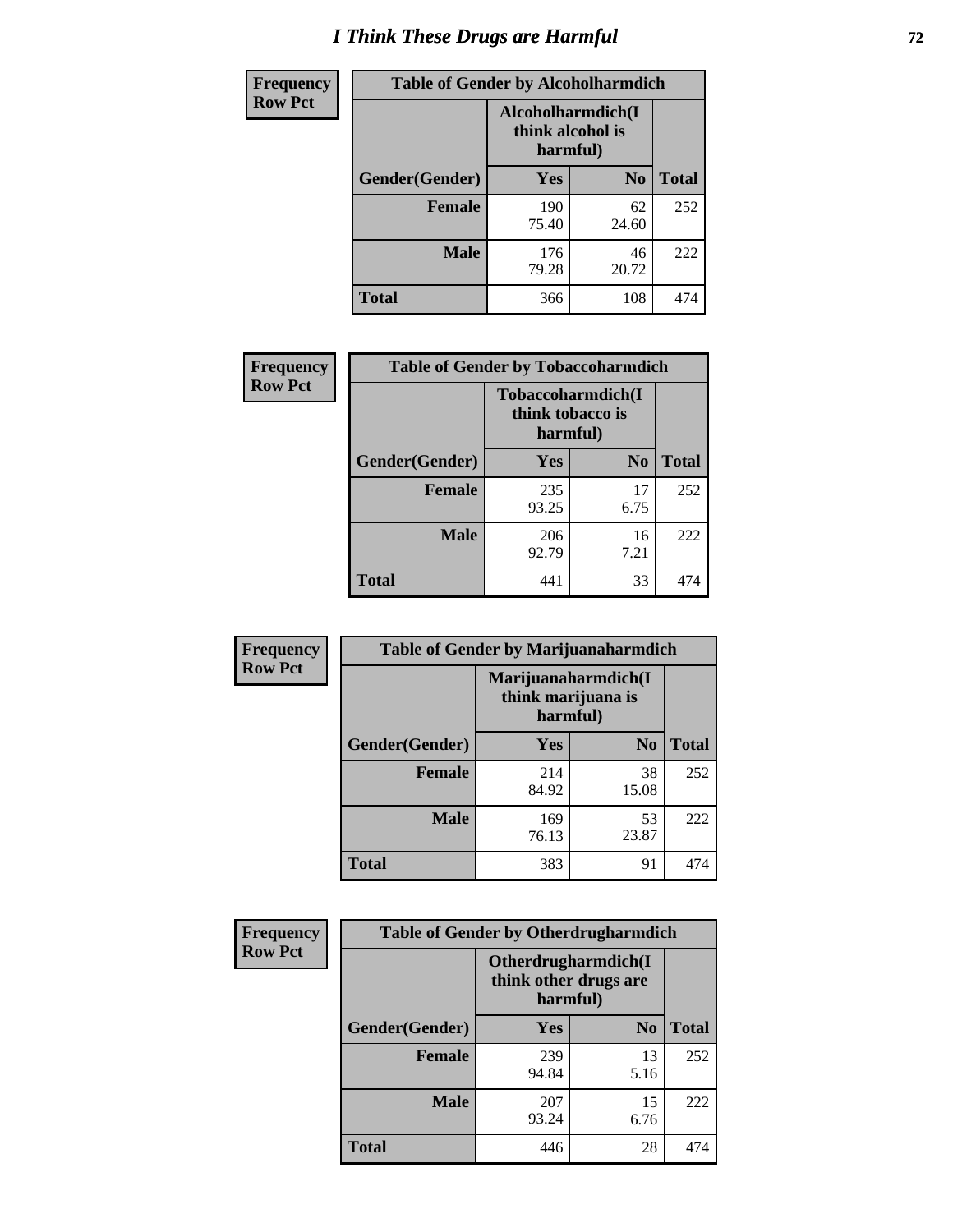| <b>Frequency</b> | <b>Table of Gender by Alcohollocation1</b> |                                                               |             |              |
|------------------|--------------------------------------------|---------------------------------------------------------------|-------------|--------------|
| <b>Row Pct</b>   |                                            | <b>Alcohollocation1(Places</b><br><b>Friends Use Alcohol)</b> |             |              |
|                  | Gender(Gender)                             |                                                               | Do Not Use  | <b>Total</b> |
|                  | <b>Female</b>                              | 197<br>78.17                                                  | 55<br>21.83 | 252          |
|                  | <b>Male</b>                                | 160<br>72.07                                                  | 62<br>27.93 | 222          |
|                  | <b>Total</b>                               | 357                                                           | 117         | 474          |

| <b>Frequency</b> | <b>Table of Gender by Alcohollocation2</b> |                                                               |              |              |
|------------------|--------------------------------------------|---------------------------------------------------------------|--------------|--------------|
| <b>Row Pct</b>   |                                            | <b>Alcohollocation2(Places</b><br><b>Friends Use Alcohol)</b> |              |              |
|                  | <b>Gender</b> (Gender)                     |                                                               | Home         | <b>Total</b> |
|                  | <b>Female</b>                              | 132<br>52.38                                                  | 120<br>47.62 | 252          |
|                  | <b>Male</b>                                | 118<br>53.15                                                  | 104<br>46.85 | 222          |
|                  | <b>Total</b>                               | 250                                                           | 224          | 474          |

| Frequency      | <b>Table of Gender by Alcohollocation3</b> |                                                                |               |              |
|----------------|--------------------------------------------|----------------------------------------------------------------|---------------|--------------|
| <b>Row Pct</b> |                                            | <b>Alcohollocation3</b> (Places<br><b>Friends Use Alcohol)</b> |               |              |
|                | Gender(Gender)                             |                                                                | <b>School</b> | <b>Total</b> |
|                | <b>Female</b>                              | 242<br>96.03                                                   | 10<br>3.97    | 252          |
|                | <b>Male</b>                                | 209<br>94.14                                                   | 13<br>5.86    | 222          |
|                | <b>Total</b>                               | 451                                                            | 23            | 474          |

| <b>Frequency</b> | <b>Table of Gender by Alcohollocation4</b> |                                                               |             |              |
|------------------|--------------------------------------------|---------------------------------------------------------------|-------------|--------------|
| <b>Row Pct</b>   |                                            | <b>Alcohollocation4(Places</b><br><b>Friends Use Alcohol)</b> |             |              |
|                  | Gender(Gender)                             |                                                               | Car         | <b>Total</b> |
|                  | <b>Female</b>                              | 212<br>84.13                                                  | 40<br>15.87 | 252          |
|                  | <b>Male</b>                                | 184<br>82.88                                                  | 38<br>17.12 | 222          |
|                  | <b>Total</b>                               | 396                                                           | 78          | 474          |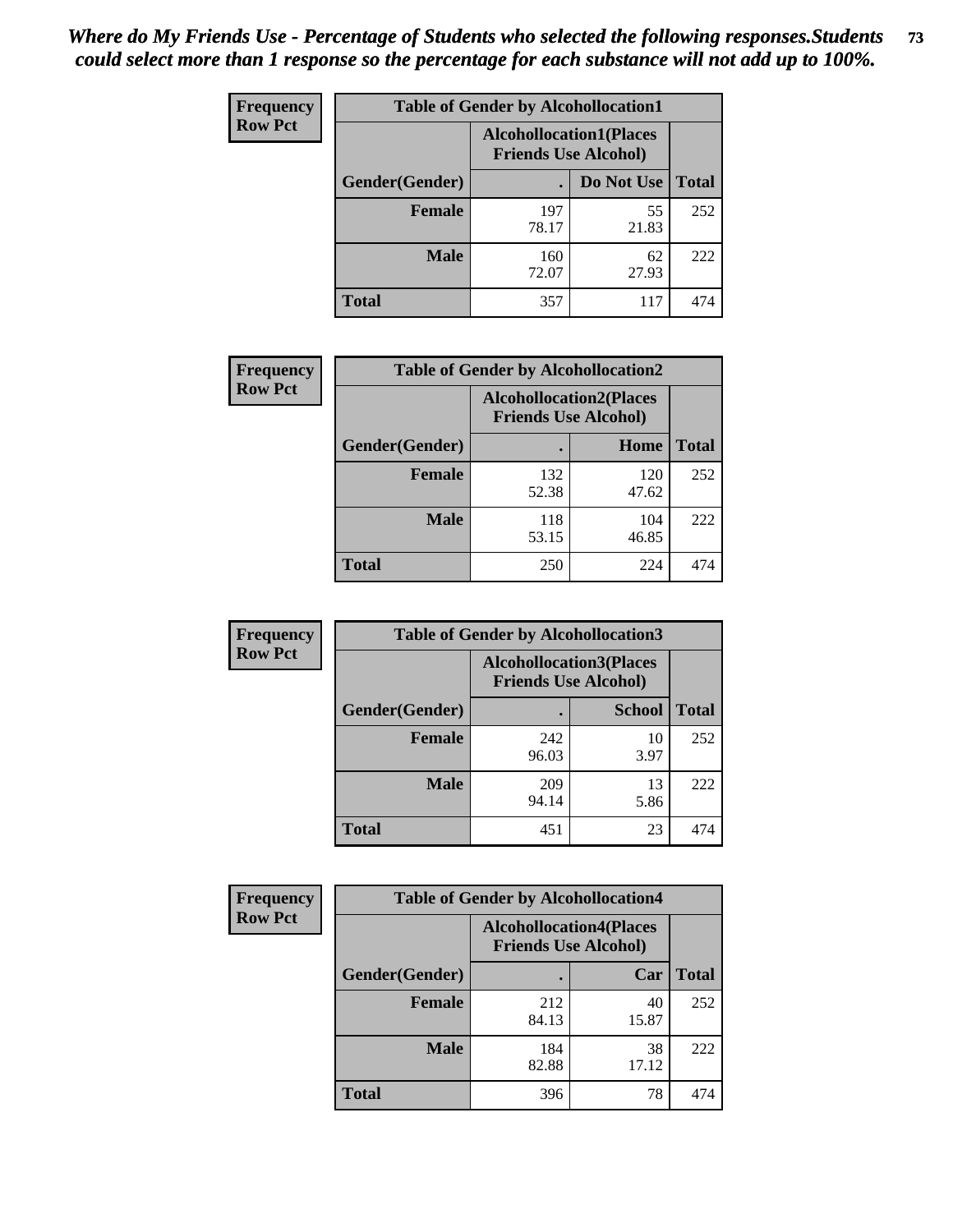| <b>Frequency</b> |                | <b>Table of Gender by Alcohollocation5</b>                    |                                 |              |
|------------------|----------------|---------------------------------------------------------------|---------------------------------|--------------|
| <b>Row Pct</b>   |                | <b>Alcohollocation5(Places</b><br><b>Friends Use Alcohol)</b> |                                 |              |
|                  | Gender(Gender) | ٠                                                             | <b>Friend's</b><br><b>House</b> | <b>Total</b> |
|                  | <b>Female</b>  | 88<br>34.92                                                   | 164<br>65.08                    | 252          |
|                  | <b>Male</b>    | 99<br>44.59                                                   | 123<br>55.41                    | 222          |
|                  | <b>Total</b>   | 187                                                           | 287                             | 474          |

| <b>Frequency</b> | <b>Table of Gender by Alcohollocation6</b> |                                                               |              |              |
|------------------|--------------------------------------------|---------------------------------------------------------------|--------------|--------------|
| <b>Row Pct</b>   |                                            | <b>Alcohollocation6(Places</b><br><b>Friends Use Alcohol)</b> |              |              |
|                  | Gender(Gender)                             |                                                               | <b>Other</b> | <b>Total</b> |
|                  | <b>Female</b>                              | 158<br>62.70                                                  | 94<br>37.30  | 252          |
|                  | <b>Male</b>                                | 139<br>62.61                                                  | 83<br>37.39  | 222          |
|                  | <b>Total</b>                               | 297                                                           | 177          | 474          |

| Frequency      | <b>Table of Gender by Tobaccolocation1</b> |                                                               |             |              |  |
|----------------|--------------------------------------------|---------------------------------------------------------------|-------------|--------------|--|
| <b>Row Pct</b> |                                            | <b>Tobaccolocation1(Places</b><br><b>Friends Use Tobacco)</b> |             |              |  |
|                | Gender(Gender)                             |                                                               | Do Not Use  | <b>Total</b> |  |
|                | Female                                     | 159<br>63.10                                                  | 93<br>36.90 | 252          |  |
|                | <b>Male</b>                                | 156<br>70.27                                                  | 66<br>29.73 | 222          |  |
|                | <b>Total</b>                               | 315                                                           | 159         | 474          |  |

| <b>Frequency</b> | <b>Table of Gender by Tobaccolocation2</b> |                                                               |              |              |
|------------------|--------------------------------------------|---------------------------------------------------------------|--------------|--------------|
| <b>Row Pct</b>   |                                            | <b>Tobaccolocation2(Places</b><br><b>Friends Use Tobacco)</b> |              |              |
|                  | Gender(Gender)                             |                                                               | Home         | <b>Total</b> |
|                  | Female                                     | 129<br>51.19                                                  | 123<br>48.81 | 252          |
|                  | <b>Male</b>                                | 95<br>42.79                                                   | 127<br>57.21 | 222          |
|                  | <b>Total</b>                               | 224                                                           | 250          | 474          |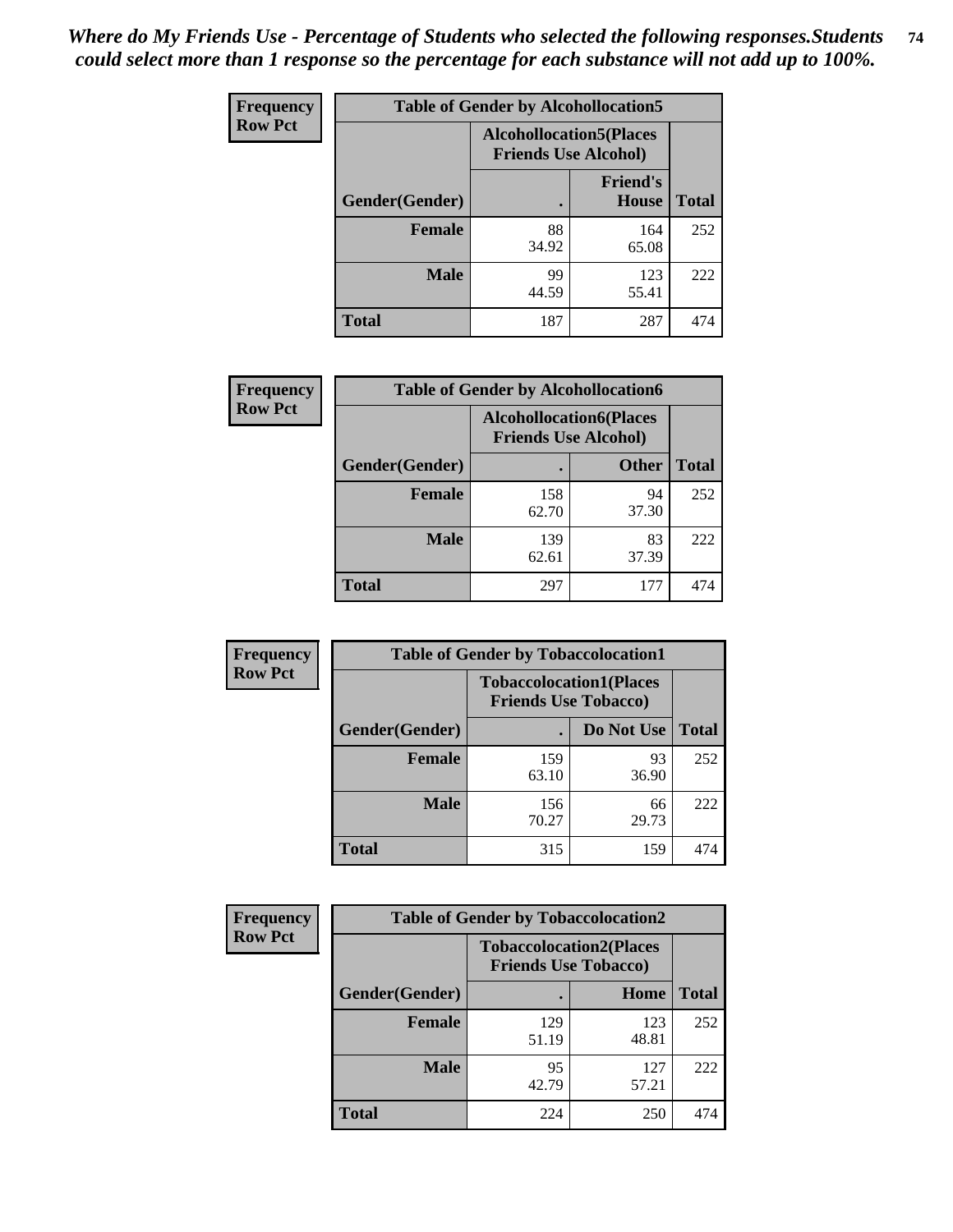| <b>Frequency</b> | <b>Table of Gender by Tobaccolocation3</b> |                             |                                |              |
|------------------|--------------------------------------------|-----------------------------|--------------------------------|--------------|
| <b>Row Pct</b>   |                                            | <b>Friends Use Tobacco)</b> | <b>Tobaccolocation3(Places</b> |              |
|                  | Gender(Gender)                             |                             | <b>School</b>                  | <b>Total</b> |
|                  | <b>Female</b>                              | 220<br>87.30                | 32<br>12.70                    | 252          |
|                  | <b>Male</b>                                | 150<br>67.57                | 72<br>32.43                    | 222          |
|                  | <b>Total</b>                               | 370                         | 104                            | 474          |

| <b>Frequency</b> | <b>Table of Gender by Tobaccolocation4</b> |                                                               |              |              |
|------------------|--------------------------------------------|---------------------------------------------------------------|--------------|--------------|
| <b>Row Pct</b>   |                                            | <b>Tobaccolocation4(Places</b><br><b>Friends Use Tobacco)</b> |              |              |
|                  | Gender(Gender)                             |                                                               | Car          | <b>Total</b> |
|                  | <b>Female</b>                              | 155<br>61.51                                                  | 97<br>38.49  | 252          |
|                  | <b>Male</b>                                | 110<br>49.55                                                  | 112<br>50.45 | 222          |
|                  | <b>Total</b>                               | 265                                                           | 209          | 474          |

| <b>Frequency</b> | <b>Table of Gender by Tobaccolocation5</b> |                                                               |                          |              |
|------------------|--------------------------------------------|---------------------------------------------------------------|--------------------------|--------------|
| <b>Row Pct</b>   |                                            | <b>Tobaccolocation5(Places</b><br><b>Friends Use Tobacco)</b> |                          |              |
|                  | Gender(Gender)                             |                                                               | <b>Friend's</b><br>House | <b>Total</b> |
|                  | <b>Female</b>                              | 132<br>52.38                                                  | 120<br>47.62             | 252          |
|                  | <b>Male</b>                                | 103<br>46.40                                                  | 119<br>53.60             | 222          |
|                  | <b>Total</b>                               | 235                                                           | 239                      | 474          |

| <b>Frequency</b> | <b>Table of Gender by Tobaccolocation6</b> |                                                               |              |              |
|------------------|--------------------------------------------|---------------------------------------------------------------|--------------|--------------|
| <b>Row Pct</b>   |                                            | <b>Tobaccolocation6(Places</b><br><b>Friends Use Tobacco)</b> |              |              |
|                  | Gender(Gender)                             |                                                               | <b>Other</b> | <b>Total</b> |
|                  | Female                                     | 162<br>64.29                                                  | 90<br>35.71  | 252          |
|                  | <b>Male</b>                                | 125<br>56.31                                                  | 97<br>43.69  | 222          |
|                  | <b>Total</b>                               | 287                                                           | 187          | 474          |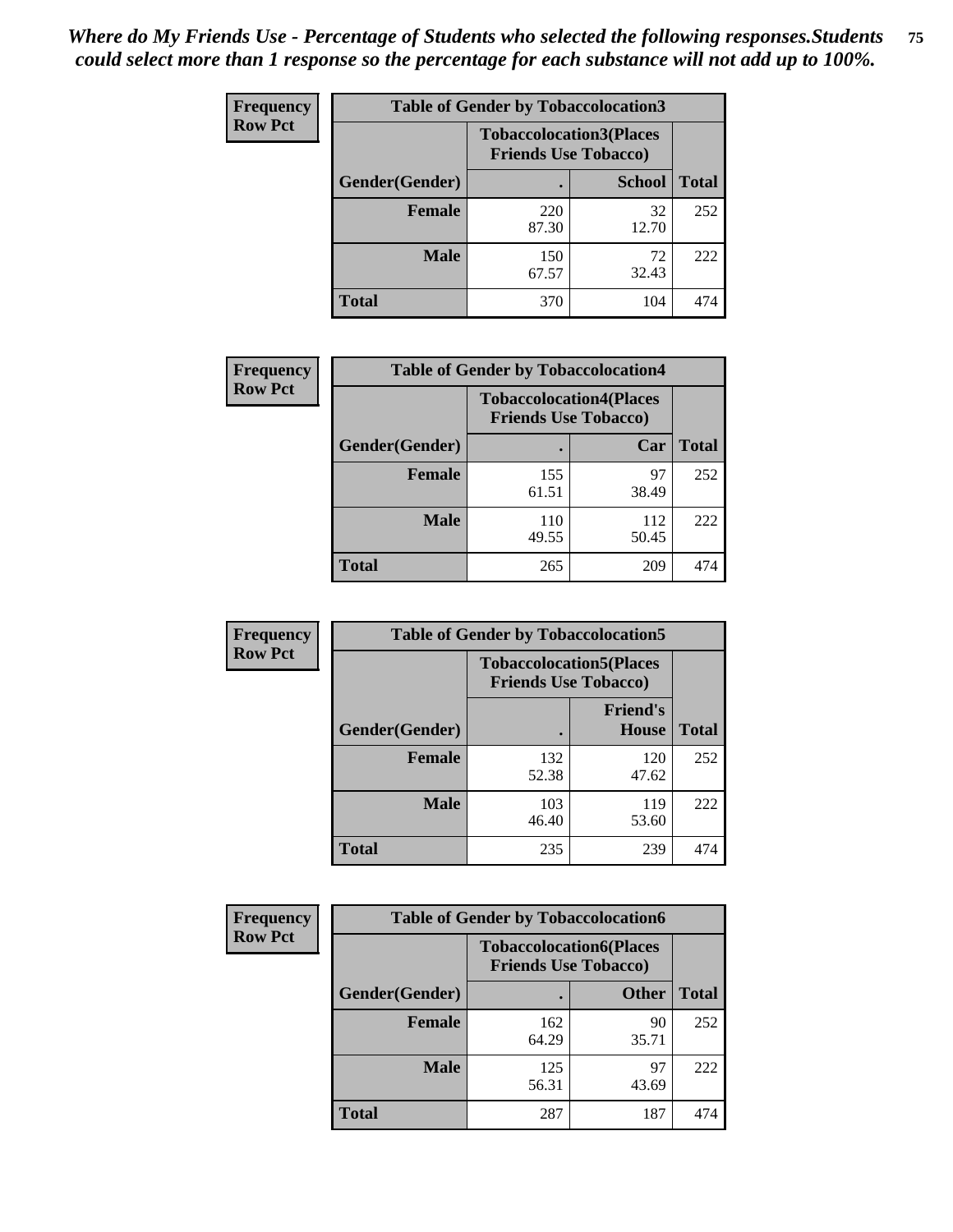| <b>Frequency</b> | <b>Table of Gender by Marijuanalocation1</b> |                                                                    |              |              |
|------------------|----------------------------------------------|--------------------------------------------------------------------|--------------|--------------|
| <b>Row Pct</b>   |                                              | <b>Marijuanalocation1(Places</b><br><b>Friends Use Marijuana</b> ) |              |              |
|                  | Gender(Gender)                               |                                                                    | Do Not Use   | <b>Total</b> |
|                  | <b>Female</b>                                | 110<br>43.65                                                       | 142<br>56.35 | 252          |
|                  | <b>Male</b>                                  | 107<br>48.20                                                       | 115<br>51.80 | 222          |
|                  | <b>Total</b>                                 | 217                                                                | 257          | 474          |

| <b>Frequency</b> | <b>Table of Gender by Marijuanalocation2</b> |              |                                                                     |              |  |
|------------------|----------------------------------------------|--------------|---------------------------------------------------------------------|--------------|--|
| <b>Row Pct</b>   |                                              |              | <b>Marijuanalocation2(Places)</b><br><b>Friends Use Marijuana</b> ) |              |  |
|                  | Gender(Gender)                               |              | Home                                                                | <b>Total</b> |  |
|                  | <b>Female</b>                                | 175<br>69.44 | 77<br>30.56                                                         | 252          |  |
|                  | <b>Male</b>                                  | 153<br>68.92 | 69<br>31.08                                                         | 222          |  |
|                  | <b>Total</b>                                 | 328          | 146                                                                 | 474          |  |

| <b>Frequency</b> | <b>Table of Gender by Marijuanalocation3</b> |                                                                    |               |              |
|------------------|----------------------------------------------|--------------------------------------------------------------------|---------------|--------------|
| <b>Row Pct</b>   |                                              | <b>Marijuanalocation3(Places</b><br><b>Friends Use Marijuana</b> ) |               |              |
|                  | Gender(Gender)                               |                                                                    | <b>School</b> | <b>Total</b> |
|                  | <b>Female</b>                                | 246<br>97.62                                                       | 6<br>2.38     | 252          |
|                  | <b>Male</b>                                  | 212<br>95.50                                                       | 10<br>4.50    | 222          |
|                  | <b>Total</b>                                 | 458                                                                | 16            | 474          |

| <b>Frequency</b> | <b>Table of Gender by Marijuanalocation4</b> |                                                                    |             |              |  |
|------------------|----------------------------------------------|--------------------------------------------------------------------|-------------|--------------|--|
| <b>Row Pct</b>   |                                              | <b>Marijuanalocation4(Places</b><br><b>Friends Use Marijuana</b> ) |             |              |  |
|                  | Gender(Gender)                               |                                                                    | Car         | <b>Total</b> |  |
|                  | <b>Female</b>                                | 198<br>78.57                                                       | 54<br>21.43 | 252          |  |
|                  | <b>Male</b>                                  | 167<br>75.23                                                       | 55<br>24.77 | 222          |  |
|                  | <b>Total</b>                                 | 365                                                                | 109         | 474          |  |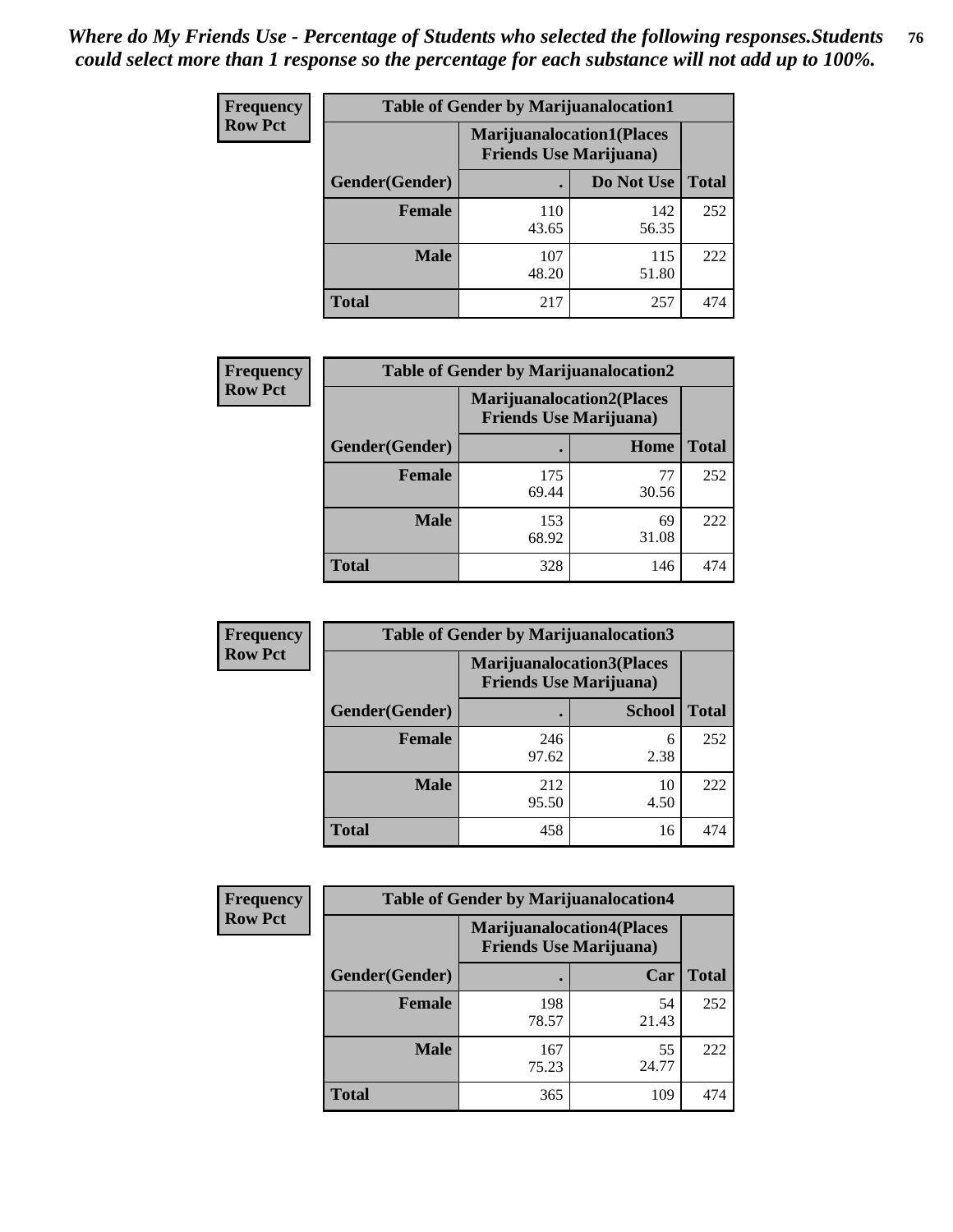| <b>Frequency</b> | <b>Table of Gender by Marijuanalocation5</b> |                                                                     |                                 |              |
|------------------|----------------------------------------------|---------------------------------------------------------------------|---------------------------------|--------------|
| <b>Row Pct</b>   |                                              | <b>Marijuanalocation5</b> (Places<br><b>Friends Use Marijuana</b> ) |                                 |              |
|                  | Gender(Gender)                               |                                                                     | <b>Friend's</b><br><b>House</b> | <b>Total</b> |
|                  | <b>Female</b>                                | 169<br>67.06                                                        | 83<br>32.94                     | 252          |
|                  | <b>Male</b>                                  | 140<br>63.06                                                        | 82<br>36.94                     | 222          |
|                  | <b>Total</b>                                 | 309                                                                 | 165                             | 474          |

| <b>Frequency</b> | <b>Table of Gender by Marijuanalocation6</b> |                                |                                  |              |
|------------------|----------------------------------------------|--------------------------------|----------------------------------|--------------|
| <b>Row Pct</b>   |                                              | <b>Friends Use Marijuana</b> ) | <b>Marijuanalocation6(Places</b> |              |
|                  | <b>Gender</b> (Gender)                       |                                | <b>Other</b>                     | <b>Total</b> |
|                  | Female                                       | 186<br>73.81                   | 66<br>26.19                      | 252          |
|                  | <b>Male</b>                                  | 154<br>69.37                   | 68<br>30.63                      | 222          |
|                  | Total                                        | 340                            | 134                              | 474          |

| <b>Frequency</b> | <b>Table of Gender by Otherdruglocation1</b> |                                            |                                  |              |
|------------------|----------------------------------------------|--------------------------------------------|----------------------------------|--------------|
| <b>Row Pct</b>   |                                              | <b>Friends Use Other Illegal</b><br>Drugs) | <b>Otherdruglocation1(Places</b> |              |
|                  | Gender(Gender)                               |                                            | Do Not Use                       | <b>Total</b> |
|                  | <b>Female</b>                                | 73<br>28.97                                | 179<br>71.03                     | 252          |
|                  | <b>Male</b>                                  | 49<br>22.07                                | 173<br>77.93                     | 222          |
|                  | <b>Total</b>                                 | 122                                        | 352                              | 474          |

| <b>Frequency</b> | <b>Table of Gender by Otherdruglocation2</b> |                                            |                                  |              |
|------------------|----------------------------------------------|--------------------------------------------|----------------------------------|--------------|
| <b>Row Pct</b>   |                                              | <b>Friends Use Other Illegal</b><br>Drugs) | <b>Otherdruglocation2(Places</b> |              |
|                  | Gender(Gender)                               |                                            | Home                             | <b>Total</b> |
|                  | Female                                       | 204<br>80.95                               | 48<br>19.05                      | 252          |
|                  | <b>Male</b>                                  | 195<br>87.84                               | 27<br>12.16                      | 222          |
|                  | <b>Total</b>                                 | 399                                        | 75                               | 474          |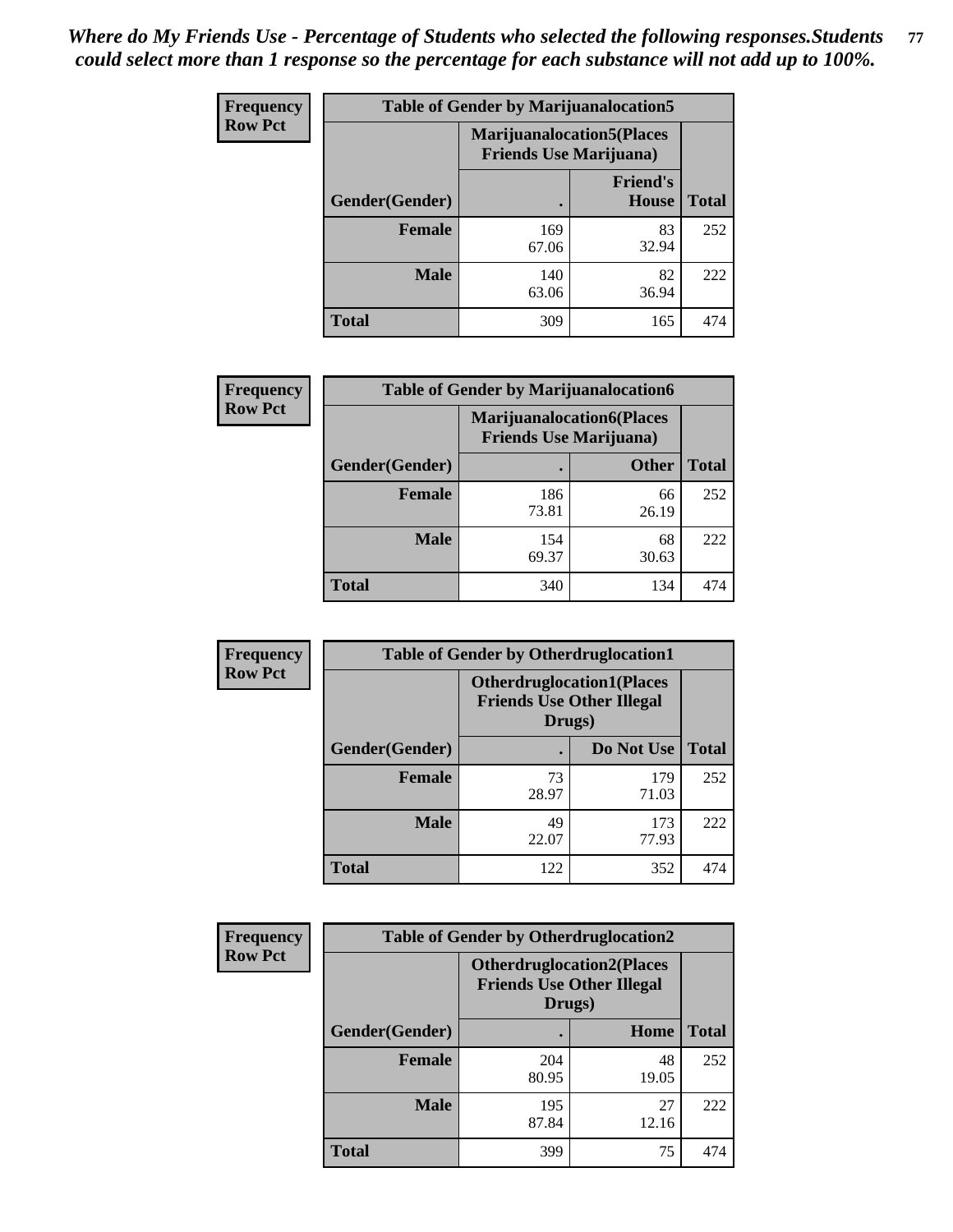| <b>Frequency</b> | <b>Table of Gender by Otherdruglocation3</b> |                                                                                |               |              |
|------------------|----------------------------------------------|--------------------------------------------------------------------------------|---------------|--------------|
| <b>Row Pct</b>   |                                              | <b>Otherdruglocation3(Places</b><br><b>Friends Use Other Illegal</b><br>Drugs) |               |              |
|                  | Gender(Gender)                               |                                                                                | <b>School</b> | <b>Total</b> |
|                  | <b>Female</b>                                | 238<br>94.44                                                                   | 14<br>5.56    | 252          |
|                  | <b>Male</b>                                  | 214<br>96.40                                                                   | 8<br>3.60     | 222          |
|                  | <b>Total</b>                                 | 452                                                                            | 22            | 474          |

| Frequency      | <b>Table of Gender by Otherdruglocation4</b> |                                                                                |             |              |
|----------------|----------------------------------------------|--------------------------------------------------------------------------------|-------------|--------------|
| <b>Row Pct</b> |                                              | <b>Otherdruglocation4(Places</b><br><b>Friends Use Other Illegal</b><br>Drugs) |             |              |
|                | Gender(Gender)                               |                                                                                | Car         | <b>Total</b> |
|                | <b>Female</b>                                | 223<br>88.49                                                                   | 29<br>11.51 | 252          |
|                | <b>Male</b>                                  | 201<br>90.54                                                                   | 21<br>9.46  | 222          |
|                | <b>Total</b>                                 | 424                                                                            | 50          | 474          |

| Frequency      | <b>Table of Gender by Otherdruglocation5</b>                                   |              |                                 |              |
|----------------|--------------------------------------------------------------------------------|--------------|---------------------------------|--------------|
| <b>Row Pct</b> | <b>Otherdruglocation5(Places</b><br><b>Friends Use Other Illegal</b><br>Drugs) |              |                                 |              |
|                | Gender(Gender)                                                                 |              | <b>Friend's</b><br><b>House</b> | <b>Total</b> |
|                | <b>Female</b>                                                                  | 201<br>79.76 | 51<br>20.24                     | 252          |
|                | <b>Male</b>                                                                    | 194<br>87.39 | 28<br>12.61                     | 222          |
|                | <b>Total</b>                                                                   | 395          | 79                              | 474          |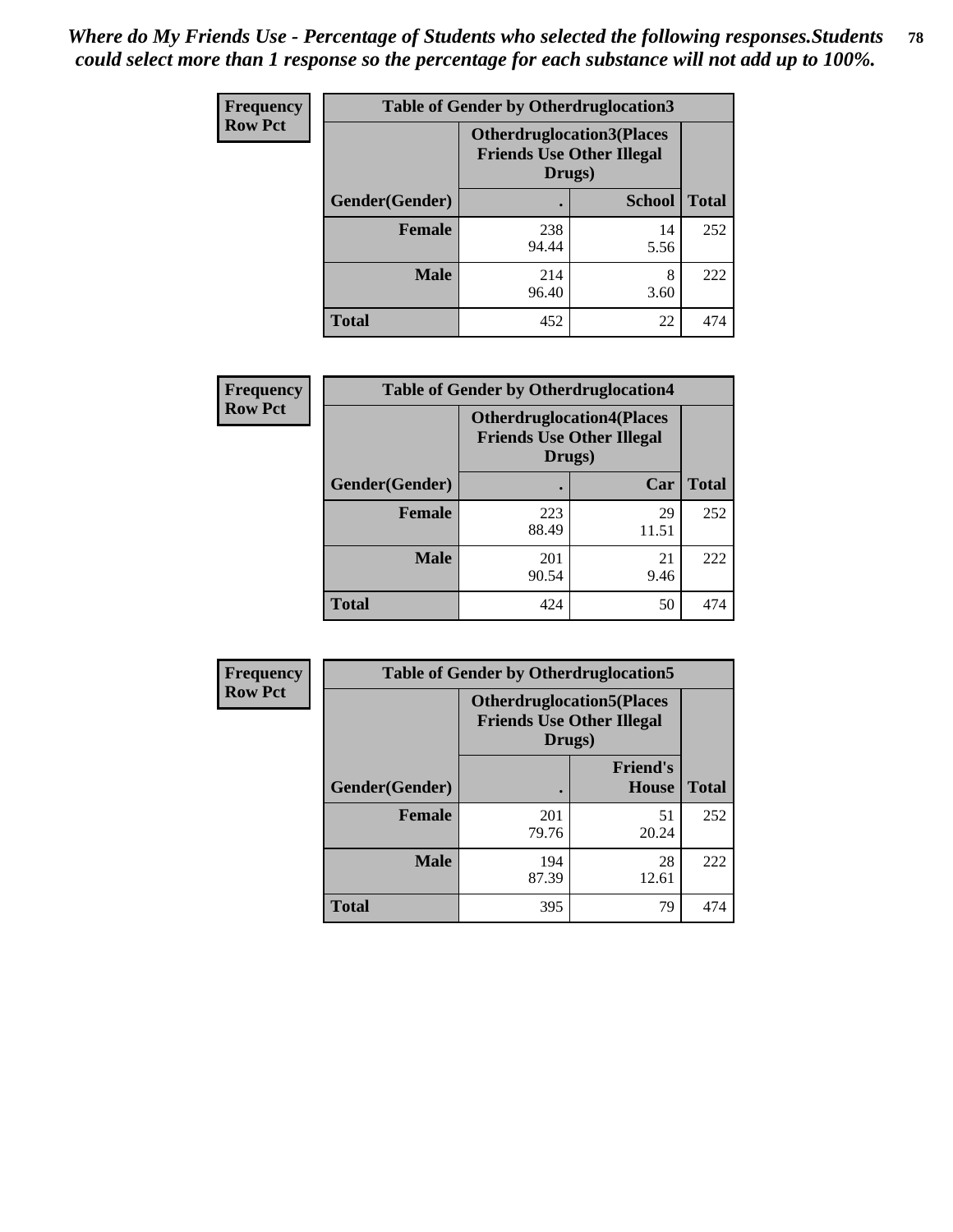| Frequency      | <b>Table of Gender by Otherdruglocation6</b> |                                                                                |              |              |
|----------------|----------------------------------------------|--------------------------------------------------------------------------------|--------------|--------------|
| <b>Row Pct</b> |                                              | <b>Otherdruglocation6(Places</b><br><b>Friends Use Other Illegal</b><br>Drugs) |              |              |
|                | Gender(Gender)                               |                                                                                | <b>Other</b> | <b>Total</b> |
|                | Female                                       | 205<br>81.35                                                                   | 47<br>18.65  | 252          |
|                | <b>Male</b>                                  | 185<br>83.33                                                                   | 37<br>16.67  | 222          |
|                | <b>Total</b>                                 | 390                                                                            | 84           | 474          |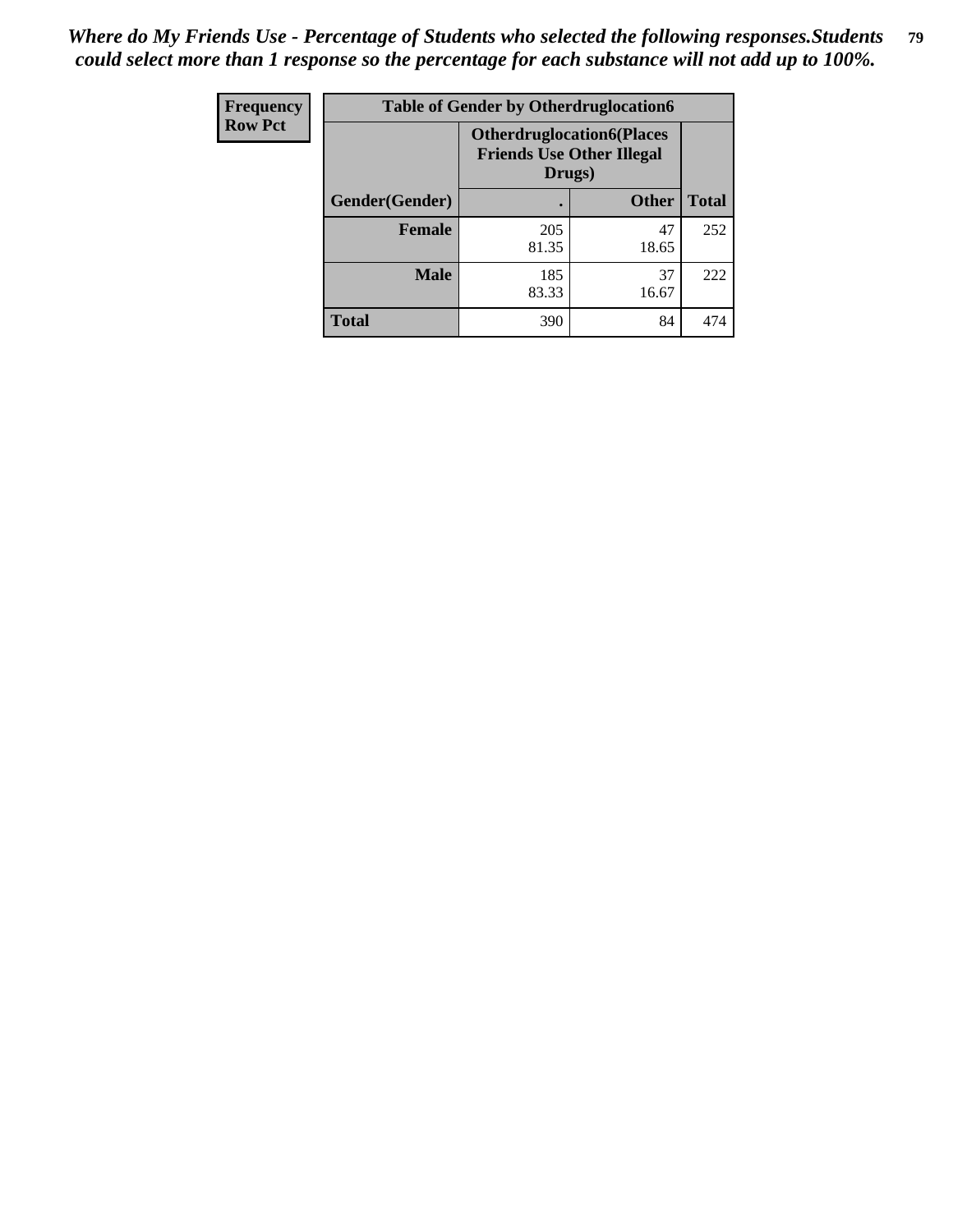| <b>Frequency</b> | <b>Table of Gender by Alcoholtime1</b> |                                                   |                      |              |
|------------------|----------------------------------------|---------------------------------------------------|----------------------|--------------|
| <b>Row Pct</b>   |                                        | Alcoholtime1(Times<br><b>Friends Use Alcohol)</b> |                      |              |
|                  | Gender(Gender)                         |                                                   | Do Not<br><b>Use</b> | <b>Total</b> |
|                  | <b>Female</b>                          | 202<br>80.16                                      | 50<br>19.84          | 252          |
|                  | <b>Male</b>                            | 160<br>72.07                                      | 62<br>27.93          | 222          |
|                  | <b>Total</b>                           | 362                                               | 112                  | 474          |

| <b>Frequency</b> | <b>Table of Gender by Alcoholtime2</b> |                                                          |                            |              |
|------------------|----------------------------------------|----------------------------------------------------------|----------------------------|--------------|
| <b>Row Pct</b>   |                                        | <b>Alcoholtime2(Times</b><br><b>Friends Use Alcohol)</b> |                            |              |
|                  | Gender(Gender)                         |                                                          | <b>On Way</b><br>to School | <b>Total</b> |
|                  | <b>Female</b>                          | 242<br>96.03                                             | 10<br>3.97                 | 252          |
|                  | <b>Male</b>                            | 209<br>94.14                                             | 13<br>5.86                 | 222          |
|                  | <b>Total</b>                           | 451                                                      | 23                         | 474          |

| Frequency      | <b>Table of Gender by Alcoholtime3</b> |                                                          |                                |              |
|----------------|----------------------------------------|----------------------------------------------------------|--------------------------------|--------------|
| <b>Row Pct</b> |                                        | <b>Alcoholtime3(Times</b><br><b>Friends Use Alcohol)</b> |                                |              |
|                | Gender(Gender)                         |                                                          | <b>During</b><br><b>School</b> | <b>Total</b> |
|                | <b>Female</b>                          | 246<br>97.62                                             | 6<br>2.38                      | 252          |
|                | <b>Male</b>                            | 210<br>94.59                                             | 12<br>5.41                     | 222          |
|                | <b>Total</b>                           | 456                                                      | 18                             | 474          |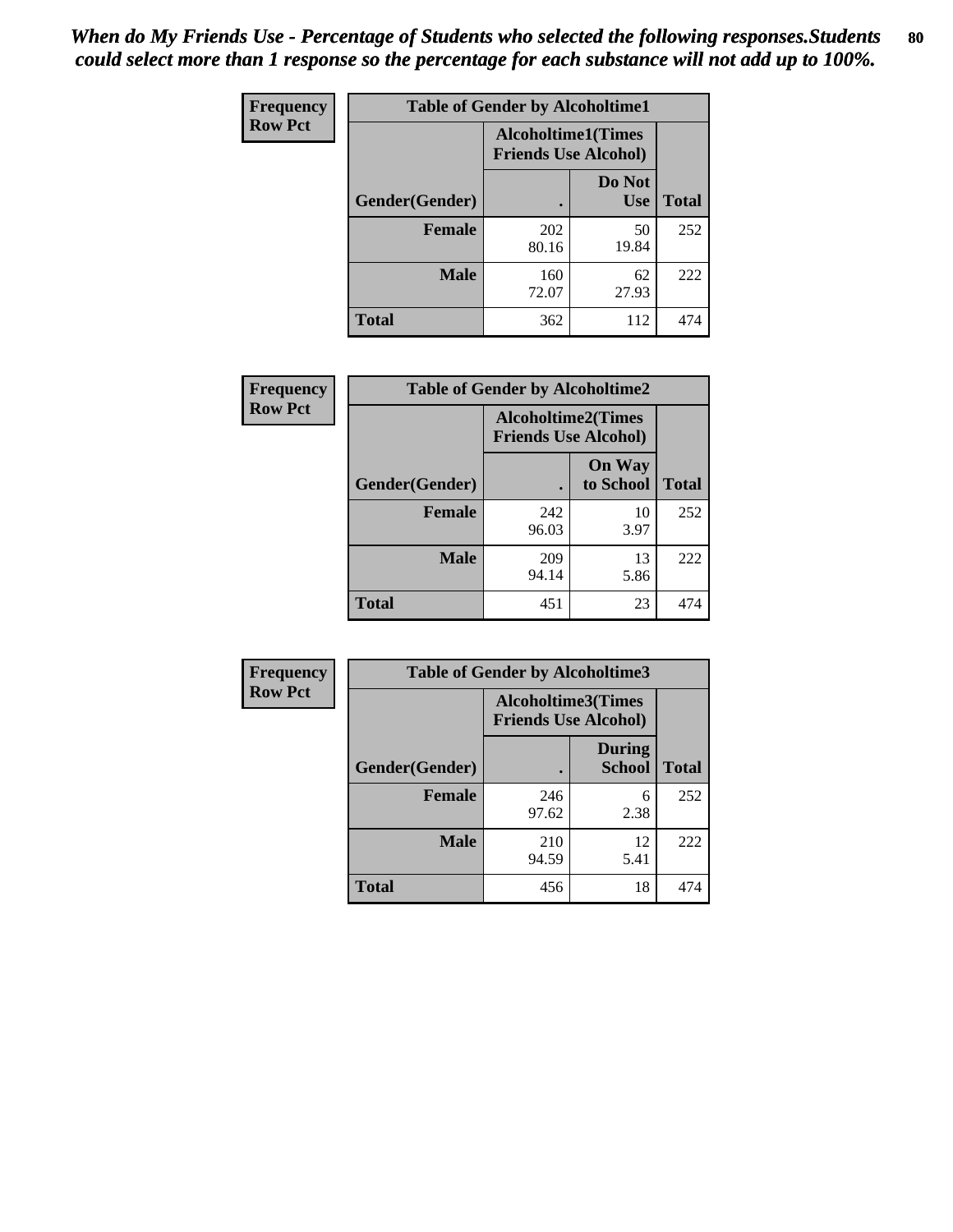*When do My Friends Use - Percentage of Students who selected the following responses.Students could select more than 1 response so the percentage for each substance will not add up to 100%.* **81**

| <b>Frequency</b> | <b>Table of Gender by Alcoholtime4</b> |                                                          |                                                |              |
|------------------|----------------------------------------|----------------------------------------------------------|------------------------------------------------|--------------|
| <b>Row Pct</b>   |                                        | <b>Alcoholtime4(Times</b><br><b>Friends Use Alcohol)</b> |                                                |              |
|                  | Gender(Gender)                         |                                                          | <b>On Way</b><br>Home<br>From<br><b>School</b> | <b>Total</b> |
|                  | <b>Female</b>                          | 236<br>93.65                                             | 16<br>6.35                                     | 252          |
|                  | <b>Male</b>                            | 202<br>90.99                                             | 20<br>9.01                                     | 222          |
|                  | <b>Total</b>                           | 438                                                      | 36                                             | 474          |

| <b>Frequency</b> | <b>Table of Gender by Alcoholtime5</b> |                                                           |             |              |
|------------------|----------------------------------------|-----------------------------------------------------------|-------------|--------------|
| <b>Row Pct</b>   |                                        | <b>Alcoholtime5</b> (Times<br><b>Friends Use Alcohol)</b> |             |              |
|                  | Gender(Gender)                         |                                                           | Weeknights  | <b>Total</b> |
|                  | <b>Female</b>                          | 188<br>74.60                                              | 64<br>25.40 | 252          |
|                  | <b>Male</b>                            | 172<br>77.48                                              | 50<br>22.52 | 222          |
|                  | <b>Total</b>                           | 360                                                       | 114         | 474          |

| <b>Frequency</b> |                | <b>Table of Gender by Alcoholtime6</b> |                                                          |              |
|------------------|----------------|----------------------------------------|----------------------------------------------------------|--------------|
| <b>Row Pct</b>   |                |                                        | <b>Alcoholtime6(Times</b><br><b>Friends Use Alcohol)</b> |              |
|                  | Gender(Gender) |                                        | Weekends                                                 | <b>Total</b> |
|                  | Female         | 51<br>20.24                            | 201<br>79.76                                             | 252          |
|                  | <b>Male</b>    | 61<br>27.48                            | 161<br>72.52                                             | 222          |
|                  | <b>Total</b>   | 112                                    | 362                                                      | 474          |

| <b>Frequency</b> | <b>Table of Gender by Tobaccotime1</b> |                                                          |                      |              |
|------------------|----------------------------------------|----------------------------------------------------------|----------------------|--------------|
| <b>Row Pct</b>   |                                        | <b>Tobaccotime1(Times</b><br><b>Friends Use Tobacco)</b> |                      |              |
|                  | Gender(Gender)                         |                                                          | Do Not<br><b>Use</b> | <b>Total</b> |
|                  | <b>Female</b>                          | 162<br>64.29                                             | 90<br>35.71          | 252          |
|                  | <b>Male</b>                            | 157<br>70.72                                             | 65<br>29.28          | 222          |
|                  | <b>Total</b>                           | 319                                                      | 155                  | 474          |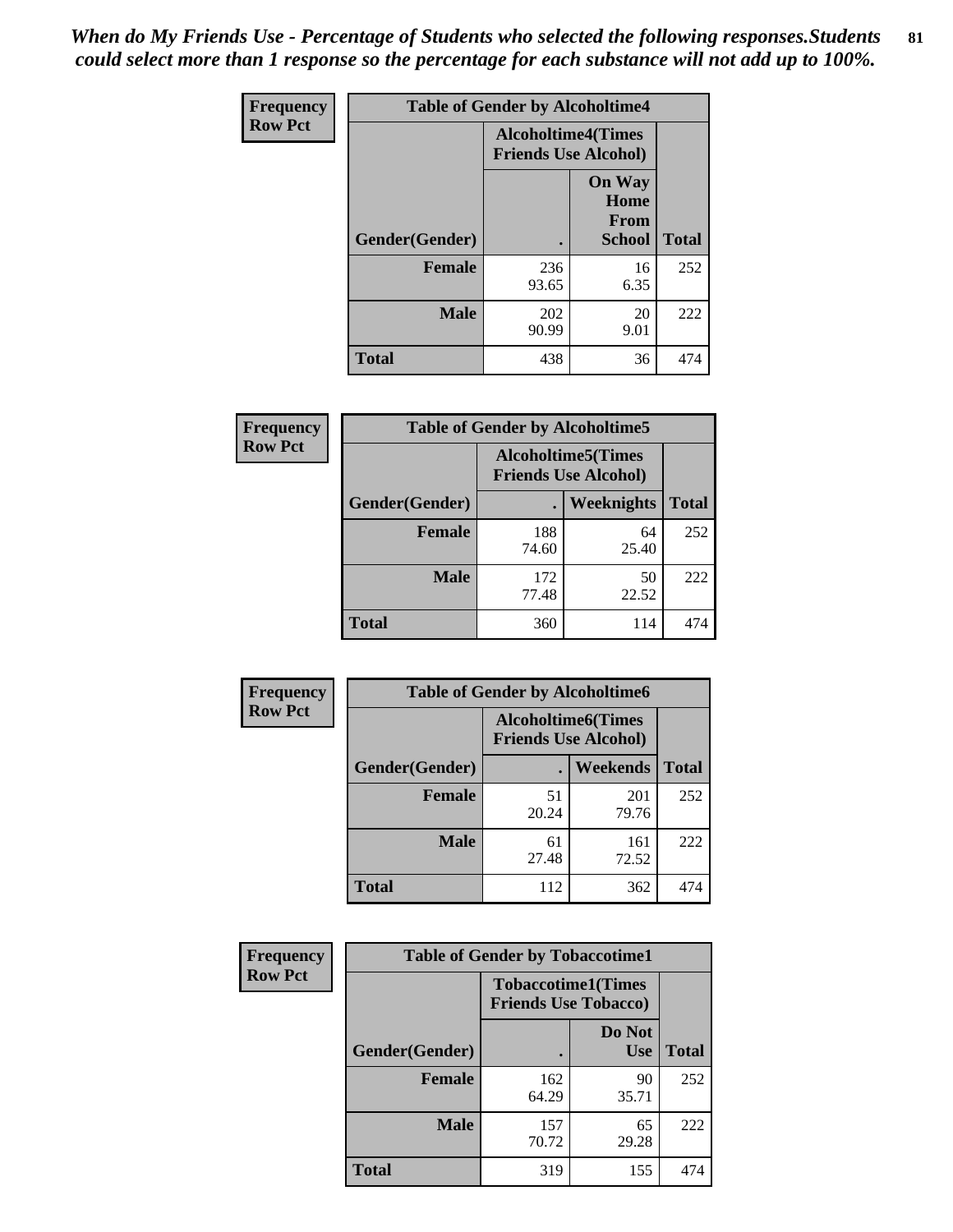*When do My Friends Use - Percentage of Students who selected the following responses.Students could select more than 1 response so the percentage for each substance will not add up to 100%.* **82**

| Frequency      | <b>Table of Gender by Tobaccotime2</b> |                                                          |                            |              |
|----------------|----------------------------------------|----------------------------------------------------------|----------------------------|--------------|
| <b>Row Pct</b> |                                        | <b>Tobaccotime2(Times</b><br><b>Friends Use Tobacco)</b> |                            |              |
|                | Gender(Gender)                         |                                                          | <b>On Way</b><br>to School | <b>Total</b> |
|                | <b>Female</b>                          | 154<br>61.11                                             | 98<br>38.89                | 252          |
|                | <b>Male</b>                            | 117<br>52.70                                             | 105<br>47.30               | 222          |
|                | <b>Total</b>                           | 271                                                      | 203                        | 474          |

| Frequency      | <b>Table of Gender by Tobaccotime3</b> |                                                          |                                |              |
|----------------|----------------------------------------|----------------------------------------------------------|--------------------------------|--------------|
| <b>Row Pct</b> |                                        | <b>Tobaccotime3(Times</b><br><b>Friends Use Tobacco)</b> |                                |              |
|                | Gender(Gender)                         |                                                          | <b>During</b><br><b>School</b> | <b>Total</b> |
|                | Female                                 | 214<br>84.92                                             | 38<br>15.08                    | 252          |
|                | <b>Male</b>                            | 158<br>71.17                                             | 64<br>28.83                    | 222          |
|                | <b>Total</b>                           | 372                                                      | 102                            | 474          |

| Frequency      | <b>Table of Gender by Tobaccotime4</b> |                                                          |                                                       |              |
|----------------|----------------------------------------|----------------------------------------------------------|-------------------------------------------------------|--------------|
| <b>Row Pct</b> |                                        | <b>Tobaccotime4(Times</b><br><b>Friends Use Tobacco)</b> |                                                       |              |
|                | Gender(Gender)                         |                                                          | <b>On Way</b><br>Home<br><b>From</b><br><b>School</b> | <b>Total</b> |
|                | <b>Female</b>                          | 236<br>93.65                                             | 16<br>6.35                                            | 252          |
|                | <b>Male</b>                            | 202<br>90.99                                             | 20<br>9.01                                            | 222          |
|                | <b>Total</b>                           | 438                                                      | 36                                                    | 474          |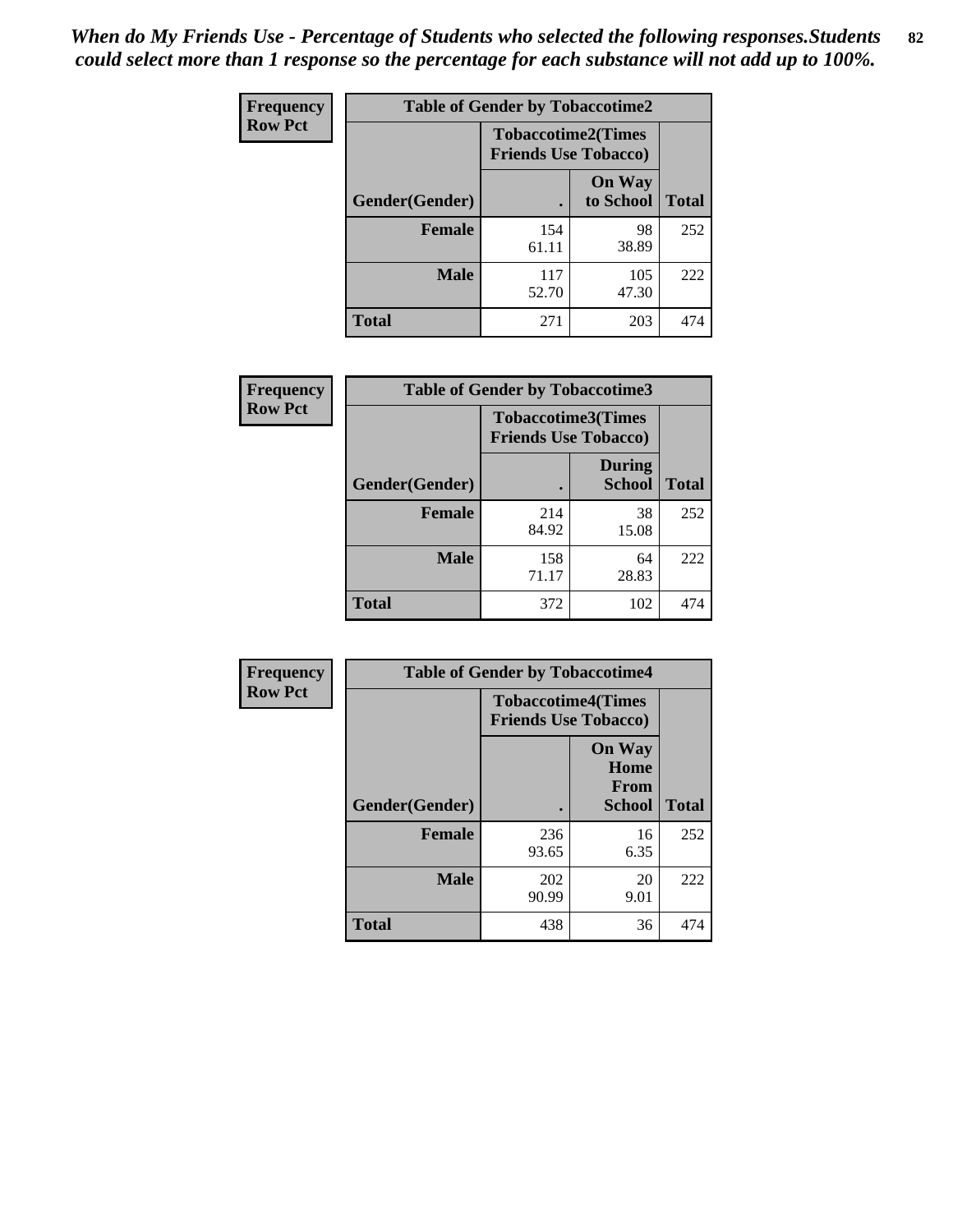| <b>Frequency</b> | <b>Table of Gender by Tobaccotime5</b> |              |                                                          |              |  |
|------------------|----------------------------------------|--------------|----------------------------------------------------------|--------------|--|
| <b>Row Pct</b>   |                                        |              | <b>Tobaccotime5(Times</b><br><b>Friends Use Tobacco)</b> |              |  |
|                  | Gender(Gender)                         |              | Weeknights                                               | <b>Total</b> |  |
|                  | <b>Female</b>                          | 131<br>51.98 | 121<br>48.02                                             | 252          |  |
|                  | <b>Male</b>                            | 92<br>41.44  | 130<br>58.56                                             | 222          |  |
|                  | <b>Total</b>                           | 223          | 251                                                      | 474          |  |

| <b>Frequency</b> |                | <b>Table of Gender by Tobaccotime6</b>                   |                 |              |
|------------------|----------------|----------------------------------------------------------|-----------------|--------------|
| <b>Row Pct</b>   |                | <b>Tobaccotime6(Times</b><br><b>Friends Use Tobacco)</b> |                 |              |
|                  | Gender(Gender) |                                                          | <b>Weekends</b> | <b>Total</b> |
|                  | Female         | 101<br>40.08                                             | 151<br>59.92    | 252          |
|                  | <b>Male</b>    | 81<br>36.49                                              | 141<br>63.51    | 222          |
|                  | <b>Total</b>   | 182                                                      | 292             | 474          |

| <b>Frequency</b> | <b>Table of Gender by Marijuanatime1</b> |                                                               |              |              |
|------------------|------------------------------------------|---------------------------------------------------------------|--------------|--------------|
| <b>Row Pct</b>   |                                          | <b>Marijuanatime1(Times</b><br><b>Friends Use Marijuana</b> ) |              |              |
|                  | Gender(Gender)                           |                                                               | Do Not Use   | <b>Total</b> |
|                  | <b>Female</b>                            | 111<br>44.05                                                  | 141<br>55.95 | 252          |
|                  | <b>Male</b>                              | 110<br>49.55                                                  | 112<br>50.45 | 222          |
|                  | <b>Total</b>                             | 221                                                           | 253          | 474          |

| <b>Frequency</b> | <b>Table of Gender by Marijuanatime2</b> |                                                               |                            |              |
|------------------|------------------------------------------|---------------------------------------------------------------|----------------------------|--------------|
| <b>Row Pct</b>   |                                          | <b>Marijuanatime2(Times</b><br><b>Friends Use Marijuana</b> ) |                            |              |
|                  | Gender(Gender)                           |                                                               | On Way to<br><b>School</b> | <b>Total</b> |
|                  | Female                                   | 221<br>87.70                                                  | 31<br>12.30                | 252          |
|                  | <b>Male</b>                              | 187<br>84.23                                                  | 35<br>15.77                | 222          |
|                  | <b>Total</b>                             | 408                                                           | 66                         | 474          |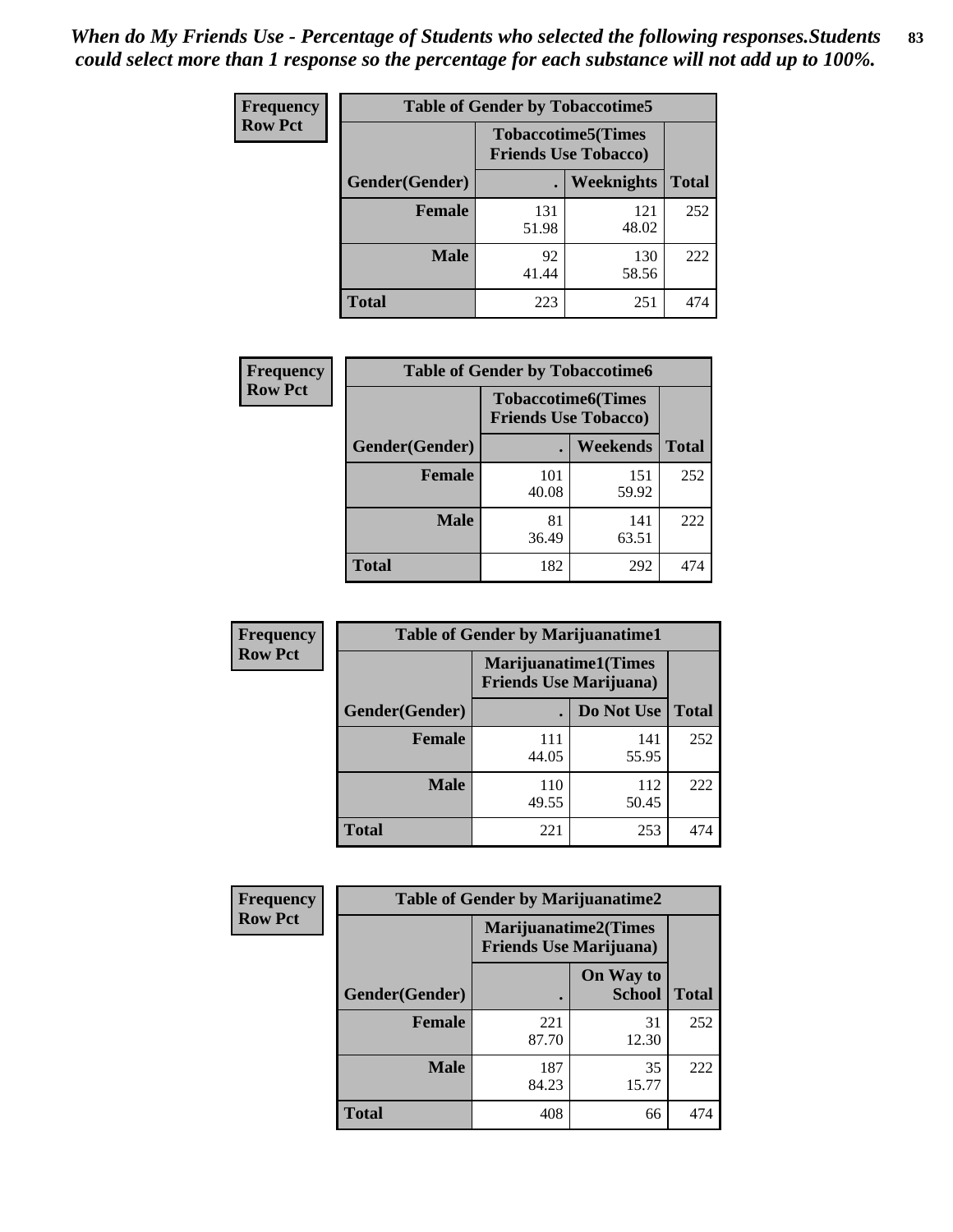*When do My Friends Use - Percentage of Students who selected the following responses.Students could select more than 1 response so the percentage for each substance will not add up to 100%.* **84**

| <b>Frequency</b> | Table of Gender by Marijuanatime3 |                                                        |                                |              |
|------------------|-----------------------------------|--------------------------------------------------------|--------------------------------|--------------|
| <b>Row Pct</b>   |                                   | Marijuanatime3(Times<br><b>Friends Use Marijuana</b> ) |                                |              |
|                  | Gender(Gender)                    |                                                        | <b>During</b><br><b>School</b> | <b>Total</b> |
|                  | <b>Female</b>                     | 247<br>98.02                                           | 5<br>1.98                      | 252          |
|                  | <b>Male</b>                       | 211<br>95.05                                           | 11<br>4.95                     | 222          |
|                  | <b>Total</b>                      | 458                                                    | 16                             | 474          |

| Frequency      | <b>Table of Gender by Marijuanatime4</b> |                                |                                                       |              |
|----------------|------------------------------------------|--------------------------------|-------------------------------------------------------|--------------|
| <b>Row Pct</b> |                                          | <b>Friends Use Marijuana</b> ) | <b>Marijuanatime4</b> (Times                          |              |
|                | Gender(Gender)                           |                                | <b>On Way</b><br>Home<br><b>From</b><br><b>School</b> | <b>Total</b> |
|                | <b>Female</b>                            | 223<br>88.49                   | 29<br>11.51                                           | 252          |
|                | <b>Male</b>                              | 189<br>85.14                   | 33<br>14.86                                           | 222          |
|                | <b>Total</b>                             | 412                            | 62                                                    | 474          |

| Frequency      | <b>Table of Gender by Marijuanatime5</b> |                                                                |             |              |  |
|----------------|------------------------------------------|----------------------------------------------------------------|-------------|--------------|--|
| <b>Row Pct</b> |                                          | <b>Marijuanatime5</b> (Times<br><b>Friends Use Marijuana</b> ) |             |              |  |
|                | Gender(Gender)                           | ٠                                                              | Weeknights  | <b>Total</b> |  |
|                | <b>Female</b>                            | 187<br>74.21                                                   | 65<br>25.79 | 252          |  |
|                | <b>Male</b>                              | 154<br>69.37                                                   | 68<br>30.63 | 222          |  |
|                | <b>Total</b>                             | 341                                                            | 133         | 474          |  |

| Frequency      |                | <b>Table of Gender by Marijuanatime6</b>                      |                 |              |
|----------------|----------------|---------------------------------------------------------------|-----------------|--------------|
| <b>Row Pct</b> |                | <b>Marijuanatime6(Times</b><br><b>Friends Use Marijuana</b> ) |                 |              |
|                | Gender(Gender) |                                                               | <b>Weekends</b> | <b>Total</b> |
|                | <b>Female</b>  | 143<br>56.75                                                  | 109<br>43.25    | 252          |
|                | <b>Male</b>    | 115<br>51.80                                                  | 107<br>48.20    | 222          |
|                | <b>Total</b>   | 258                                                           | 216             | 474          |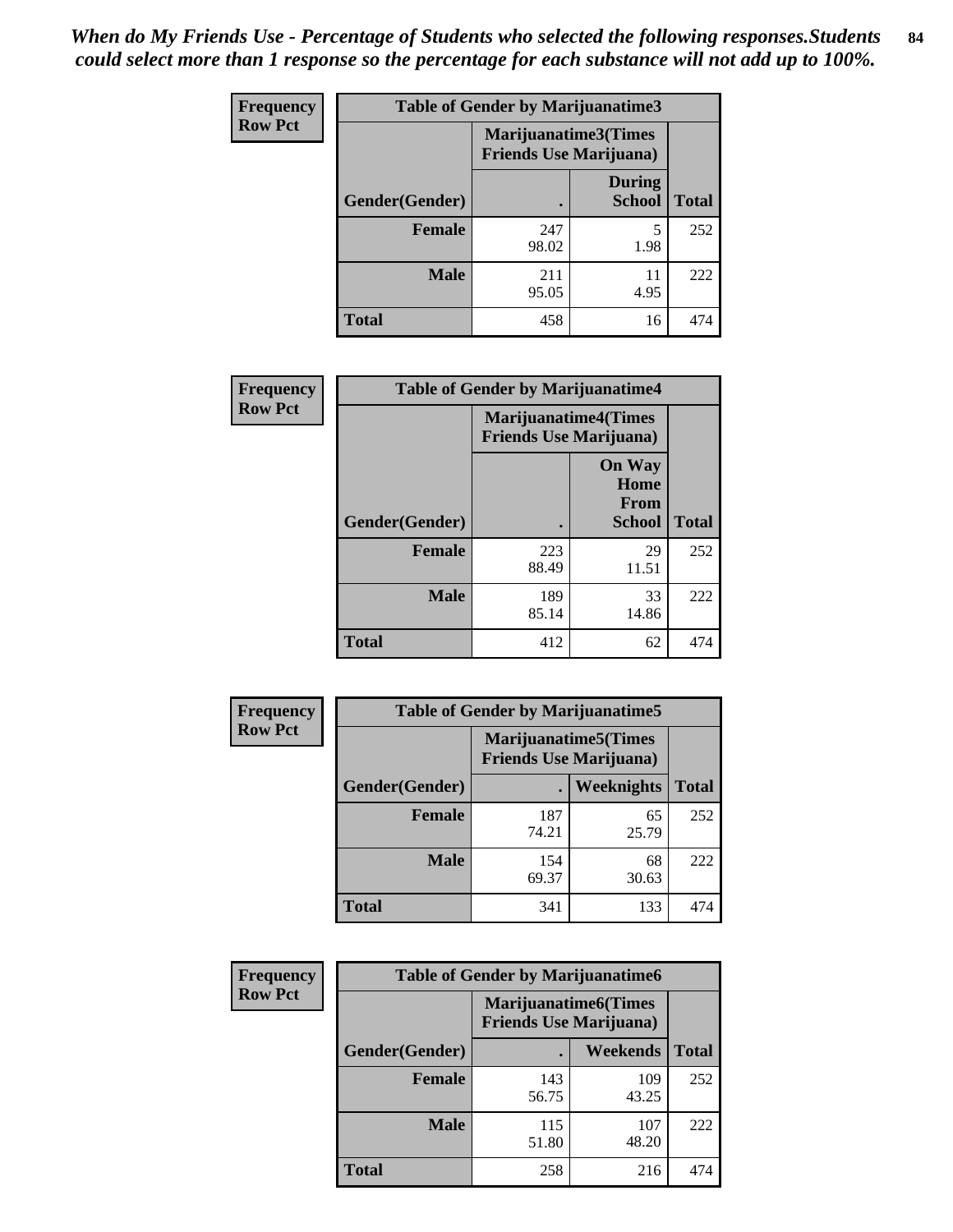*When do My Friends Use - Percentage of Students who selected the following responses.Students could select more than 1 response so the percentage for each substance will not add up to 100%.* **85**

| <b>Frequency</b> | <b>Table of Gender by Otherdrugtime1</b> |                                                                                    |              |              |
|------------------|------------------------------------------|------------------------------------------------------------------------------------|--------------|--------------|
| <b>Row Pct</b>   |                                          | <b>Otherdrugtime1</b> (Times<br><b>Friends Use Other</b><br><b>Illegal Drugs</b> ) |              |              |
|                  | Gender(Gender)                           |                                                                                    | Do Not Use   | <b>Total</b> |
|                  | <b>Female</b>                            | 68<br>26.98                                                                        | 184<br>73.02 | 252          |
|                  | <b>Male</b>                              | 45<br>20.27                                                                        | 177<br>79.73 | 222          |
|                  | <b>Total</b>                             | 113                                                                                | 361          | 474          |

| Frequency      | <b>Table of Gender by Otherdrugtime2</b> |                                                    |                             |              |
|----------------|------------------------------------------|----------------------------------------------------|-----------------------------|--------------|
| <b>Row Pct</b> |                                          | <b>Friends Use Other</b><br><b>Illegal Drugs</b> ) | <b>Otherdrugtime2(Times</b> |              |
|                | Gender(Gender)                           |                                                    | On Way to<br><b>School</b>  | <b>Total</b> |
|                | <b>Female</b>                            | 234<br>92.86                                       | 18<br>7.14                  | 252          |
|                | <b>Male</b>                              | 212<br>95.50                                       | 10<br>4.50                  | 222          |
|                | <b>Total</b>                             | 446                                                | 28                          | 474          |

| Frequency      | <b>Table of Gender by Otherdrugtime3</b> |                        |                                                  |              |
|----------------|------------------------------------------|------------------------|--------------------------------------------------|--------------|
| <b>Row Pct</b> |                                          | <b>Illegal Drugs</b> ) | Otherdrugtime3(Times<br><b>Friends Use Other</b> |              |
|                | Gender(Gender)                           |                        | <b>During</b><br><b>School</b>                   | <b>Total</b> |
|                | <b>Female</b>                            | 239<br>94.84           | 13<br>5.16                                       | 252          |
|                | <b>Male</b>                              | 215<br>96.85           | 7<br>3.15                                        | 222          |
|                | <b>Total</b>                             | 454                    | 20                                               | 474          |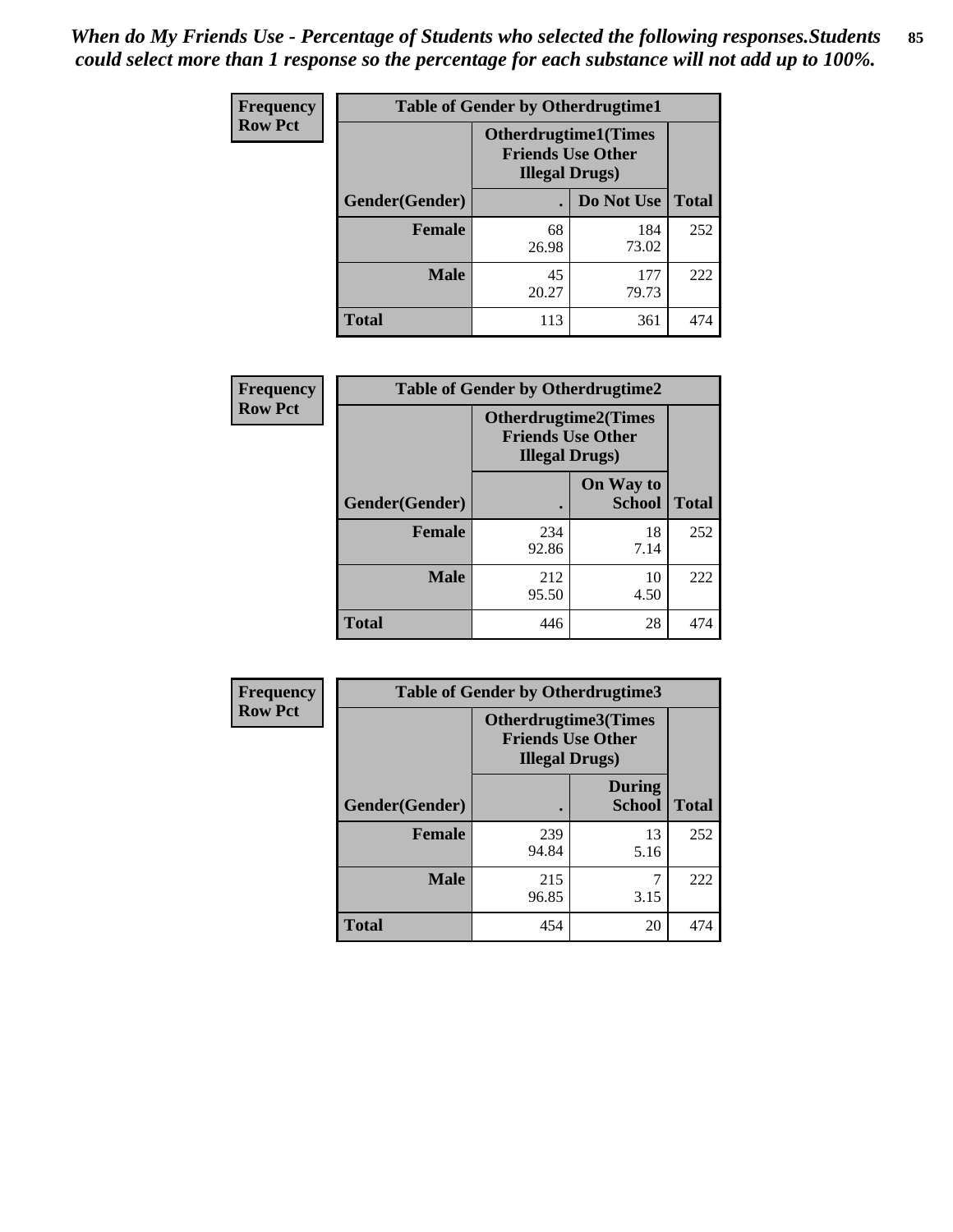*When do My Friends Use - Percentage of Students who selected the following responses.Students could select more than 1 response so the percentage for each substance will not add up to 100%.* **86**

| <b>Frequency</b> | <b>Table of Gender by Otherdrugtime4</b> |                                                    |                                         |              |
|------------------|------------------------------------------|----------------------------------------------------|-----------------------------------------|--------------|
| <b>Row Pct</b>   |                                          | <b>Friends Use Other</b><br><b>Illegal Drugs</b> ) | <b>Otherdrugtime4(Times</b>             |              |
|                  | Gender(Gender)                           |                                                    | <b>On Way</b><br>Home<br>From<br>School | <b>Total</b> |
|                  | <b>Female</b>                            | 232<br>92.06                                       | 20<br>7.94                              | 252          |
|                  | <b>Male</b>                              | 208<br>93.69                                       | 14<br>6.31                              | 222          |
|                  | <b>Total</b>                             | 440                                                | 34                                      | 474          |

| Frequency      | <b>Table of Gender by Otherdrugtime5</b> |                                                                                    |             |              |
|----------------|------------------------------------------|------------------------------------------------------------------------------------|-------------|--------------|
| <b>Row Pct</b> |                                          | <b>Otherdrugtime5</b> (Times<br><b>Friends Use Other</b><br><b>Illegal Drugs</b> ) |             |              |
|                | Gender(Gender)                           |                                                                                    | Weeknights  | <b>Total</b> |
|                | <b>Female</b>                            | 218<br>86.51                                                                       | 34<br>13.49 | 252          |
|                | <b>Male</b>                              | 199<br>89.64                                                                       | 23<br>10.36 | 222          |
|                | <b>Total</b>                             | 417                                                                                | 57          | 474          |

| <b>Frequency</b> | <b>Table of Gender by Otherdrugtime6</b> |                                                                                   |             |              |  |
|------------------|------------------------------------------|-----------------------------------------------------------------------------------|-------------|--------------|--|
| <b>Row Pct</b>   |                                          | <b>Otherdrugtime6(Times</b><br><b>Friends Use Other</b><br><b>Illegal Drugs</b> ) |             |              |  |
|                  | Gender(Gender)                           |                                                                                   | Weekends    | <b>Total</b> |  |
|                  | <b>Female</b>                            | 188<br>74.60                                                                      | 64<br>25.40 | 252          |  |
|                  | <b>Male</b>                              | 175<br>78.83                                                                      | 47<br>21.17 | 222          |  |
|                  | <b>Total</b>                             | 363                                                                               | 111         | 474          |  |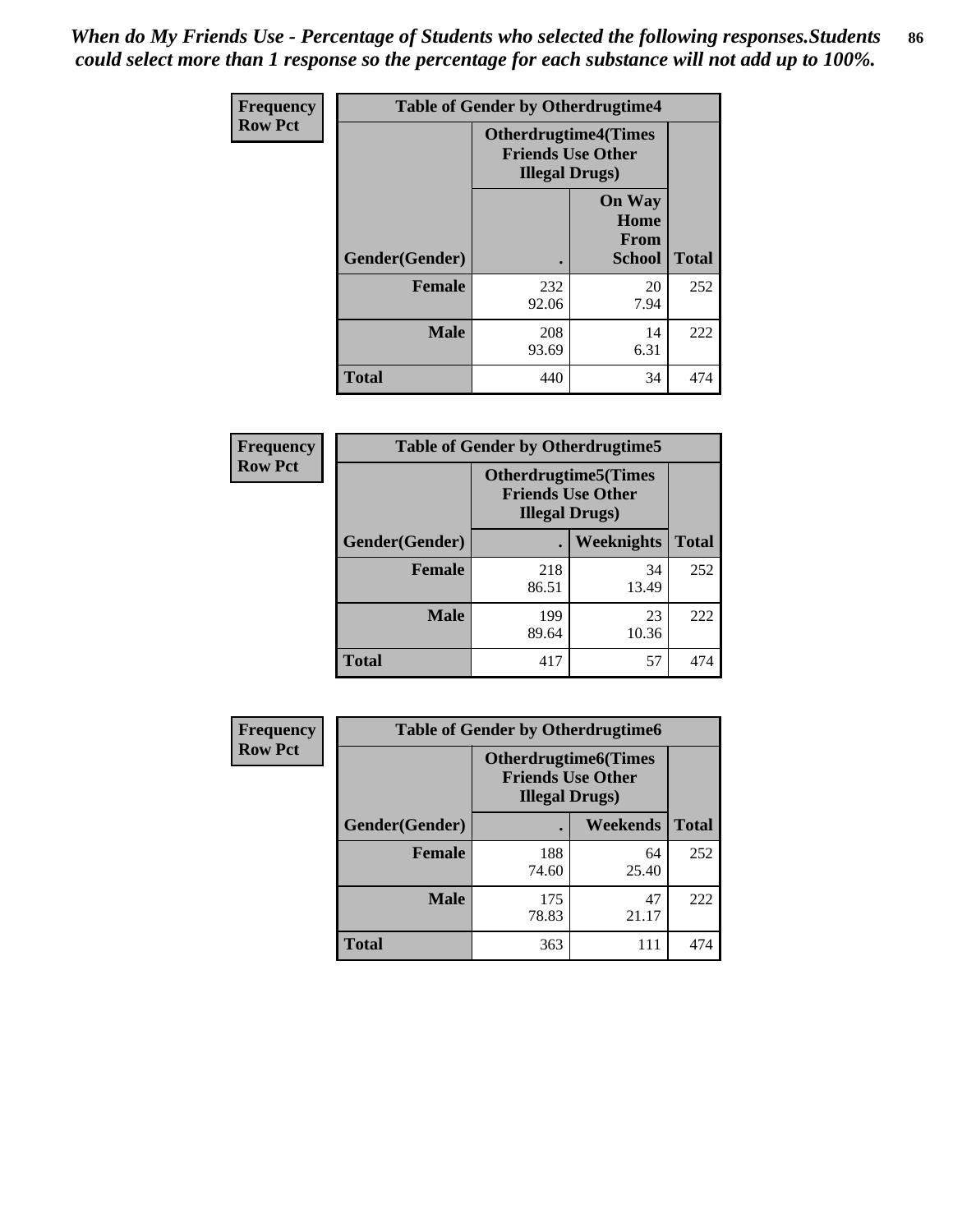# *Other Questions* **87**

| <b>Frequency</b> | <b>Table of Gender by Educationalcohol</b> |                                                                                                                                       |                |              |  |
|------------------|--------------------------------------------|---------------------------------------------------------------------------------------------------------------------------------------|----------------|--------------|--|
| <b>Row Pct</b>   |                                            | <b>Educationalcohol</b> (I<br>have been taught<br>about alcohol,<br>tobacco,<br>and other drugs<br>within the last year<br>at school) |                |              |  |
|                  | Gender(Gender)                             | <b>Yes</b>                                                                                                                            | N <sub>0</sub> | <b>Total</b> |  |
|                  | <b>Female</b>                              | 184<br>73.02                                                                                                                          | 68<br>26.98    | 252          |  |
|                  | <b>Male</b>                                | 168<br>75.68                                                                                                                          | 54<br>24.32    | 222          |  |
|                  | <b>Total</b>                               | 352                                                                                                                                   | 122            | 474          |  |

| Frequency      | <b>Table of Gender by Rodedrinking</b> |                                                                                                                     |                |              |  |
|----------------|----------------------------------------|---------------------------------------------------------------------------------------------------------------------|----------------|--------------|--|
| <b>Row Pct</b> |                                        | Rodedrinking(In<br>the past 30 days I<br>have ridden in a<br>car with a driver<br>who had been<br>drinking alcohol) |                |              |  |
|                | Gender(Gender)                         | Yes                                                                                                                 | N <sub>0</sub> | <b>Total</b> |  |
|                | <b>Female</b>                          | 67<br>26.59                                                                                                         | 185<br>73.41   | 252          |  |
|                | <b>Male</b>                            | 53<br>23.87                                                                                                         | 169<br>76.13   | 222          |  |
|                | <b>Total</b>                           | 120                                                                                                                 | 354            | 474          |  |

| Frequency      | <b>Table of Gender by Drugsschool</b> |                                                                                                                                     |                |              |  |
|----------------|---------------------------------------|-------------------------------------------------------------------------------------------------------------------------------------|----------------|--------------|--|
| <b>Row Pct</b> |                                       | <b>Drugsschool</b> (During<br>the past 12 months,<br>I have been offered,<br>sold,<br>or given illegal drugs<br>on school property) |                |              |  |
|                | Gender(Gender)                        | Yes                                                                                                                                 | N <sub>0</sub> | <b>Total</b> |  |
|                | <b>Female</b>                         | 35<br>13.89                                                                                                                         | 217<br>86.11   | 252          |  |
|                | <b>Male</b>                           | 40<br>18.02                                                                                                                         | 182<br>81.98   | 222          |  |
|                | <b>Total</b>                          | 75                                                                                                                                  | 399            | 474          |  |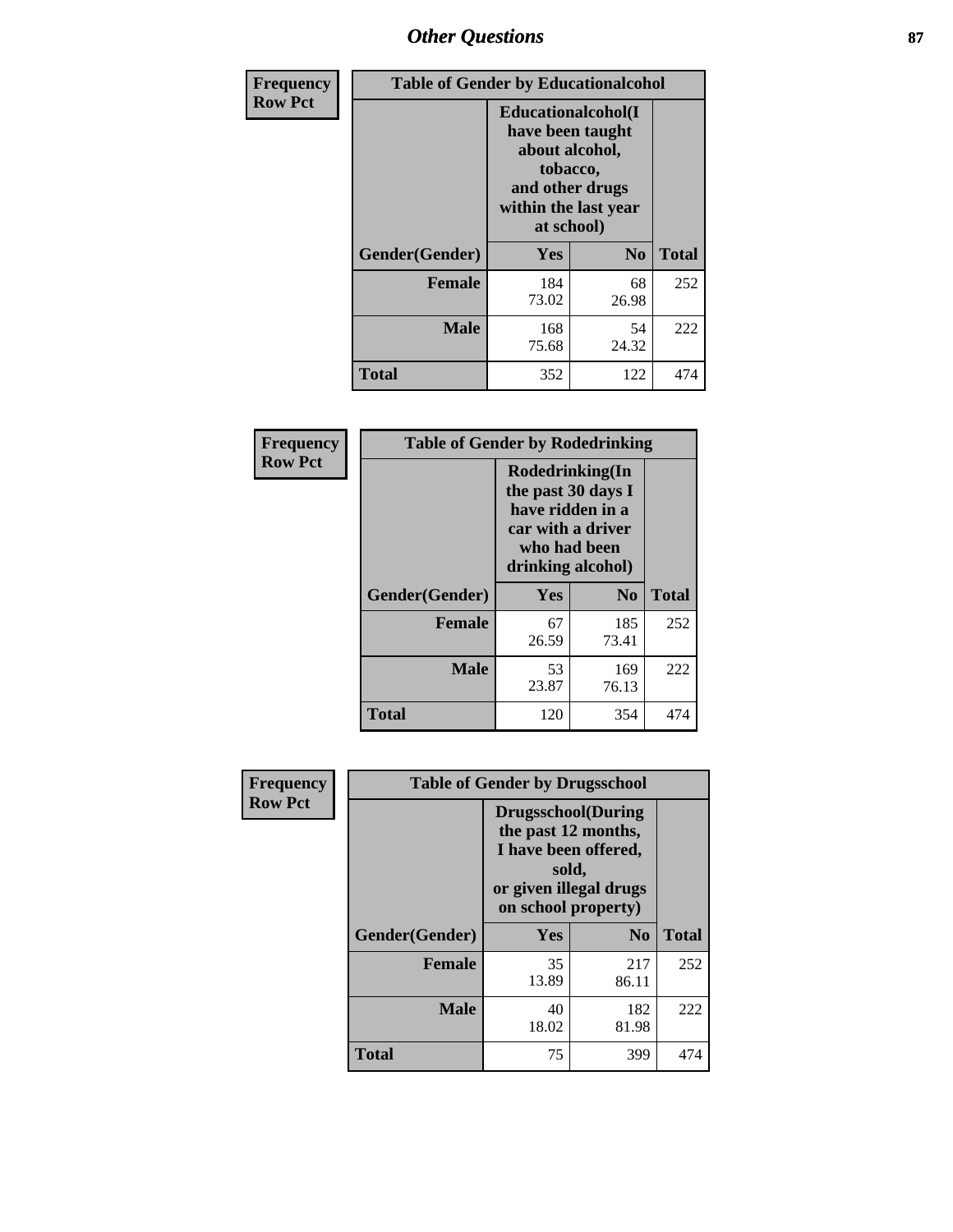## *Other Questions* **88**

**Frequency Row Pct**

| <b>Table of Gender by Bingedrinking</b> |                            |                                                                                                         |                   |                   |                        |                               |                        |              |
|-----------------------------------------|----------------------------|---------------------------------------------------------------------------------------------------------|-------------------|-------------------|------------------------|-------------------------------|------------------------|--------------|
|                                         |                            | Bingedrinking(I have drunk five or more<br>drinks of alcohol at one sitting during the<br>last 30 days) |                   |                   |                        |                               |                        |              |
| <b>Gender</b> (Gender)                  | $\mathbf 0$<br><b>Days</b> | 1 or<br>days                                                                                            | 3 to<br>5<br>days | 6 to<br>9<br>days | 10<br>to<br>19<br>days | <b>20</b><br>to<br>29<br>days | All<br>30<br>days      | <b>Total</b> |
| <b>Female</b>                           | 207<br>82.14               | 16<br>6.35                                                                                              | 9<br>3.57         | 3<br>1.19         | 10<br>3.97             | 3<br>1.19                     | 4<br>1.59              | 252          |
| <b>Male</b>                             | 173                        | 7                                                                                                       | 14                | 8                 | 17                     | 0.45                          | $\mathfrak{D}$<br>0.90 | 222          |
|                                         | 77.93                      | 3.15                                                                                                    | 6.31              | 3.60              | 7.66                   |                               |                        |              |

| Frequency      | <b>Table of Gender by Educationaids</b> |                                                                                                 |                |              |  |  |
|----------------|-----------------------------------------|-------------------------------------------------------------------------------------------------|----------------|--------------|--|--|
| <b>Row Pct</b> |                                         | <b>Educationaids</b> (I<br>have been taught<br>about HIV/AIDS<br>at school in the<br>past year) |                |              |  |  |
|                | Gender(Gender)                          | Yes                                                                                             | N <sub>0</sub> | <b>Total</b> |  |  |
|                | <b>Female</b>                           | 183<br>72.62                                                                                    | 69<br>27.38    | 252          |  |  |
|                | <b>Male</b>                             | 178<br>80.18                                                                                    | 44<br>19.82    | 222          |  |  |
|                | <b>Total</b>                            | 361                                                                                             | 113            | 474          |  |  |

| <b>Frequency</b> | <b>Table of Gender by Suicideconsider</b> |                        |                |              |  |
|------------------|-------------------------------------------|------------------------|----------------|--------------|--|
| <b>Row Pct</b>   |                                           | <b>Suicideconsider</b> |                |              |  |
|                  | Gender(Gender)                            | Yes                    | N <sub>0</sub> | <b>Total</b> |  |
|                  | <b>Female</b>                             | 32<br>12.70            | 220<br>87.30   | 252          |  |
|                  | <b>Male</b>                               | 20<br>9.01             | 202<br>90.99   | 222          |  |
|                  | <b>Total</b>                              | 52                     | 422            | 474          |  |